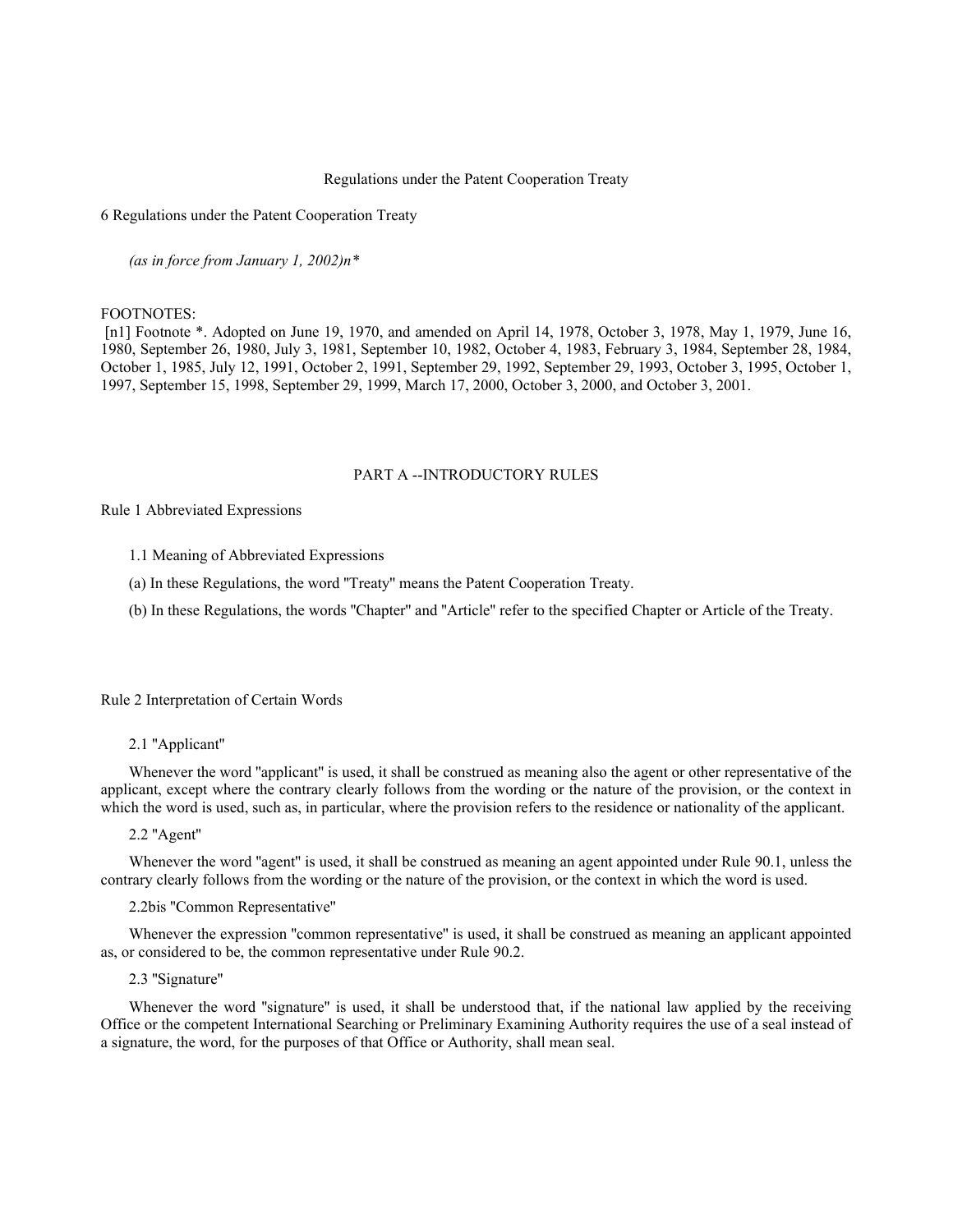## PART B --RULES CONCERNING CHAPTER I OF THE TREATY

Rule 3 The Request (Form)

3.1 Form of Request

The request shall be made on a printed form or be presented as a computer print-out.

3.2 Availability of Forms

Copies of the printed form shall be furnished free of charge to the applicants by the receiving Office, or, if the receiving Office so desires, by the International Bureau.

3.3 Check List

(a) The request shall contain a list indicating:

(i) the total number of sheets constituting the international application and the number of the sheets of each element of the international application: request, description (separately indicating the number of sheets of any sequence listing part of the description), claims, drawings, abstract;

(ii) where applicable, that the international application as filed is accompanied by a power of attorney (i.e., a document appointing an agent or a common representative), a copy of a general power of attorney, a priority document, a sequence listing in computer readable form, a document relating to the payment of fees, or any other document (to be specified in the check list);

(iii) the number of that figure of the drawings which the applicant suggests should accompany the abstract when the abstract is published; in exceptional cases, the applicant may suggest more than one figure.

(b) The list shall be completed by the applicant, failing which the receiving Office shall make the necessary indications, except that the number referred to in paragraph  $(a)(iii)$  shall not be indicated by the receiving Office.

3.4 Particulars

Subject to Rule 3.3, particulars of the printed request form and of a request presented as a computer print-out shall be prescribed by the Administrative Instructions.

Rule 4 The Request (Contents)

4.1 Mandatory and Optional Contents; Signature

(a) The request shall contain:

(i) a petition,

(ii) the title of the invention,

(iii) indications concerning the applicant and the agent, if there is an agent,

(iv) the designation of States,

(v) indications concerning the inventor where the national law of at least one of the designated States requires that the name of the inventor be furnished at the time of filing a national application.

(b) The request shall, where applicable, contain: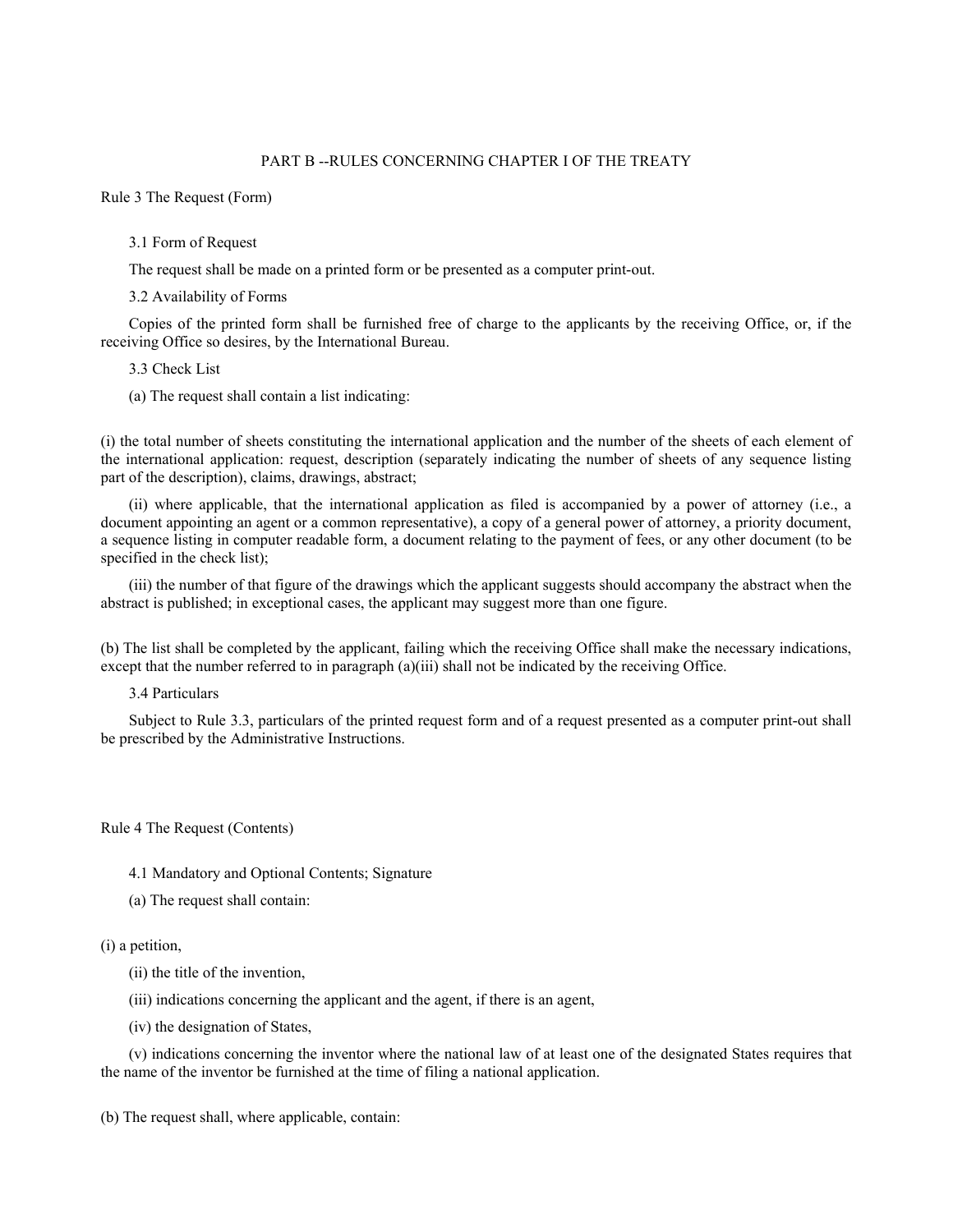(i) a priority claim,

(ii) a reference to any earlier international, international-type or other search,

(iii) choices of certain kinds of protection,

(iv) an indication that the applicant wishes to obtain a regional patent,

(v) a reference to a parent application or parent patent,

(vi) an indication of the applicant's choice of competent International Searching Authority.

(c) The request may contain:

(i) indications concerning the inventor where the national law of none of the designated States requires that the name of the inventor be furnished at the time of filing a national application,

(ii) a request to the receiving Office to prepare and transmit the priority document to the International Bureau where the application whose priority is claimed was filed with the national Office or intergovernmental authority which is the receiving Office,

(iii) declarations as provided in Rule 4.17.

(d) The request shall be signed.

4.2 The Petition

The petition shall be to the following effect and shall preferably be worded as follows: ''The undersigned requests that the present international application be processed according to the Patent Cooperation Treaty.''

4.3 Title of the Invention

The title of the invention shall be short (preferably from two to seven words when in English or translated into English) and precise.

4.4 Names and Addresses

(a) Names of natural persons shall be indicated by the person's family name and given name(s), the family name being indicated before the given name(s).

(b) Names of legal entities shall be indicated by their full, official designations.

(c) Addresses shall be indicated in such a way as to satisfy the customary requirements for prompt postal delivery at the indicated address and, in any case, shall consist of all the relevant administrative units up to, and including, the house number, if any. Where the national law of the designated State does not require the indication of the house number, failure to indicate such number shall have no effect in that State. In order to allow rapid communication with the applicant, it is recommended to indicate any teleprinter address, telephone and facsimile machine numbers, or corresponding data for other like means of communication, of the applicant or, where applicable, the agent or the common representative.

(d) For each applicant, inventor, or agent, only one address may be indicated, except that, if no agent has been appointed to represent the applicant, or all of them if more than one, the applicant or, if there is more than one applicant, the common representative, may indicate, in addition to any other address given in the request, an address to which notifications shall be sent.

4.5 The Applicant

(a) The request shall indicate the name, address, nationality and residence of the applicant or, if there are several applicants, of each of them.

(b) The applicant's nationality shall be indicated by the name of the State of which he is a national.

(c) The applicant's residence shall be indicated by the name of the State of which he is a resident.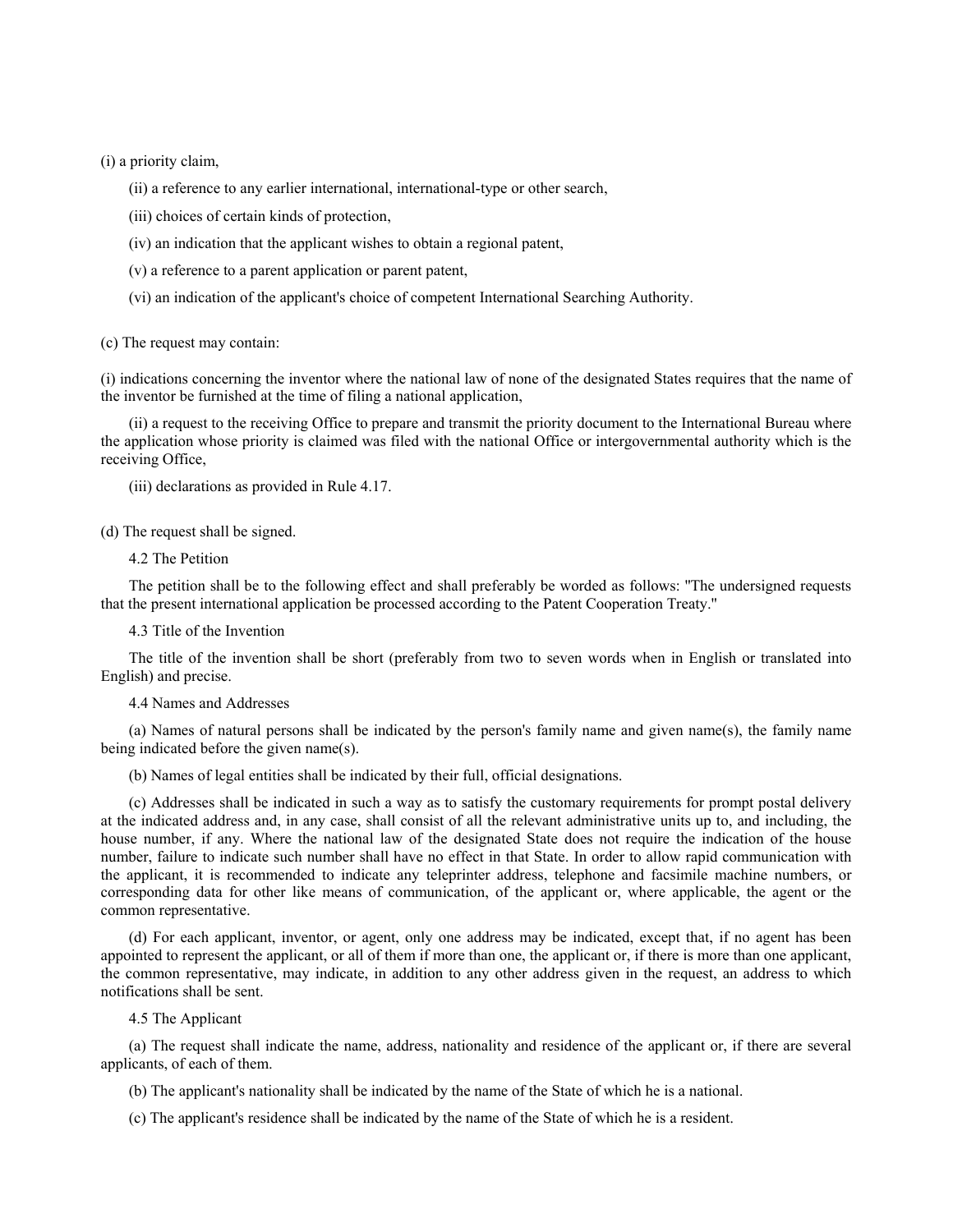(d) The request may, for different designated States, indicate different applicants. In such a case, the request shall indicate the applicant or applicants for each designated State or group of designated States.

(e) Where the applicant is registered with the national Office that is acting as receiving Office, the request may indicate the number or other indication under which the applicant is so registered.

4.6 The Inventor

(a) Where Rule  $4.1(a)(v)$  or (c)(i) applies, the request shall indicate the name and address of the inventor or, if there are several inventors, of each of them.

(b) If the applicant is the inventor, the request, in lieu of the indication under paragraph (a), shall contain a statement to that effect.

(c) The request may, for different designated States, indicate different persons as inventors where, in this respect, the requirements of the national laws of the designated States are not the same. In such a case, the request shall contain a separate statement for each designated State or group of States in which a particular person, or the same person, is to be considered the inventor, or in which particular persons, or the same persons, are to be considered the inventors.

4.7 The Agent

(a) If an agent is appointed, the request shall so indicate, and shall state the agent's name and address.

(b) Where the agent is registered with the national Office that is acting as receiving Office, the request may indicate the number or other indication under which the agent is so registered.

4.8 Common Representative

If a common representative is appointed, the request shall so indicate.

4.9 Designation of States

(a) Contracting States shall be designated in the request:

(i) in the case of designations for the purpose of obtaining national patents, by an indication of each State concerned;

(ii) in the case of designations for the purpose of obtaining a regional patent, by an indication that a regional patent is desired either for all Contracting States which are party to the regional patent treaty concerned or only for such Contracting States as are specified.

(b) The request may contain an indication that all designations which would be permitted under the Treaty, other than those made under paragraph (a), are also made, provided that:

(i) at least one Contracting State is designated under paragraph (a), and

(ii) the request also contains a statement that any designation made under this paragraph is subject to confirmation as provided in paragraph (c) and that any designation which is not so confirmed before the expiration of 15 months from the priority date is to be regarded as withdrawn by the applicant at the expiration of that time limit.

(c) The confirmation of any designation made under paragraph (b) shall be effected by

(i) filing with the receiving Office a written notice containing an indication as referred to in paragraph  $(a)(i)$  or (ii), and

(ii) paying to the receiving Office the designation fee and the confirmation fee referred to in Rule 15.5

within the time limit under paragraph (b)(ii).

4.10 Priority Claimn\*

(a) Any declaration referred to in Article 8(1) (''priority claim'') may claim the priority of one or more earlier applications filed either in or for any country party to the Paris Convention for the Protection of Industrial Property or in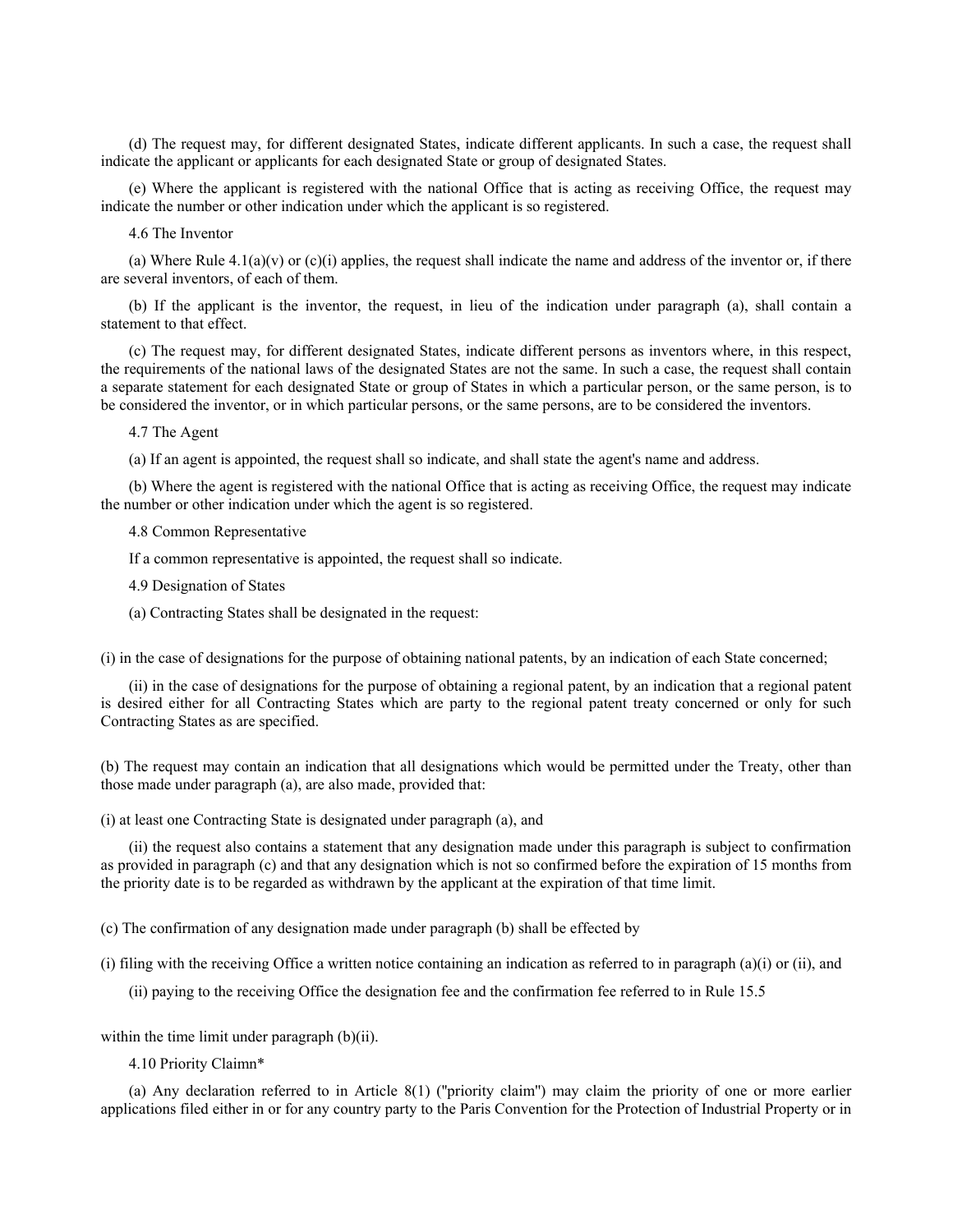or for any Member of the World Trade Organization that is not party to that Convention. Any priority claim shall, subject to Rule 26*bis*.1, be made in the request; it shall consist of a statement to the effect that the priority of an earlier application is claimed and shall indicate:

(i) the date on which the earlier application was filed, being a date falling within the period of 12 months preceding the international filing date;

(ii) the number of the earlier application;

(iii) where the earlier application is a national application, the country party to the Paris Convention for the Protection of Industrial Property or the Member of the World Trade Organization that is not party to that Convention in which it was filed;

(iv) where the earlier application is a regional application, the authority entrusted with the granting of regional patents under the applicable regional patent treaty;

(v) where the earlier application is an international application, the receiving Office with which it was filed.

(b) In addition to any indication required under paragraph (a)(iv) or (v):

(i) where the earlier application is a regional application or an international application, the priority claim may indicate one or more countries party to the Paris Convention for the Protection of Industrial Property for which that earlier application was filed;

(ii) where the earlier application is a regional application and at least one of the countries party to the regional patent treaty is neither party to the Paris Convention for the Protection of Industrial Property nor a Member of the World Trade Organization, the priority claim shall indicate at least one country party to that Convention or one Member of that Organization for which that earlier application was filed.

(c) For the purposes of paragraphs (a) and (b), Article 2(vi) shall not apply.

(d) If, on September 29, 1999, paragraphs (a) and (b) as amended with effect from January 1, 2000, are not compatible with the national law applied by a designated Office, those paragraphs as in force until December 31, 1999, shall continue to apply after that date in respect of that designated Office for as long as the said paragraphs as amended continue not to be compatible with that law, provided that the said Office informs the International Bureau accordingly by October 31, 1999. The information received shall be promptly published by the International Bureau in the Gazette.

4.11 Reference to Earlier Search

If an international or international-type search has been requested on an application under Article 15(5) or if the applicant wishes the International Searching Authority to base the international search report wholly or in part on the results of a search, other than an international or international-type search, made by the national Office or intergovernmental organization which is the International Searching Authority competent for the international application, the request shall contain a reference to that fact. Such reference shall either identify the application (or its translation, as the case may be) in respect of which the earlier search was made by indicating country, date and number, or the said search by indicating, where applicable, date and number of the request for such search.

4.12 Choice of Certain Kinds of Protection

(a) If the applicant wishes his international application to be treated, in any designated State, as an application not for a patent but for the grant of any of the other kinds of protection specified in Article 43, he shall so indicate in the request. For the purposes of this paragraph, Article 2(ii) shall not apply.

(b) In the case provided for in Article 44, the applicant shall indicate the two kinds of protection sought, or, if one of two kinds of protection is primarily sought, he shall indicate which kind is sought primarily and which kind is sought subsidiarily.

4.13 Identification of Parent Application or Parent Grant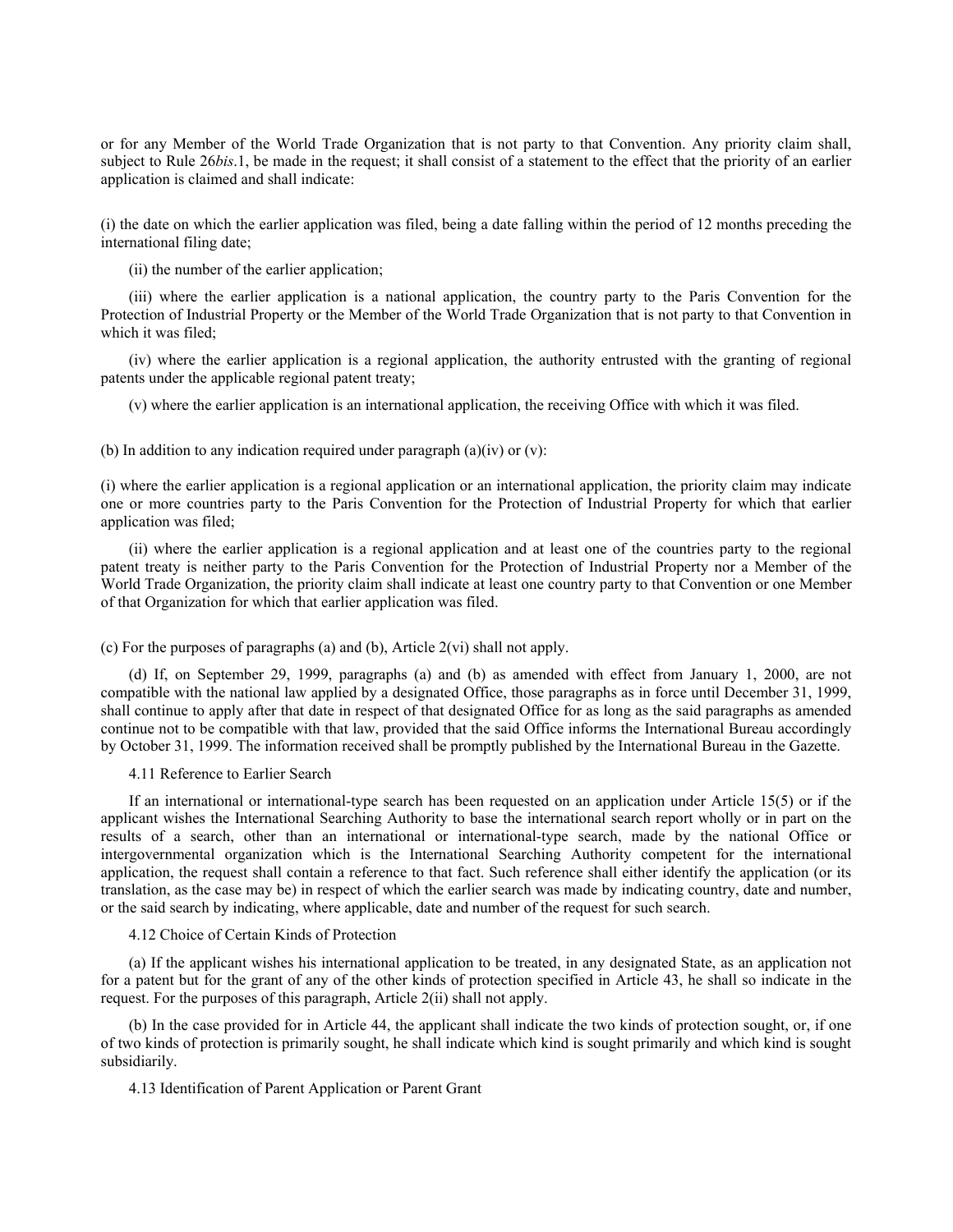If the applicant wishes his international application to be treated, in any designated State, as an application for a patent or certificate of addition, inventor's certificate of addition, or utility certificate of addition, he shall identify the parent application or the parent patent, parent inventor's certificate, or parent utility certificate to which the patent or certificate of addition, inventor's certificate of addition, or utility certificate of addition, if granted, relates. For the purposes of this paragraph Article 2(ii) shall not apply.

### 4.14 Continuation or Continuation-in-Part

If the applicant wishes his international application to be treated, in any designated State, as an application for a continuation or a continuation-in- part of an earlier application, he shall so indicate in the request and shall identify the parent application involved.

## 4.14bis Choice of International Searching Authority

If two or more International Searching Authorities are competent for the searching of the international application, the applicant shall indicate his choice of International Searching Authority in the request.

### 4.15 Signature

(a) Subject to paragraph (b), the request shall be signed by the applicant or, if there is more than one applicant, by all of them.

(b) Where two or more applicants file an international application which designates a State whose national law requires that national applications be filed by the inventor and where an applicant for that designated State who is an inventor refused to sign the request or could not be found or reached after diligent effort, the request need not be signed by that applicant if it is signed by at least one applicant and a statement is furnished explaining, to the satisfaction of the receiving Office, the lack of the signature concerned.

### 4.16 Transliteration or Translation of Certain Words

(a) Where any name or address is written in characters other than those of the Latin alphabet, the same shall also be indicated in characters of the Latin alphabet either as a mere transliteration or through translation into English. The applicant shall decide which words will be merely transliterated and which words will be so translated.

(b) The name of any country written in characters other than those of the Latin alphabet shall also be indicated in English.

4.17 Declarations Relating to National Requirements Referred to in Rule 51*bis.*1(a)(i) to (v)

The request may, for the purposes of the national law applicable in one or more designated States, contain one or more of the following declarations, worded as prescribed by the Administrative Instructions:

(i) a declaration as to the identity of the inventor, as referred to in Rule  $51bis.1(a)(i)$ ;

(ii) a declaration as to the applicant's entitlement, as at the international filing date, to apply for and be granted a patent, as referred to in Rule 51*bis*.1(a)(ii);

(iii) a declaration as to the applicant's entitlement, as at the international filing date, to claim priority of the earlier application, as referred to in Rule 51*bis*.1(a)(iii);

(iv) a declaration of inventorship, as referred to in Rule 51*bis*.1(a)(iv), which shall be signed as prescribed by the Administrative Instructions;

(v) a declaration as to non-prejudicial disclosures or exceptions to lack of novelty, as referred to in Rule 51*bis*.1(a)(v).

# 4.18 Additional Matter

(a) The request shall contain no matter other than that specified in Rules 4.1 to 4.17, provided that the Administrative Instructions may permit, but cannot make mandatory, the inclusion in the request of any additional matter specified in the Administrative Instructions.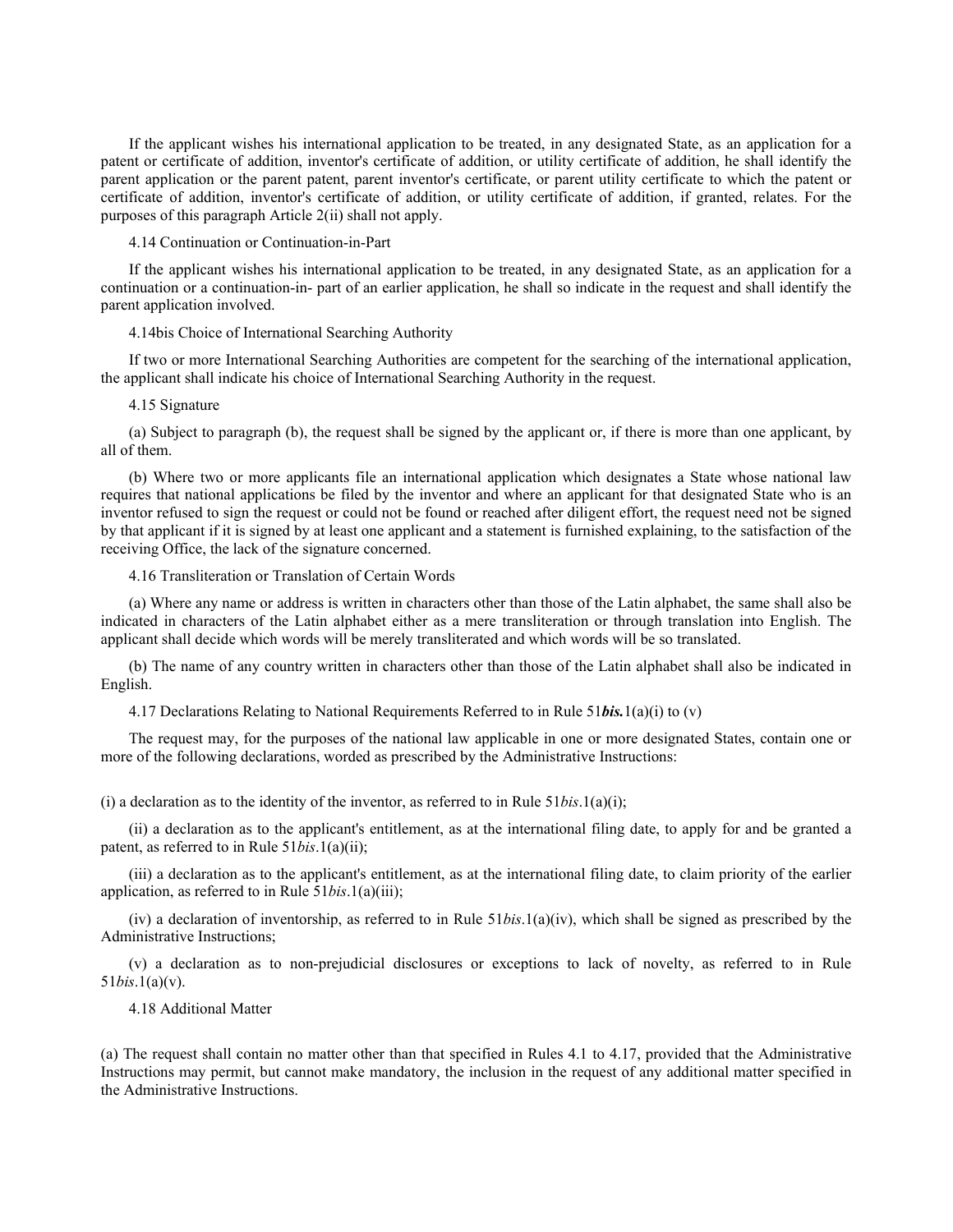(b) If the request contains matter other than that specified in Rules 4.1 to 4.17 or permitted under paragraph (a) by the Administrative Instructions, the receiving Office shall *ex officio* delete the additional matter.

## FOOTNOTES:

 [n1] Footnote \*. *Editor's Note*: Paragraphs (a) and (b) of Rule 4.10 as amended with effect from January 1, 2000, do not apply in respect of any designated Office which has informed the International Bureau of incompatibility with the national law applied by that Office, as provided by paragraph (d) of that Rule. Paragraphs (a) and (b) as in force until December 31, 1999, continue to apply after that date in respect of any such designated Office for as long as those paragraphs as amended continue not to be compatible with the applicable national law. Information received by the International Bureau concerning any such incompatibility is published in the Gazette. The text of paragraphs (a) and (b) as in force until December 31, 1999, is reproduced below:''4.10 *Priority Claim*(a) Any declaration referred to in Article 8(1) (''priority claim'') shall, subject to Rule 26*bis*.1, be made in the request; it shall consist of a statement to the effect that the priority of an earlier application is claimed and shall indicate:(i) the date on which the earlier application was filed, being a date falling within the period of 12 months preceding the international filing date;(ii) the number of the earlier application;(iii) where the earlier application is a national application, the country party to the Paris Convention for the Protection of Industrial Property in which it was filed;(iv) where the earlier application is a regional application, the authority entrusted with the granting of regional patents under the applicable regional patent treaty;(v) where the earlier application is an international application, the receiving Office with which it was filed.(b) In addition to any indication required under paragraph (a)(iv) or (v):(i) where the earlier application is a regional application or an international application, the priority claim may indicate one or more countries party to the Paris Convention for the Protection of Industrial Property for which that earlier application was filed;(ii) where the earlier application is a regional application and the countries party to the regional patent treaty are not all party to the Paris Convention for the Protection of Industrial Property, the priority claim shall indicate at least one country party to that Convention for which that earlier application was filed.''

#### Rule 5 The Description

5.1 Manner of the Description

(a) The description shall first state the title of the invention as appearing in the request and shall:

(i) specify the technical field to which the invention relates;

(ii) indicate the background art which, as far as known to the applicant, can be regarded as useful for the understanding, searching and examination of the invention, and, preferably, cite the documents reflecting such art;

(iii) disclose the invention, as claimed, in such terms that the technical problem (even if not expressly stated as such) and its solution can be understood, and state the advantageous effects, if any, of the invention with reference to the background art;

(iv) briefly describe the figures in the drawings, if any;

(v) set forth at least the best mode contemplated by the applicant for carrying out the invention claimed; this shall be done in terms of examples, where appropriate, and with reference to the drawings, if any; where the national law of the designated State does not require the description of the best mode but is satisfied with the description of any mode (whether it is the best contemplated or not), failure to describe the best mode contemplated shall have no effect in that State;

(vi) indicate explicitly, when it is not obvious from the description or nature of the invention, the way in which the invention is capable of exploitation in industry and the way in which it can be made and used, or, if it can only be used, the way in which it can be used; the term ''industry'' is to be understood in its broadest sense as in the Paris Convention for the Protection of Industrial Property.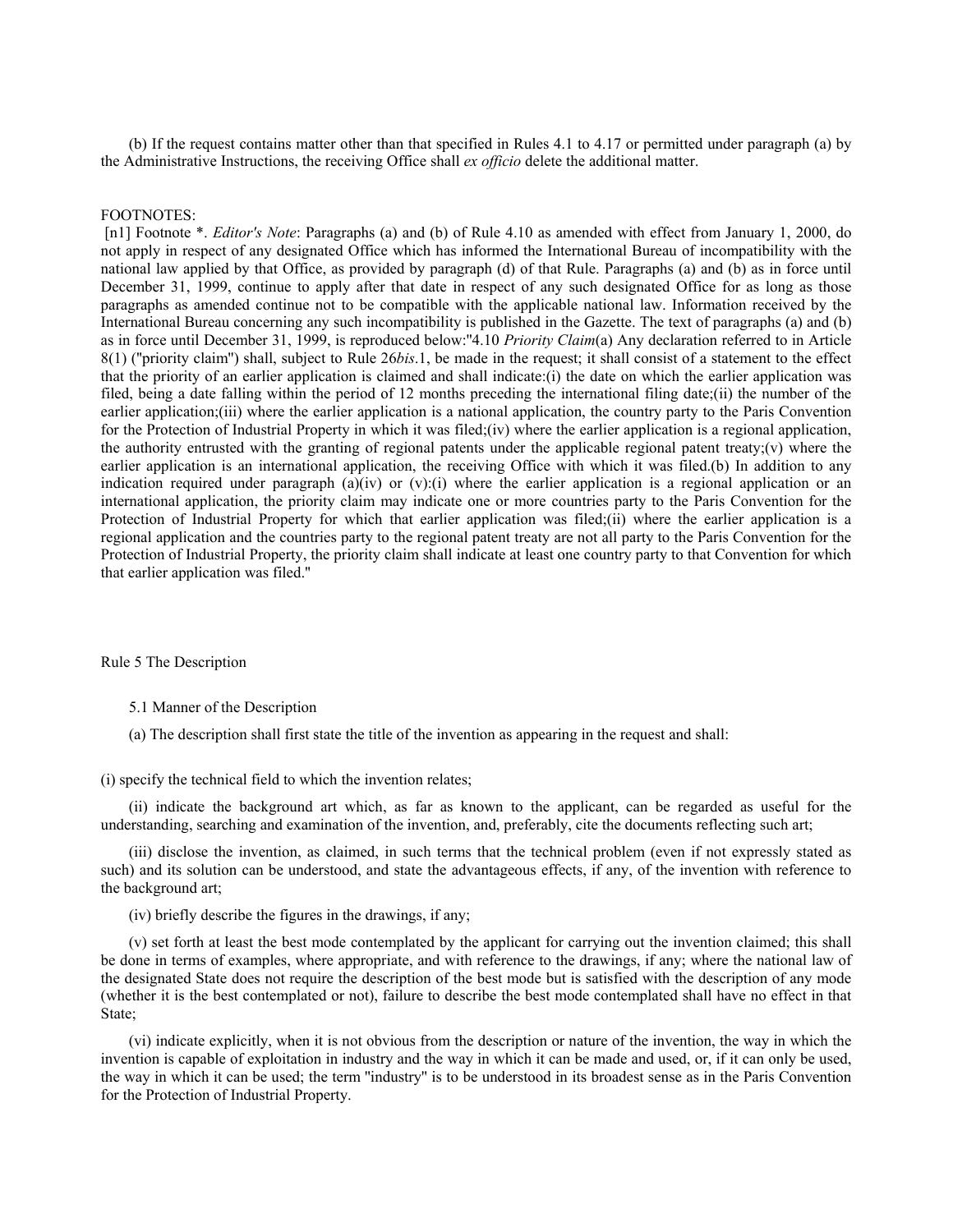(b) The manner and order specified in paragraph (a) shall be followed except when, because of the nature of the invention, a different manner or a different order would result in a better understanding and a more economic presentation.

(c) Subject to the provisions of paragraph (b), each of the parts referred to in paragraph (a) shall preferably be preceded by an appropriate heading as suggested in the Administrative Instructions.

5.2 Nucleotide and/or Amino Acid Sequence Disclosure

(a) Where the international application contains disclosure of one or more nucleotide and/or amino acid sequences, the description shall contain a sequence listing complying with the standard provided for in the Administrative Instructions and presented as a separate part of the description in accordance with that standard.

(b) Where the sequence listing part of the description contains any free text as defined in the standard provided for in the Administrative Instructions, that free text shall also appear in the main part of the description in the language thereof.

### Rule 6 The Claims

6.1 Number and Numbering of Claims

(a) The number of the claims shall be reasonable in consideration of the nature of the invention claimed.

(b) If there are several claims, they shall be numbered consecutively in Arabic numerals.

(c) The method of numbering in the case of the amendment of claims shall be governed by the Administrative Instructions.

6.2 References to Other Parts of the International Application

(a) Claims shall not, except where absolutely necessary, rely, in respect of the technical features of the invention, on references to the description or drawings. In particular, they shall not rely on such references as: ''as described in part ... of the description,'' or ''as illustrated in figure ... of the drawings.''

(b) Where the international application contains drawings, the technical features mentioned in the claims shall preferably be followed by the reference signs relating to such features. When used, the reference signs shall preferably be placed between parentheses. If inclusion of reference signs does not particularly facilitate quicker understanding of a claim, it should not be made. Reference signs may be removed by a designated Office for the purposes of publication by such Office.

## 6.3 Manner of Claiming

(a) The definition of the matter for which protection is sought shall be in terms of the technical features of the invention.

(b) Whenever appropriate, claims shall contain:

(i) a statement indicating those technical features of the invention which are necessary for the definition of the claimed subject matter but which, in combination, are part of the prior art,

(ii) a characterizing portion--preceded by the words ''characterized in that,'' ''characterized by,'' ''wherein the improvement comprises,'' or any other words to the same effect--stating concisely the technical features which, in combination with the features stated under (i), it is desired to protect.

(c) Where the national law of the designated State does not require the manner of claiming provided for in paragraph (b), failure to use that manner of claiming shall have no effect in that State provided the manner of claiming actually used satisfies the national law of that State.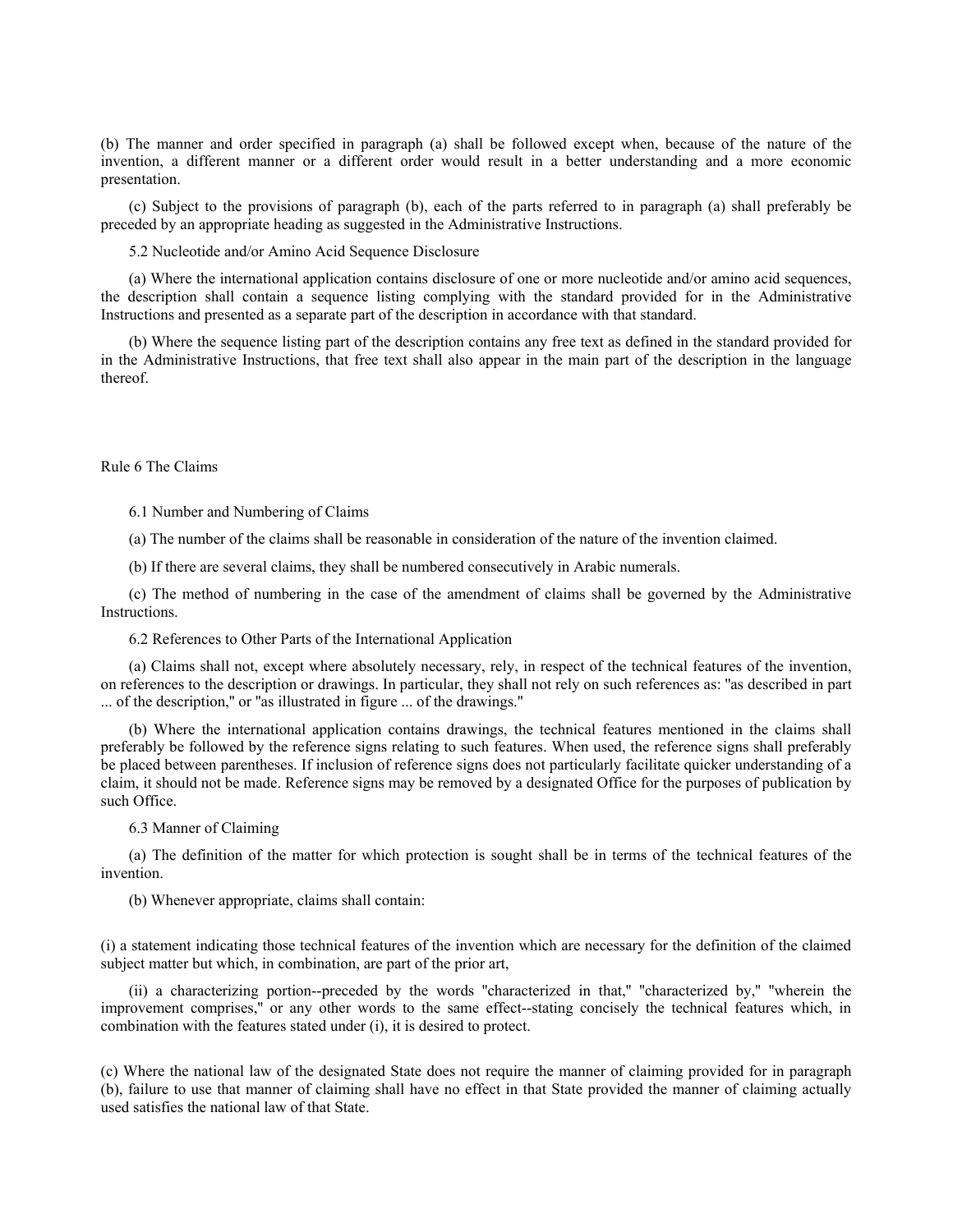### 6.4 Dependent Claims

(a) Any claim which includes all the features of one or more other claims (claim in dependent form, hereinafter referred to as ''dependent claim'') shall do so by a reference, if possible at the beginning, to the other claim or claims and shall then state the additional features claimed. Any dependent claim which refers to more than one other claim (''multiple dependent claim'') shall refer to such claims in the alternative only. Multiple dependent claims shall not serve as a basis for any other multiple dependent claim. Where the national law of the national Office acting as International Searching Authority does not allow multiple dependent claims to be drafted in a manner different from that provided for in the preceding two sentences, failure to use that manner of claiming may result in an indication under Article  $17(2)(b)$ in the international search report. Failure to use the said manner of claiming shall have no effect in a designated State if the manner of claiming actually used satisfies the national law of that State.

(b) Any dependent claim shall be construed as including all the limitations contained in the claim to which it refers or, if the dependent claim is a multiple dependent claim, all the limitations contained in the particular claim in relation to which it is considered.

(c) All dependent claims referring back to a single previous claim, and all dependent claims referring back to several previous claims, shall be grouped together to the extent and in the most practical way possible.

### 6.5 Utility Models

Any designated State in which the grant of a utility model is sought on the basis of an international application may, instead of Rules 6.1 to 6.4, apply in respect of the matters regulated in those Rules the provisions of its national law concerning utility models once the processing of the international application has started in that State, provided that the applicant shall be allowed at least two months from the expiration of the time limit applicable under Article 22 to adapt his application to the requirements of the said provisions of the national law.

Rule 7 The Drawings

## 7.1 Flow Sheets and Diagrams

Flow sheets and diagrams are considered drawings.

### 7.2 Time Limit

The time limit referred to in Article 7(2)(ii) shall be reasonable under the circumstances of the case and shall, in no case, be shorter than two months from the date of the written invitation requiring the filing of drawings or additional drawings under the said provision.

## Rule 8 The Abstract

- 8.1 Contents and Form of the Abstract
- (a) The abstract shall consist of the following:

(i) a summary of the disclosure as contained in the description, the claims, and any drawings; the summary shall indicate the technical field to which the invention pertains and shall be drafted in a way which allows the clear understanding of the technical problem, the gist of the solution of that problem through the invention, and the principal use or uses of the invention;

(ii) where applicable, the chemical formula which, among all the formulae contained in the international application, best characterizes the invention.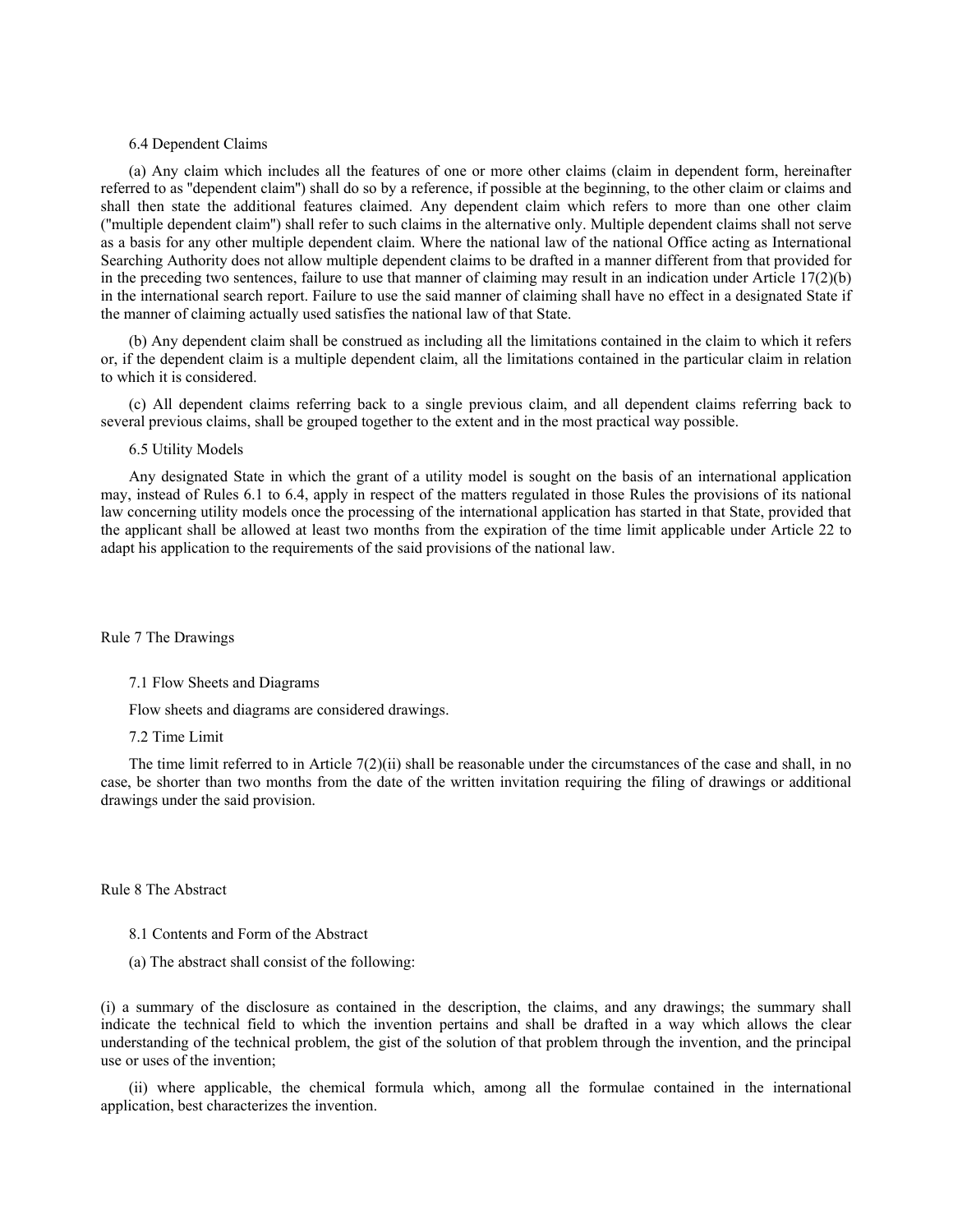(b) The abstract shall be as concise as the disclosure permits (preferably 50 to 150 words if it is in English or when translated into English).

(c) The abstract shall not contain statements on the alleged merits or value of the claimed invention or on its speculative application.

(d) Each main technical feature mentioned in the abstract and illustrated by a drawing in the international application shall be followed by a reference sign, placed between parentheses.

### 8.2 Figure

(a) If the applicant fails to make the indication referred to in Rule  $3.3(a)(iii)$ , or if the International Searching Authority finds that a figure or figures other than that figure or those figures suggested by the applicant would, among all the figures of all the drawings, better characterize the invention, it shall, subject to paragraph (b), indicate the figure or figures which should accompany the abstract when the latter is published by the International Bureau. In such case, the abstract shall be accompanied by the figure or figures so indicated by the International Searching Authority. Otherwise, the abstract shall, subject to paragraph (b), be accompanied by the figure or figures suggested by the applicant.

(b) If the International Searching Authority finds that none of the figures of the drawings is useful for the understanding of the abstract, it shall notify the International Bureau accordingly. In such case, the abstract, when published by the International Bureau, shall not be accompanied by any figure of the drawings even where the applicant has made a suggestion under Rule 3.3(a)(iii).

# 8.3 Guiding Principles in Drafting

The abstract shall be so drafted that it can efficiently serve as a scanning tool for purposes of searching in the particular art, especially by assisting the scientist, engineer or researcher in formulating an opinion on whether there is a need for consulting the international application itself.

# Rule 9 Expressions, Etc., Not to Be Used

## 9.1 Definition

The international application shall not contain:

(i) expressions or drawings contrary to morality;

(ii) expressions or drawings contrary to public order;

(iii) statements disparaging the products or processes of any particular person other than the applicant, or the merits or validity of applications or patents of any such person (mere comparisons with the prior art shall not be considered disparaging *per se*);

(iv) any statement or other matter obviously irrelevant or unnecessary under the circumstances.

9.2 Noting of Lack of Compliance

The receiving Office and the International Searching Authority may note lack of compliance with the prescriptions of Rule 9.1 and may suggest to the applicant that he voluntarily correct his international application accordingly. If the lack of compliance was noted by the receiving Office, that Office shall inform the competent International Searching Authority and the International Bureau; if the lack of compliance was noted by the International Searching Authority, that Authority shall inform the receiving Office and the International Bureau.

9.3 Reference to Article 21(6)

''Disparaging statements,'' referred to in Article 21(6), shall have the meaning as defined in Rule 9.1(iii).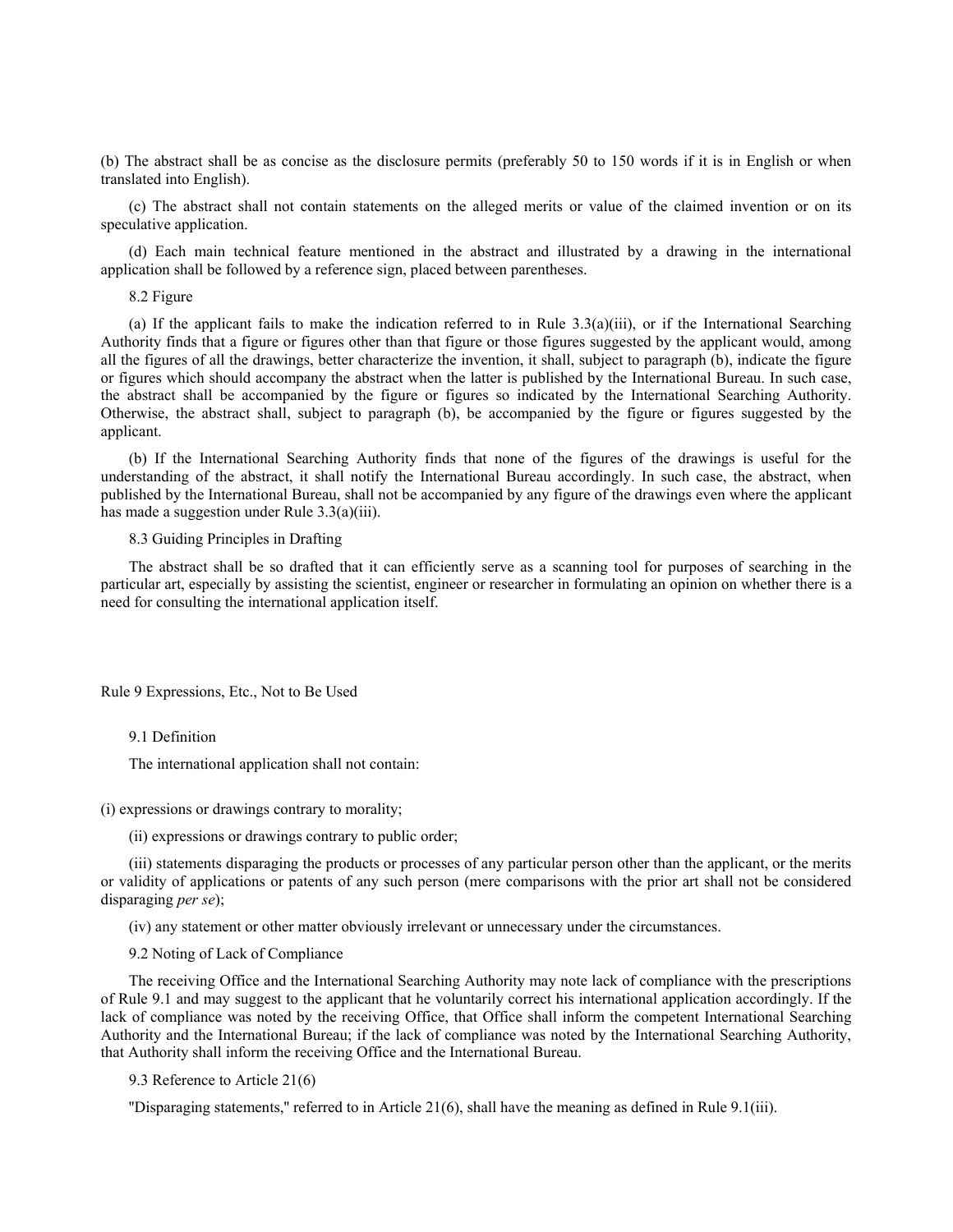Rule 10 Terminology and Signs

### 10.1 Terminology and Signs

(a) Units of weights and measures shall be expressed in terms of the metric system, or also expressed in such terms if first expressed in terms of a different system.

(b) Temperatures shall be expressed in degrees Celsius, or also expressed in degrees Celsius, if first expressed in a different manner.

## (c) [*Deleted*]

(d) For indications of heat, energy, light, sound, and magnetism, as well as for mathematical formulae and electrical units, the rules of international practice shall be observed; for chemical formulae, the symbols, atomic weights, and molecular formulae, in general use, shall be employed.

(e) In general, only such technical terms, signs and symbols should be used as are generally accepted in the art.

(f) When the international application or its translation is in Chinese, English or Japanese, the beginning of any decimal fraction shall be marked by a period, whereas, when the international application or its translation is in a language other than Chinese, English or Japanese, it shall be marked by a comma.

#### 10.2 Consistency

The terminology and the signs shall be consistent throughout the international application.

Rule 11 Physical Requirements of the International Application

### 11.1 Number of Copies

(a) Subject to the provisions of paragraph (b), the international application and each of the documents referred to in the check list (Rule  $3.3(a)(ii)$ ) shall be filed in one copy.

(b) Any receiving Office may require that the international application and any of the documents referred to in the check list (Rule 3.3(a)(ii)), except the receipt for the fees paid or the check for the payment of the fees, be filed in two or three copies. In that case, the receiving Office shall be responsible for verifying the identity of the second and the third copies with the record copy.

### 11.2 Fitness for Reproduction

(a) All elements of the international application (i.e., the request, the description, the claims, the drawings, and the abstract) shall be so presented as to admit of direct reproduction by photography, electrostatic processes, photo offset, and microfilming, in any number of copies.

(b) All sheets shall be free from creases and cracks; they shall not be folded.

(c) Only one side of each sheet shall be used.

(d) Subject to Rule 11.10(d) and Rule 11.13(j), each sheet shall be used in an upright position (i.e., the short sides at the top and bottom).

## 11.3 Material to Be Used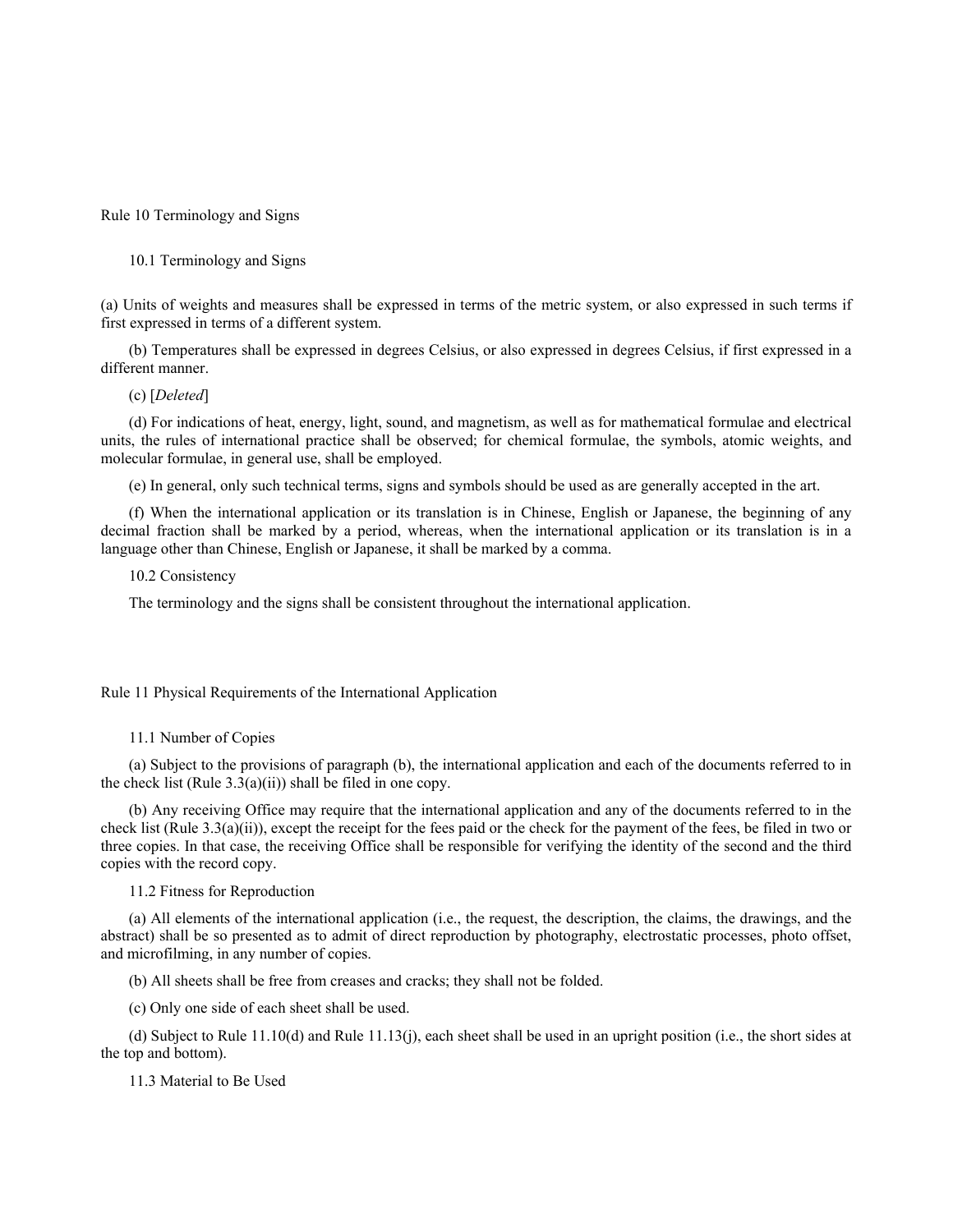All elements of the international application shall be on paper which shall be flexible, strong, white, smooth, nonshiny, and durable.

11.4 Separate Sheets, Etc.

(a) Each element (request, description, claims, drawings, abstract) of the international application shall commence on a new sheet.

(b) All sheets of the international application shall be so connected that they can be easily turned when consulted, and easily separated and joined again if they have been separated for reproduction purposes.

11.5 Size of Sheets

The size of the sheets shall be A4 (29.7 cm x 21 cm). However, any receiving Office may accept international applications on sheets of other sizes provided that the record copy, as transmitted to the International Bureau, and, if the competent International Searching Authority so desires, the search copy, shall be of A4 size.

11.6 Margins

(a) The minimum margins of the sheets containing the description, the claims, and the abstract, shall be as follows:

-- top: 2 cm

-- left side: 2.5 cm

-- right side: 2 cm

-- bottom: 2 cm.

(b) The recommended maximum, for the margins provided for in paragraph (a), is as follows:

-- top: 4 cm

-- left side: 4 cm

-- right side: 3 cm

-- bottom: 3 cm.

(c) On sheets containing drawings, the surface usable shall not exceed 26.2 cm x 17.0 cm. The sheets shall not contain frames around the usable or used surface. The minimum margins shall be as follows:

-- top: 2.5 cm

-- left side: 2.5 cm

-- right side: 1.5 cm

-- bottom: 1 cm.

(d) The margins referred to in paragraphs (a) to (c) apply to A4-size sheets, so that, even if the receiving Office accepts other sizes, the A4-size record copy and, when so required, the A4-size search copy shall leave the aforesaid margins.

(e) Subject to paragraph (f) and to Rule 11.8(b), the margins of the international application, when submitted, must be completely blank.

(f) The top margin may contain in the left-hand corner an indication of the applicant's file reference, provided that the reference appears within 1.5 cm from the top of the sheet. The number of characters in the applicant's file reference shall not exceed the maximum fixed by the Administrative Instructions.

11.7 Numbering of Sheets

(a) All the sheets contained in the international application shall be numbered in consecutive Arabic numerals.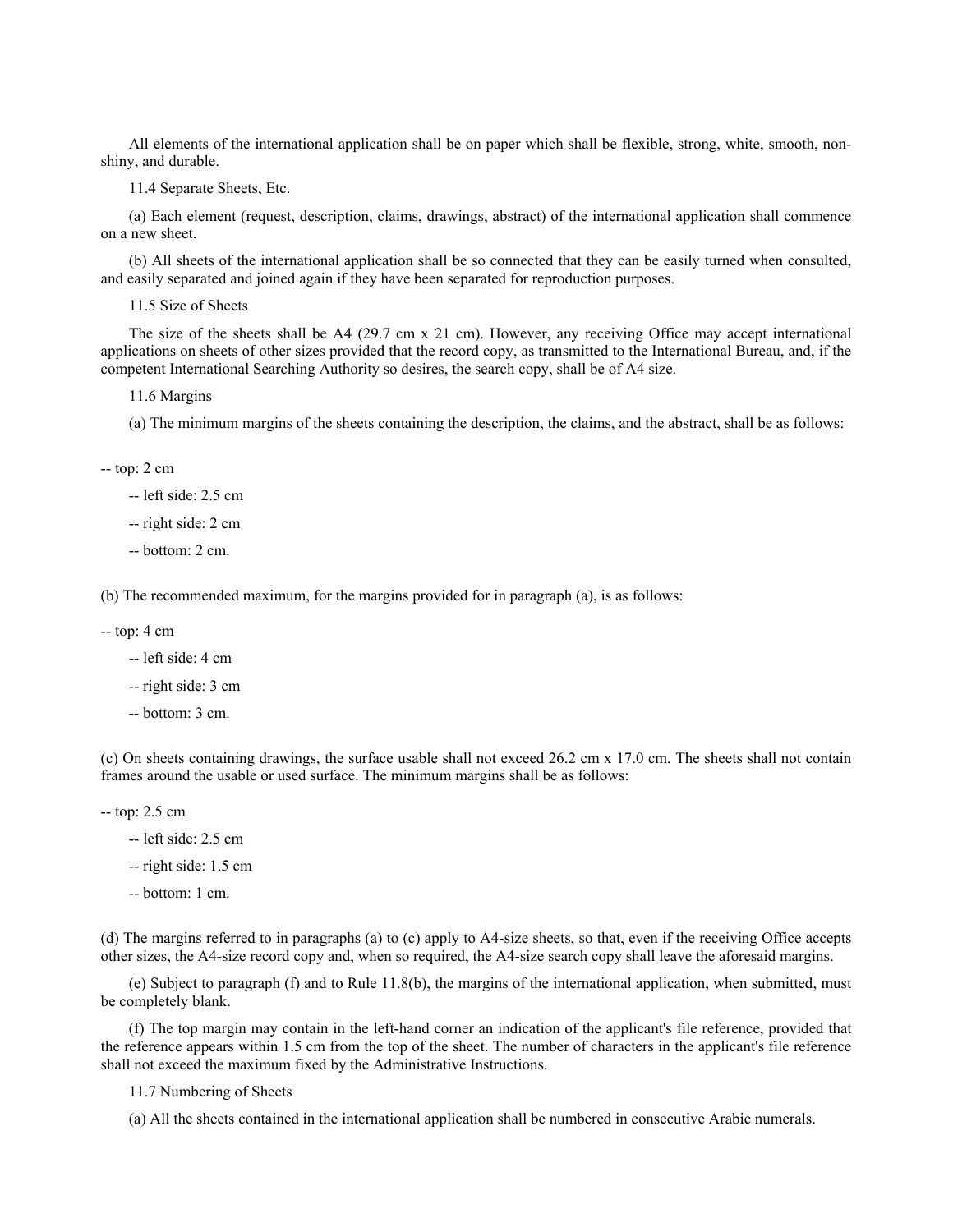(b) The numbers shall be centered at the top or bottom of the sheet, but shall not be placed in the margin.

11.8 Numbering of Lines

(a) It is strongly recommended to number every fifth line of each sheet of the description, and of each sheet of claims.

(b) The numbers should appear in the right half of the left margin.

11.9 Writing of Text Matter

(a) The request, the description, the claims and the abstract shall be typed or printed.

(b) Only graphic symbols and characters, chemical or mathematical formulae, and certain characters in the Chinese or Japanese language may, when necessary, be written by hand or drawn.

(c) The typing shall be 1 1/2 -spaced.

(d) All text matter shall be in characters the capital letters of which are not less than 0.21 cm high, and shall be in a dark, indelible color, satisfying the requirements specified in Rule 11.2.

(e) As far as the spacing of the typing and the size of the characters are concerned, paragraphs (c) and (d) shall not apply to texts in the Chinese or Japanese language.

11.10 Drawings, Formulae, and Tables, in Text Matter

(a) The request, the description, the claims and the abstract shall not contain drawings.

(b) The description, the claims and the abstract may contain chemical or mathematical formulae.

(c) The description and the abstract may contain tables; any claim may contain tables only if the subject matter of the claim makes the use of tables desirable.

(d) Tables and chemical or mathematical formulae may be placed sideways on the sheet if they cannot be presented satisfactorily in an upright position thereon; sheets on which tables or chemical or mathematical formulae are presented sideways shall be so presented that the tops of the tables or formulae are at the left side of the sheet.

# 11.11 Words in Drawings

(a) The drawings shall not contain text matter, except a single word or words, when absolutely indispensable, such as "water," "steam," "open," "closed," "section on AB," and, in the case of electric circuits and block schematic or flow sheet diagrams, a few short catchwords indispensable for understanding.

(b) Any words used shall be so placed that, if translated, they may be pasted over without interfering with any lines of the drawings.

11.12 Alterations, Etc.

Each sheet shall be reasonably free from erasures and shall be free from alterations, overwritings, and interlineations. Non-compliance with this Rule may be authorized if the authenticity of the content is not in question and the requirements for good reproduction are not in jeopardy.

11.13 Special Requirements for Drawings

(a) Drawings shall be executed in durable, black, sufficiently dense and dark, uniformly thick and well-defined, lines and strokes without colorings.

(b) Cross-sections shall be indicated by oblique hatching which should not impede the clear reading of the reference signs and leading lines.

(c) The scale of the drawings and the distinctness of their graphical execution shall be such that a photographic reproduction with a linear reduction in size to two-thirds would enable all details to be distinguished without difficulty.

(d) When, in exceptional cases, the scale is given on a drawing, it shall be represented graphically.

(e) All numbers, letters and reference lines, appearing on the drawings, shall be simple and clear. Brackets, circles or inverted commas shall not be used in association with numbers and letters.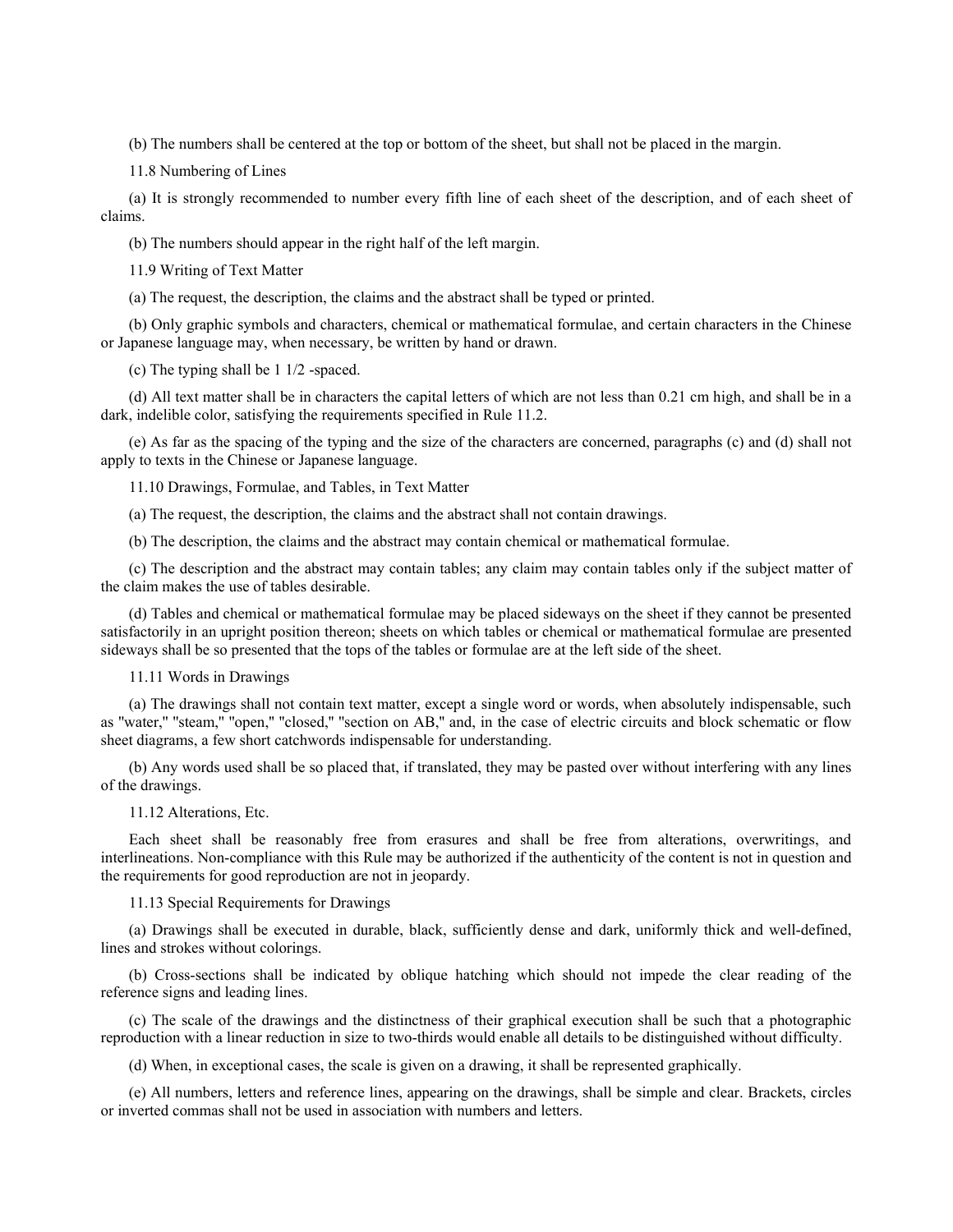(f) All lines in the drawings shall, ordinarily, be drawn with the aid of drafting instruments.

(g) Each element of each figure shall be in proper proportion to each of the other elements in the figure, except where the use of a different proportion is indispensable for the clarity of the figure.

(h) The height of the numbers and letters shall not be less than 0.32 cm. For the lettering of drawings, the Latin and, where customary, the Greek alphabets shall be used.

(i) The same sheet of drawings may contain several figures. Where figures on two or more sheets form in effect a single complete figure, the figures on the several sheets shall be so arranged that the complete figure can be assembled without concealing any part of any of the figures appearing on the various sheets.

(j) The different figures shall be arranged on a sheet or sheets without wasting space, preferably in an upright position, clearly separated from one another. Where the figures are not arranged in an upright position, they shall be presented sideways with the top of the figures at the left side of the sheet.

(k) The different figures shall be numbered in Arabic numerals consecutively and independently of the numbering of the sheets.

(l) Reference signs not mentioned in the description shall not appear in the drawings, and vice versa.

(m) The same features, when denoted by reference signs, shall, throughout the international application, be denoted by the same signs.

(n) If the drawings contain a large number of reference signs, it is strongly recommended to attach a separate sheet listing all reference signs and the features denoted by them.

11.14 Later Documents

Rules 10, and 11.1 to 11.13, also apply to any document--for example, corrected pages, amended claims, translations--submitted after the filing of the international application.

Rule 12 Language of the International Application and Translation for the Purposes of International Search

12.1 Languages Accepted for the Filing of International Applications

(a) An international application shall be filed in any language which the receiving Office accepts for that purpose.

(b) Each receiving Office shall, for the filing of international applications, accept at least one language which is both:

(i) a language accepted by the International Searching Authority, or, if applicable, by at least one of the International Searching Authorities, competent for the international searching of international applications filed with that receiving Office, and

(ii) a language of publication.

(c) Notwithstanding paragraph (a), the request shall be filed in a language which is both a language accepted by the receiving Office under that paragraph and a language of publication.

(d) Notwithstanding paragraph (a), any text matter contained in the sequence listing part of the description referred to in Rule 5.2(a) shall be presented in accordance with the standard provided for in the Administrative Instructions.

12.2 Language of Changes in the International Application

(a) Any amendment of the international application shall, subject to Rules 46.3, 55.3 and 66.9, be in the language in which the application is filed.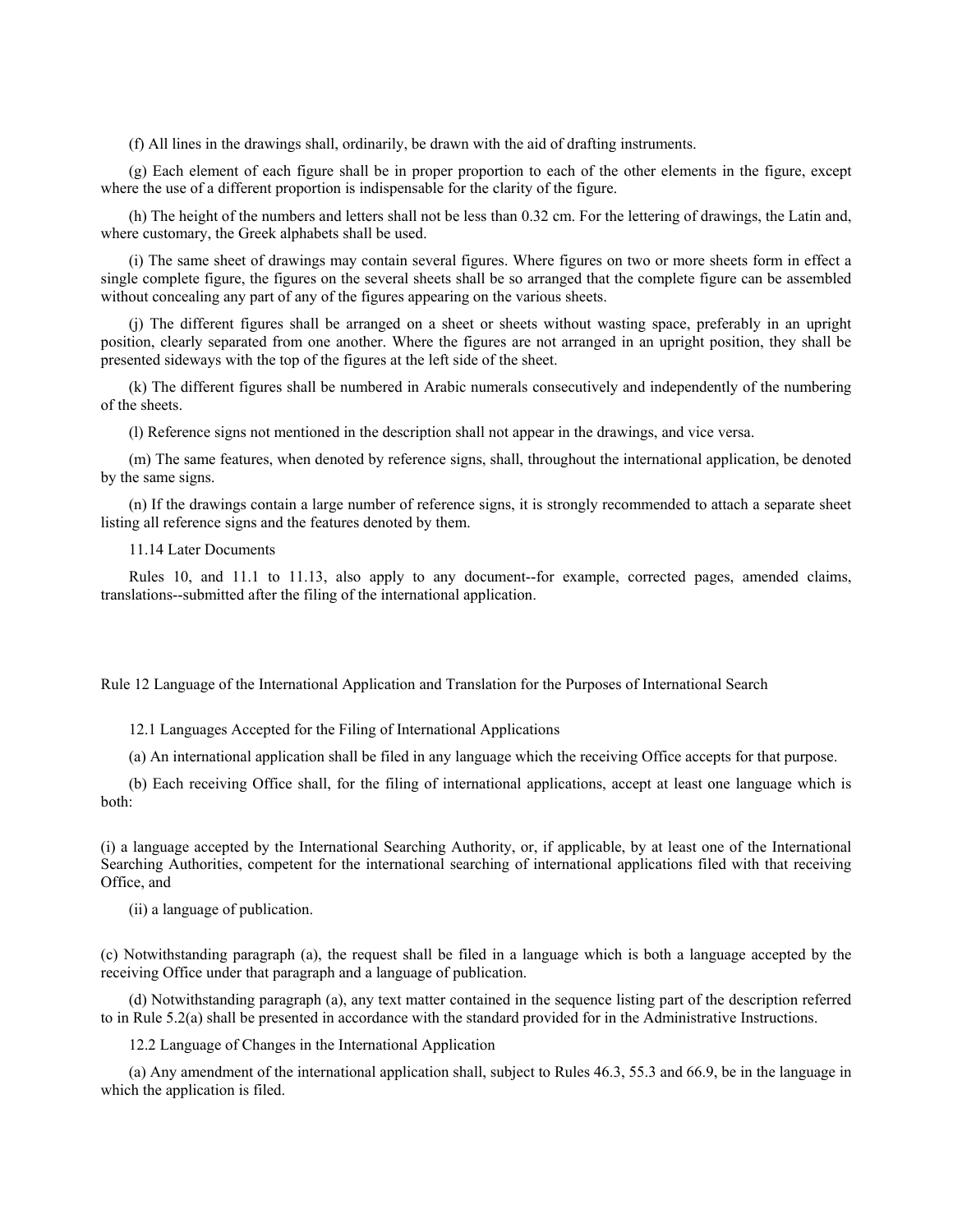(b) Any rectification under Rule 91.1 of an obvious error in the international application shall be in the language in which the application is filed, provided that:

(i) where a translation of the international application is required under Rule 12.3(a), 48.3(b) or 55.2(a), rectifications referred to in Rule 91.1(e)(ii) and (iii) shall be filed in both the language of the application and the language of that translation;

(ii) where a translation of the request is required under Rule  $26.3$ ter(c), rectifications referred to in Rule  $91.1(e)(i)$ need only be filed in the language of that translation.

(c) Any correction under Rule 26 of a defect in the international application shall be in the language in which the international application is filed. Any correction under Rule 26 of a defect in a translation of the international application furnished under Rule 12.3 or 55.2(a), or in a translation of the request furnished under Rule 26.3*ter*(c), shall be in the language of the translation.

12.3 Translation for the Purposes of International Search

(a) Where the language in which the international application is filed is not accepted by the International Searching Authority that is to carry out the international search, the applicant shall, within one month from the date of receipt of the international application by the receiving Office, furnish to that Office a translation of the international application into a language which is all of the following:

(i) a language accepted by that Authority, and

(ii) a language of publication, and

 $(iii)$  a language accepted by the receiving Office under Rule 12.1(a), unless the international application is filed in a language of publication.

(b) Paragraph (a) shall not apply to the request nor to any sequence listing part of the description.

(c) Where, by the time the receiving Office sends to the applicant the notification under Rule  $20.5(c)$ , the applicant has not furnished a translation required under paragraph (a), the receiving Office shall, preferably together with that notification, invite the applicant:

(i) to furnish the required translation within the time limit under paragraph (a);

(ii) in the event that the required translation is not furnished within the time limit under paragraph (a), to furnish it and to pay, where applicable, the late furnishing fee referred to in paragraph (e), within one month from the date of the invitation or two months from the date of receipt of the international application by the receiving Office, whichever expires later.

(d) Where the receiving Office has sent to the applicant an invitation under paragraph (c) and the applicant has not, within the applicable time limit under paragraph  $(c)(ii)$ , furnished the required translation and paid any required late furnishing fee, the international application shall be considered withdrawn and the receiving Office shall so declare. Any translation and any payment received by the receiving Office before that Office makes the declaration under the previous sentence and before the expiration of 15 months from the priority date shall be considered to have been received before the expiration of that time limit.

(e) The furnishing of a translation after the expiration of the time limit under paragraph (a) may be subjected by the receiving Office to the payment to it, for its own benefit, of a late furnishing fee equal to 50% of the basic fee.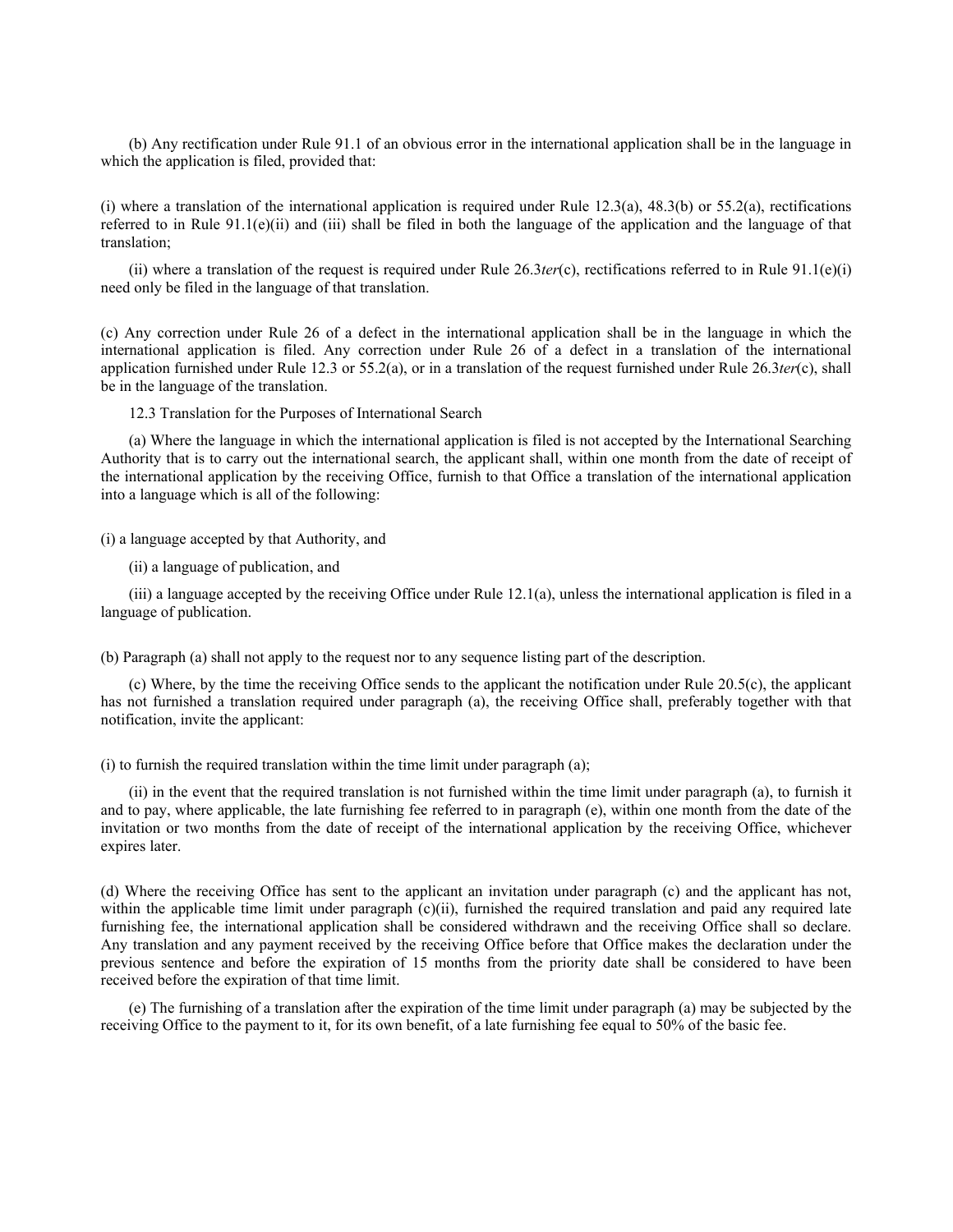### Rule 13 Unity of Invention

### 13.1 Requirement

The international application shall relate to one invention only or to a group of inventions so linked as to form a single general inventive concept (''requirement of unity of invention'').

13.2 Circumstances in Which the Requirement of Unity of Invention Is to Be Considered Fulfilled

Where a group of inventions is claimed in one and the same international application, the requirement of unity of invention referred to in Rule 13.1 shall be fulfilled only when there is a technical relationship among those inventions involving one or more of the same or corresponding special technical features. The expression ''special technical features'' shall mean those technical features that define a contribution which each of the claimed inventions, considered as a whole, makes over the prior art.

13.3 Determination of Unity of Invention Not Affected by Manner of Claiming

The determination whether a group of inventions is so linked as to form a single general inventive concept shall be made without regard to whether the inventions are claimed in separate claims or as alternatives within a single claim.

### 13.4 Dependent Claims

Subject to Rule 13.1, it shall be permitted to include in the same international application a reasonable number of dependent claims, claiming specific forms of the invention claimed in an independent claim, even where the features of any dependent claim could be considered as constituting in themselves an invention.

#### 13.5 Utility Models

Any designated State in which the grant of a utility model is sought on the basis of an international application may, instead of Rules 13.1 to 13.4, apply in respect of the matters regulated in those Rules the provisions of its national law concerning utility models once the processing of the international application has started in that State, provided that the applicant shall be allowed at least two months from the expiration of the time limit applicable under Article 22 to adapt his application to the requirements of the said provisions of the national law.

Rule 13bis Inventions Relating to Biological Material

## 13bis.1 Definition

For the purposes of this Rule, "reference to deposited biological material" means particulars given in an international application with respect to the deposit of biological material with a depositary institution or to the biological material so deposited.

## 13bis.2 References (General)

Any reference to deposited biological material shall be made in accordance with this Rule and, if so made, shall be considered as satisfying the requirements of the national law of each designated State.

13bis.3 References: Contents; Failure to Include Reference or Indication

(a) A reference to deposited biological material shall indicate:

(i) the name and the address of the depositary institution with which the deposit was made;

(ii) the date of deposit of the biological material with that institution;

(iii) the accession number given to the deposit by that institution; and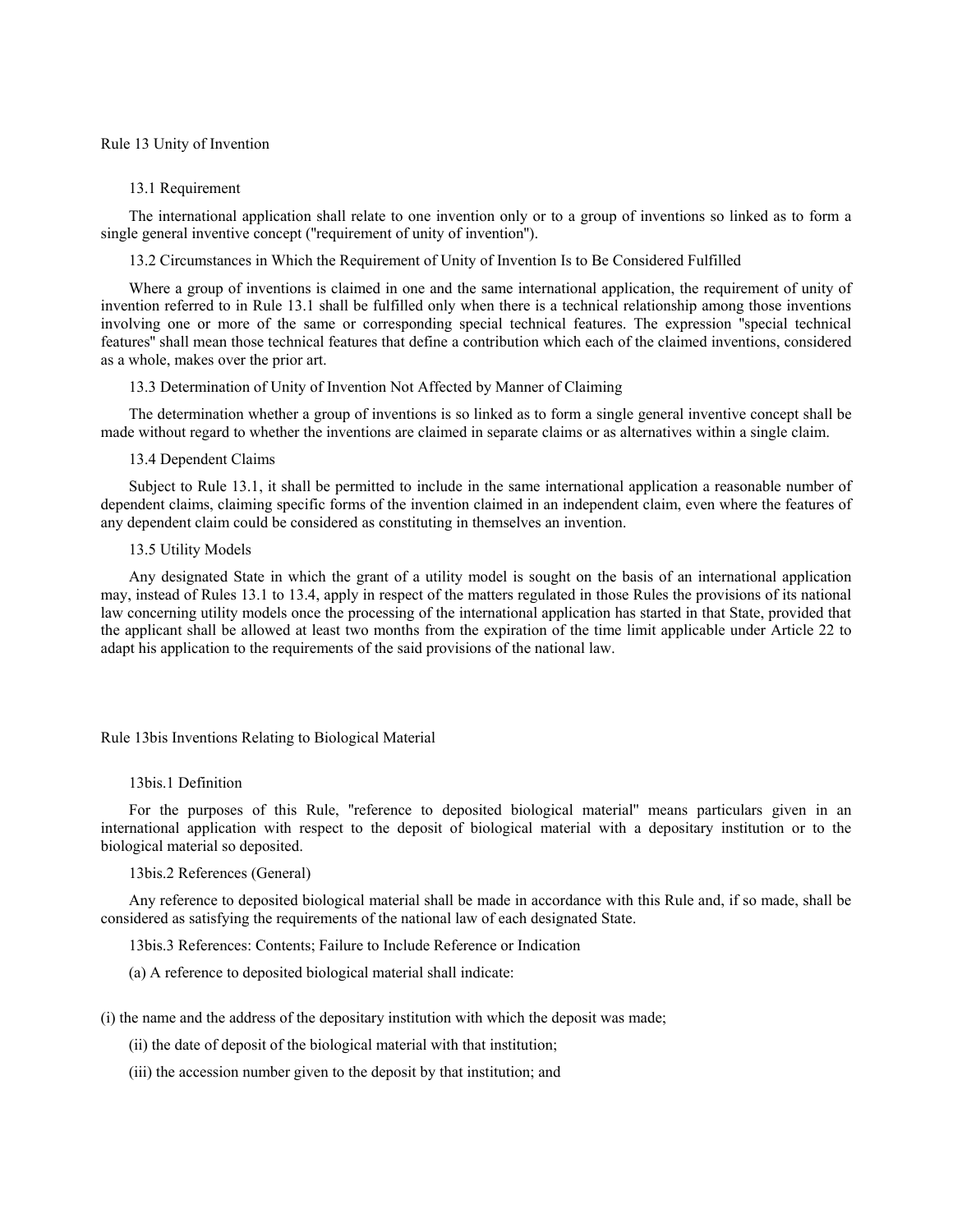(iv) any additional matter of which the International Bureau has been notified pursuant to Rule 13*bis*.7(a)(i), provided that the requirement to indicate that matter was published in the Gazette in accordance with Rule 13*bis*.7(c) at least two months before the filing of the international application.

(b) Failure to include a reference to deposited biological material or failure to include, in a reference to deposited biological material, an indication in accordance with paragraph (a), shall have no consequence in any designated State whose national law does not require such reference or such indication in a national application.

13bis.4 References: Time Limit for Furnishing Indications

(a) Subject to paragraphs (b) and (c), if any of the indications referred to in Rule 13*bis*.3(a) is not included in a reference to deposited biological material in the international application as filed but is furnished to the International Bureau:

(i) within 16 months from the priority date, the indication shall be considered by any designated Office to have been furnished in time;

(ii) after the expiration of 16 months from the priority date, the indication shall be considered by any designated Office to have been furnished on the last day of that time limit if it reaches the International Bureau before the technical preparations for international publication have been completed.

(b) If the national law applicable by a designated Office so requires in respect of national applications, that Office may require that any of the indications referred to in Rule 13*bis*.3(a) be furnished earlier than 16 months from the priority date, provided that the International Bureau has been notified of such requirement pursuant to Rule 13*bis*.7(a)(ii) and has published such requirement in the Gazette in accordance with Rule 13*bis*.7(c) at least two months before the filing of the international application.

(c) Where the applicant makes a request for early publication under Article  $21(2)(b)$ , any designated Office may consider any indication not furnished before the technical preparations for international publication have been completed as not having been furnished in time.

(d) The International Bureau shall notify the applicant of the date on which it received any indication furnished under paragraph (a), and

(i) if the indication was received before the technical preparations for international publication have been completed, indicate that date, and include the relevant data from the indication, in the pamphlet published under Rule 48;

(ii) if the indication was received after the technical preparations for international publication have been completed, notify that date and the relevant data from the indication to the designated Offices.

13bis.5 References and Indications for the Purposes of One or More Designated States; Different Deposits for Different Designated States; Deposits with Depositary Institutions Other than Those Notified

(a) A reference to deposited biological material shall be considered to be made for the purposes of all designated States, unless it is expressly made for the purposes of certain of the designated States only; the same applies to the indications included in the reference.

(b) References to different deposits of the biological material may be made for different designated States.

(c) Any designated Office may disregard a deposit made with a depositary institution other than one notified by it under Rule 13*bis*.7(b).

13bis.6 Furnishing of Samples

Pursuant to Articles 23 and 40, no furnishing of samples of the deposited biological material to which a reference is made in an international application shall, except with the authorization of the applicant, take place before the expiration of the applicable time limits after which national processing may start under the said Articles. However, where the applicant performs the acts referred to in Articles 22 or 39 after international publication but before the expiration of the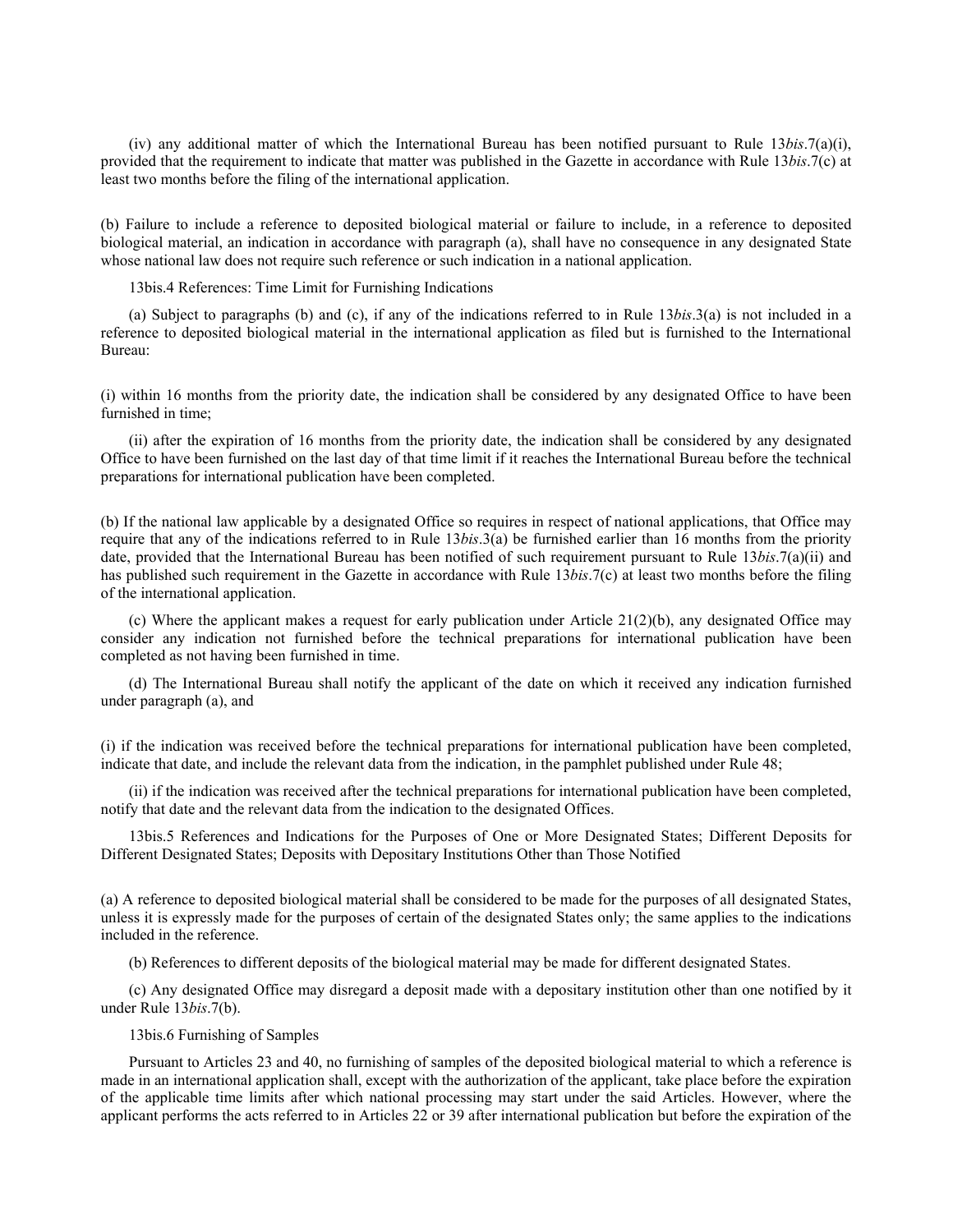said time limits, the furnishing of samples of the deposited biological material may take place, once the said acts have been performed. Notwithstanding the previous provision, the furnishing of samples of the deposited biological material may take place under the national law applicable by any designated Office as soon as, under that law, the international publication has the effects of the compulsory national publication of an unexamined national application.

13bis.7 National Requirements: Notification and Publication

(a) Any national Office may notify the International Bureau of any requirement of the national law:

(i) that any matter specified in the notification, in addition to those referred to in Rule  $13*bis*.3(a)(i)$ , (ii) and (iii), is required to be included in a reference to deposited biological material in a national application;

(ii) that one or more of the indications referred to in Rule 13*bis*.3(a) are required to be included in a national application as filed or are required to be furnished at a time specified in the notification which is earlier than 16 months from the priority date.

(b) Each national Office shall notify the International Bureau of the depositary institutions with which the national law permits deposits of biological materials to be made for the purposes of patent procedure before that Office or, if the national law does not provide for or permit such deposits, of that fact.

(c) The International Bureau shall promptly publish in the Gazette requirements notified to it under paragraph (a) and information notified to it under paragraph (b).

Rule 13ter Nucleotide and/or Amino Acid Sequence Listings

### 13ter.1 Sequence Listing for International Authorities

(a) Where the International Searching Authority finds that the international application contains disclosure of one or more nucleotide and/or amino acid sequences but:

(i) the international application does not contain a sequence listing complying with the standard provided for in the Administrative Instructions, that Authority may invite the applicant to furnish to it, within a time limit fixed in the invitation, a sequence listing complying with that standard;

(ii) the applicant has not already furnished a sequence listing in computer readable form complying with the standard provided for in the Administrative Instructions, that Authority may invite the applicant to furnish to it, within a time limit fixed in the invitation, a sequence listing in such a form complying with that standard.

### (b) [*Deleted*]

(c) If the applicant does not comply with an invitation under paragraph (a) within the time limit fixed in the invitation, the International Searching Authority shall not be required to search the international application to the extent that such non-compliance has the result that a meaningful search cannot be carried out.

(d) Where the International Searching Authority finds that the description does not comply with Rule 5.2(b), it shall invite the applicant to file the required correction. Rule 26.4 shall apply *mutatis mutandis* to any correction offered by the applicant. The International Searching Authority shall transmit the correction to the receiving Office and to the International Bureau.

(e) Paragraphs (a) and (c) shall apply *mutatis mutandis* to the procedure before the International Preliminary Examining Authority.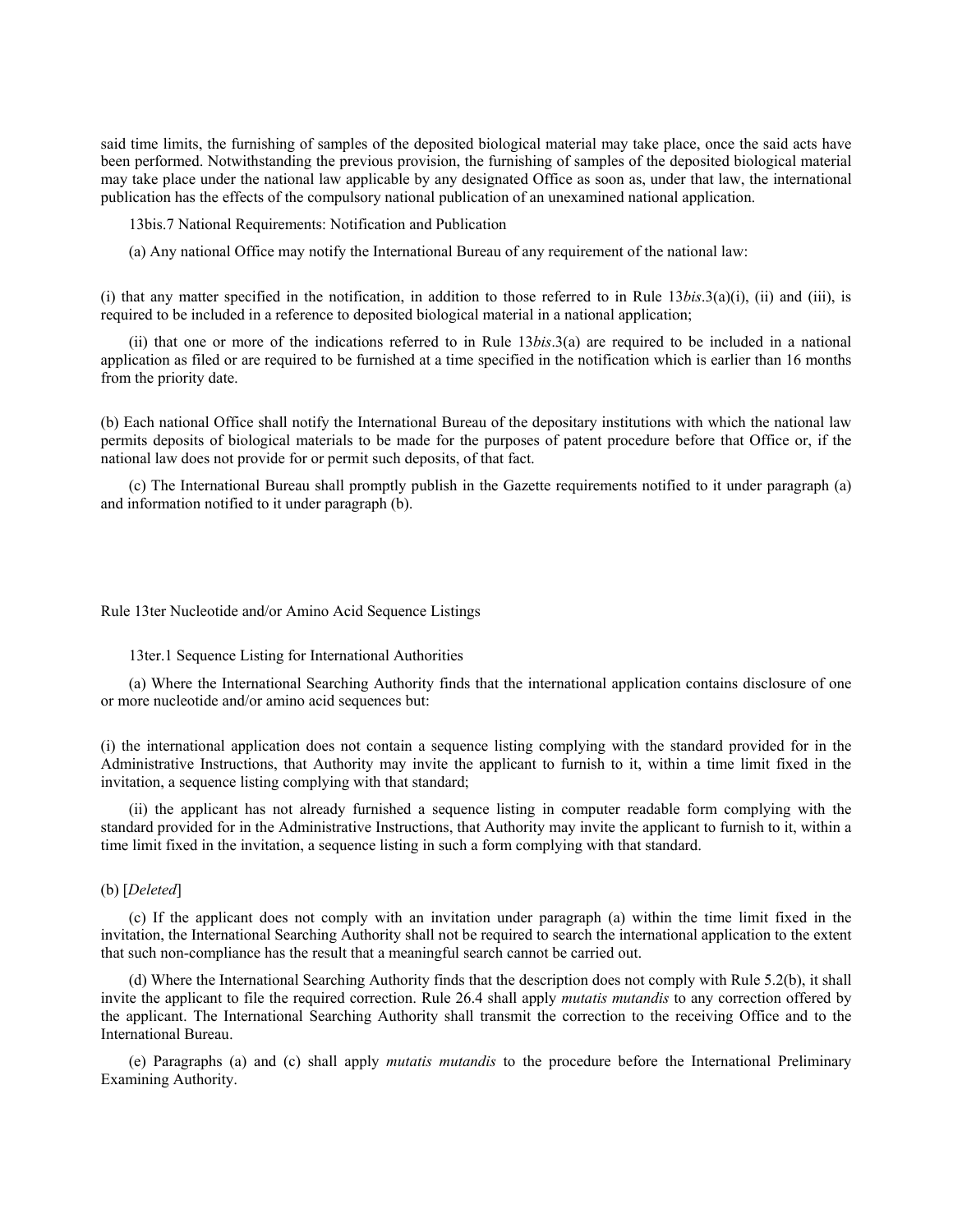(f) Any sequence listing not contained in the international application as filed shall not, subject to Article 34, form part of the international application.

### 13ter.2 Sequence Listing for Designated Office

Once the processing of the international application has started before a designated Office, Rule 13*ter*.1(a) shall apply *mutatis mutandis* to the procedure before that Office. No designated Office shall require the applicant to furnish to it a sequence listing other than a sequence listing complying with the standard provided for in the Administrative **Instructions** 

## Rule 14 The Transmittal Fee

# 14.1 The Transmittal Fee

(a) Any receiving Office may require that the applicant pay a fee to it, for its own benefit, for receiving the international application, transmitting copies to the International Bureau and the competent International Searching Authority, and performing all the other tasks which it must perform in connection with the international application in its capacity of receiving Office (''transmittal fee'').

(b) The amount of the transmittal fee, if any, shall be fixed by the receiving Office.

(c) The transmittal fee shall be paid within one month from the date of receipt of the international application. The amount payable shall be the amount applicable on that date of receipt.

#### Rule 15 The International Fee

# 15.1 Basic Fee and Designation Fee

Each international application shall be subject to the payment of a fee for the benefit of the International Bureau (''international fee'') to be collected by the receiving Office and consisting of,

#### (i) a ''basic fee,'' and

(ii) as many ''designation fees'' as there are national patents and regional patents sought under Rule 4.9(a), except that, where Article 44 applies in respect of a designation, only one designation fee shall be due for that designation, and that the Schedule of Fees may indicate a maximum number of designation fees payable.

### 15.2 Amounts

(a) The amounts of the basic fee and of the designation fee are as set out in the Schedule of Fees.

(b) The basic fee and the designation fee shall be payable in the currency or one of the currencies prescribed by the receiving Office (''prescribed currency''), it being understood that, when transferred by the receiving Office to the International Bureau, they shall be freely convertible into Swiss currency. The amounts of the basic fee and of the designation fee shall be established, for each receiving Office which prescribes the payment of those fees in any currency other than Swiss currency, by the Director General after consultation with the receiving Office of, or acting under Rule 19.1(b) for, the State whose official currency is the same as the prescribed currency. The amounts so established shall be the equivalents, in round figures, of the amounts in Swiss currency set out in the Schedule of Fees. They shall be notified by the International Bureau to each receiving Office prescribing payment in that prescribed currency and shall be published in the Gazette.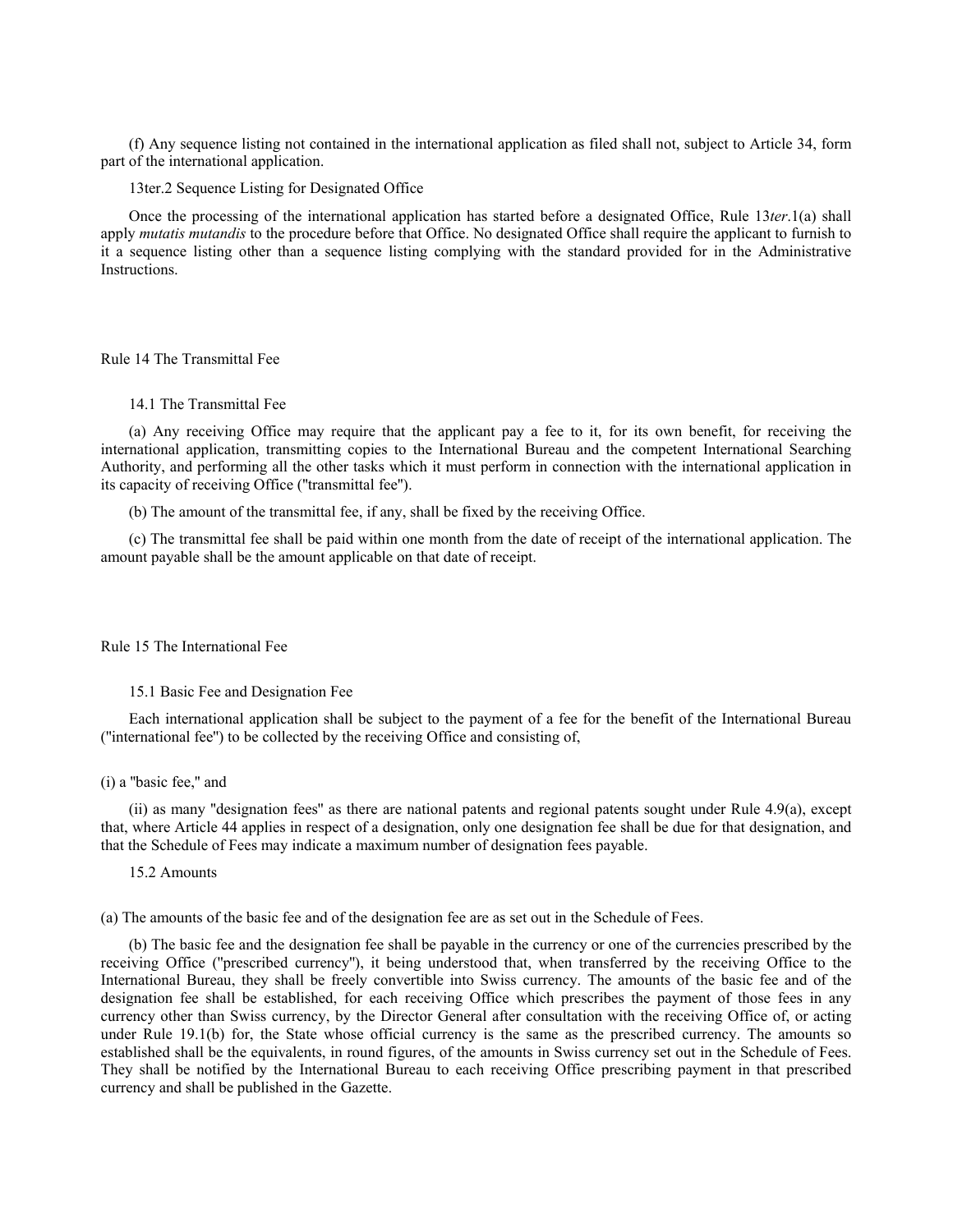(c) Where the amounts of the fees set out in the Schedule of Fees are changed, the corresponding amounts in the prescribed currencies shall be applied from the same date as the amounts set out in the amended Schedule of Fees.

(d) Where the exchange rate between Swiss currency and any prescribed currency becomes different from the exchange rate last applied, the Director General shall establish new amounts in the prescribed currency according to directives given by the Assembly. The newly established amounts shall become applicable two months after the date of their publication in the Gazette, provided that the receiving Office referred to in the second sentence of paragraph (b) and the Director General may agree on a date falling during the said two-month period, in which case the said amounts shall become applicable from that date.

## 15.3 [Deleted]

15.4 Time Limit for Payment; Amount Payable

(a) The basic fee shall be paid within one month from the date of receipt of the international application. The amount payable shall be the amount applicable on that date of receipt.

(b) The designation fee shall be paid within a time limit of:

(i) one year from the priority date, or

(ii) one month from the date of receipt of the international application if that one-month period expires later than one year from the priority date.

(c) Where the designation fee is paid before the expiration of one month from the date of receipt of the international application, the amount payable shall be the amount applicable on that date of receipt. Where the time limit under paragraph (b)(i) applies and the designation fee is paid before the expiration of that time limit but later than one month from the date of receipt of the international application, the amount payable shall be the amount applicable on the date of payment.

#### 15.5 Fees Under Rule 4.9(c)

(a) Notwithstanding Rule 15.4(b), the confirmation under Rule 4.9(c) of any designations made under Rule 4.9(b) shall be subject to the payment to the receiving Office of as many designation fees (for the benefit of the International Bureau) as there are national patents and regional patents sought by the applicant by virtue of the confirmation, together with a confirmation fee (for the benefit of the receiving Office) equal to 50% of the sum of the designation fees payable under this paragraph. Such fees shall be payable in respect of each designation so confirmed, even if the maximum number of designation fees referred to in item 2(a) of the Schedule of Fees is already payable or if a designation fee is already payable in respect of the designation under Rule 4.9(a) of the same State for a different purpose.

(b) Where moneys paid by the applicant within the time limit under Rule 4.9(b)(ii) are not sufficient to cover the fees due under paragraph (a), the receiving Office shall allocate any moneys paid as specified by the applicant or, in the absence of such specification, as prescribed by the Administrative Instructions.

## 15.6 Refund

The receiving Office shall refund the international fee to the applicant:

#### $(i)$  if the determination under Article 11(1) is negative,

(ii) if, before the transmittal of the record copy to the International Bureau, the international application is withdrawn or considered withdrawn, or

(iii) if, due to prescriptions concerning national security, the international application is not treated as such.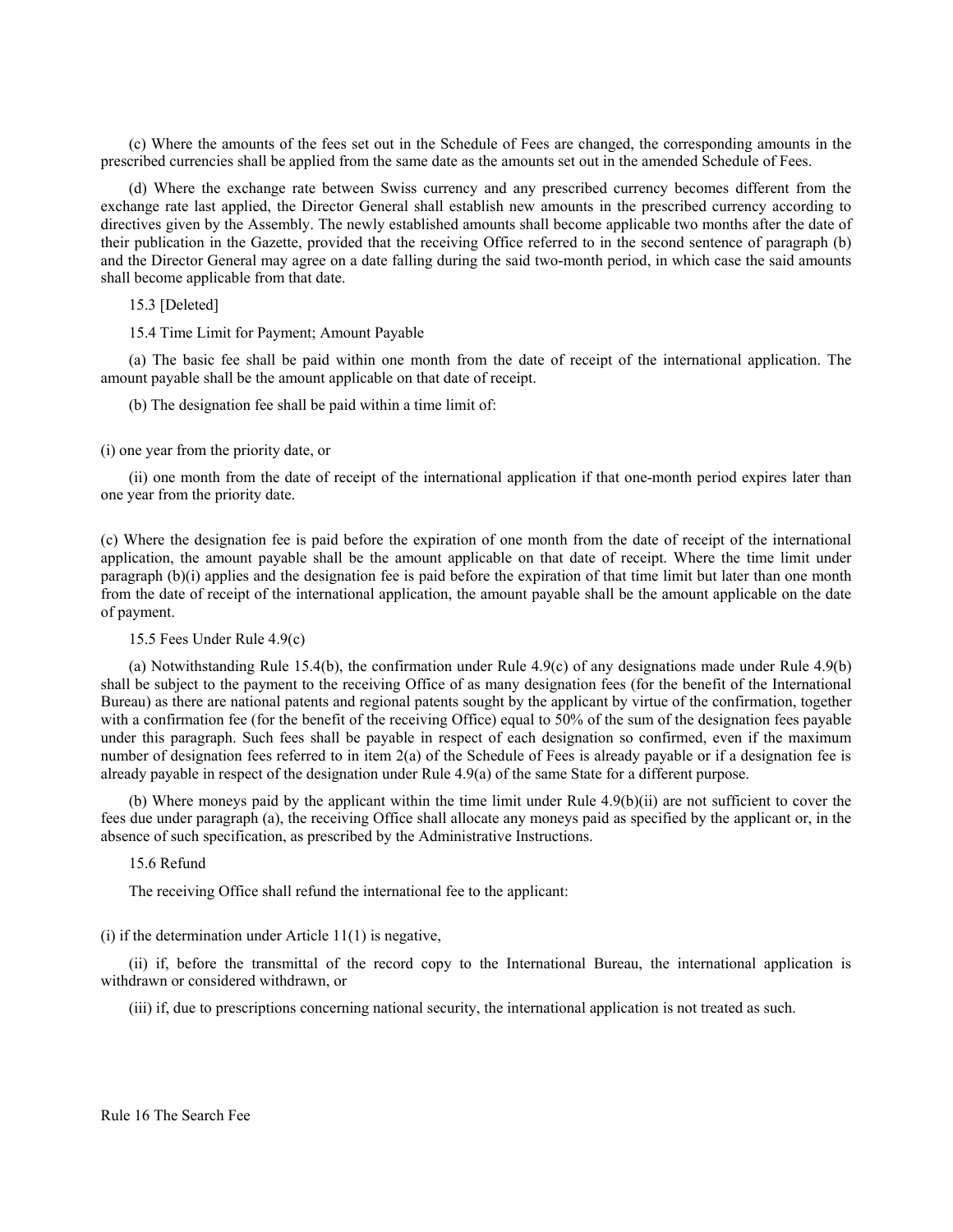## 16.1 Right to Ask for a Fee

(a) Each International Searching Authority may require that the applicant pay a fee (''search fee'') for its own benefit for carrying out the international search and for performing all other tasks entrusted to International Searching Authorities by the Treaty and these Regulations.

(b) The search fee shall be collected by the receiving Office. The said fee shall be payable in the currency or one of the currencies prescribed by that Office (''receiving Office currency''), it being understood that, if any receiving Office currency is not that, or one of those, in which the International Searching Authority has fixed the said fee (''fixed currency''), it shall, when transferred by the receiving Office to the International Searching Authority, be freely convertible into the currency of the State in which the International Searching Authority has its headquarters (''headquarters currency''). The amount of the search fee in any receiving Office currency, other than the fixed currency, shall be established by the Director General after consultation with the receiving Office of, or acting under Rule 19.1(b) for, the State whose official currency is the same as the receiving Office currency. The amounts so established shall be the equivalents, in round figures, of the amount established by the International Searching Authority in the headquarters currency. They shall be notified by the International Bureau to each receiving Office prescribing payment in that receiving Office currency and shall be published in the Gazette.

(c) Where the amount of the search fee in the headquarters currency is changed, the corresponding amounts in the receiving Office currencies, other than the fixed currency or currencies, shall be applied from the same date as the changed amount in the headquarters currency.

(d) Where the exchange rate between the headquarters currency and any receiving Office currency, other than the fixed currency or currencies, becomes different from the exchange rate last applied, the Director General shall establish the new amount in the said receiving Office currency according to directives given by the Assembly. The newly established amount shall become applicable two months after its publication in the Gazette, provided that any receiving Office referred to in the third sentence of paragraph (b) and the Director General may agree on a date falling during the said two-month period, in which case the said amount shall become applicable for that Office from that date.

(e) Where, in respect of the payment of the search fee in a receiving Office currency, other than the fixed currency or currencies, the amount actually received by the International Searching Authority in the headquarters currency is less than that fixed by it, the difference will be paid to the International Searching Authority by the International Bureau, whereas, if the amount actually received is more, the difference will belong to the International Bureau.

(f) As to the time limit for payment of the search fee and the amount payable, the provisions of Rule 15.4(a) relating to the basic fee shall apply *mutatis mutandis*.

#### 16.2 Refund

The receiving Office shall refund the search fee to the applicant:

## $(i)$  if the determination under Article 11(1) is negative,

(ii) if, before the transmittal of the search copy to the International Searching Authority, the international application is withdrawn or considered withdrawn, or

(iii) if, due to prescriptions concerning national security, the international application is not treated as such.

16.3 Partial Refund

Where the international application claims the priority of an earlier international application which has been the subject of an international search by the same International Searching Authority, that Authority shall refund the search fee paid in connection with the later international application to the extent and under the conditions provided for in the agreement under Article 16(3)(b), if the international search report on the later international application could wholly or partly be based on the results of the international search effected on the earlier international application.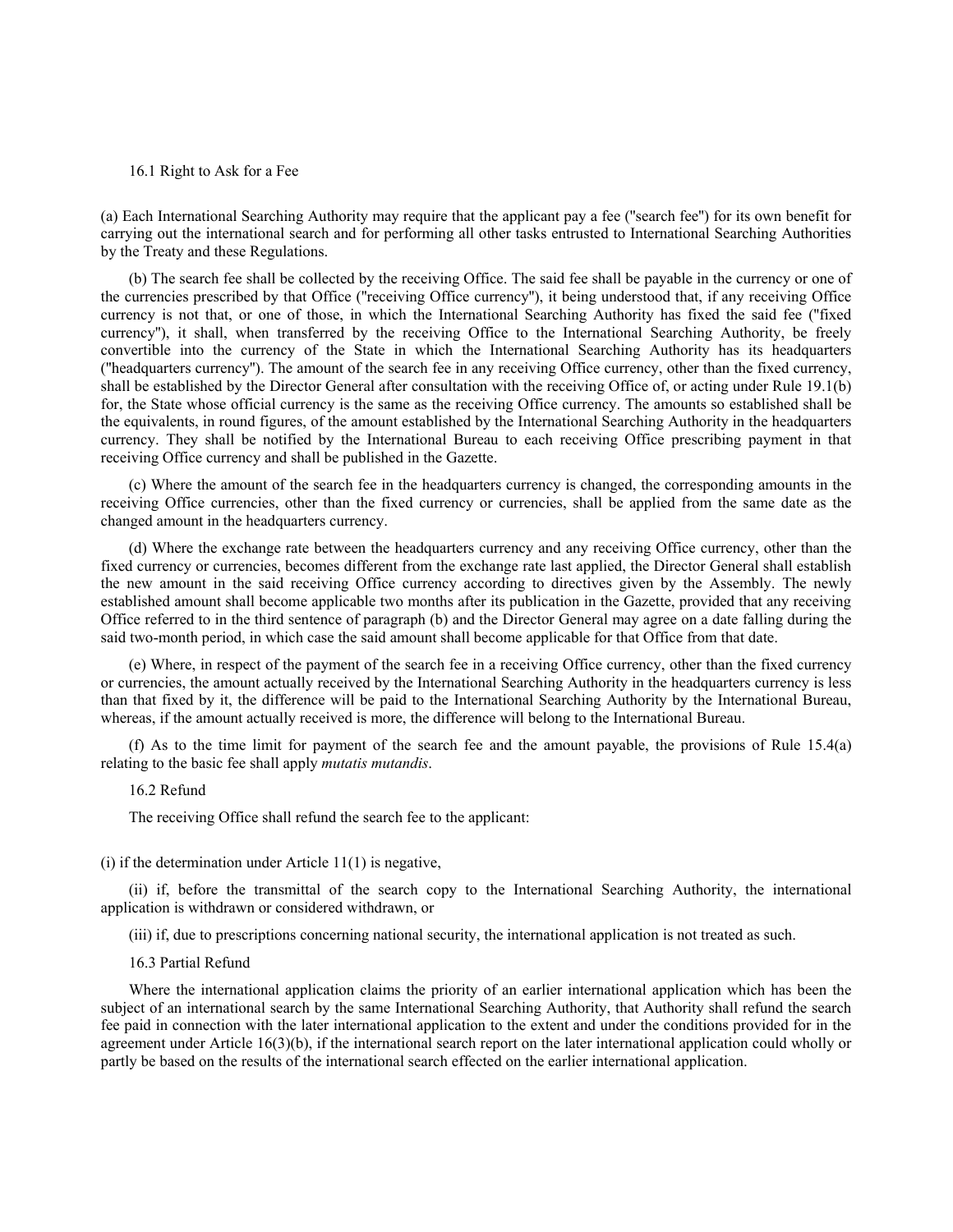Rule 16bis Extension of Time Limits for Payment of Fees

16bis.1 Invitation by the Receiving Office

(a) Where, by the time they are due under Rules 14.1(c), 15.4(a) and 16.1(f), the receiving Office finds that no fees were paid to it, or that the amount paid to it is insufficient to cover the transmittal fee, the basic fee and the search fee, the receiving Office shall invite the applicant to pay to it the amount required to cover those fees, together with, where applicable, the late payment fee under Rule 16*bis*.2, within a time limit of one month from the date of the invitation.

(b) Where, by the time they are due under Rule 15.4(b), the receiving Office finds that no fees were paid to it, or that the amount paid to it is insufficient to cover the designation fees necessary to cover all the designations under Rule 4.9(a), the receiving Office shall invite the applicant to pay to it the amount required to cover those fees, together with, where applicable, the late payment fee under Rule 16*bis*.2, within a time limit of one month from the date of the invitation. The amount payable in respect of any designation fee shall be the amount applicable on the last day of the one-year period from the priority date if the time limit under Rule 15.4(b)(i) applies or the amount applicable on the date of receipt of the international application if the time limit under Rule 15.4(b)(ii) applies.

(c) Where the receiving Office has sent to the applicant an invitation under paragraph (a) or (b) and the applicant has not, within the time limit referred to in that paragraph, paid in full the amount due, including, where applicable, the late payment fee under Rule 16*bis*.2, the receiving Office shall, subject to paragraph (d):

(i) allocate any moneys paid as specified by the applicant or, in the absence of such specification, as prescribed by the Administrative Instructions,

- (ii) make the applicable declaration under Article 14(3), and
- (iii) proceed as provided in Rule 29.

(d) Any payment received by the receiving Office before that Office sends the invitation under paragraph (a) or (b) shall be considered to have been received before the expiration of the time limit under Rule 14.1(c), 15.4(a) or (b) or 16.1(f), as the case may be.

(e) Any payment received by the receiving Office before that Office makes the applicable declaration under Article 14(3) shall be considered to have been received before the expiration of the time limit referred to in paragraph (a) or (b).

16bis.2 Late Payment Fee

(a) The payment of fees in response to an invitation under Rule 16*bis*.1(a) or (b) may be subjected by the receiving Office to the payment to it, for its own benefit, of a late payment fee. The amount of that fee shall be:

(i) 50% of the amount of unpaid fees which is specified in the invitation, or,

(ii) if the amount calculated under item (i) is less than the transmittal fee, an amount equal to the transmittal fee.

(b) The amount of the late payment fee shall not, however, exceed the amount of the basic fee referred to in item 1(a) of the Schedule of Fees.

Rule 17 The Priority Document

17.1 Obligation to Submit Copy of Earlier National or International Application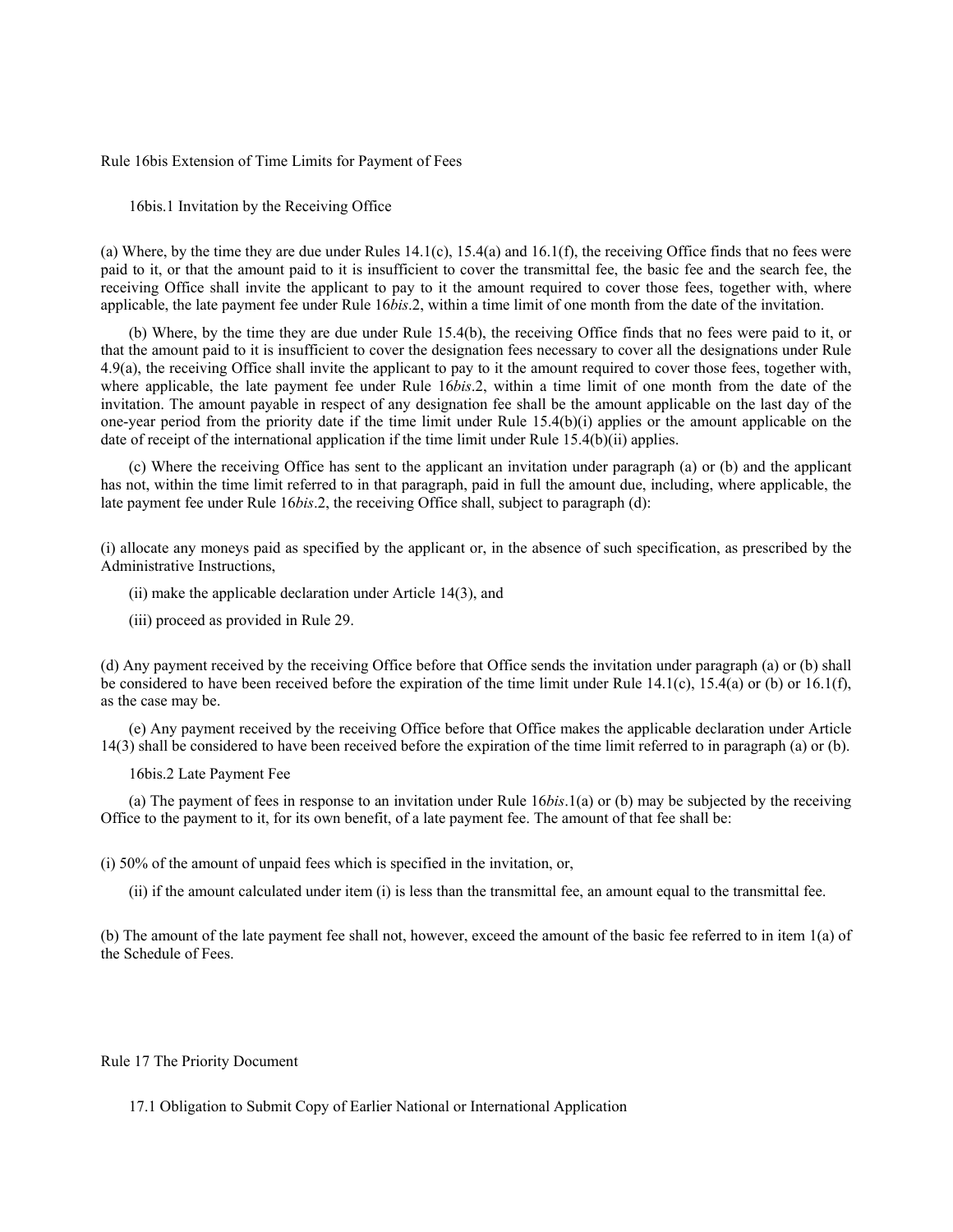(a) Where the priority of an earlier national or international application is claimed under Article 8, a copy of that earlier application, certified by the authority with which it was filed (''the priority document''), shall, unless already filed with the receiving Office together with the international application in which the priority claim is made, and subject to paragraph (b), be submitted by the applicant to the International Bureau or to the receiving Office not later than 16 months after the priority date, provided that any copy of the said earlier application which is received by the International Bureau after the expiration of that time limit shall be considered to have been received by that Bureau on the last day of that time limit if it reaches it before the date of international publication of the international application.

(b) Where the priority document is issued by the receiving Office, the applicant may, instead of submitting the priority document, request the receiving Office to prepare and transmit the priority document to the International Bureau. Such request shall be made not later than 16 months after the priority date and may be subjected by the receiving Office to the payment of a fee.

(c) If the requirements of neither of the two preceding paragraphs are complied with, any designated State may disregard the priority claim, provided that no designated Office shall disregard the priority claim before giving the applicant an opportunity to furnish the priority document within a time limit which shall be reasonable under the circumstances.

## 17.2 Availability of Copies

(a) Where the applicant has complied with Rule 17.1(a) or (b), the International Bureau shall, at the specific request of the designated Office, promptly but not prior to the international publication of the international application, furnish a copy of the priority document to that Office. No such Office shall ask the applicant himself to furnish it with a copy. The applicant shall not be required to furnish a translation to the designated Office before the expiration of the applicable time limit under Article 22. Where the applicant makes an express request to the designated Office under Article 23(2) prior to the international publication of the international application, the International Bureau shall, at the specific request of the designated Office, furnish a copy of the priority document to that Office promptly after receiving it.

(b) The International Bureau shall not make copies of the priority document available to the public prior to the international publication of the international application.

(c) Where the international application has been published under Article 21, the International Bureau shall furnish a copy of the priority document to any person upon request and subject to reimbursement of the cost unless, prior to that publication:

## (i) the international application was withdrawn,

(ii) the relevant priority claim was withdrawn or considered, under Rule 26*bis*.2(b), not to have been made.

## Rule 18 The Applicant

18.1 Residence and Nationality

(a) Subject to the provisions of paragraphs (b) and (c), the question whether an applicant is a resident or national of the Contracting State of which he claims to be a resident or national shall depend on the national law of that State and shall be decided by the receiving Office.

(b) In any case,

(i) possession of a real and effective industrial or commercial establishment in a Contracting State shall be considered residence in that State, and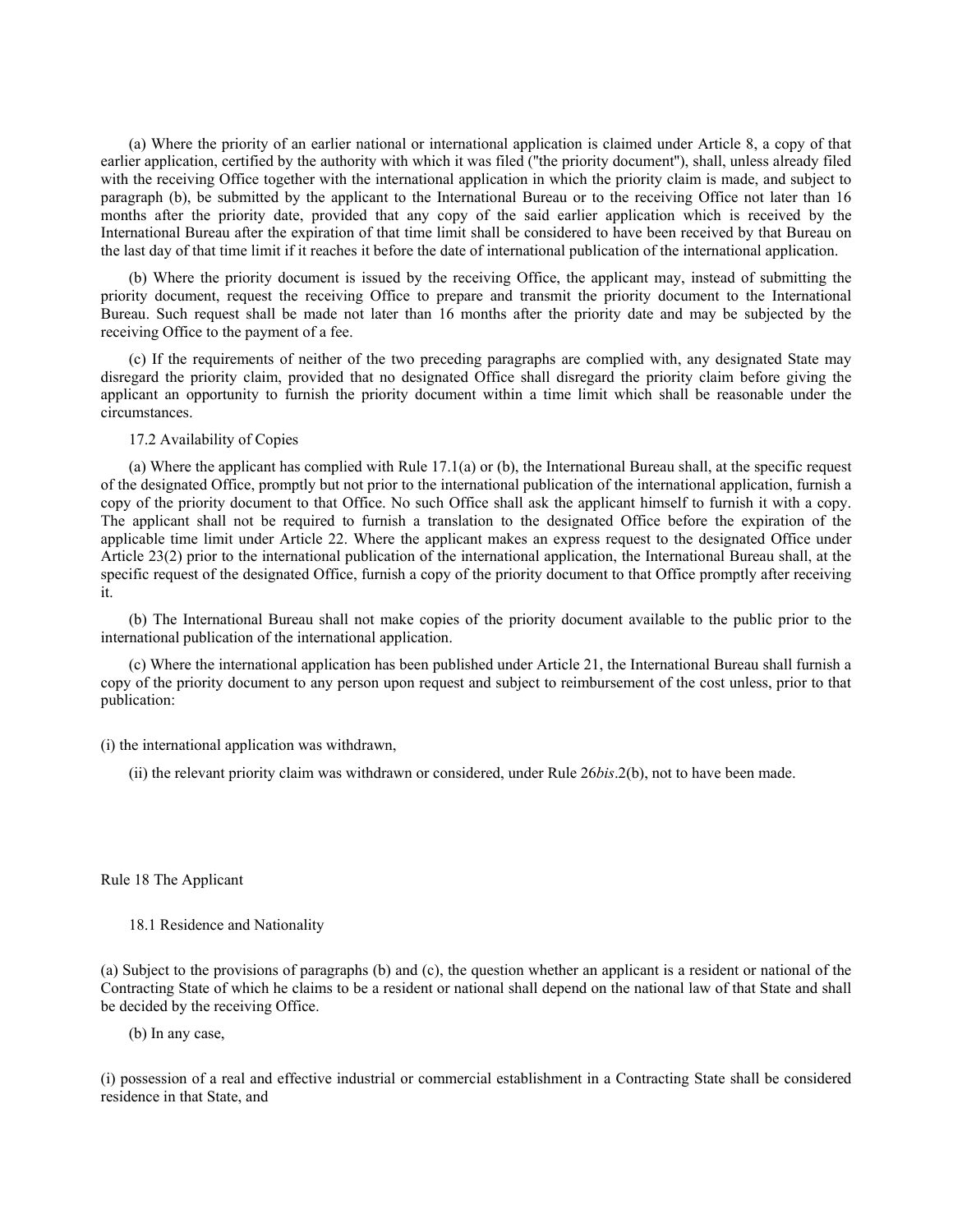(ii) a legal entity constituted according to the national law of a Contracting State shall be considered a national of that State.

(c) Where the international application is filed with the International Bureau as receiving Office, the International Bureau shall, in the circumstances specified in the Administrative Instructions, request the national Office of, or acting for, the Contracting State concerned to decide the question referred to in paragraph (a). The International Bureau shall inform the applicant of any such request. The applicant shall have an opportunity to submit arguments directly to the national Office. The national Office shall decide the said question promptly.

18.2 [Deleted]

18.3 Two or More Applicants

If there are two or more applicants, the right to file an international application shall exist if at least one of them is entitled to file an international application according to Article 9.

18.4 Information on Requirements Under National Law as to Applicants

(a) and (b) [*Deleted*]

(c) The International Bureau shall, from time to time, publish information on the various national laws in respect of the question who is qualified (inventor, successor in title of the inventor, owner of the invention, or other) to file a national application and shall accompany such information by a warning that the effect of the international application in any designated State may depend on whether the person designated in the international application as applicant for the purposes of that State is a person who, under the national law of that State, is qualified to file a national application.

Rule 19 The Competent Receiving Office

19.1 Where to File

(a) Subject to the provisions of paragraph (b), the international application shall be filed, at the option of the applicant,

(i) with the national Office of or acting for the Contracting State of which the applicant is a resident,

(ii) with the national Office of or acting for the Contracting State of which the applicant is a national, or

(iii) irrespective of the Contracting State of which the applicant is a resident or national, with the International Bureau.

(b) Any Contracting State may agree with another Contracting State or any intergovernmental organization that the national Office of the latter State or the intergovernmental organization shall, for all or some purposes, act instead of the national Office of the former State as receiving Office for applicants who are residents or nationals of that former State. Notwithstanding such agreement, the national Office of the former State shall be considered the competent receiving Office for the purposes of Article 15(5).

(c) In connection with any decision made under Article 9(2), the Assembly shall appoint the national Office or the intergovernmental organization which will act as receiving Office for applications of residents or nationals of States specified by the Assembly. Such appointment shall require the previous consent of the said national Office or intergovernmental organization.

19.2 Two or More Applicants

If there are two or more applicants: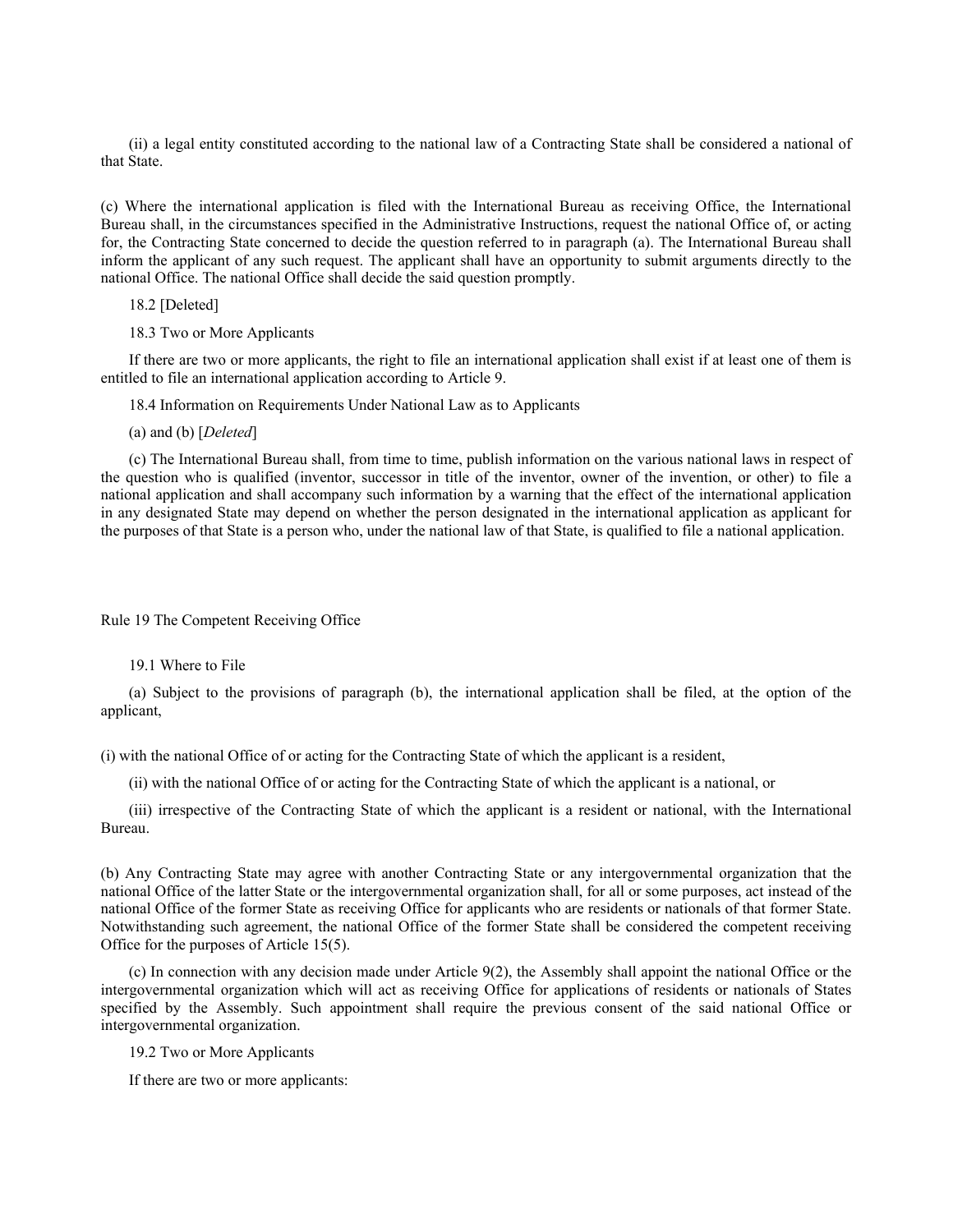(i) the requirements of Rule 19.1 shall be considered to be met if the national Office with which the international application is filed is the national Office of or acting for a Contracting State of which at least one of the applicants is a resident or national;

(ii) the international application may be filed with the International Bureau under Rule  $19.1(a)(iii)$  if at least one of the applicants is a resident or national of a Contracting State.

19.3 Publication of Fact of Delegation of Duties of Receiving Office

(a) Any agreement referred to in Rule 19.1(b) shall be promptly notified to the International Bureau by the Contracting State which delegates the duties of the receiving Office to the national Office of or acting for another Contracting State or an intergovernmental organization.

(b) The International Bureau shall, promptly upon receipt, publish the notification in the Gazette.

19.4 Transmittal to the International Bureau as Receiving Office

(a) Where an international application is filed with a national Office which acts as a receiving Office under the Treaty but

(i) that national Office is not competent under Rule 19.1 or 19.2 to receive that international application, or

(ii) that international application is not in a language accepted under Rule 12.1(a) by that national Office but is in a language accepted under that Rule by the International Bureau as receiving Office, or

(iii) that national Office and the International Bureau agree, for any reason other than those specified under items (i) and (ii), and with the authorization of the applicant, that the procedure under this Rule should apply,

 that international application shall, subject to paragraph (b), be considered to have been received by that Office on behalf of the International Bureau as receiving Office under Rule 19.1(a)(iii).

(b) Where, pursuant to paragraph (a), an international application is received by a national Office on behalf of the International Bureau as receiving Office under Rule  $19.1(a)(iii)$ , that national Office shall, unless prescriptions concerning national security prevent the international application from being so transmitted, promptly transmit it to the International Bureau. Such transmittal may be subjected by the national Office to the payment of a fee, for its own benefit, equal to the transmittal fee charged by that Office under Rule 14. The international application so transmitted shall be considered to have been received by the International Bureau as receiving Office under Rule 19.1(a)(iii) on the date of receipt of the international application by that national Office.

(c) For the purposes of Rules  $14.1(c)$ ,  $15.4(a)$  to (c) and  $16.1(f)$ , where the international application was transmitted to the International Bureau under paragraph (b), the date of receipt of the international application shall be considered to be the date on which the international application was actually received by the International Bureau. For the purposes of this paragraph, the last sentence of paragraph (b) shall not apply.

Rule 20 Receipt of the International Application

20.1 Date and Number

(a) Upon receipt of papers purporting to be an international application, the receiving Office shall indelibly mark the date of actual receipt on the request of each copy received and the international application number on each sheet of each copy received.

(b) The place on each sheet where the date or number shall be marked, and other details, shall be specified in the Administrative Instructions.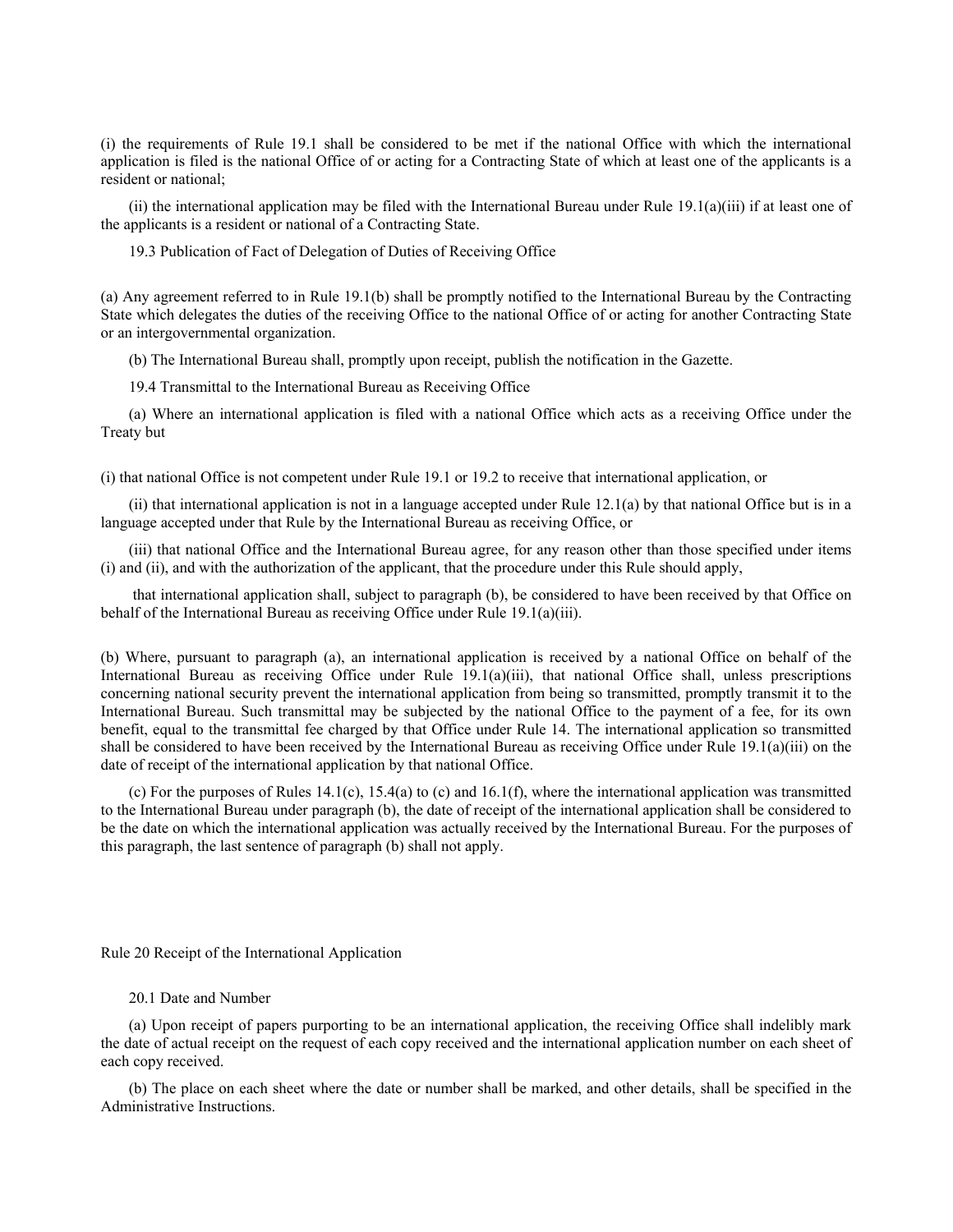### 20.2 Receipt on Different Days

(a) In cases where all the sheets pertaining to the same purported international application are not received on the same day by the receiving Office, that Office shall correct the date marked on the request (still leaving legible, however, the earlier date or dates already marked) so that it indicates the day on which the papers completing the international application were received, provided that

(i) where no invitation under Article  $11(2)(a)$  to correct was sent to the applicant, the said papers are received within 30 days from the date on which sheets were first received;

(ii) where an invitation under Article  $11(2)(a)$  to correct was sent to the applicant, the said papers are received within the applicable time limit under Rule 20.6;

(iii) in the case of Article 14(2), the missing drawings are received within 30 days from the date on which the incomplete papers were filed;

(iv) the absence or later receipt of any sheet containing the abstract or part thereof shall not, in itself, require any correction of the date marked on the request.

(b) Any sheet received on a date later than the date on which sheets were first received shall be marked by the receiving Office with the date on which it was received.

## 20.3 Corrected International Application

In the case referred to in Article  $11(2)(b)$ , the receiving Office shall correct the date marked on the request (still leaving legible, however, the earlier date or dates already marked) so that it indicates the day on which the last required correction was received.

## 20.4 Determination Under Article 11(1)

(a) Promptly after receipt of the papers purporting to be an international application, the receiving Office shall determine whether the papers comply with the requirements of Article 11(1).

(b) For the purposes of Article  $11(1)(iii)(c)$ , it shall be sufficient to indicate the name of the applicant in a way which allows his identity to be established even if the name is misspelled, the given names are not fully indicated, or, in the case of legal entities, the indication of the name is abbreviated or incomplete.

(c) For the purposes of Article  $11(1)(ii)$ , it shall be sufficient that the part which appears to be a description (other than any sequence listing part thereof) and the part which appears to be a claim or claims be in a language accepted by the receiving Office under Rule 12.1(a).

(d) If, on October 1, 1997, paragraph (c) is not compatible with the national law applied by the receiving Office, paragraph (c) shall not apply to that receiving Office for as long as it continues not to be compatible with that law, provided that the said Office informs the International Bureau accordingly by December 31, 1997. The information received shall be promptly published by the International Bureau in the Gazette.

#### 20.5 Positive Determination

(a) If the determination under Article 11(1) is positive, the receiving Office shall stamp on the request the name of the receiving Office and the words ''PCT International Application,'' or ''Demande internationale PCT.'' If the official language of the receiving Office is neither English nor French, the words ''International Application'' or ''Demande internationale'' may be accompanied by a translation of these words in the official language of the receiving Office.

(b) The copy whose request has been so stamped shall be the record copy of the international application.

(c) The receiving Office shall promptly notify the applicant of the international application number and the international filing date. At the same time, it shall send to the International Bureau a copy of the notification sent to the applicant, except where it has already sent, or is sending at the same time, the record copy to the International Bureau under Rule 22.1(a).

20.6 Invitation to Correct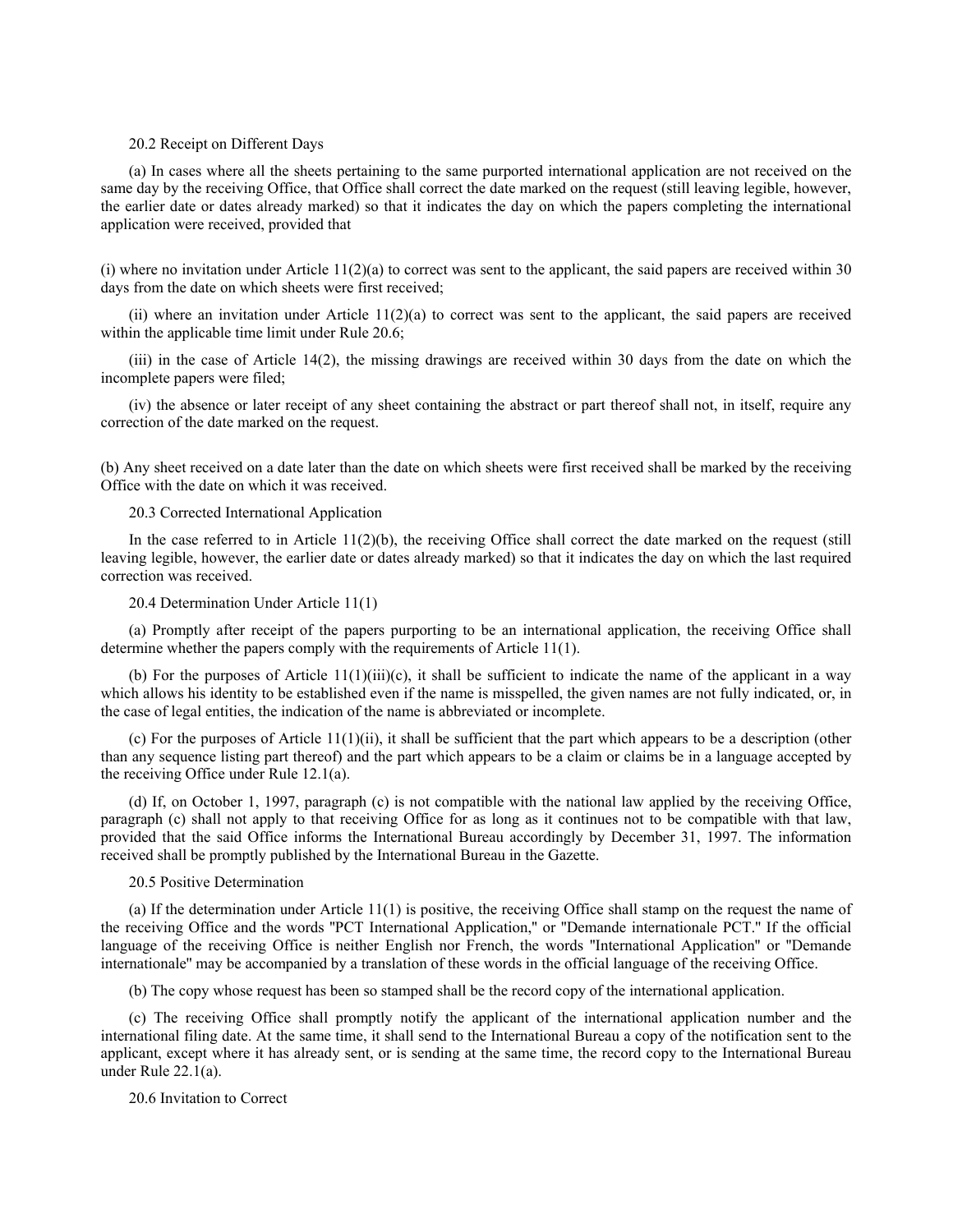(a) The invitation to correct under Article 11(2) shall specify the requirement provided for under Article 11(1) which, in the opinion of the receiving Office, has not been fulfilled.

(b) The receiving Office shall promptly mail the invitation to the applicant and shall fix a time limit, reasonable under the circumstances of the case, for filing the correction. The time limit shall not be less than 10 days, and shall not exceed one month, from the date of the invitation. If such time limit expires after the expiration of one year from the filing date of any application whose priority is claimed, the receiving Office may call this circumstance to the attention of the applicant.

### 20.7 Negative Determination

If the receiving Office does not, within the prescribed time limit, receive a reply to its invitation to correct, or if the correction offered by the applicant still does not fulfill the requirements provided for under Article 11(1), it shall:

(i) promptly notify the applicant that his application is not and will not be treated as an international application and shall indicate the reasons therefor,

(ii) notify the International Bureau that the number it has marked on the papers will not be used as an international application number,

(iii) keep the papers constituting the purported international application and any correspondence relating thereto as provided in Rule 93.1, and

(iv) send a copy of the said papers to the International Bureau where, pursuant to a request by the applicant under Article 25(1), the International Bureau needs such a copy and specially asks for it.

### 20.8 Error by the Receiving Office

If the receiving Office later discovers, or on the basis of the applicant's reply realizes, that it has erred in issuing an invitation to correct since the requirements provided for under Article 11(1) were fulfilled when the papers were received, it shall proceed as provided in Rule 20.5.

20.9 Certified Copy for the Applicant

Against payment of a fee, the receiving Office shall furnish to the applicant, on request, certified copies of the international application as filed and of any corrections thereto.

#### Rule 21 Preparation of Copies

#### 21.1 Responsibility of the Receiving Office

(a) Where the international application is required to be filed in one copy, the receiving Office shall be responsible for preparing the home copy and the search copy required under Article 12(1).

(b) Where the international application is required to be filed in two copies, the receiving Office shall be responsible for preparing the home copy.

(c) If the international application is filed in less than the number of copies required under Rule 11.1(b), the receiving Office shall be responsible for the prompt preparation of the number of copies required, and shall have the right to fix a fee for performing that task and to collect such fee from the applicant.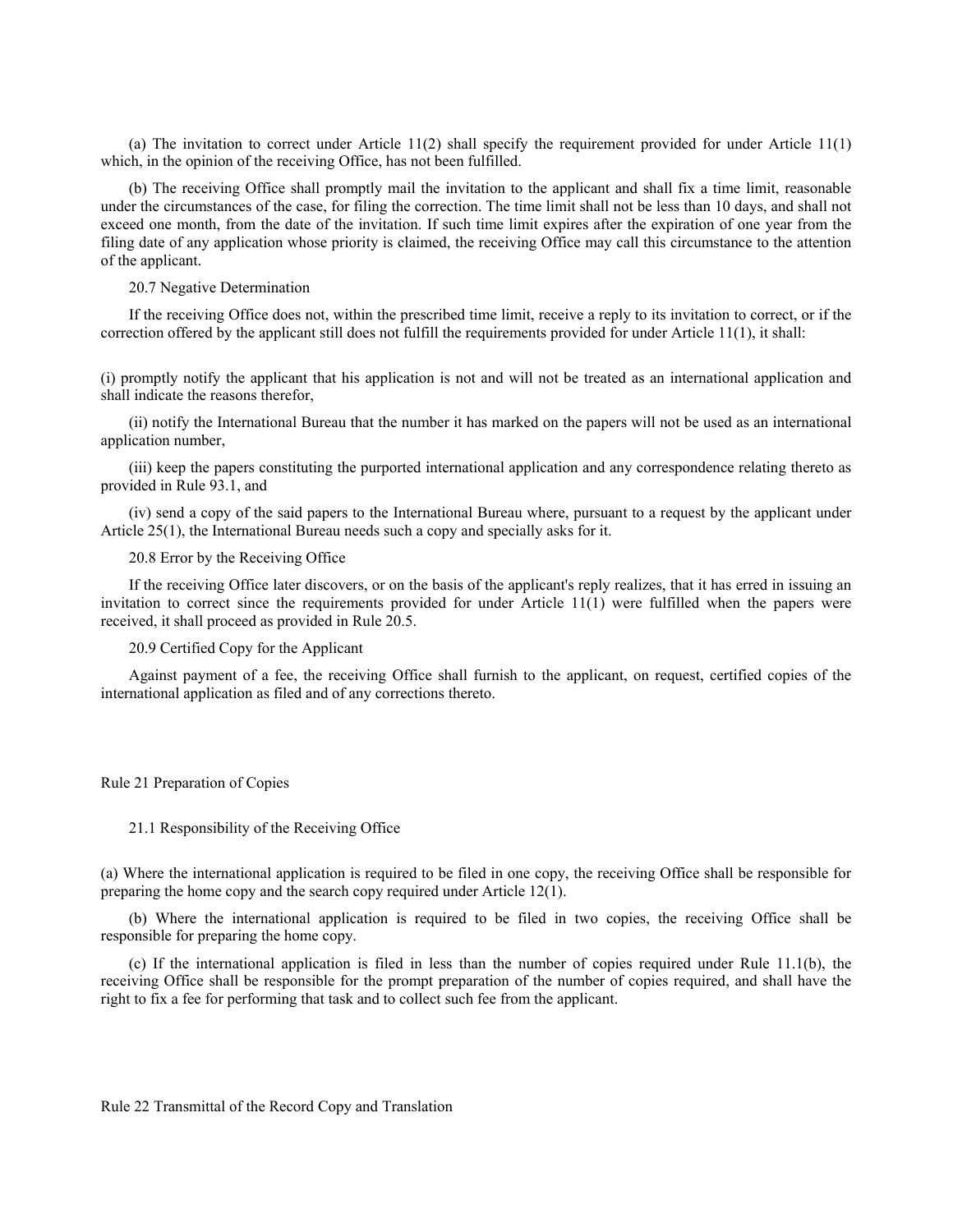### 22.1 Procedure

(a) If the determination under Article 11(1) is positive, and unless prescriptions concerning national security prevent the international application from being treated as such, the receiving Office shall transmit the record copy to the International Bureau. Such transmittal shall be effected promptly after receipt of the international application or, if a check to preserve national security must be performed, as soon as the necessary clearance has been obtained. In any case, the receiving Office shall transmit the record copy in time for it to reach the International Bureau by the expiration of the 13th month from the priority date. If the transmittal is effected by mail, the receiving Office shall mail the record copy not later than five days prior to the expiration of the 13th month from the priority date.

(b) If the International Bureau has received a copy of the notification under Rule 20.5(c) but is not, by the expiration of 13 months from the priority date, in possession of the record copy, it shall remind the receiving Office that it should transmit the record copy to the International Bureau promptly.

(c) If the International Bureau has received a copy of the notification under Rule 20.5(c) but is not, by the expiration of 14 months from the priority date, in possession of the record copy, it shall notify the applicant and the receiving Office accordingly.

(d) After the expiration of 14 months from the priority date, the applicant may request the receiving Office to certify a copy of his international application as being identical with the international application as filed and may transmit such certified copy to the International Bureau.

(e) Any certification under paragraph (d) shall be free of charge and may be refused only on any of the following grounds:

(i) the copy which the receiving Office has been requested to certify is not identical with the international application as filed;

(ii) prescriptions concerning national security prevent the international application from being treated as such;

(iii) the receiving Office has already transmitted the record copy to the International Bureau and that Bureau has informed the receiving Office that it has received the record copy.

(f) Unless the International Bureau has received the record copy, or until it receives the record copy, the copy certified under paragraph (e) and received by the International Bureau shall be considered to be the record copy.

(g) If, by the expiration of the time limit applicable under Article 22, the applicant has performed the acts referred to in that Article but the designated Office has not been informed by the International Bureau of the receipt of the record copy, the designated Office shall inform the International Bureau. If the International Bureau is not in possession of the record copy, it shall promptly notify the applicant and the receiving Office unless it has already notified them under paragraph (c).

(h) Where the international application is to be published in the language of a translation furnished under Rule 12.3, that translation shall be transmitted by the receiving Office to the International Bureau together with the record copy under paragraph (a) or, if the receiving Office has already transmitted the record copy to the International Bureau under that paragraph, promptly after receipt of the translation.

22.2 [Deleted]

22.3 Time Limit Under Article 12(3)

The time limit referred to in Article 12(3) shall be three months from the date of the notification sent by the International Bureau to the applicant under Rule 22.1(c) or (g).

Rule 23 Transmittal of the Search Copy, Translation and Sequence Listing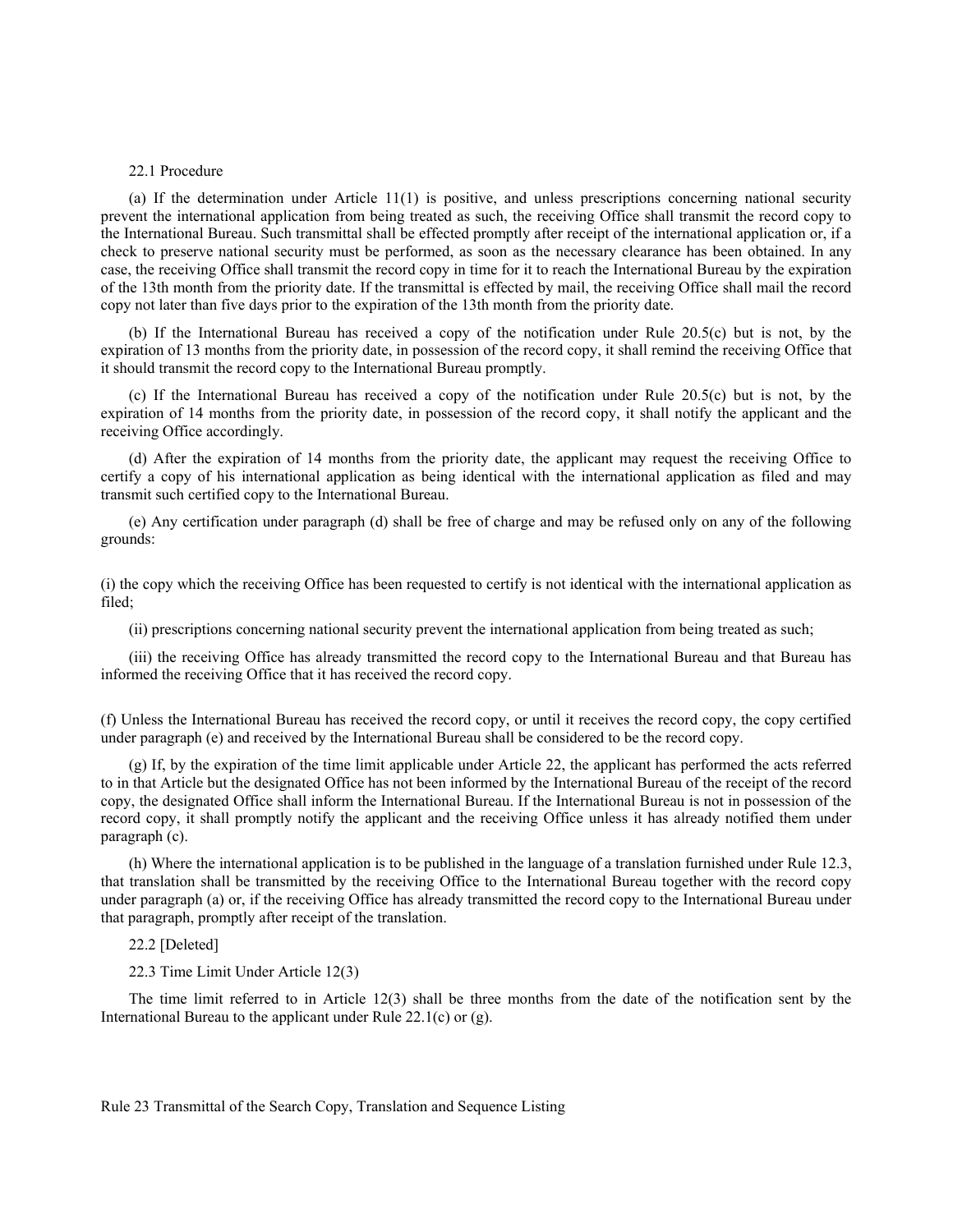### 23.1 Procedure

(a) Where no translation of the international application is required under Rule 12.3(a), the search copy shall be transmitted by the receiving Office to the International Searching Authority at the latest on the same day as the record copy is transmitted to the International Bureau unless no search fee has been paid. In the latter case, it shall be transmitted promptly after payment of the search fee.

(b) Where a translation of the international application is furnished under Rule 12.3, a copy of that translation and of the request, which together shall be considered to be the search copy under Article 12(1), shall be transmitted by the receiving Office to the International Searching Authority, unless no search fee has been paid. In the latter case, a copy of the said translation and of the request shall be transmitted promptly after payment of the search fee.

(c) Any sequence listing in computer readable form which is furnished to the receiving Office shall be transmitted by that Office to the International Searching Authority.

Rule 24 Receipt of the Record Copy by the International Bureau

# 24.1 [Deleted]

24.2 Notification of Receipt of the Record Copy

(a) The International Bureau shall promptly notify:

### (i) the applicant,

(ii) the receiving Office, and

(iii) the International Searching Authority (unless it has informed the International Bureau that it wishes not to be so notified), of the fact and the date of receipt of the record copy. The notification shall identify the international application by its number, the international filing date and the name of the applicant, and shall indicate the filing date of any earlier application whose priority is claimed. The notification sent to the applicant shall also contain a list of the States designated under Rule 4.9(a) and, where applicable, of those States whose designations have been confirmed under Rule 4.9(c).

(b) Each designated Office which has informed the International Bureau that it wishes to receive the notification under paragraph (a) prior to the communication under Rule 47.1 shall be so notified by the International Bureau:

(i) if the designation concerned was made under Rule 4.9(a), promptly after the receipt of the record copy;

(ii) if the designation concerned was made under Rule 4.9(b), promptly after the International Bureau has been informed by the receiving Office of the confirmation of that designation.

(c) If the record copy is received after the expiration of the time limit fixed in Rule 22.3, the International Bureau shall promptly notify the applicant, the receiving Office, and the International Searching Authority, accordingly.

Rule 25 Receipt of the Search Copy by the International Searching Authority

25.1 Notification of Receipt of the Search Copy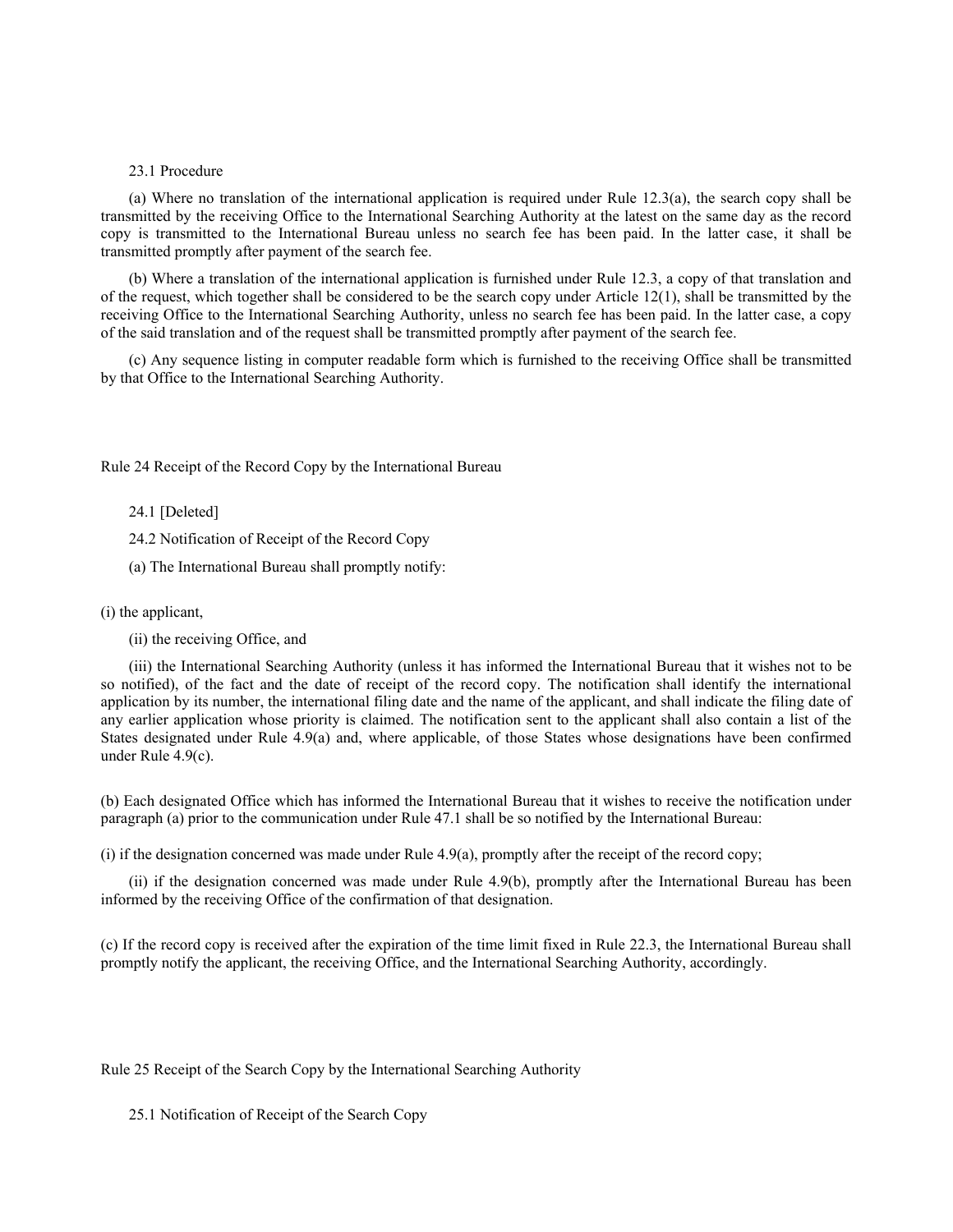The International Searching Authority shall promptly notify the International Bureau, the applicant, and--unless the International Searching Authority is the same as the receiving Office--the receiving Office, of the fact and the date of receipt of the search copy.

Rule 26 Checking by, and Correcting Before, the Receiving Office of Certain Elements of the International Application

26.1 Time Limit for Check

(a) The receiving Office shall issue the invitation to correct provided for in Article 14(1)(b) as soon as possible, preferably within one month from the receipt of the international application.

(b) If the receiving Office issues an invitation to correct the defect referred to in Article  $14(1)(a)(iii)$  or (iv) (missing title or missing abstract), it shall notify the International Searching Authority accordingly.

26.2 Time Limit for Correction

The time limit referred to in Article  $14(1)(b)$  shall be reasonable under the circumstances and shall be fixed in each case by the receiving Office. It shall not be less than one month from the date of the invitation to correct. It may be extended by the receiving Office at any time before a decision is taken.

26.3 Checking of Physical Requirements Under Article 14(1)(a)(v)

(a) Where the international application is filed in a language of publication, the receiving Office shall check:

(i) the international application for compliance with the physical requirements referred to in Rule 11 only to the extent that compliance therewith is necessary for the purpose of reasonably uniform international publication;

(ii) any translation furnished under Rule 12.3 for compliance with the physical requirements referred to in Rule 11 to the extent that compliance therewith is necessary for the purpose of satisfactory reproduction.

(b) Where the international application is filed in a language which is not a language of publication, the receiving Office shall check:

(i) the international application for compliance with the physical requirements referred to in Rule 11 only to the extent that compliance therewith is necessary for the purpose of satisfactory reproduction;

(ii) any translation furnished under Rule 12.3 and the drawings for compliance with the physical requirements referred to in Rule 11 to the extent that compliance therewith is necessary for the purpose of reasonably uniform international publication.

26.3bis Invitation Under Article 14(1)(b) to Correct Defects Under Rule 11

The receiving Office shall not be required to issue the invitation under Article  $14(1)(b)$  to correct a defect under Rule 11 where the physical requirements referred to in that Rule are complied with to the extent required under Rule 26.3.

26.3ter Invitation to Correct Defects Under Article 3(4)(i)

(a) Where the abstract or any text matter of the drawings is filed in a language which is different from the language of the description and the claims, the Receiving Office shall, unless

(i) a translation of the international application is required under Rule 12.3(a), or

(ii) the abstract or the text matter of the drawings is in the language in which the international application is to be published,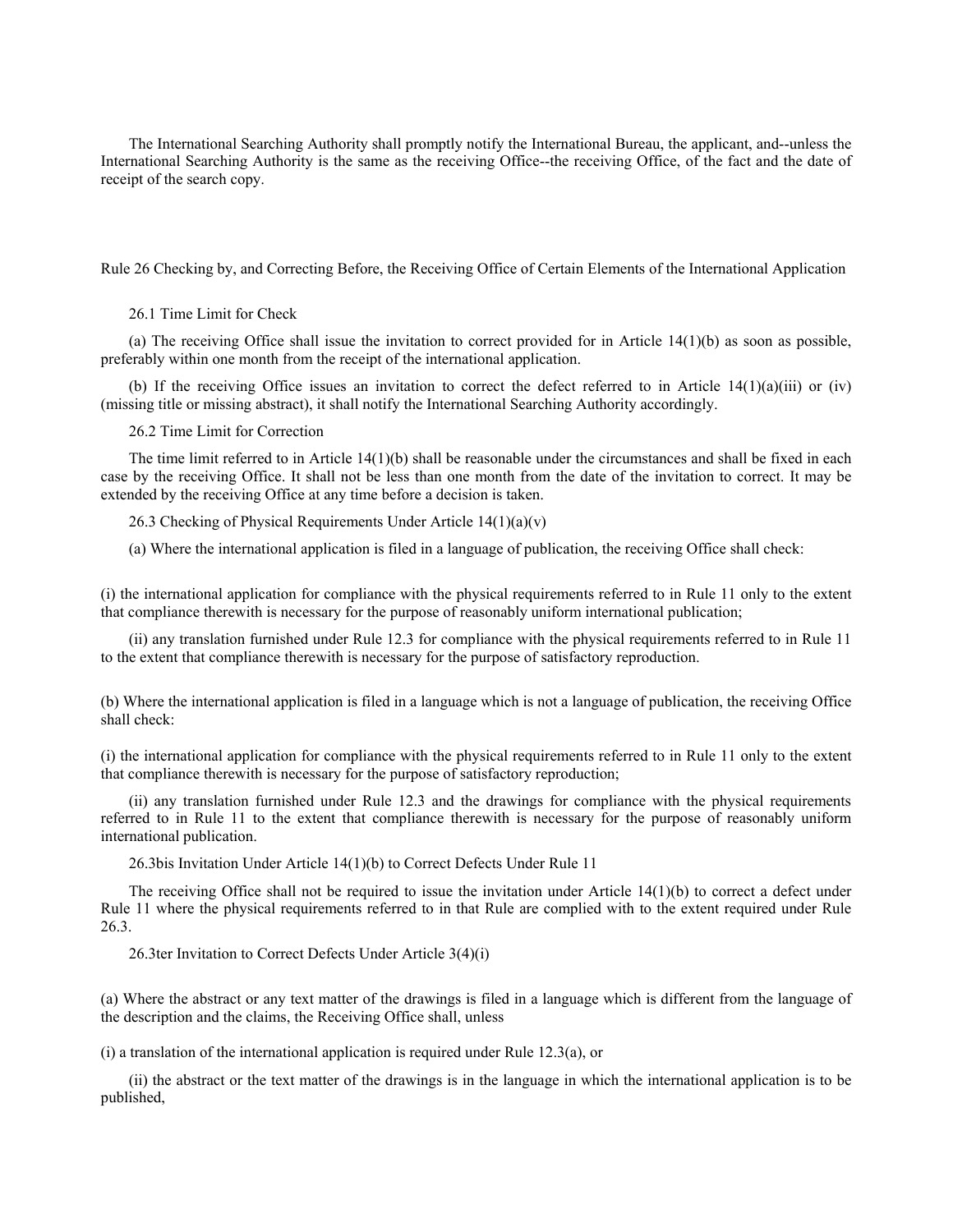invite the applicant to furnish a translation of the abstract or the text matter of the drawings into the language in which the international application is to be published. Rules 26.1(a), 26.2, 26.3, 26.3*bis*, 26.5 and 29.1 shall apply *mutatis mutandis*.

(b) If, on October 1, 1997, paragraph (a) is not compatible with the national law applied by the receiving Office, paragraph (a) shall not apply to that receiving Office for as long as it continues not to be compatible with that law, provided that the said Office informs the International Bureau accordingly by December 31, 1997. The information received shall be promptly published by the International Bureau in the Gazette.

(c) Where the request does not comply with Rule 12.1(c), the receiving Office shall invite the applicant to file a translation so as to comply with that Rule. Rules 3, 26.1(a), 26.2, 26.5 and 29.1 shall apply *mutatis mutandis*.

(d) If, on October 1, 1997, paragraph (c) is not compatible with the national law applied by the receiving Office, paragraph (c) shall not apply to that receiving Office for as long as it continues not to be compatible with that law, provided that the said Office informs the International Bureau accordingly by December 31, 1997. The information received shall be promptly published by the International Bureau in the Gazette.

### 26.4 Procedure

Any correction offered to the receiving Office may be stated in a letter addressed to that Office if the correction is of such a nature that it can be transferred from the letter to the record copy without adversely affecting the clarity and the direct reproducibility of the sheet on to which the correction is to be transferred; otherwise, the applicant shall be required to submit a replacement sheet embodying the correction and the letter accompanying the replacement sheet shall draw attention to the differences between the replaced sheet and the replacement sheet.

# 26.5 Decision of the Receiving Office

The receiving Office shall decide whether the applicant has submitted the correction within the time limit under Rule 26.2 and, if the correction has been submitted within that time limit, whether the international application so corrected is or is not to be considered withdrawn, provided that no international application shall be considered withdrawn for lack of compliance with the physical requirements referred to in Rule 11 if it complies with those requirements to the extent necessary for the purpose of reasonably uniform international publication.

## 26.6 Missing Drawings

(a) If, as provided in Article 14(2), the international application refers to drawings which in fact are not included in that application, the receiving Office shall so indicate in the said application.

(b) The date on which the applicant receives the notification provided for in Article 14(2) shall have no effect on the time limit fixed under Rule 20.2(a)(iii).

## Rule 26bis Correction or Addition of Priority Claim

## 26bis.1 Correction or Addition of Priority Claim

(a) The applicant may correct or add a priority claim by a notice submitted to the receiving Office or the International Bureau within a time limit of 16 months from the priority date or, where the correction or addition would cause a change in the priority date, 16 months from the priority date as so changed, whichever 16-month period expires first, provided that such a notice may be submitted until the expiration of four months from the international filing date. The correction of a priority claim may include the addition of any indication referred to in Rule 4.10.

(b) Any notice referred to in paragraph (a) received by the receiving Office or the International Bureau after the applicant has made a request for early publication under Article  $21(2)(b)$  shall be considered not to have been submitted, unless that request is withdrawn before the technical preparations for international publication have been completed.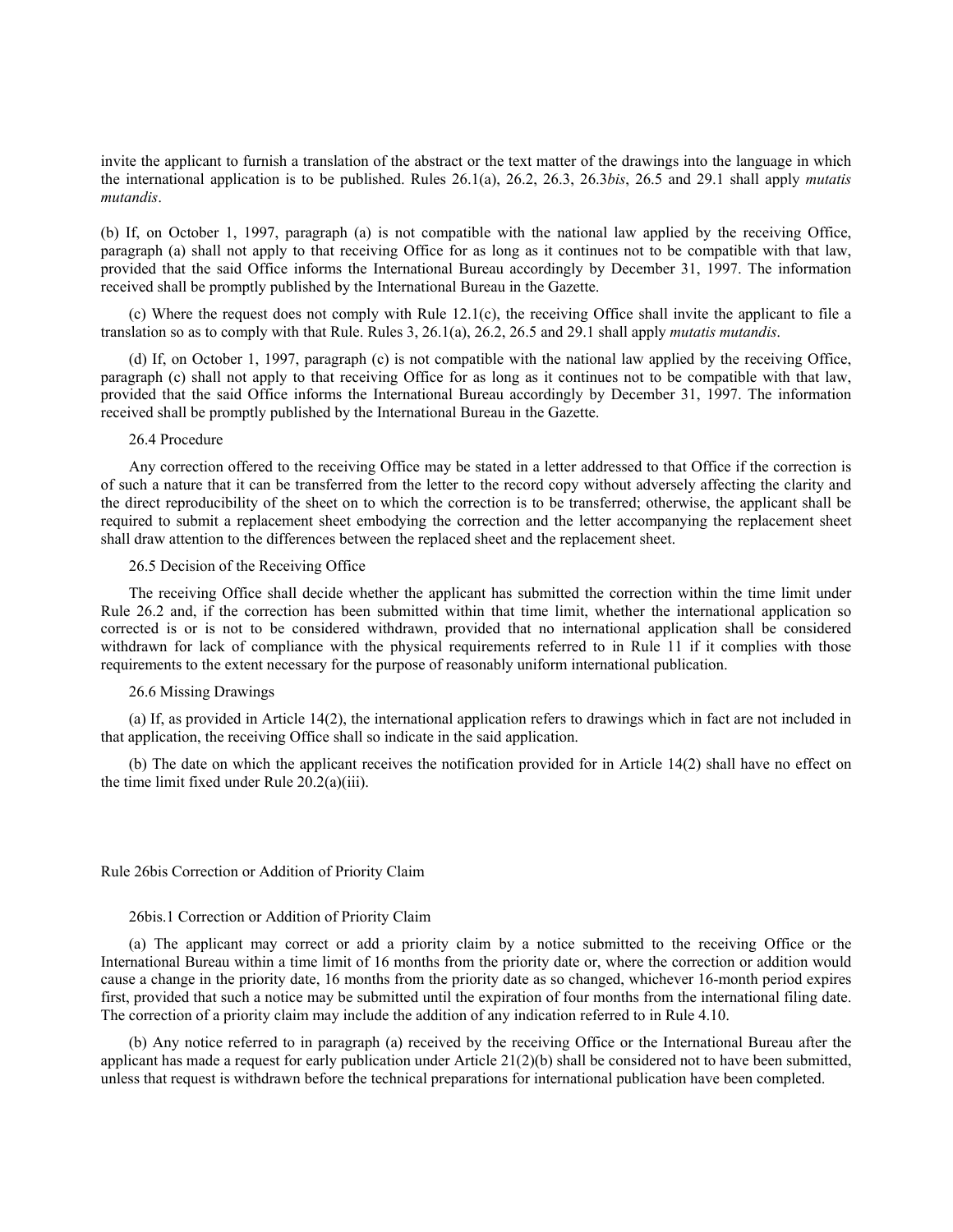(c) Where the correction or addition of a priority claim causes a change in the priority date, any time limit which is computed from the previously applicable priority date and which has not already expired shall be computed from the priority date as so changed.

26bis.2 Invitation to Correct Defects in Priority Claims

(a) Where the receiving Office or, if the receiving Office fails to do so, the International Bureau, finds that a priority claim does not comply with the requirements of Rule 4.10 or that any indication in a priority claim is not the same as the corresponding indication appearing in the priority document, the receiving Office or the International Bureau, as the case may be, shall invite the applicant to correct the priority claim.

(b) If, in response to an invitation under paragraph (a), the applicant does not, before the expiration of the time limit under Rule 26*bis*.1(a), submit a notice correcting the priority claim so as to comply with the requirements of Rule 4.10, that priority claim shall, for the purposes of the procedure under the Treaty, be considered not to have been made and the receiving Office or the International Bureau, as the case may be, shall so declare and shall inform the applicant accordingly, provided that a priority claim shall not be considered not to have been made only because the indication of the number of the earlier application referred to in Rule  $4.10(a)(ii)$  is missing or because an indication in the priority claim is not the same as the corresponding indication appearing in the priority document.

(c) Where the receiving Office or the International Bureau has made a declaration under paragraph (b), the International Bureau shall, upon request made by the applicant and received by the International Bureau prior to the completion of the technical preparations for international publication, and subject to the payment of a special fee whose amount shall be fixed in the Administrative Instructions, publish, together with the international application, information concerning the priority claim which was considered not to have been made. A copy of that request shall be included in the communication under Article 20 where a copy of the pamphlet is not used for that communication or where the international application is not published by virtue of Article 64(3).

Rule 26ter Correction or Addition of Declarations Under Rule 4.17

26ter.1 Correction or Addition of Declarations

The applicant may correct or add to the request any declaration referred to in Rule 4.17 by a notice submitted to the International Bureau within a time limit of 16 months from the priority date, provided that any notice which is received by the International Bureau after the expiration of that time limit shall be considered to have been received on the last day of that time limit if it reaches it before the technical preparations for international publication have been completed.

26ter.2 Processing of Declarations

(a) Where the receiving Office or the International Bureau finds that any declaration referred to in Rule 4.17 is not worded as required or, in the case of the declaration of inventorship referred to in Rule 4.17(iv), is not signed as required, the receiving Office or the International Bureau, as the case may be, may invite the applicant to correct the declaration within a time limit of 16 months from the priority date.

(b) Where the International Bureau receives any declaration or correction under Rule 26*ter*.1 after the expiration of the time limit under Rule 26*ter*.1, the International Bureau shall notify the applicant accordingly and shall proceed as provided for in the Administrative Instructions.

Rule 27 Lack of Payment of Fees

27.1 Fees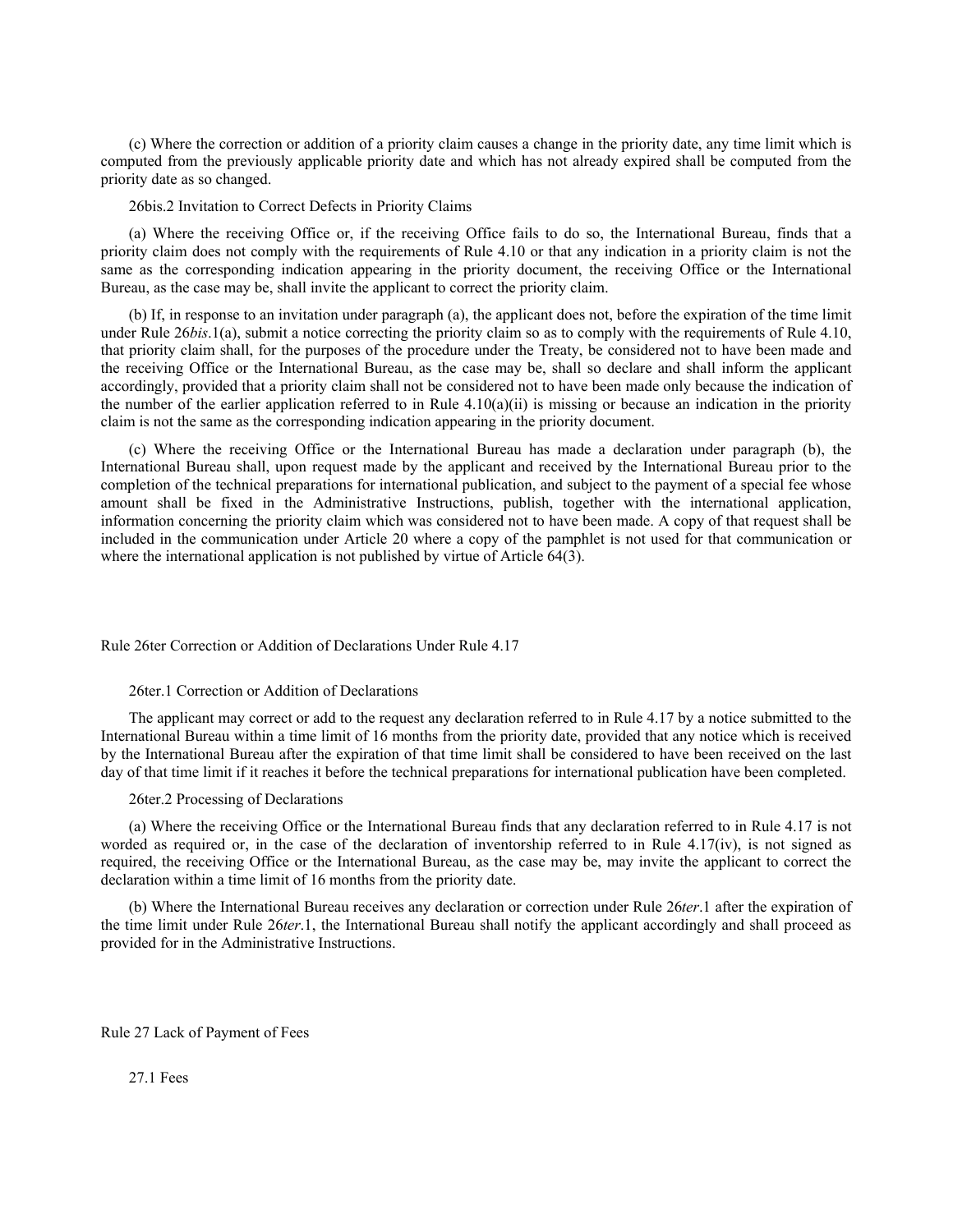(a) For the purposes of Article 14(3)(a), "fees prescribed under Article  $3(4)(iv)$ " means: the transmittal fee (Rule 14), the basic fee part of the international fee (Rule  $15.1(i)$ ), the search fee (Rule 16), and, where required, the late payment fee (Rule 16*bis*.2).

(b) For the purposes of Article 14(3)(a) and (b), "the fee prescribed under Article  $4(2)$ " means the designation fee part of the international fee (Rule 15.1(ii)) and, where required, the late payment fee (Rule 16*bis*.2).

Rule 28 Defects Noted by the International Bureau

28.1 Note on Certain Defects

(a) If, in the opinion of the International Bureau, the international application contains any of the defects referred to in Article  $14(1)(a)(i)$ , (ii) or (v), the International Bureau shall bring such defects to the attention of the receiving Office.

(b) The receiving Office shall, unless it disagrees with the said opinion, proceed as provided in Article 14(1)(b) and Rule 26.

# Rule 29 International Applications or Designations Considered Withdrawn

## 29.1 Finding by Receiving Office

(a) If the receiving Office declares, under Article 14(1)(b) and Rule 26.5 (failure to correct certain defects), or under Article 14(3)(a) (failure to pay the prescribed fees under Rule 27.1(a)), or under Article 14(4) (later finding of non-compliance with the requirements listed in items (i) to (iii) of Article 11(1)), or under Rule 12.3(d) (failure to furnish a required translation or, where applicable, to pay a late furnishing fee), or under Rule  $92.4(g)(i)$  (failure to furnish the original of a document), that the international application is considered withdrawn:

(i) the receiving Office shall transmit the record copy (unless already transmitted), and any correction offered by the applicant, to the International Bureau;

(ii) the receiving Office shall promptly notify both the applicant and the International Bureau of the said declaration, and the International Bureau shall in turn notify each designated Office which has already been notified of its designation;

(iii) the receiving Office shall not transmit the search copy as provided in Rule 23, or, if such copy has already been transmitted, it shall notify the International Searching Authority of the said declaration;

(iv) the International Bureau shall not be required to notify the applicant of the receipt of the record copy.

(b) If the receiving Office declares under Article 14(3)(b) (failure to pay the prescribed designation fee under Rule 27.1(b)) that the designation of any given State is considered withdrawn, the receiving Office shall promptly notify both the applicant and the International Bureau of the said declaration. The International Bureau shall in turn notify each designated Office which has already been notified of its designation.

29.2 [Deleted]

29.3 Calling Certain Facts to the Attention of the Receiving Office

If the International Bureau or the International Searching Authority considers that the receiving Office should make a finding under Article 14(4), it shall call the relevant facts to the attention of the receiving Office.

29.4 Notification of Intent to Make Declaration Under Article 14(4)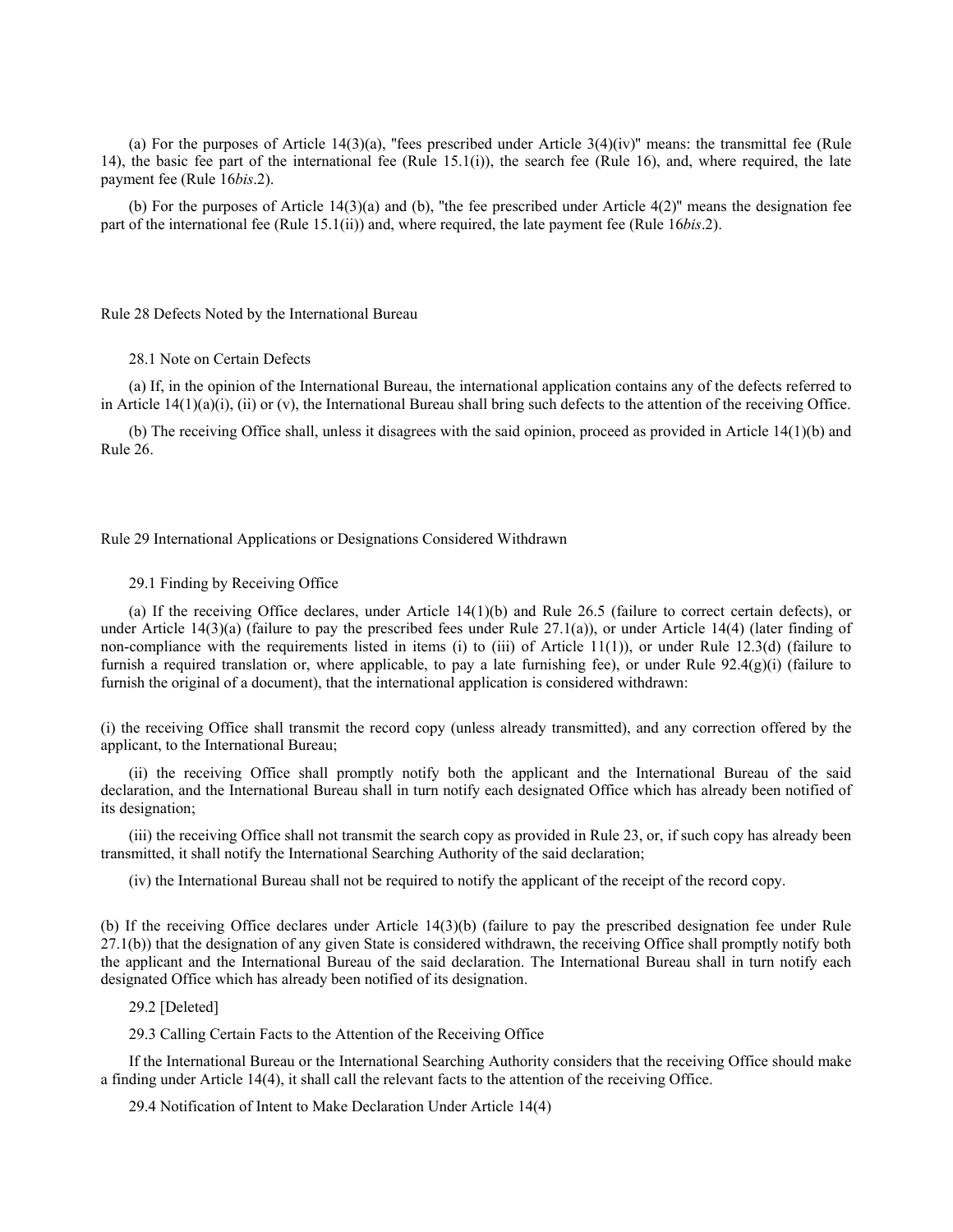Before the receiving Office issues any declaration under Article 14(4), it shall notify the applicant of its intent to issue such declaration and the reasons therefor. The applicant may, if he disagrees with the tentative finding of the receiving Office, submit arguments to that effect within one month from the notification.

Rule 30 Time Limit Under Article 14(4)

30.1 Time Limit

The time limit referred to in Article 14(4) shall be four months from the international filing date.

Rule 31 Copies Required Under Article 13

31.1 Request for Copies

(a) Requests under Article 13(1) may relate to all, some kinds of, or individual international applications in which the national Office making the request is designated. Requests for all or some kinds of such international applications must be renewed for each year by means of a notification addressed by that Office before November 30 of the preceding year to the International Bureau.

(b) Requests under Article 13(2)(b) shall be subject to the payment of a fee covering the cost of preparing and mailing the copy.

31.2 Preparation of Copies

The preparation of copies required under Article 13 shall be the responsibility of the International Bureau.

Rule 32 Extension of Effects of International Application to Certain Successor States

32.1 Request for Extension of International Application to Successor State

(a) The effects of any international application whose international filing date falls in the period defined in paragraph (b) may, subject to the performance by the applicant of the acts specified in paragraph (c), be extended to a State (''the successor State'') whose territory was, before the independence of that State, part of the territory of a Contracting State which subsequently ceased to exist (''the predecessor State''), provided that the successor State has become a Contracting State through the deposit, with the Director General, of a declaration of continuation the effect of which is that the Treaty is applied by the successor State.

(b) The period referred to in paragraph (a) starts on the day following the last day of the existence of the predecessor State and ends two months after the date on which the declaration referred to in paragraph (a) was notified by the Director General to the Governments of the States party to the Paris Convention for the Protection of Industrial Property. However, where the date of independence of the successor State is earlier than the date of the day following the last day of the existence of the predecessor State, the successor State may declare that the said period starts on the date of its independence; such a declaration shall be made together with the declaration referred to in paragraph (a) and shall specify the date of independence.

(c) In respect of any international application whose filing date falls within the applicable period under paragraph (b), the International Bureau shall send the applicant a notification informing him that he may make a request for extension by performing, within three months from the date of that notification, the following acts: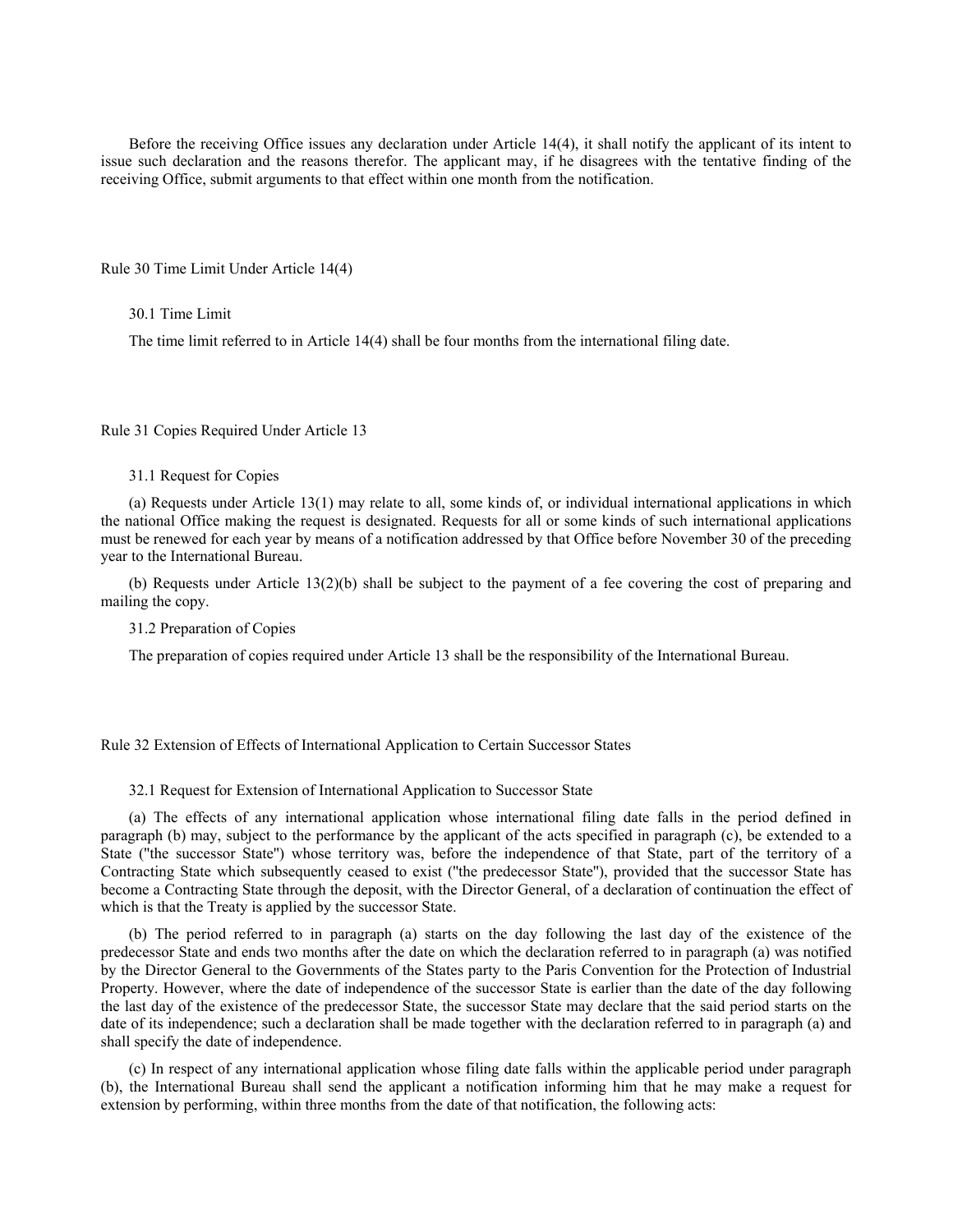(i) filing with the International Bureau the request for extension;

(ii) paying to the International Bureau an extension fee in Swiss francs, the amount of which shall be the same as the amount of the designation fee referred to in Rule 15.2(a).

(d) This Rule shall not apply to the Russian Federation.

32.2 Effects of Extension to Successor State

(a) Where a request for extension is made in accordance with Rule 32.1,

(i) the successor State shall be considered as having been designated in the international application, and

(ii) the applicable time limit under Article 22 or 39(1) in relation to that State shall be extended until the expiration of at least three months from the date of the request for extension.

(b) Where, in the case of a successor State which is bound by Chapter II of the Treaty, the request for extension was made after, but the demand was made before, the expiration of the 19th month from the priority date, and a later election is made of the successor State within three months from the date of the request for extension, the applicable time limit under paragraph (a)(ii) shall be at least 30 months from the priority date.

(c) The successor State may fix time limits which expire later than those provided in paragraphs (a)(ii) and (b). The International Bureau shall publish information on such time limits in the Gazette.

Rule 33 Relevant Prior Art for the International Search

33.1 Relevant Prior Art for the International Search

(a) For the purposes of Article 15(2), relevant prior art shall consist of everything which has been made available to the public anywhere in the world by means of written disclosure (including drawings and other illustrations) and which is capable of being of assistance in determining that the claimed invention is or is not new and that it does or does not involve an inventive step (i.e., that it is or is not obvious), provided that the making available to the public occurred prior to the international filing date.

(b) When any written disclosure refers to an oral disclosure, use, exhibition, or other means whereby the contents of the written disclosure were made available to the public, and such making available to the public occurred on a date prior to the international filing date, the international search report shall separately mention that fact and the date on which it occurred if the making available to the public of the written disclosure occurred on a date which is the same as, or later than, the international filing date.

(c) Any published application or any patent whose publication date is the same as, or later than, but whose filing date, or, where applicable, claimed priority date, is earlier than the international filing date of the international application searched, and which would constitute relevant prior art for the purposes of Article 15(2) had it been published prior to the international filing date, shall be specially mentioned in the international search report.

33.2 Fields to Be Covered by the International Search

(a) The international search shall cover all those technical fields, and shall be carried out on the basis of all those search files, which may contain material pertinent to the invention.

(b) Consequently, not only shall the art in which the invention is classifiable be searched but also analogous arts regardless of where classified.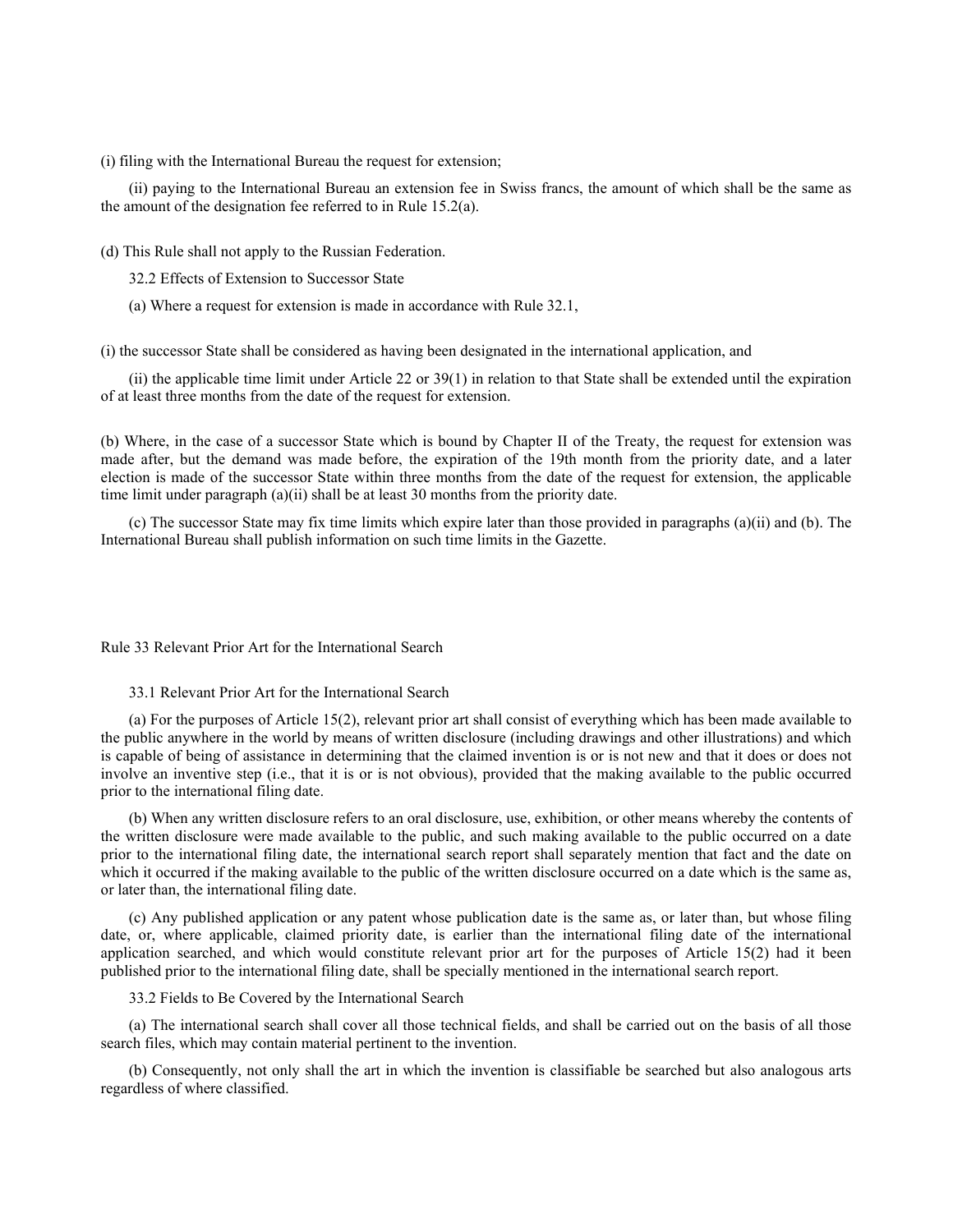(c) The question what arts are, in any given case, to be regarded as analogous shall be considered in the light of what appears to be the necessary essential function or use of the invention and not only the specific functions expressly indicated in the international application.

(d) The international search shall embrace all subject matter that is generally recognized as equivalent to the subject matter of the claimed invention for all or certain of its features, even though, in its specifics, the invention as described in the international application is different.

33.3 Orientation of the International Search

(a) International search shall be made on the basis of the claims, with due regard to the description and the drawings (if any) and with particular emphasis on the inventive concept towards which the claims are directed.

(b) In so far as possible and reasonable, the international search shall cover the entire subject matter to which the claims are directed or to which they might reasonably be expected to be directed after they have been amended.

Rule 34 Minimum Documentation

34.1 Definition

(a) The definitions contained in Article 2(i) and (ii) shall not apply for the purposes of this Rule.

(b) The documentation referred to in Article 15(4) (''minimum documentation'') shall consist of:

(i) the ''national patent documents'' as specified in paragraph (c),

(ii) the published international (PCT) applications, the published regional applications for patents and inventors' certificates, and the published regional patents and inventors' certificates,

(iii) such other published items of non-patent literature as the International Searching Authorities shall agree upon and which shall be published in a list by the International Bureau when agreed upon for the first time and whenever changed.

(c) Subject to paragraphs (d) and (e), the ''national patent documents'' shall be the following:

(i) the patents issued in and after 1920 by France, the former Reichspatentamt of Germany, Japan, the former Soviet Union, Switzerland (in the French and German languages only), the United Kingdom, and the United States of America,

(ii) the patents issued by the Federal Republic of Germany and the Russian Federation,

(iii) the patent applications, if any, published in and after 1920 in the countries referred to in items (i) and (ii),

(iv) the inventors' certificates issued by the former Soviet Union,

(v) the utility certificates issued by, and the published applications for utility certificates of, France,

(vi) such patents issued by, and such patent applications published in, any other country after 1920 as are in the English, French, German or Spanish language and in which no priority is claimed, provided that the national Office of the interested country sorts out these documents and places them at the disposal of each International Searching Authority.

(d) Where an application is republished once (for example, an *Offenlegungsschrift* as an *Auslegeschrift*) or more than once, no International Searching Authority shall be obliged to keep all versions in its documentation; consequently, each such Authority shall be entitled not to keep more than one version. Furthermore, where an application is granted and is issued in the form of a patent or a utility certificate (France), no International Searching Authority shall be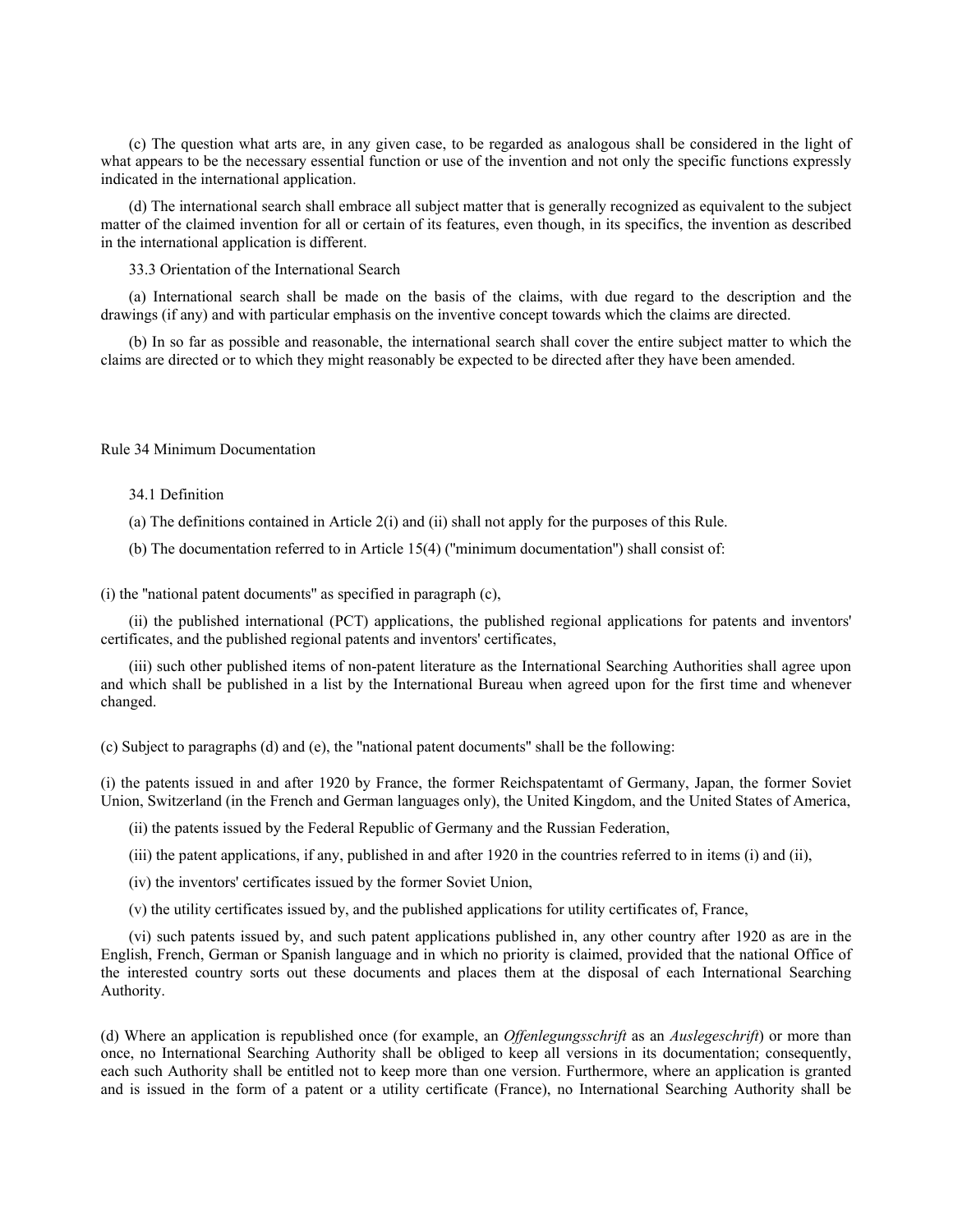obliged to keep both the application and the patent or utility certificate (France) in its documentation; consequently, each such Authority shall be entitled to keep either the application only or the patent or utility certificate (France) only.

(e) Any International Searching Authority whose official language, or one of whose official languages, is not Japanese, Russian or Spanish is entitled not to include in its documentation those patent documents of Japan, the Russian Federation and the former Soviet Union as well as those patent documents in the Spanish language, respectively, for which no abstracts in the English language are generally available. English abstracts becoming generally available after the date of entry into force of these Regulations shall require the inclusion of the patent documents to which the abstracts refer no later than six months after such abstracts become generally available. In case of the interruption of abstracting services in English in technical fields in which English abstracts were formerly generally available, the Assembly shall take appropriate measures to provide for the prompt restoration of such services in the said fields.

(f) For the purposes of this Rule, applications which have only been laid open for public inspection are not considered published applications.

Rule 35 The Competent International Searching Authority

35.1 When Only One International Searching Authority Is Competent

Each receiving Office shall, in accordance with the terms of the applicable agreement referred to in Article 16(3)(b), inform the International Bureau which International Searching Authority is competent for the searching of the international applications filed with it, and the International Bureau shall promptly publish such information.

35.2 When Several International Searching Authorities Are Competent

(a) Any receiving Office may, in accordance with the terms of the applicable agreement referred to in Article 16(3)(b), specify several International Searching Authorities:

(i) by declaring all of them competent for any international application filed with it, and leaving the choice to the applicant, or

(ii) by declaring one or more competent for certain kinds of international applications filed with it, and declaring one or more others competent for other kinds of international applications filed with it, provided that, for those kinds of international applications for which several International Searching Authorities are declared to be competent, the choice shall be left to the applicant.

(b) Any receiving Office availing itself of the faculty provided in paragraph (a) shall promptly inform the International Bureau, and the International Bureau shall promptly publish such information.

35.3 When the International Bureau Is Receiving Office Under Rule 19.1(a)(iii)

(a) Where the international application is filed with the International Bureau as receiving Office under Rule 19.1(a)(iii), an International Searching Authority shall be competent for the searching of that international application if it would have been competent had that international application been filed with a receiving Office competent under Rule  $19.1(a)(i)$  or (ii), (b) or (c) or Rule 19.2(i).

(b) Where two or more International Searching Authorities are competent under paragraph (a), the choice shall be left to the applicant.

(c) Rules 35.1 and 35.2 shall not apply to the International Bureau as receiving Office under Rule 19.1(a)(iii).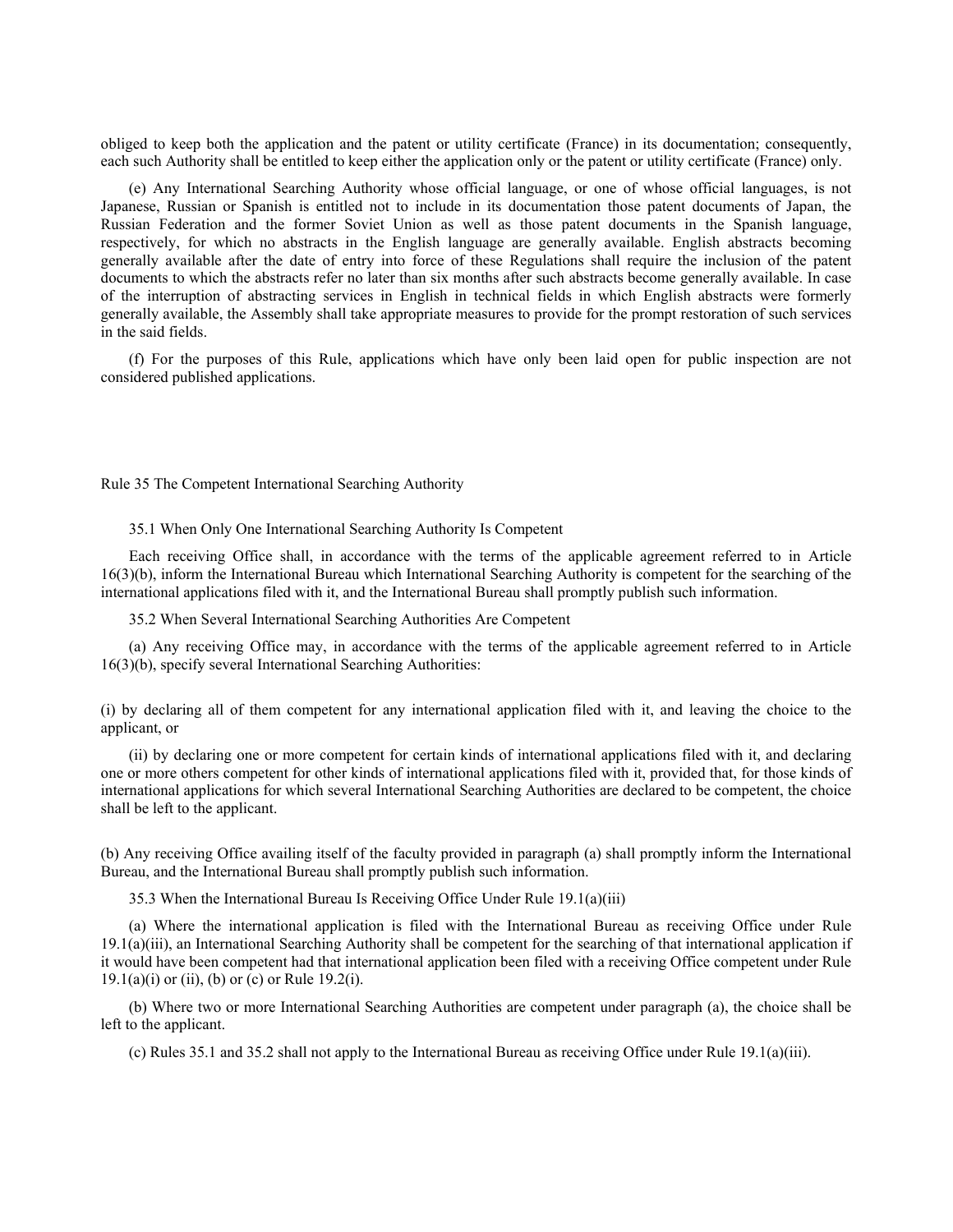Rule 36 Minimum Requirements for International Searching Authorities

36.1 Definition of Minimum Requirements

The minimum requirements referred to in Article  $16(3)(c)$  shall be the following:

(i) the national Office or intergovernmental organization must have at least 100 full-time employees with sufficient technical qualifications to carry out searches;

(ii) that Office or organization must have in its possession, or have access to, at least the minimum documentation referred to in Rule 34, properly arranged for search purposes, on paper, in microform or stored on electronic media;

(iii) that Office or organization must have a staff which is capable of searching the required technical fields and which has the language facilities to understand at least those languages in which the minimum documentation referred to in Rule 34 is written or is translated.

Rule 37 Missing or Defective Title

## 37.1 Lack of Title

If the international application does not contain a title and the receiving Office has notified the International Searching Authority that it has invited the applicant to correct such defect, the International Searching Authority shall proceed with the international search unless and until it receives notification that the said application is considered withdrawn.

## 37.2 Establishment of Title

If the international application does not contain a title and the International Searching Authority has not received a notification from the receiving Office to the effect that the applicant has been invited to furnish a title, or if the said Authority finds that the title does not comply with Rule 4.3, it shall itself establish a title. Such title shall be established in the language in which the international application is to be published or, if a translation into another language was transmitted under Rule 23.1(b) and the International Searching Authority so wishes, in the language of that translation.

Rule 38 Missing or Defective Abstract

## 38.1 Lack of Abstract

If the international application does not contain an abstract and the receiving Office has notified the International Searching Authority that it has invited the applicant to correct such defect, the International Searching Authority shall proceed with the international search unless and until it receives notification that the said application is considered withdrawn.

## 38.2 Establishment of Abstract

(a) If the international application does not contain an abstract and the International Searching Authority has not received a notification from the receiving Office to the effect that the applicant has been invited to furnish an abstract, or if the said Authority finds that the abstract does not comply with Rule 8, it shall itself establish an abstract. Such abstract shall be established in the language in which the international application is to be published or, if a translation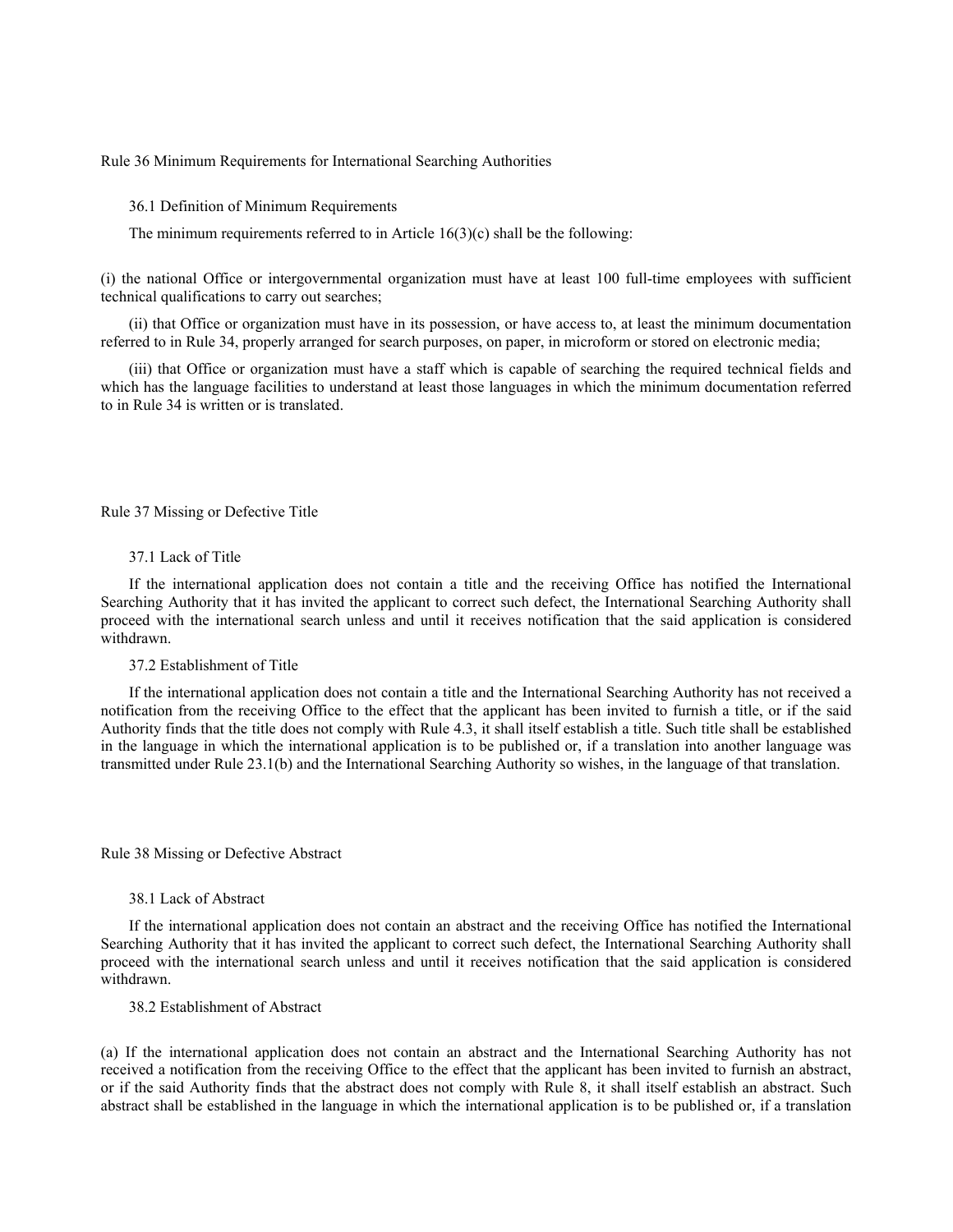into another language was transmitted under Rule 23.1(b) and the International Searching Authority so wishes, in the language of that translation.

(b) The applicant may, within one month from the date of mailing of the international search report, submit comments on the abstract established by the International Searching Authority. Where that Authority amends the abstract established by it, it shall notify the amendment to the International Bureau.

Rule 39 Subject Matter Under Article 17(2)(a)(i)

## 39.1 Definition

No International Searching Authority shall be required to search an international application if, and to the extent to which, its subject matter is any of the following:

(i) scientific and mathematical theories,

(ii) plant or animal varieties or essentially biological processes for the production of plants and animals, other than microbiological processes and the products of such processes,

(iii) schemes, rules or methods of doing business, performing purely mental acts or playing games,

(iv) methods for treatment of the human or animal body by surgery or therapy, as well as diagnostic methods,

(v) mere presentations of information,

(vi) computer programs to the extent that the International Searching Authority is not equipped to search prior art concerning such programs.

### Rule 40 Lack of Unity of Invention (International Search)

#### 40.1 Invitation to Pay

The invitation to pay additional fees provided for in Article  $17(3)(a)$  shall specify the reasons for which the international application is not considered as complying with the requirement of unity of invention and shall indicate the amount to be paid.

# 40.2 Additional Fees

(a) The amount of the additional fee due for searching under Article 17(3)(a) shall be determined by the competent International Searching Authority.

(b) The additional fee due for searching under Article  $17(3)(a)$  shall be payable direct to the International Searching Authority.

(c) Any applicant may pay the additional fee under protest, that is, accompanied by a reasoned statement to the effect that the international application complies with the requirement of unity of invention or that the amount of the required additional fee is excessive. Such protest shall be examined by a three-member board or other special instance of the International Searching Authority or any competent higher authority, which, to the extent that it finds the protest justified, shall order the total or partial reimbursement to the applicant of the additional fee. On the request of the applicant, the text of both the protest and the decision thereon shall be notified to the designated Offices together with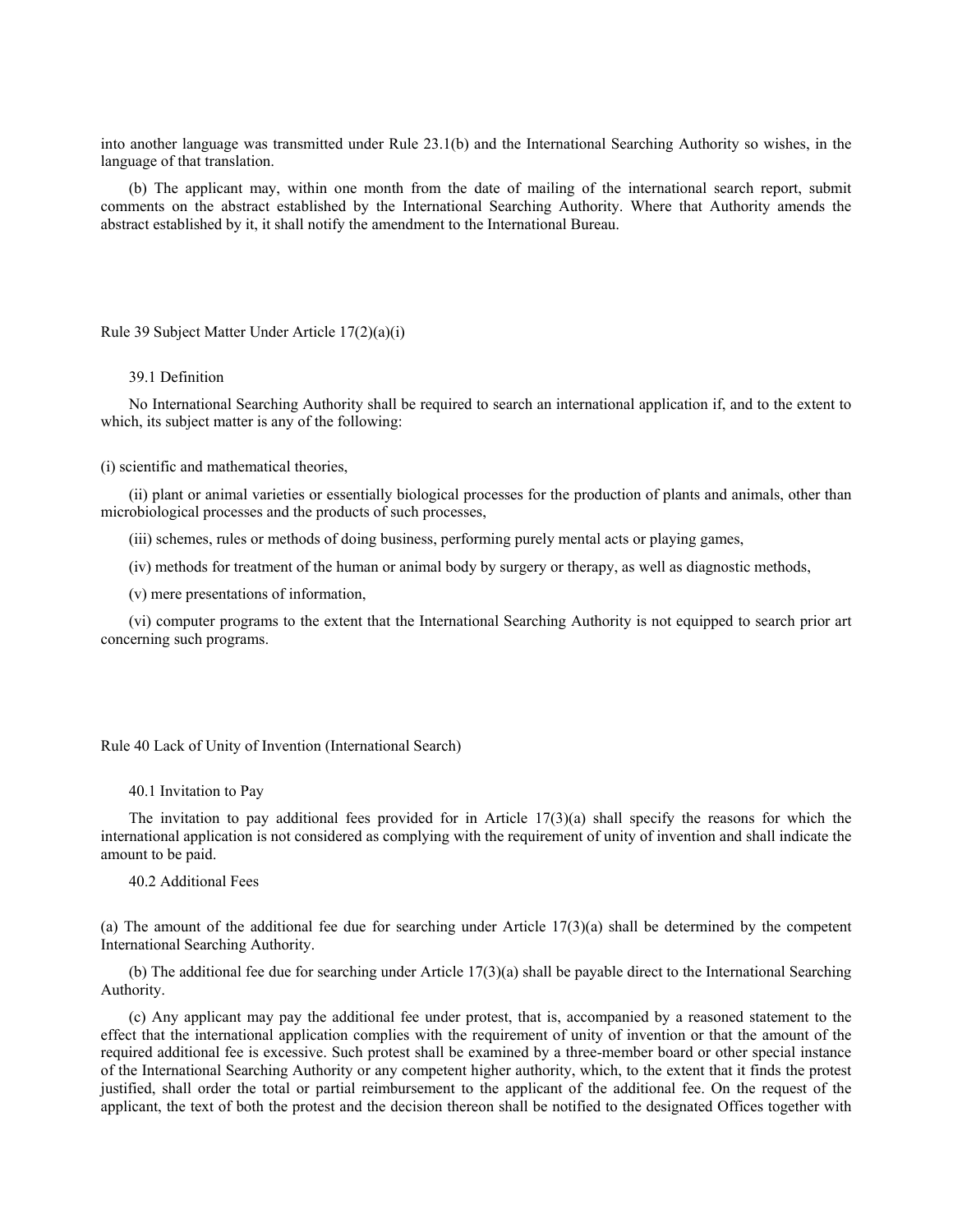the international search report. The applicant shall submit any translation thereof with the furnishing of the translation of the international application required under Article 22.

(d) The three-member board, special instance or competent higher authority, referred to in paragraph (c), shall not comprise any person who made the decision which is the subject of the protest.

(e) Where the applicant has, under paragraph (c), paid an additional fee under protest, the International Searching Authority may, after a prior review of the justification for the invitation to pay an additional fee, require that the applicant pay a fee for the examination of the protest (''protest fee''). The protest fee shall be paid within one month from the date of the notification to the applicant of the result of the review. If the protest fee is not so paid, the protest shall be considered withdrawn. The protest fee shall be refunded to the applicant where the three-member board, special instance or higher authority referred to in paragraph (c) finds that the protest was entirely justified.

# 40.3 Time Limit

The time limit provided for in Article  $17(3)(a)$  shall be fixed, in each case, according to the circumstances of the case, by the International Searching Authority; it shall not be shorter than 15 or 30 days, respectively, depending on whether the applicant's address is in the same country as or in a different country from that in which the International Searching Authority is located, and it shall not be longer than 45 days, from the date of the invitation.

Rule 41 Earlier Search Other than International Search

#### 41.1 Obligation to Use Results; Refund of Fee

If reference has been made in the request, in the form provided for in Rule 4.11, to an international-type search carried out under the conditions set out in Article 15(5) or to a search other than an international or international-type search, the International Searching Authority shall, to the extent possible, use the results of the said search in establishing the international search report on the international application. The International Searching Authority shall refund the search fee, to the extent and under the conditions provided for in the agreement under Article 16(3)(b) or in a communication addressed to and published in the Gazette by the International Bureau, if the international search report could wholly or partly be based on the results of the said search.

## Rule 42 Time Limit for International Search

#### 42.1 Time Limit for International Search

The time limit for establishing the international search report or the declaration referred to in Article 17(2)(a) shall be three months from the receipt of the search copy by the International Searching Authority, or nine months from the priority date, whichever time limit expires later.

## Rule 43 The International Search Report

#### 43.1 Identifications

The international search report shall identify the International Searching Authority which established it by indicating the name of such Authority, and the international application by indicating the international application number, the name of the applicant, and the international filing date.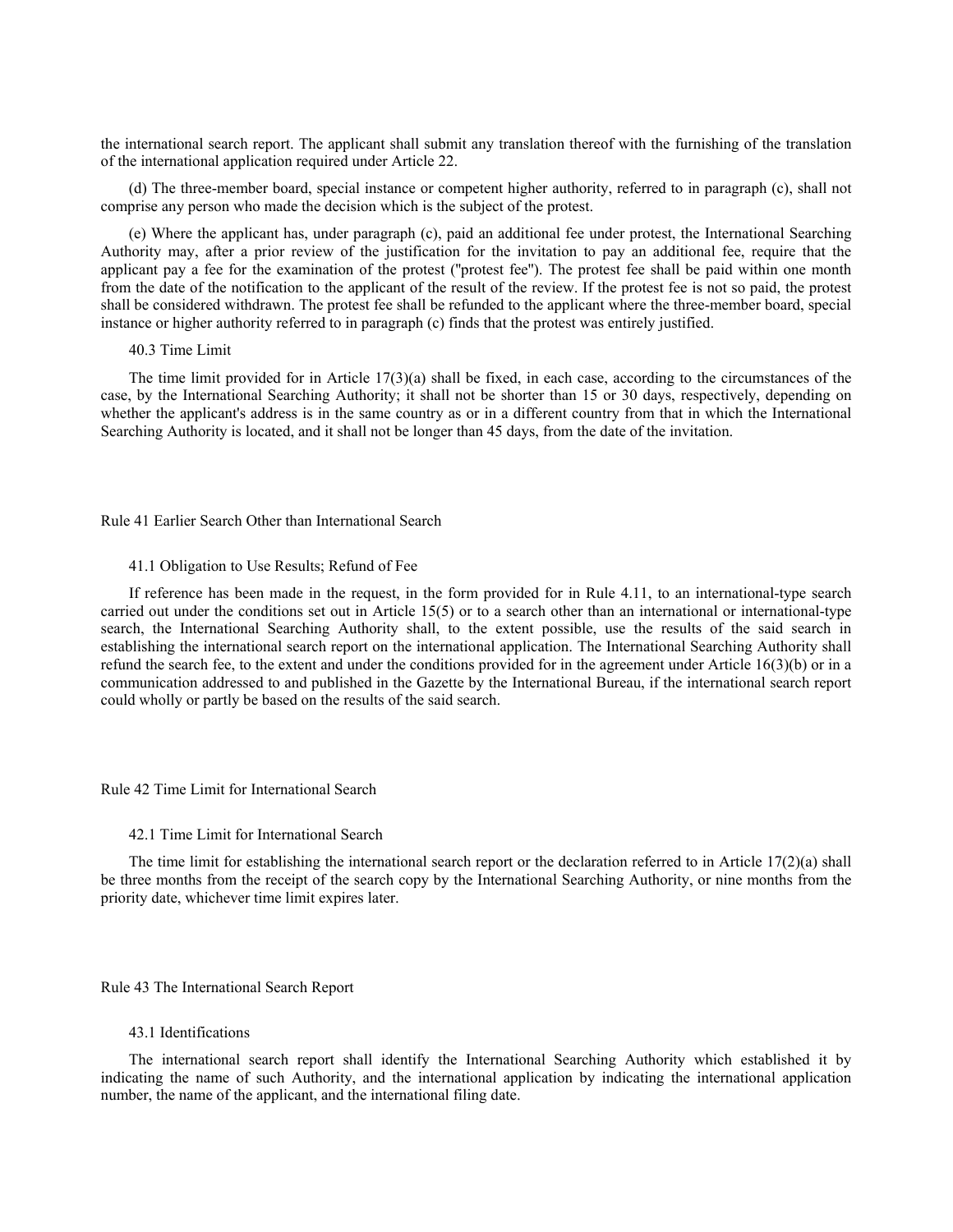## 43.2 Dates

The international search report shall be dated and shall indicate the date on which the international search was actually completed. It shall also indicate the filing date of any earlier application whose priority is claimed or, if the priority of more than one earlier application is claimed, the filing date of the earliest among them.

## 43.3 Classification

(a) The international search report shall contain the classification of the subject matter at least according to the International Patent Classification.

(b) Such classification shall be effected by the International Searching Authority.

43.4 Language

Every international search report and any declaration made under Article 17(2)(a) shall be in the language in which the international application to which it relates is to be published or, if a translation into another language was transmitted under Rule 23.1(b) and the International Searching Authority so wishes, in the language of that translation.

#### 43.5 Citations

(a) The international search report shall contain the citations of the documents considered to be relevant.

(b) The method of identifying any cited document shall be regulated by the Administrative Instructions.

(c) Citations of particular relevance shall be specially indicated.

(d) Citations which are not relevant to all the claims shall be cited in relation to the claim or claims to which they are relevant.

(e) If only certain passages of the cited document are relevant or particularly relevant, they shall be identified, for example, by indicating the page, the column, or the lines, where the passage appears. If the entire document is relevant but some passages are of particular relevance, such passages shall be identified unless such identification is not practicable.

# 43.6 Fields Searched

(a) The international search report shall list the classification identification of the fields searched. If that identification is effected on the basis of a classification other than the International Patent Classification, the International Searching Authority shall publish the classification used.

(b) If the international search extended to patents, inventors' certificates, utility certificates, utility models, patents or certificates of addition, inventors' certificates of addition, utility certificates of addition, or published applications for any of those kinds of protection, of States, periods, or languages, not included in the minimum documentation as defined in Rule 34, the international search report shall, when practicable, identify the kinds of documents, the States, the periods, and the languages to which it extended. For the purposes of this paragraph, Article 2(ii) shall not apply.

(c) If the international search was based on, or was extended to, any electronic data base, the international search report may indicate the name of the data base and, where considered useful to others and practicable, the search terms used.

### 43.7 Remarks Concerning Unity of Invention

If the applicant paid additional fees for the international search, the international search report shall so indicate. Furthermore, where the international search was made on the main invention only or on less than all the inventions (Article 17(3)(a)), the international search report shall indicate what parts of the international application were and what parts were not searched.

## 43.8 Authorized Officer

The international search report shall indicate the name of the officer of the International Searching Authority responsible for that report.

# 43.9 Additional Matter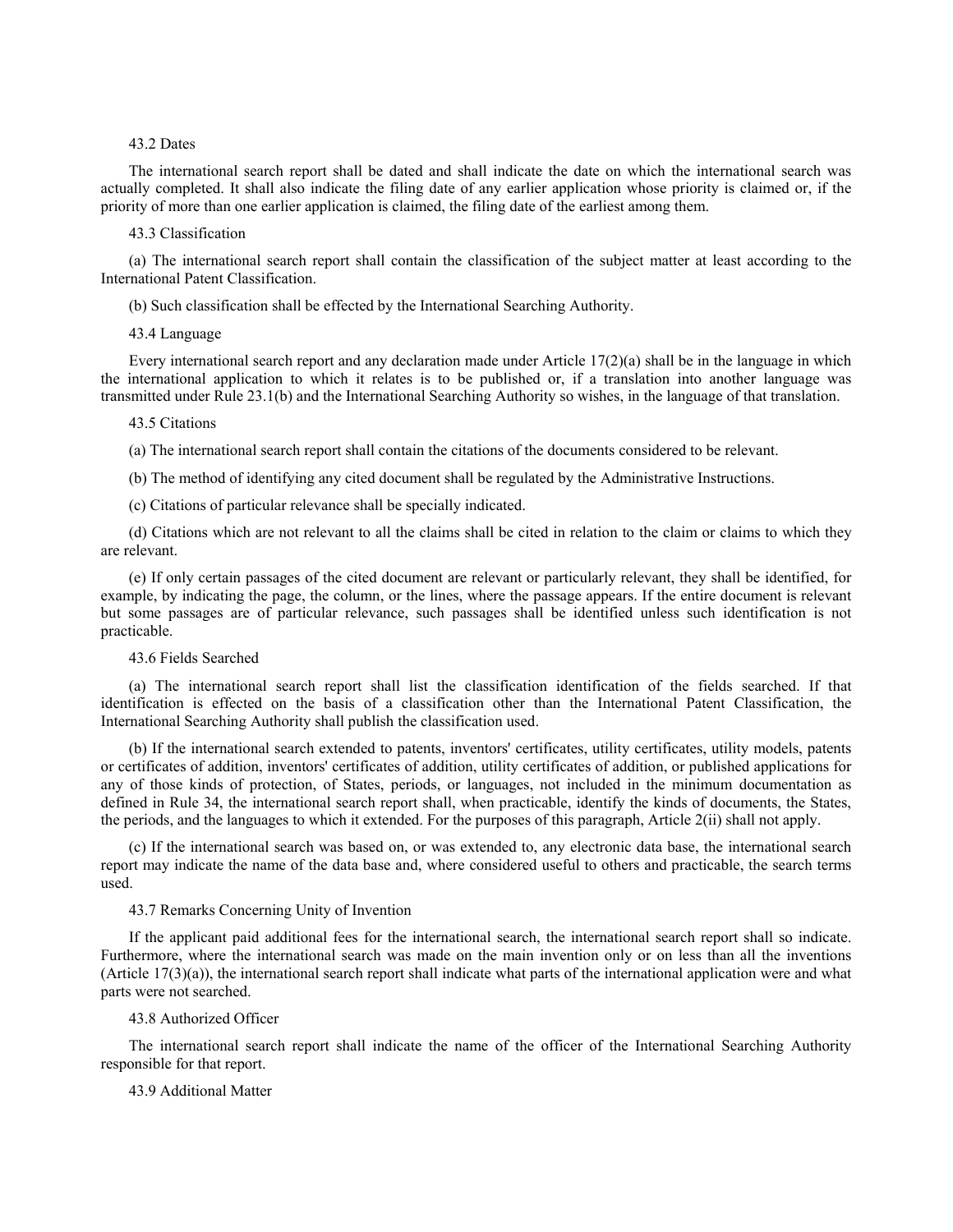The international search report shall contain no matter other than that specified in Rules 33.1(b) and (c), 43.1 to 43.3, 43.5 to 43.8, and 44.2, and the indication referred to in Article 17(2)(b), provided that the Administrative Instructions may permit the inclusion in the international search report of any additional matter specified in the Administrative Instructions. The international search report shall not contain, and the Administrative Instructions shall not permit the inclusion of, any expressions of opinion, reasoning, arguments, or explanations.

### 43.10 Form

The physical requirements as to the form of the international search report shall be prescribed by the Administrative Instructions.

#### Rule 44 Transmittal of the International Search Report, Etc

### 44.1 Copies of Report or Declaration

The International Searching Authority shall, on the same day, transmit one copy of the international search report or the declaration referred to in Article 17(2)(a) to the International Bureau and one copy to the applicant.

## 44.2 Title or Abstract

The international search report shall either state that the International Searching Authority approves the title and the abstract as submitted by the applicant or be accompanied by the text of the title and/or abstract as established by the International Searching Authority under Rules 37 and 38.

## 44.3 Copies of Cited Documents

(a) The request referred to in Article 20(3) may be presented any time during seven years from the international filing date of the international application to which the international search report relates.

(b) The International Searching Authority may require that the party (applicant or designated Office) presenting the request pay to it the cost of preparing and mailing the copies. The level of the cost of preparing copies shall be provided for in the agreements referred to in Article 16(3)(b) between the International Searching Authorities and the International Bureau.

### (c) [*Deleted*]

(d) Any International Searching Authority may perform the obligations referred to in paragraphs (a) and (b) through another agency responsible to it.

Rule 45 Translation of the International Search Report

#### 45.1 Languages

International search reports and declarations referred to in Article 17(2)(a) shall, when not in English, be translated into English.

Rule 46 Amendment of Claims Before the International Bureau

46.1 Time Limit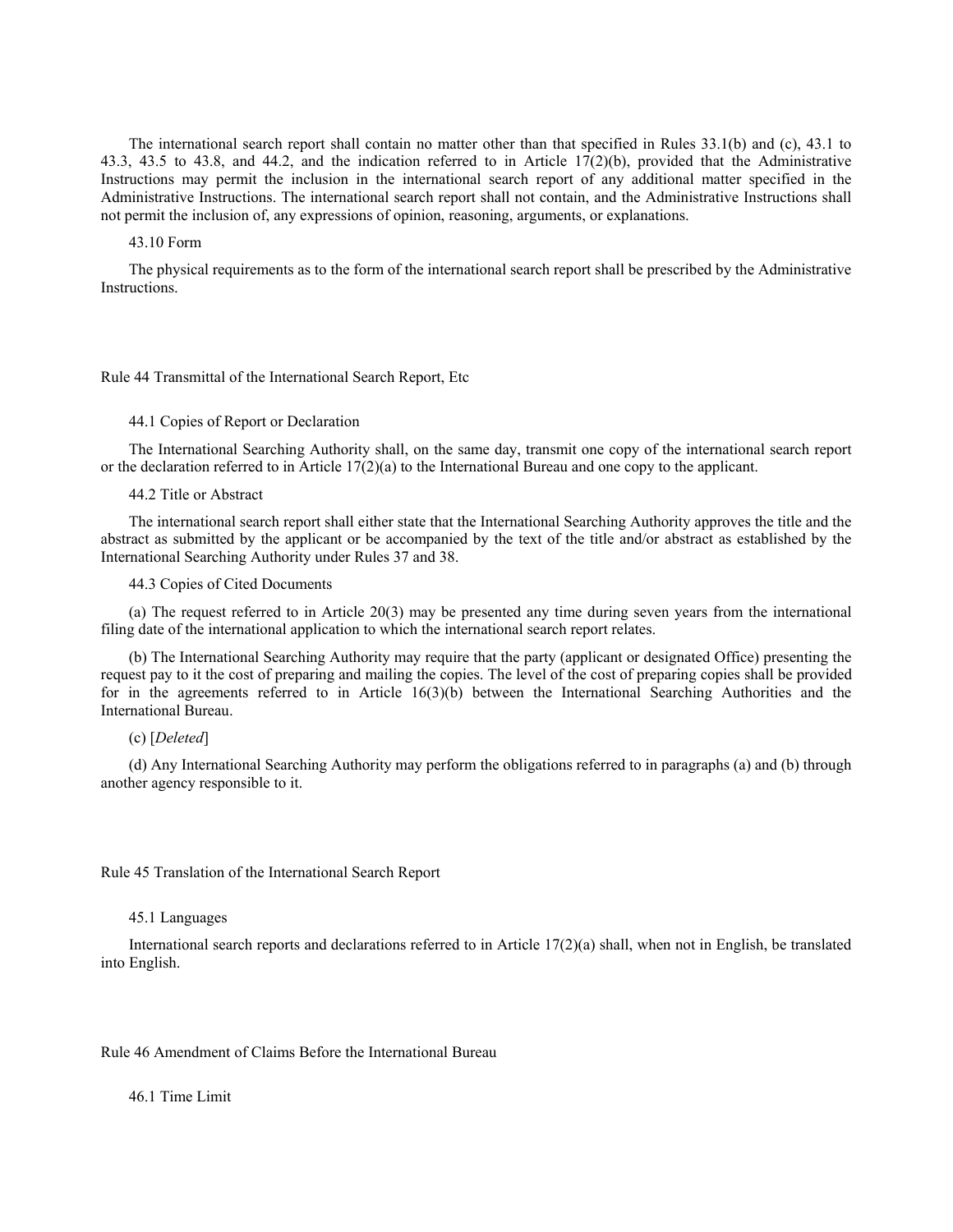The time limit referred to in Article 19 shall be two months from the date of transmittal of the international search report to the International Bureau and to the applicant by the International Searching Authority or 16 months from the priority date, whichever time limit expires later, provided that any amendment made under Article 19 which is received by the International Bureau after the expiration of the applicable time limit shall be considered to have been received by that Bureau on the last day of that time limit if it reaches it before the technical preparations for international publication have been completed.

## 46.2 Where to File

Amendments made under Article 19 shall be filed directly with the International Bureau.

## 46.3 Language of Amendments

If the international application has been filed in a language other than the language in which it is published, any amendment made under Article 19 shall be in the language of publication.

## 46.4 Statement

(a) The statement referred to in Article 19(1) shall be in the language in which the international application is published and shall not exceed 500 words if in the English language or if translated into that language. The statement shall be identified as such by a heading, preferably by using the words ''Statement under Article 19(1)'' or their equivalent in the language of the statement.

(b) The statement shall contain no disparaging comments on the international search report or the relevance of citations contained in that report. Reference to citations, relevant to a given claim, contained in the international search report may be made only in connection with an amendment of that claim.

### 46.5 Form of Amendments

The applicant shall be required to submit a replacement sheet for every sheet of the claims which, on account of an amendment or amendments under Article 19, differs from the sheet originally filed. The letter accompanying the replacement sheets shall draw attention to the differences between the replaced sheets and the replacement sheets. To the extent that any amendment results in the cancellation of an entire sheet, that amendment shall be communicated in a letter.

Rule 47 Communication to Designated Offices

## 47.1 Procedure

(a) The communication provided for in Article 20 shall be effected by the International Bureau.

(a-*bis*) The International Bureau shall notify each designated Office, at the time of the communication provided for in Article 20, of the fact and date of receipt of the record copy and of the fact and date of receipt of any priority document. Such notification shall also be sent to any designated Office which has waived the communication provided for in Article 20, unless such Office has also waived the notification of its designation.

(a-*ter*) The notification under paragraph (a-*bis*) shall include any declaration referred to in Rule 4.17(i) to (iv), and any correction thereof under Rule 26*ter*.1, which was received by the International Bureau before the expiration of the time limit under Rule 26*ter*.1, provided that the designated Office has informed the International Bureau that the applicable national law requires the furnishing of documents or evidence relating to the matter to which the declaration relates.

(b) Such communication shall be effected promptly after the international publication of the international application and, in any event, by the end of the 19th month after the priority date. Any amendment received by the International Bureau within the time limit under Rule 46.1 which was not included in the communication shall be communicated promptly to the designated Offices by the International Bureau, and the latter shall notify the applicant accordingly.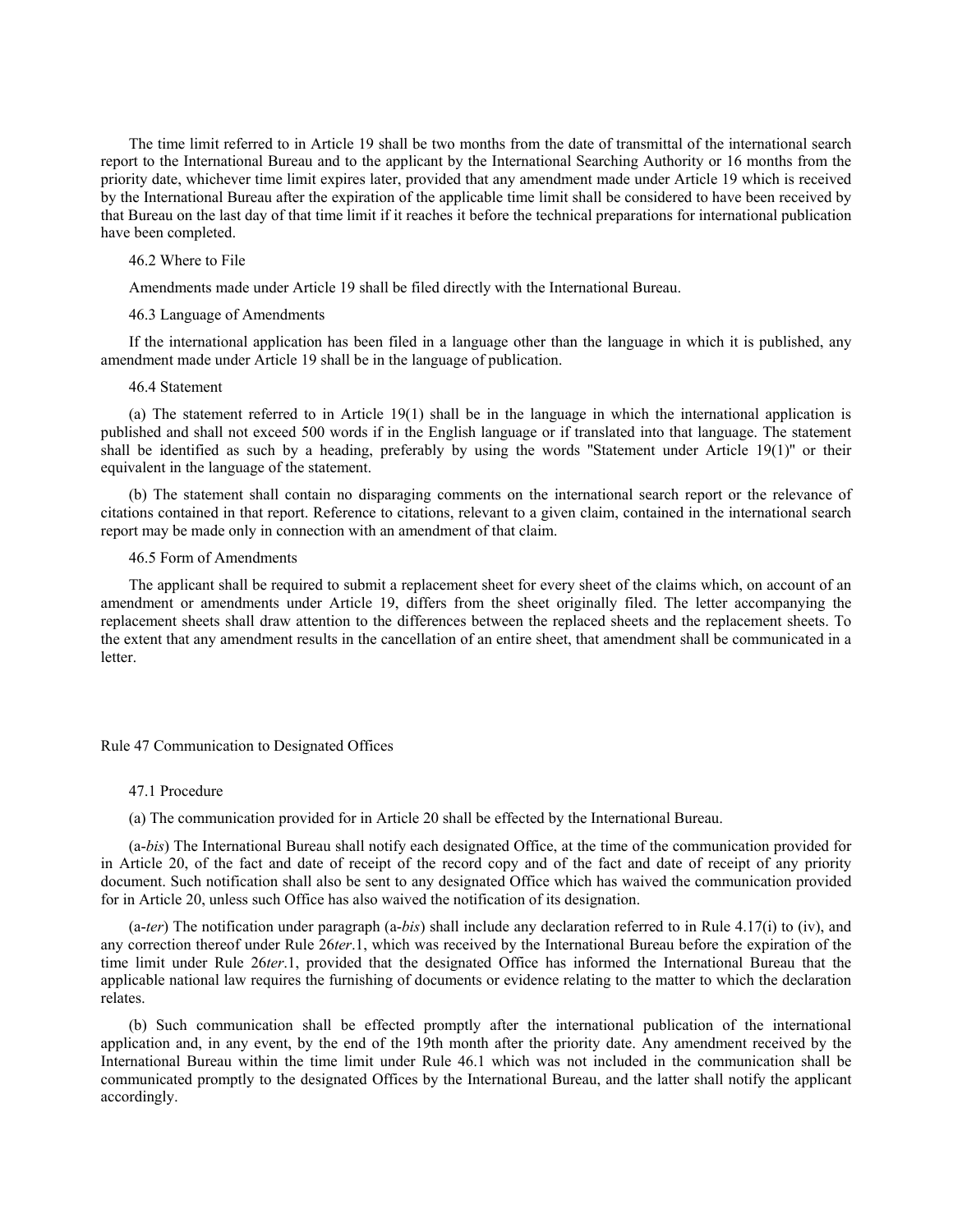(c) The International Bureau shall send a notice to the applicant indicating the designated Offices to which the communication has been effected and the date of such communication. Such notice shall be sent on the same day as the communication. Each designated Office shall be informed, separately from the communication, about the sending and the date of mailing of the notice. The notice shall be accepted by all designated Offices as conclusive evidence that the communication has duly taken place on the date specified in the notice.

(d) Each designated Office shall, when it so requires, receive the international search reports and the declarations referred to in Article 17(2)(a) also in the translation referred to in Rule 45.1.

(e) Where any designated Office has waived the requirement provided under Article 20, the copies of the documents which otherwise would have been sent to that Office shall, at the request of that Office or the applicant, be sent to the applicant at the time of the notice referred to in paragraph (c).

47.2 Copies

(a) The copies required for communication shall be prepared by the International Bureau.

(b) They shall be on sheets of A4 size.

(c) Except to the extent that any designated Office notifies the International Bureau otherwise, copies of the pamphlet under Rule 48 may be used for the purposes of the communication of the international application under Article 20.

47.3 Languages

(a) The international application communicated under Article 20 shall be in the language in which it is published.

(b) Where the language in which the international application is published is different from the language in which it was filed, the International Bureau shall furnish to any designated Office, upon the request of that Office, a copy of that application in the language in which it was filed.

47.4 Express Request Under Article 23(2)

Where the applicant makes an express request to a designated Office under Article 23(2) before the communication provided for in Article 20 has taken place, the International Bureau shall, upon request of the applicant or the designated Office, promptly effect that communication to that Office.

Rule 48 International Publication

48.1 Form

(a) The international application shall be published in the form of a pamphlet.

(b) The particulars regarding the form of the pamphlet and the method of reproduction shall be governed by the Administrative Instructions.

48.2 Contents

(a) The pamphlet shall contain:

(i) a standardized front page,

(ii) the description,

(iii) the claims,

(iv) the drawings, if any,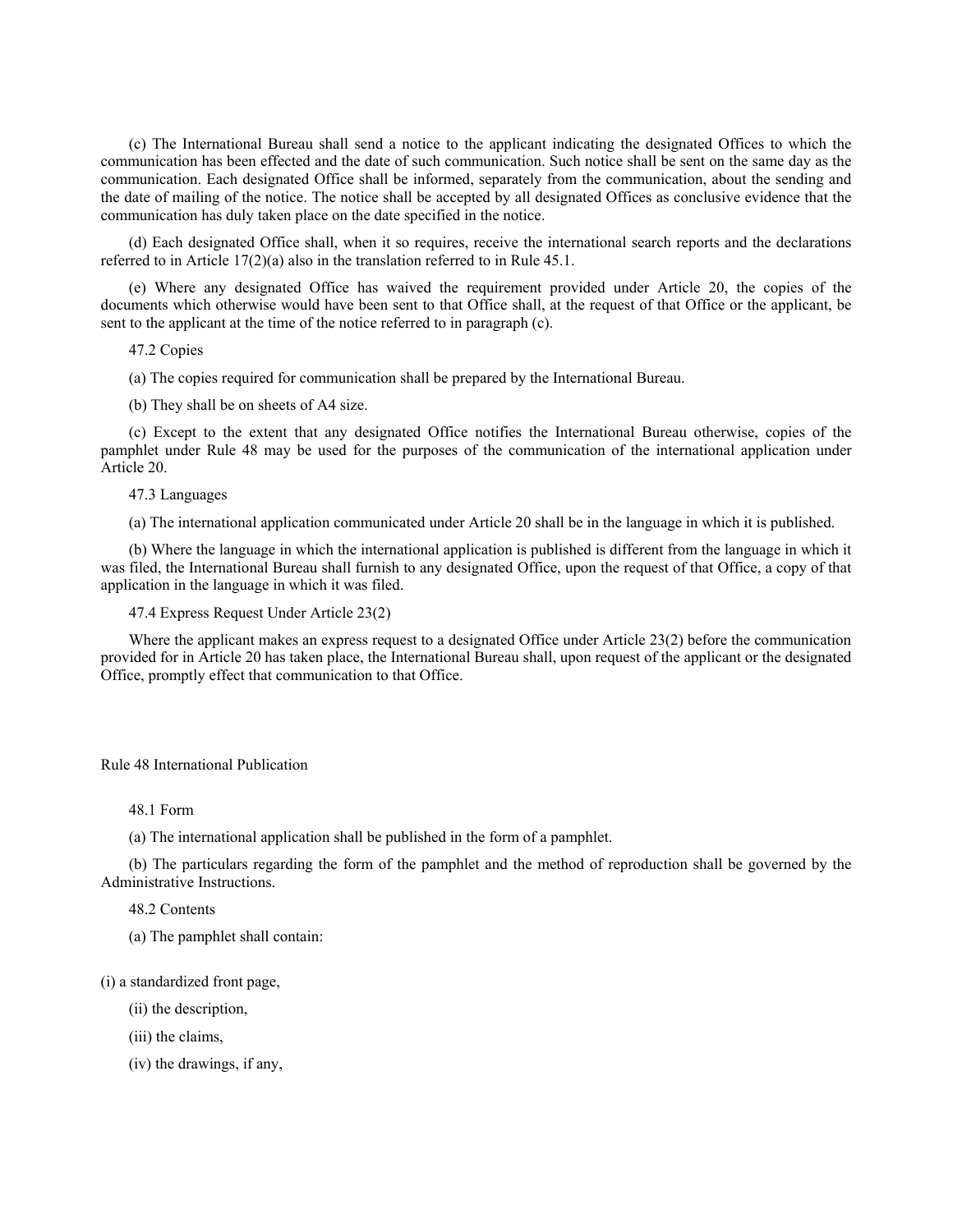(v) subject to paragraph  $(g)$ , the international search report or the declaration under Article 17(2)(a); the publication of the international search report in the pamphlet shall, however, not be required to include the part of the international search report which contains only matter referred to in Rule 43 already appearing on the front page of the pamphlet,

(vi) any statement filed under Article 19(1), unless the International Bureau finds that the statement does not comply with the provisions of Rule 46.4,

(vii) any request for rectification referred to in the third sentence of Rule 91.1(f),

(viii) the relevant data from any indications in relation to deposited biological material furnished under Rule 13*bis* separately from the description, together with an indication of the date on which the International Bureau received such indications,

(ix) any information concerning a priority claim considered not to have been made under Rule 26*bis*.2(b), the publication of which is requested under Rule 26*bis*.2(c),

(x) any declaration referred to in Rule 4.17(v), and any correction thereof under Rule 26*ter*.1, which was received by the International Bureau before the expiration of the time limit under Rule 26*ter*.1.

(b) Subject to paragraph (c), the front page shall include:

(i) data taken from the request sheet and such other data as are prescribed by the Administrative Instructions,

(ii) a figure or figures where the international application contains drawings, unless Rule 8.2(b) applies,

(iii) the abstract; if the abstract is both in English and in another language, the English text shall appear first,

(iv) an indication that the request contains any declaration referred to in Rule 4.17 which was received by the International Bureau before the expiration of the time limit under Rule 26*ter*.1.

(c) Where a declaration under Article  $17(2)(a)$  has issued, the front page shall conspicuously refer to that fact and need include neither a drawing nor an abstract.

(d) The figure or figures referred to in paragraph (b)(ii) shall be selected as provided in Rule 8.2. Reproduction of such figure or figures on the front page may be in a reduced form.

(e) If there is not enough room on the front page for the totality of the abstract referred to in paragraph (b)(iii), the said abstract shall appear on the back of the front page. The same shall apply to the translation of the abstract when such translation is required to be published under Rule 48.3(c).

(f) If the claims have been amended under Article 19, the publication shall contain either the full text of the claims both as filed and as amended or the full text of the claims as filed and specify the amendments. Any statement referred to in Article 19(1) shall be included as well, unless the International Bureau finds that the statement does not comply with the provisions of Rule 46.4. The date of receipt of the amended claims by the International Bureau shall be indicated.

(g) If, at the time of the completion of the technical preparations for international publication, the international search report is not yet available (for example, because of publication on the request of the applicant as provided in Articles  $21(2)(b)$  and  $64(3)(c)(i)$ , the pamphlet shall contain, in place of the international search report, an indication to the effect that that report was not available and that either the pamphlet (then also including the international search report) will be republished or the international search report (when it becomes available) will be separately published.

(h) If, at the time of the completion of the technical preparations for international publication, the time limit for amending the claims under Article 19 has not expired, the pamphlet shall refer to that fact and indicate that, should the claims be amended under Article 19, then, promptly after such amendments, either the pamphlet (containing the claims as amended) will be republished or a statement reflecting all the amendments will be published. In the latter case, at least the front page and the claims shall be republished and, if a statement under Article 19(1) has been filed, that statement shall be published as well, unless the International Bureau finds that the statement does not comply with the provisions of Rule 46.4.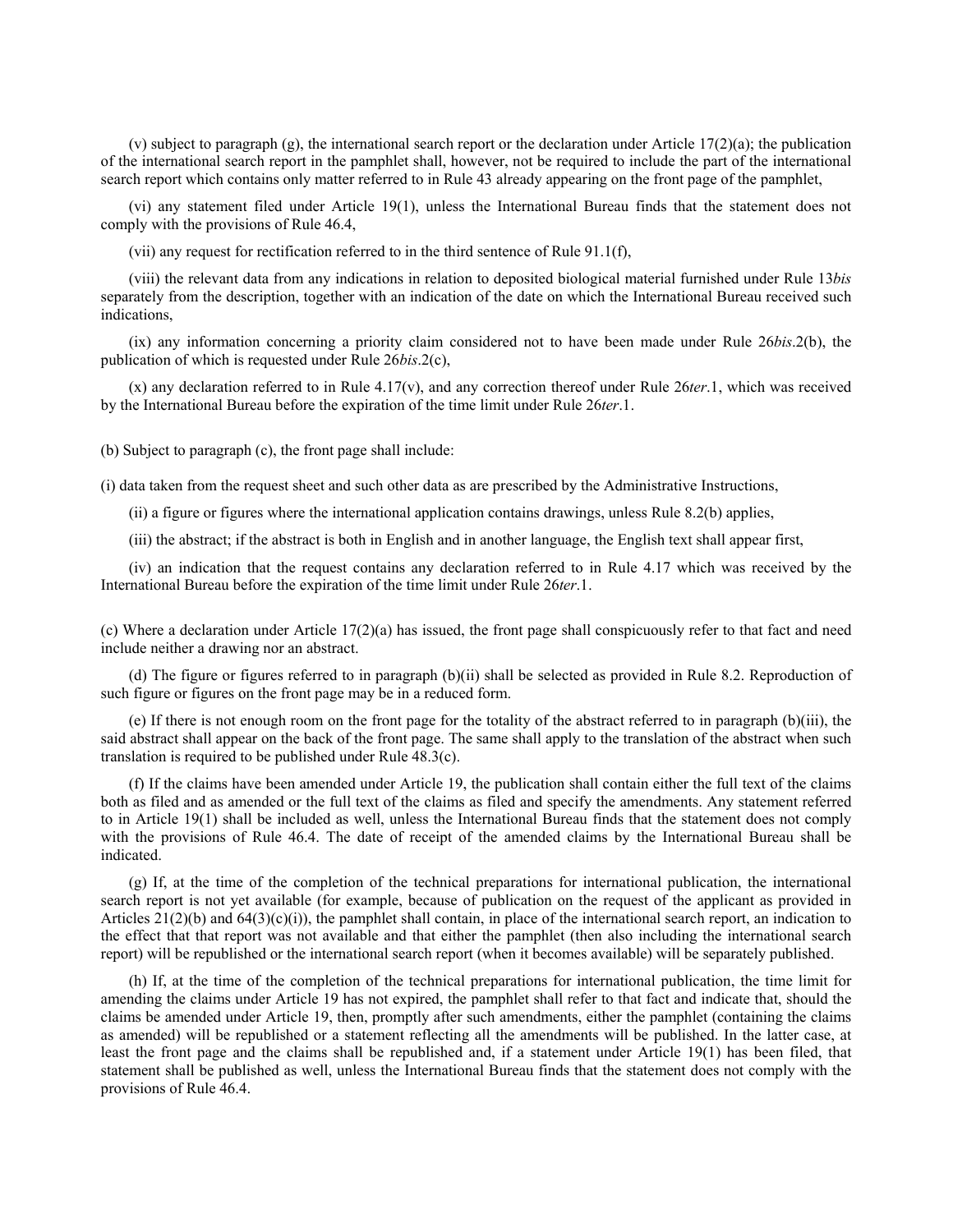(i) The Administrative Instructions shall determine the cases in which the various alternatives referred to in paragraphs (g) and (h) shall apply. Such determination shall depend on the volume and complexity of the amendments and/or the volume of the international application and the cost factors.

# 48.3 Languages of Publication

(a) If the international application is filed in Chinese, English, French, German, Japanese, Russian or Spanish (''languages of publication''), that application shall be published in the language in which it was filed.

(a-*bis*) If the international application is not filed in a language of publication and a translation into a language of publication has been furnished under Rule 12.3, that application shall be published in the language of that translation.

(b) If the international application is filed in a language which is not a language of publication and no translation into a language of publication is required under Rule 12.3(a), that application shall be published in English translation. The translation shall be prepared under the responsibility of the International Searching Authority, which shall be obliged to have it ready in time to permit international publication by the prescribed date, or, where Article 64(3)(b) applies, to permit the communication under Article 20 by the end of the 19th month after the priority date. Notwithstanding Rule 16.1(a), the International Searching Authority may charge a fee for the translation to the applicant. The International Searching Authority shall give the applicant an opportunity to comment on the draft translation. The International Searching Authority shall fix a time limit reasonable under the circumstances of the case for such comments. If there is no time to take the comments of the applicant into account before the translation is communicated or if there is a difference of opinion between the applicant and the said Authority as to the correct translation, the applicant may send a copy of his comments, or what remains of them, to the International Bureau and each designated Office to which the translation was communicated. The International Bureau shall publish the relevant portions of the comments together with the translation of the International Searching Authority or subsequently to the publication of such translation.

(c) If the international application is published in a language other than English, the international search report to the extent that it is published under Rule  $48.2(a)(v)$ , or the declaration referred to in Article 17(2)(a), the title of the invention, the abstract and any text matter pertaining to the figure or figures accompanying the abstract shall be published both in that language and in English. The translations shall be prepared under the responsibility of the International Bureau.

## 48.4 Earlier Publication on the Applicant's Request

(a) Where the applicant asks for publication under Articles  $21(2)(b)$  and  $64(3)(c)(i)$  and the international search report, or the declaration referred to in Article  $17(2)(a)$ , is not yet available for publication together with the international application, the International Bureau shall collect a special publication fee whose amount shall be fixed in the Administrative Instructions.

(b) Publication under Articles  $21(2)(b)$  and  $64(3)(c)(i)$  shall be effected by the International Bureau promptly after the applicant has asked for it and, where a special fee is due under paragraph (a), after receipt of such fee.

## 48.5 Notification of National Publication

Where the publication of the international application by the International Bureau is governed by Article  $64(3)(c)(ii)$ , the national Office concerned shall, promptly after effecting the national publication referred to in the said provision, notify the International Bureau of the fact of such national publication.

# 48.6 Announcing of Certain Facts

(a) If any notification under Rule 29.1(a)(ii) reaches the International Bureau at a time later than that at which it was able to prevent the international publication of the international application, the International Bureau shall promptly publish a notice in the Gazette reproducing the essence of such notification.

# (b) [*Deleted*]

(c) If the international application, the designation of any designated State or the priority claim is withdrawn under Rule 90*bis* after the technical preparations for international publication have been completed, notice of the withdrawal shall be published in the Gazette.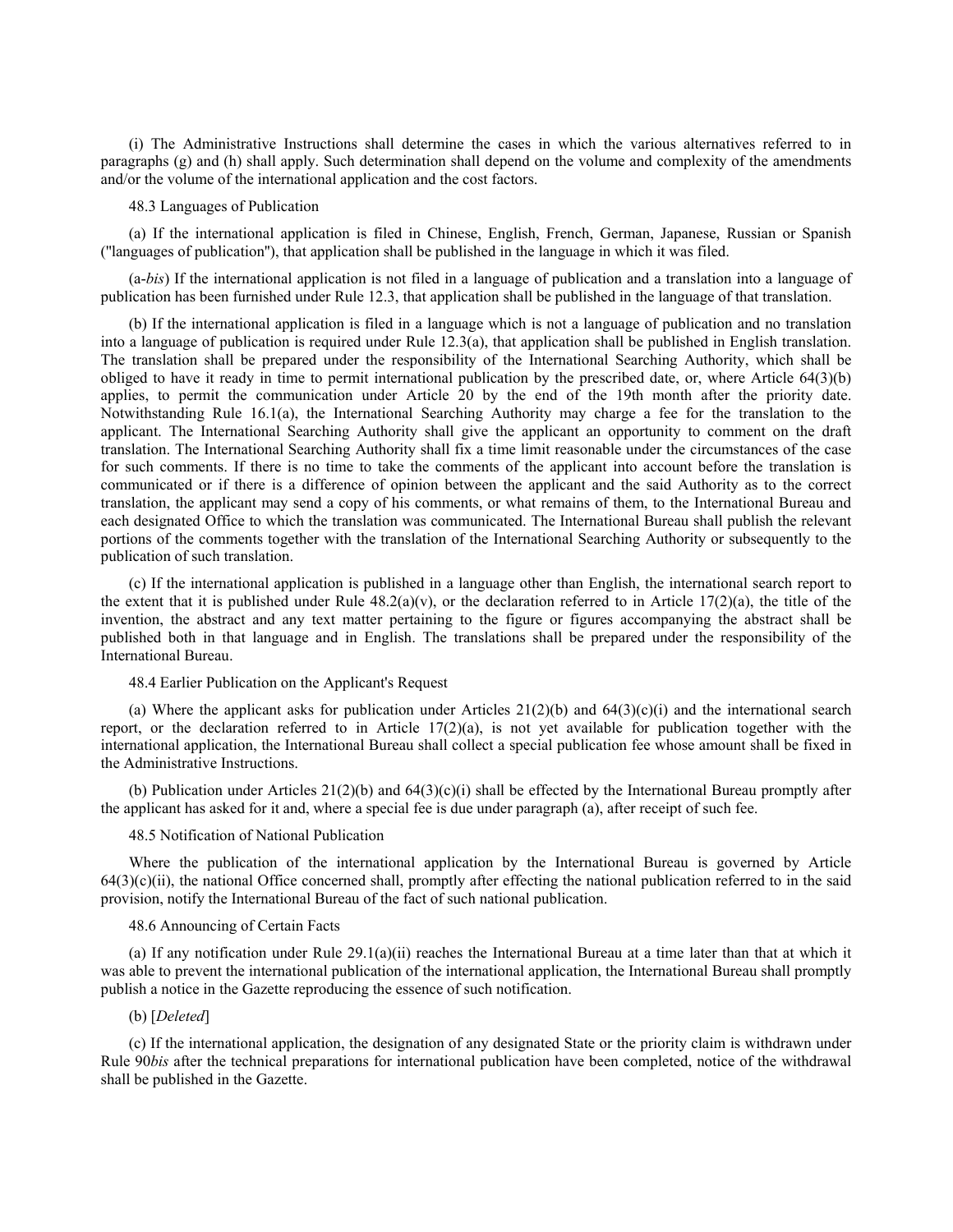Rule 49 Copy, Translation and Fee Under Article 22

## 49.1 Notification

(a) Any Contracting State requiring the furnishing of a translation or the payment of a national fee, or both, under Article 22, shall notify the International Bureau of:

(i) the languages from which and the language into which it requires translation,

(ii) the amount of the national fee.

(a-*bis*) Any Contracting State not requiring the furnishing, under Article 22, by the applicant of a copy of the international application (even though the communication of the copy of the international application by the International Bureau under Rule 47 has not taken place by the expiration of the time limit applicable under Article 22) shall notify the International Bureau accordingly.

(a-*ter*) Any Contracting State which, pursuant to Article 24(2), maintains, if it is a designated State, the effect provided for in Article 11(3) even though a copy of the international application is not furnished by the applicant by the expiration of the time limit applicable under Article 22 shall notify the International Bureau accordingly.

(b) Any notification received by the International Bureau under paragraphs (a), (a-*bis*) or (a-*ter*) shall be promptly published by the International Bureau in the Gazette.

(c) If the requirements under paragraph (a) change later, such changes shall be notified by the Contracting State to the International Bureau and that Bureau shall promptly publish the notification in the Gazette. If the change means that translation is required into a language which, before the change, was not required, such change shall be effective only with respect to international applications filed later than two months after the publication of the notification in the Gazette. Otherwise, the effective date of any change shall be determined by the Contracting State.

## 49.2 Languages

The language into which translation may be required must be an official language of the designated Office. If there are several of such languages, no translation may be required if the international application is in one of them. If there are several official languages and a translation must be furnished, the applicant may choose any of those languages. Notwithstanding the foregoing provisions of this paragraph, if there are several official languages but the national law prescribes the use of one such language for foreigners, a translation into that language may be required.

49.3 Statements Under Article 19; Indications Under Rule 13*bis*.4

For the purposes of Article 22 and the present Rule, any statement made under Article 19(1) and any indication furnished under Rule 13*bis*.4 shall, subject to Rule 49.5(c) and (h), be considered part of the international application.

### 49.4 Use of National Form

No applicant shall be required to use a national form when performing the acts referred to in Article 22.

49.5 Contents of and Physical Requirements for the Translation

(a) For the purposes of Article 22, the translation of the international application shall contain the description (subject to paragraph (a-*bis*)), the claims, any text matter of the drawings and the abstract. If required by the designated Office, the translation shall also, subject to paragraphs (b), (c-*bis*) and (e),

# (i) contain the request,

(ii) if the claims have been amended under Article 19, contain both the claims as filed and the claims as amended, and

(iii) be accompanied by a copy of the drawings.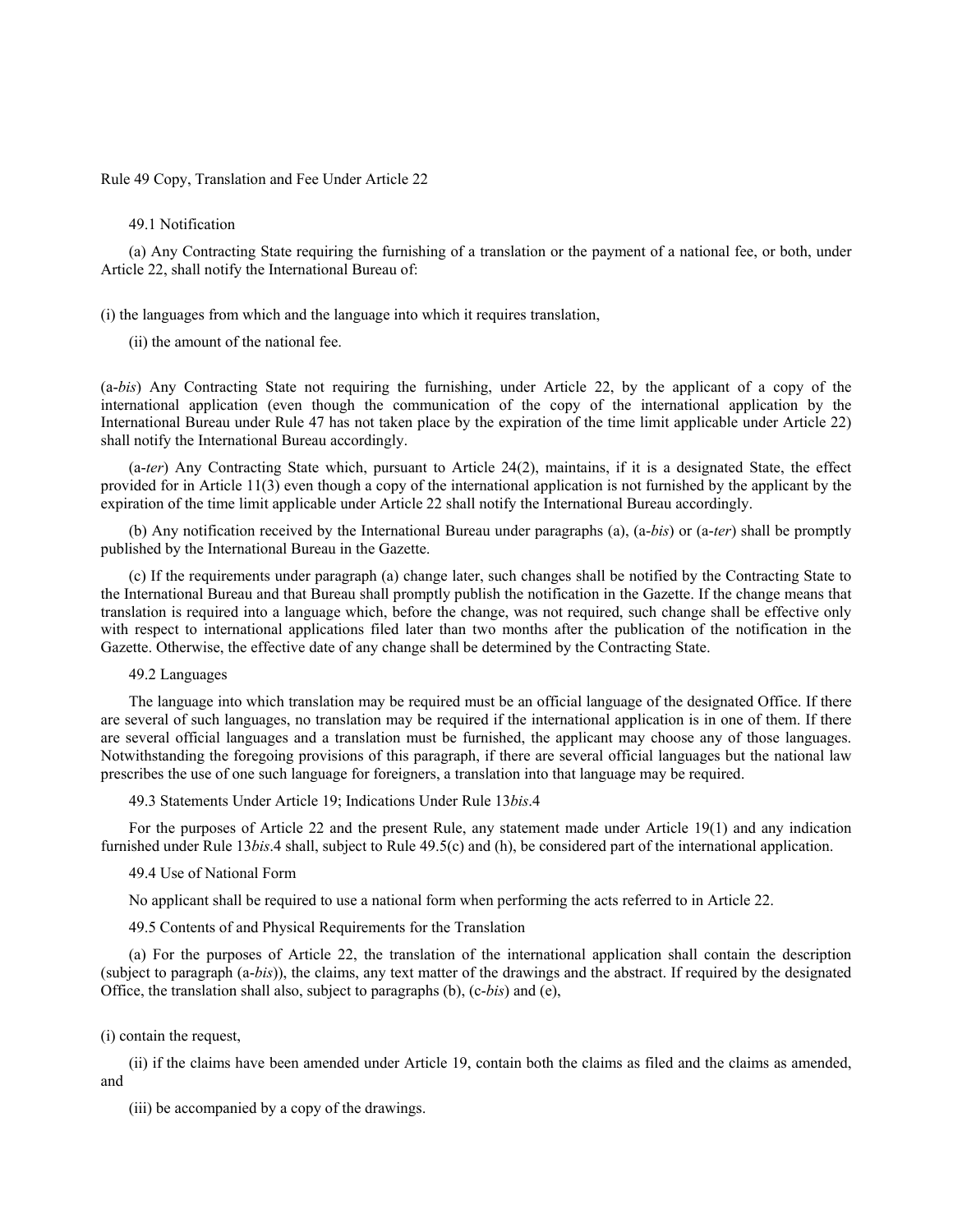(a-*bis*) No designated Office shall require the applicant to furnish to it a translation of any text matter contained in the sequence listing part of the description if such sequence listing part complies with Rule 12.1(d) and if the description complies with Rule 5.2(b).

(b) Any designated Office requiring the furnishing of a translation of the request shall furnish copies of the request form in the language of the translation free of charge to the applicants. The form and contents of the request form in the language of the translation shall not be different from those of the request under Rules 3 and 4; in particular, the request form in the language of the translation shall not ask for any information that is not in the request as filed. The use of the request form in the language of the translation shall be optional.

(c) Where the applicant did not furnish a translation of any statement made under Article 19(1), the designated Office may disregard such statement.

(c-*bis*) Where the applicant furnishes, to a designated Office which requires under paragraph (a)(ii) a translation of both the claims as filed and the claims as amended, only one of the required two translations, the designated Office may disregard the claims of which a translation has not been furnished or invite the applicant to furnish the missing translation within a time limit which shall be reasonable under the circumstances and shall be fixed in the invitation. Where the designated Office chooses to invite the applicant to furnish the missing translation and the latter is not furnished within the time limit fixed in the invitation, the designated Office may disregard those claims of which a translation has not been furnished or consider the international application withdrawn.

(d) If any drawing contains text matter, the translation of that text matter shall be furnished either in the form of a copy of the original drawing with the translation pasted on the original text matter or in the form of a drawing executed anew.

(e) Any designated Office requiring under paragraph (a) the furnishing of a copy of the drawings shall, where the applicant failed to furnish such copy within the time limit applicable under Article 22, invite the applicant to furnish such copy within a time limit which shall be reasonable under the circumstances and shall be fixed in the invitation.

(f) The expression ''Fig.'' does not require translation into any language.

(g) Where any copy of the drawings or any drawing executed anew which has been furnished under paragraph (d) or (e) does not comply with the physical requirements referred to in Rule 11, the designated Office may invite the applicant to correct the defect within a time limit which shall be reasonable under the circumstances and shall be fixed in the invitation.

(h) Where the applicant did not furnish a translation of the abstract or of any indication furnished under Rule 13*bis*.4, the designated Office shall invite the applicant to furnish such translation, if it deems it to be necessary, within a time limit which shall be reasonable under the circumstances and shall be fixed in the invitation.

(i) Information on any requirement and practice of designated Offices under the second sentence of paragraph (a) shall be published by the International Bureau in the Gazette.

(j) No designated Office shall require that the translation of the international application comply with physical requirements other than those prescribed for the international application as filed.

(k) Where a title has been established by the International Searching Authority pursuant to Rule 37.2, the translation shall contain the title as established by that Authority.

(l) If, on July 12, 1991, paragraph (c-*bis*) or paragraph (k) is not compatible with the national law applied by the designated Office, the paragraph concerned shall not apply to that designated Office for as long as it continues not to be compatible with that law, provided that the said Office informs the International Bureau accordingly by December 31, 1991. The information received shall be promptly published by the International Bureau in the Gazette.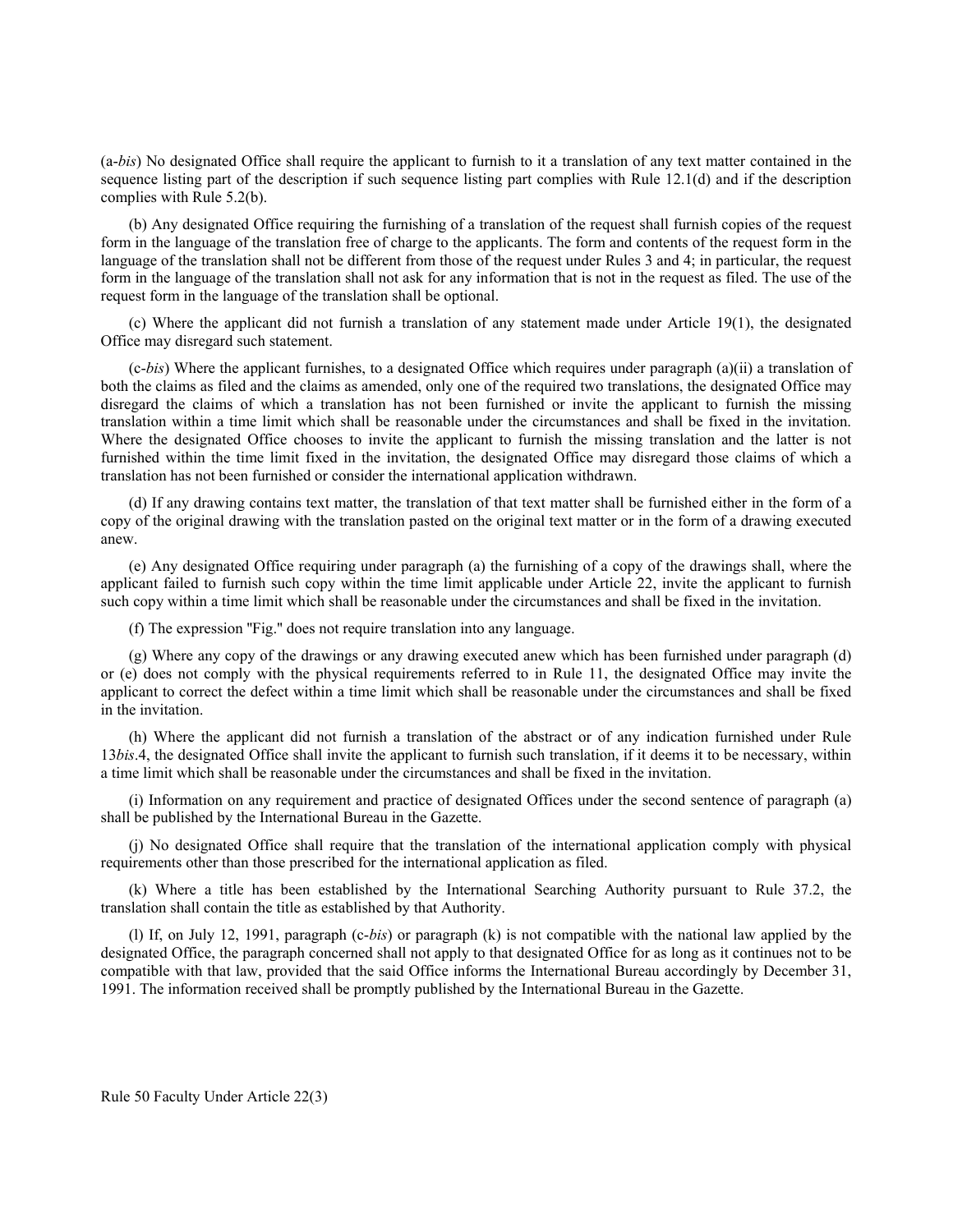## 50.1 Exercise of Faculty

(a) Any Contracting State allowing a time limit expiring later than the time limits provided for in Article 22(1) or (2) shall notify the International Bureau of the time limits so fixed.

(b) Any notification received by the International Bureau under paragraph (a) shall be promptly published by the International Bureau in the Gazette.

(c) Notifications concerning the shortening of the previously fixed time limit shall be effective in relation to international applications filed after the expiration of three months computed from the date on which the notification was published by the International Bureau.

(d) Notifications concerning the lengthening of the previously fixed time limit shall become effective upon publication by the International Bureau in the Gazette in respect of international applications pending at the time or filed after the date of such publication, or, if the Contracting State effecting the notification fixes some later date, as from the latter date.

Rule 51 Review by Designated Offices

## 51.1 Time Limit for Presenting the Request to Send Copies

The time limit referred to in Article  $25(1)(c)$  shall be two months computed from the date of the notification sent to the applicant under Rules  $20.7(i)$ ,  $24.2(c)$ ,  $29.1(a)(ii)$ , or  $29.1(b)$ .

# 51.2 Copy of the Notice

Where the applicant, after having received a negative determination under Article 11(1), requests the International Bureau, under Article 25(1), to send copies of the file of the purported international application to any of the named Offices he has attempted to designate, he shall attach to his request a copy of the notice referred to in Rule 20.7(i).

51.3 Time Limit for Paying National Fee and Furnishing Translation

The time limit referred to in Article 25(2)(a) shall expire at the same time as the time limit prescribed in Rule 51.1.

#### Rule 51bis Certain National Requirements Allowed Under Article 27

### 51bis.1 Certain National Requirements Allowed

(a) Subject to Rule 51*bis*.2, the national law applicable by the designated Office may, in accordance with Article 27, require the applicant to furnish, in particular:

(i) any document relating to the identity of the inventor,

(ii) any document relating to the applicant's entitlement to apply for or be granted a patent,

(iii) any document containing any proof of the applicant's entitlement to claim priority of an earlier application where the applicant is not the applicant who filed the earlier application or where the applicant's name has changed since the date on which the earlier application was filed,

(iv) where the international application designates a State whose national law requires that national applications be filed by the inventor, any document containing an oath or declaration of inventorship,

(v) any evidence concerning non-prejudicial disclosures or exceptions to lack of novelty, such as disclosures resulting from abuse, disclosures at certain exhibitions and disclosures by the applicant during a certain period of time.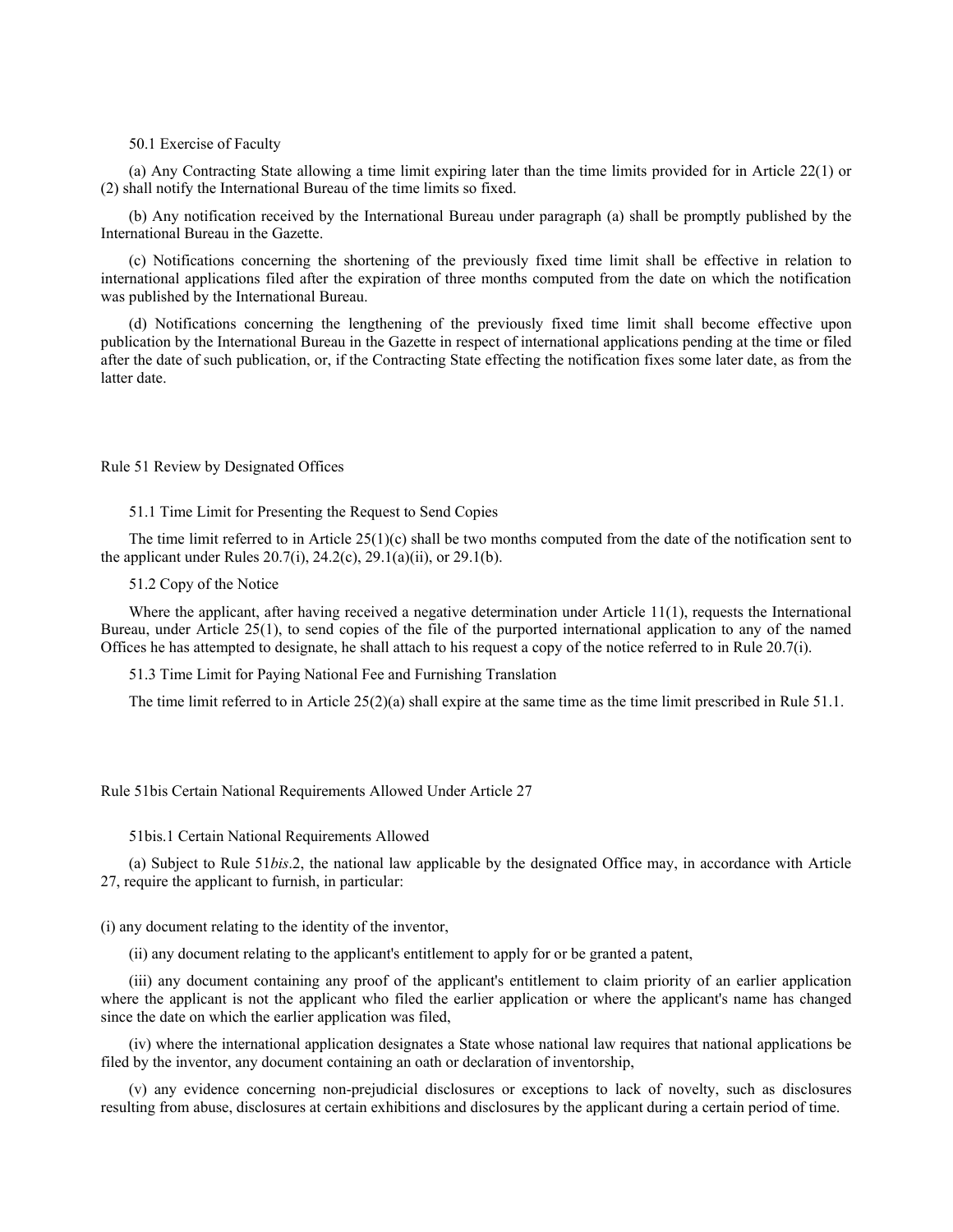(b) The national law applicable by the designated Office may, in accordance with Article 27(7), require that

(i) the applicant be represented by an agent having the right to represent applicants before that Office and/or have an address in the designated State for the purpose of receiving notifications,

(ii) the agent, if any, representing the applicant be duly appointed by the applicant.

(c) The national law applicable by the designated Office may, in accordance with Article 27(1), require that the international application, the translation thereof or any document relating thereto be furnished in more than one copy.

(d) The national law applicable by the designated Office may, in accordance with Article  $27(2)(ii)$ , require that the translation of the international application furnished by the applicant under Article 22 be:

(i) verified by the applicant or the person having translated the international application in a statement to the effect that, to the best of his knowledge, the translation is complete and faithful;

(ii) certified by a public authority or sworn translator, but only where the designated Office may reasonably doubt the accuracy of the translation.

(e) The national law applicable by the designated Office may, in accordance with Article 27, require the applicant to furnish a translation of the priority document, provided that such a translation may only be required where the validity of the priority claim is relevant to the determination of whether the invention concerned is patentable.

(f) If, on March 17, 2000, the proviso in paragraph (e) is not compatible with the national law applied by the designated Office, that proviso shall not apply in respect of that Office for as long as that proviso continues not to be compatible with that law, provided that the said Office informs the International Bureau accordingly by November 30, 2000. The information received shall be promptly published by the International Bureau in the Gazette.

51bis.2 Certain Circumstances in Which Documents or Evidence May Not Be Required

(a) Where the applicable national law does not require that national applications be filed by the inventor, the designated Office shall not, unless it may reasonably doubt the veracity of the indications or declaration concerned, require any document or evidence:

(i) relating to the identity of the inventor (Rule 51*bis*.1(a)(i)), if indications concerning the inventor, in accordance with Rule 4.6, are contained in the request or if a declaration as to the identity of the inventor, in accordance with Rule 4.17(i), is contained in the request or is submitted directly to the designated Office;

(ii) relating to the applicant's entitlement, as at the international filing date, to apply for and be granted a patent (Rule 51*bis*.1(a)(ii)), if a declaration as to that matter, in accordance with Rule 4.17(ii), is contained in the request or is submitted directly to the designated Office;

(iii) relating to the applicant's entitlement, as at the international filing date, to claim priority of an earlier application (Rule 51*bis*.1(a)(iii)), if a declaration as to that matter, in accordance with Rule 4.17(iii), is contained in the request or is submitted directly to the designated Office.

(b) Where the applicable national law requires that national applications be filed by the inventor, the designated Office shall not, unless it may reasonably doubt the veracity of the indications or declaration concerned, require any document or evidence:

(i) relating to the identity of the inventor (Rule 51*bis*.1(a)(i)) (other than a document containing an oath or declaration of inventorship (Rule 51*bis*.1(a)(iv))), if indications concerning the inventor, in accordance with Rule 4.6, are contained in the request;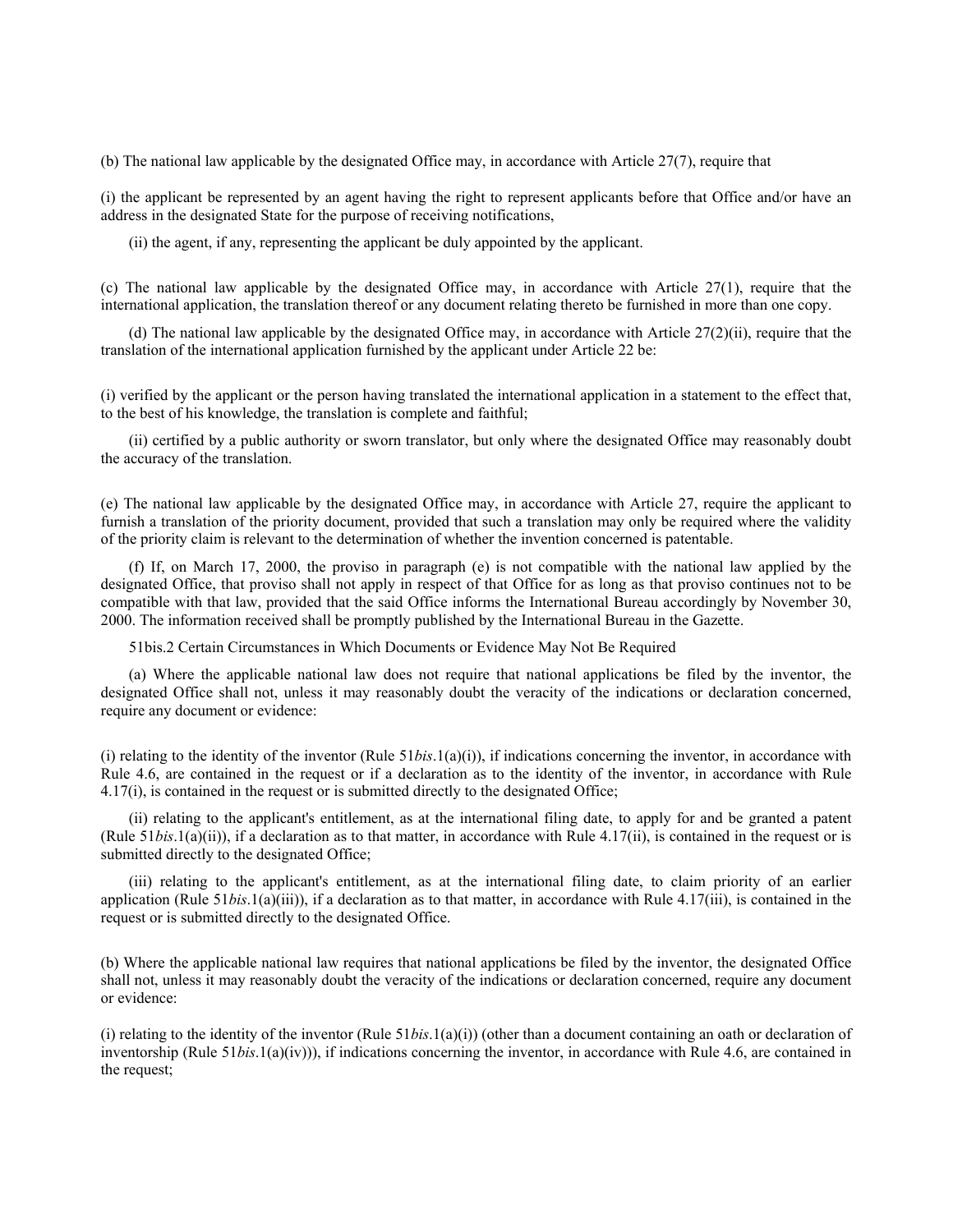(ii) relating to the applicant's entitlement, as at the international filing date, to claim priority of an earlier application (Rule 51*bis*.1(a)(iii)), if a declaration as to that matter, in accordance with Rule 4.17(iii), is contained in the request or is submitted directly to the designated Office;

(iii) containing an oath or declaration of inventorship (Rule 51*bis*.1(a)(iv)), if a declaration of inventorship, in accordance with Rule 4.17(iv), is contained in the request or is submitted directly to the designated Office.

(c) If, on March 17, 2000, paragraph (a) is not compatible, in relation to any item of that paragraph, with the national law applied by the designated Office, paragraph (a) shall not apply in respect of that Office in relation to that item for as long as it continues not to be compatible with that law, provided that the said Office informs the International Bureau accordingly by November 30, 2000. The information received shall be promptly published by the International Bureau in the Gazette.

51bis.3 Opportunity to Comply with National Requirements

(a) Where any of the requirements referred to in Rule 51*bis*.1(a)(i) to (iv) and (c) to (e), or any other requirement of the national law applicable by the designated Office which that Office may apply in accordance with Article 27(1) or (2), is not already fulfilled during the same period within which the requirements under Article 22 must be complied with, the designated Office shall invite the applicant to comply with the requirement within a time limit which shall not be less than two months from the date of the invitation. Each designated Office may require that the applicant pay a fee for complying with national requirements in response to the invitation.

(b) Where any requirement of the national law applicable by the designated Office which that Office may apply in accordance with Article 27(6) or (7) is not already fulfilled during the same period within which the requirements under Article 22 must be complied with, the applicant shall have an opportunity to comply with the requirement after the expiration of that period.

(c) If, on March 17, 2000, paragraph (a) is not compatible with the national law applied by the designated Office in relation to the time limit referred to in that paragraph, the said paragraph shall not apply in respect of that Office in relation to that time limit for as long as the said paragraph continues not to be compatible with that law, provided that the said Office informs the International Bureau accordingly by November 30, 2000. The information received shall be promptly published by the International Bureau in the Gazette.

Rule 52 Amendment of the Claims, the Description, and the Drawings, Before Designated Offices

## 52.1 Time Limit

(a) In any designated State in which processing or examination starts without special request, the applicant shall, if he so wishes, exercise the right under Article 28 within one month from the fulfillment of the requirements under Article 22, provided that, if the communication under Rule 47.1 has not been effected by the expiration of the time limit applicable under Article 22, he shall exercise the said right not later than four months after such expiration date. In either case, the applicant may exercise the said right at any other time if so permitted by the national law of the said State.

(b) In any designated State in which the national law provides that examination starts only on special request, the time limit within or the time at which the applicant may exercise the right under Article 28 shall be the same as that provided by the national law for the filing of amendments in the case of the examination, on special request, of national applications, provided that such time limit shall not expire prior to, or such time shall not come before, the expiration of the time limit applicable under paragraph (a).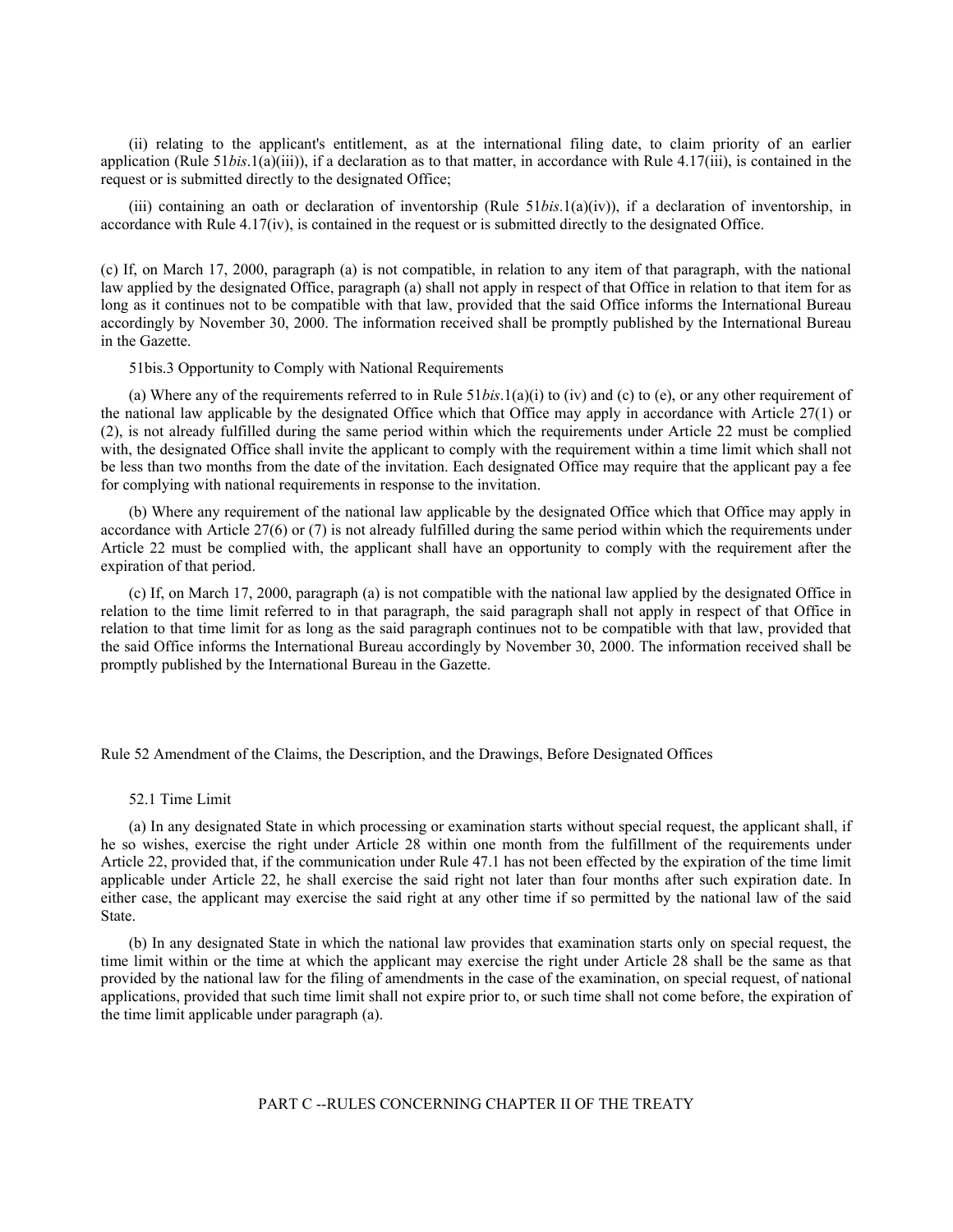## Rule 53 The Demand

## 53.1 Form

(a) The demand shall be made on a printed form or be presented as a computer print-out. The particulars of the printed form and of a demand presented as a computer print-out shall be prescribed by the Administrative Instructions.

(b) Copies of printed demand forms shall be furnished free of charge by the receiving Office or by the International Preliminary Examining Authority.

53.2 Contents

(a) The demand shall contain:

(i) a petition,

(ii) indications concerning the applicant and the agent if there is an agent,

(iii) indications concerning the international application to which it relates,

(iv) election of States,

(v) where applicable, a statement concerning amendments.

(b) The demand shall be signed.

53.3 The Petition

The petition shall be to the following effect and shall preferably be worded as follows: ''Demand under Article 31 of the Patent Cooperation Treaty: The undersigned requests that the international application specified below be the subject of international preliminary examination according to the Patent Cooperation Treaty.''

53.4 The Applicant

As to the indications concerning the applicant, Rules 4.4 and 4.16 shall apply, and Rule 4.5 shall apply *mutatis mutandis*. Only applicants for the elected States are required to be indicated in the demand.

53.5 Agent or Common Representative

If an agent or common representative is appointed, the demand shall so indicate. Rules 4.4 and 4.16 shall apply, and Rule 4.7 shall apply *mutatis mutandis*.

53.6 Identification of the International Application

The international application shall be identified by the name and address of the applicant, the title of the invention, the international filing date (if known to the applicant) and the international application number or, where such number is not known to the applicant, the name of the receiving Office with which the international application was filed.

53.7 Election of States

(a) The demand shall indicate at least one Contracting State, from among those States which are designated and are bound by Chapter II of the Treaty (''eligible States''), as an elected State.

(b) Election of Contracting States in the demand shall be made:

(i) by an indication that all eligible States are elected, or,

(ii) in the case of States which have been designated for the purpose of obtaining national patents, by an indication of those eligible States that are elected, and, in the case of States which have been designated for the purpose of obtaining a regional patent, by an indication of the regional patent concerned together with either an indication that all eligible States party to the regional patent treaty concerned are elected or an indication of those among the said States that are elected.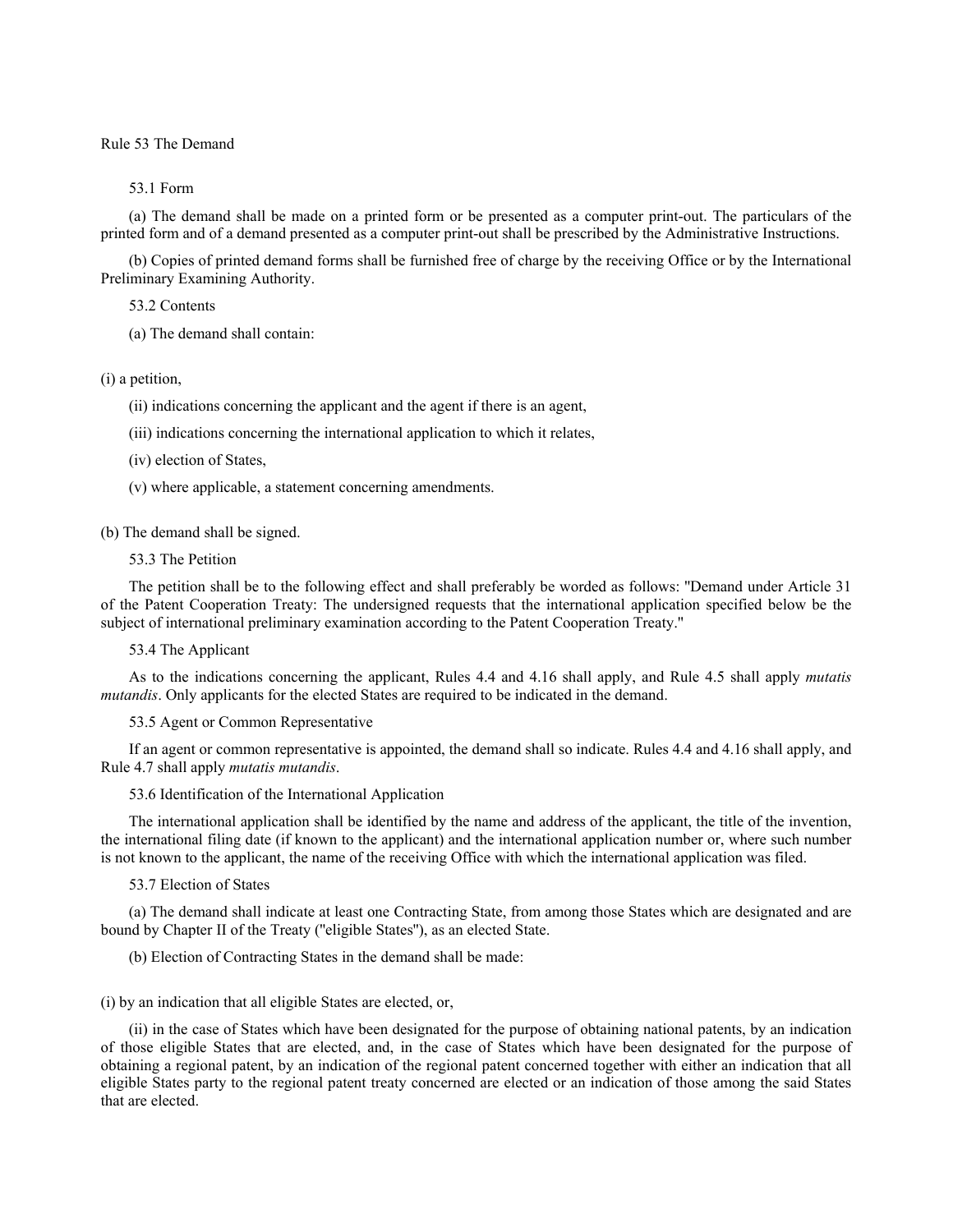## 53.8 Signature

(a) Subject to paragraph (b), the demand shall be signed by the applicant or, if there is more than one applicant, by all applicants making the demand.

(b) Where two or more applicants file a demand which elects a State whose national law requires that national applications be filed by the inventor and where an applicant for that elected State who is an inventor refused to sign the demand or could not be found or reached after diligent effort, the demand need not be signed by that applicant (''the applicant concerned'') if it is signed by at least one applicant and

(i) a statement is furnished explaining, to the satisfaction of the International Preliminary Examining Authority, the lack of signature of the applicant concerned, or

(ii) the applicant concerned did not sign the request but the requirements of Rule 4.15(b) were complied with.

53.9 Statement Concerning Amendments

(a) If amendments under Article 19 have been made, the statement concerning amendments shall indicate whether, for the purposes of the international preliminary examination, the applicant wishes those amendments

(i) to be taken into account, in which case a copy of the amendments shall preferably be submitted with the demand, or

(ii) to be considered as reversed by an amendment under Article 34.

(b) If no amendments under Article 19 have been made and the time limit for filing such amendments has not expired, the statement may indicate that the applicant wishes the start of the international preliminary examination to be postponed in accordance with Rule 69.1(d).

(c) If any amendments under Article 34 are submitted with the demand, the statement shall so indicate.

Rule 54 The Applicant Entitled to Make a Demand

54.1 Residence and Nationality

(a) Subject to the provisions of paragraph (b), the residence or nationality of the applicant shall, for the purposes of Article 31(2), be determined according to Rule 18.1(a) and (b).

(b) The International Preliminary Examining Authority shall, in the circumstances specified in the Administrative Instructions, request the receiving Office or, where the international application was filed with the International Bureau as receiving Office, the national Office of, or acting for, the Contracting State concerned to decide the question whether the applicant is a resident or national of the Contracting State of which he claims to be a resident or national. The International Preliminary Examining Authority shall inform the applicant of any such request. The applicant shall have an opportunity to submit arguments directly to the Office concerned. The Office concerned shall decide the said question promptly.

### 54.2 Right to Make a Demand

The right to make a demand under Article 31(2) shall exist if the applicant making the demand or, if there are two or more applicants, at least one of them is a resident or national of a Contracting State bound by Chapter II and the international application has been filed with a receiving Office of or acting for a Contracting State bound by Chapter II.

54.3 International Applications Filed with the International Bureau as Receiving Office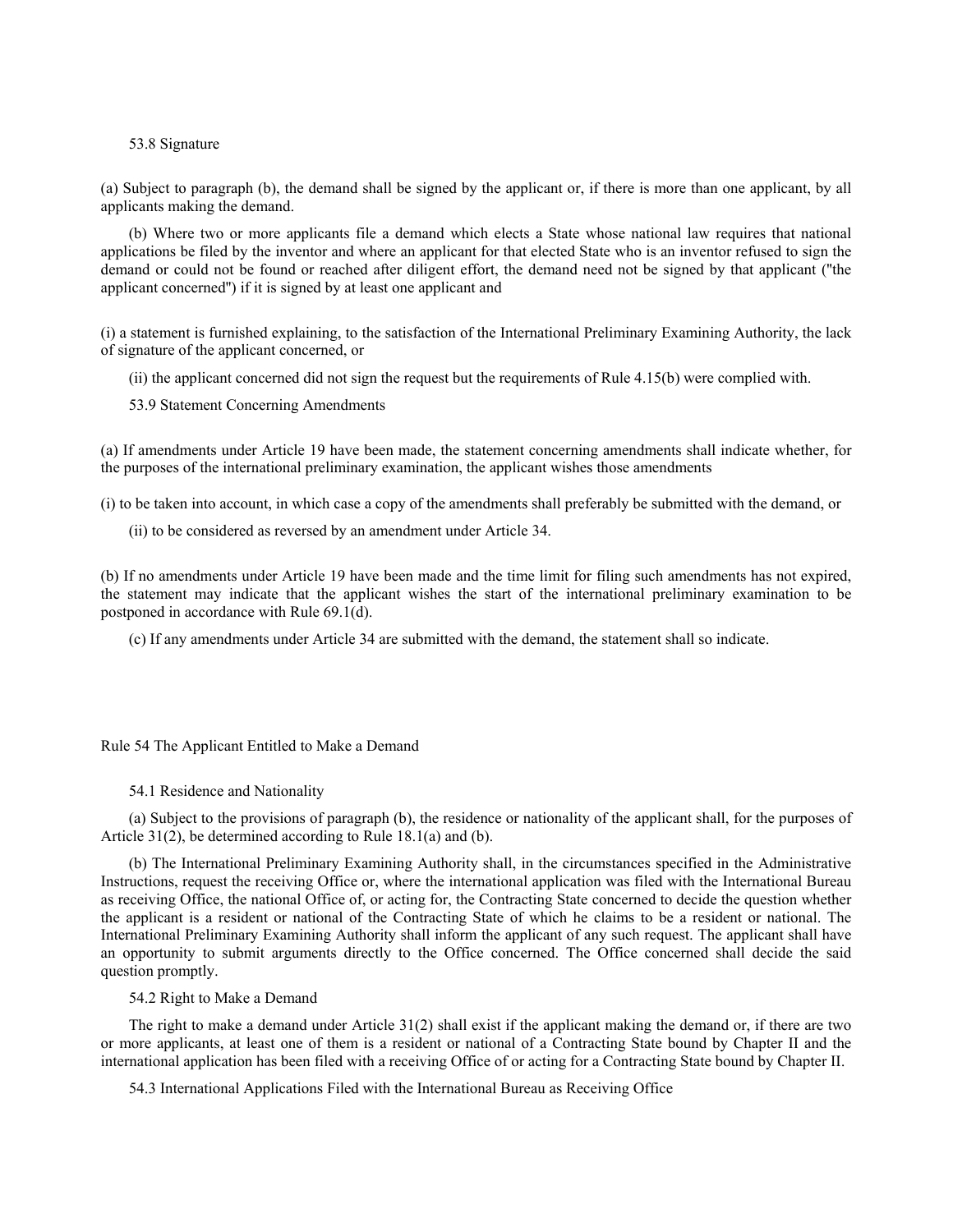Where the international application is filed with the International Bureau as receiving Office under Rule 19.1(a)(iii), the International Bureau shall, for the purposes of Article  $31(2)(a)$ , be considered to be acting for the Contracting State of which the applicant is a resident or national.

# 54.4 Applicant Not Entitled to Make a Demand

If the applicant does not have the right to make a demand or, in the case of two or more applicants, if none of them has the right to make a demand under Rule 54.2, the demand shall be considered not to have been submitted.

#### Rule 55 Languages (International Preliminary Examination)

## 55.1 Language of Demand

The demand shall be in the language of the international application or, if the international application has been filed in a language other than the language in which it is published, in the language of publication. However, if a translation of the international application is required under Rule 55.2, the demand shall be in the language of that translation.

## 55.2 Translation of International Application

(a) Where neither the language in which the international application is filed nor the language in which the international application is published is accepted by the International Preliminary Examining Authority that is to carry out the international preliminary examination, the applicant shall, subject to paragraph (b), furnish with the demand a translation of the international application into a language which is both:

#### (i) a language accepted by that Authority, and

## (ii) a language of publication.

(b) Where a translation of the international application into a language referred to in paragraph (a) was transmitted to the International Searching Authority under Rule 23.1(b) and the International Preliminary Examining Authority is part of the same national Office or intergovernmental organization as the International Searching Authority, the applicant need not furnish a translation under paragraph (a). In such a case, unless the applicant furnishes a translation under paragraph (a), the international preliminary examination shall be carried out on the basis of the translation transmitted under Rule 23.1(b).

(c) If the requirement of paragraph (a) is not complied with and paragraph (b) does not apply, the International Preliminary Examining Authority shall invite the applicant to furnish the required translation within a time limit which shall be reasonable under the circumstances. That time limit shall not be less than one month from the date of the invitation. It may be extended by the International Preliminary Examining Authority at any time before a decision is taken.

(d) If the applicant complies with the invitation within the time limit under paragraph (c), the said requirement shall be considered to have been complied with. If the applicant fails to do so, the demand shall be considered not to have been submitted and the International Preliminary Examining Authority shall so declare.

#### 55.3 Translation of Amendments

(a) Where a translation of the international application is required under Rule 55.2, any amendments which are referred to in the statement concerning amendments under Rule 53.9 and which the applicant wishes to be taken into account for the purposes of the international preliminary examination, and any amendments under Article 19 which are to be taken into account under Rule 66.1(c), shall be in the language of that translation. Where such amendments have been or are filed in another language, a translation shall also be furnished.

(b) Where the required translation of an amendment referred to in paragraph (a) is not furnished, the International Preliminary Examining Authority shall invite the applicant to furnish the missing translation within a time limit which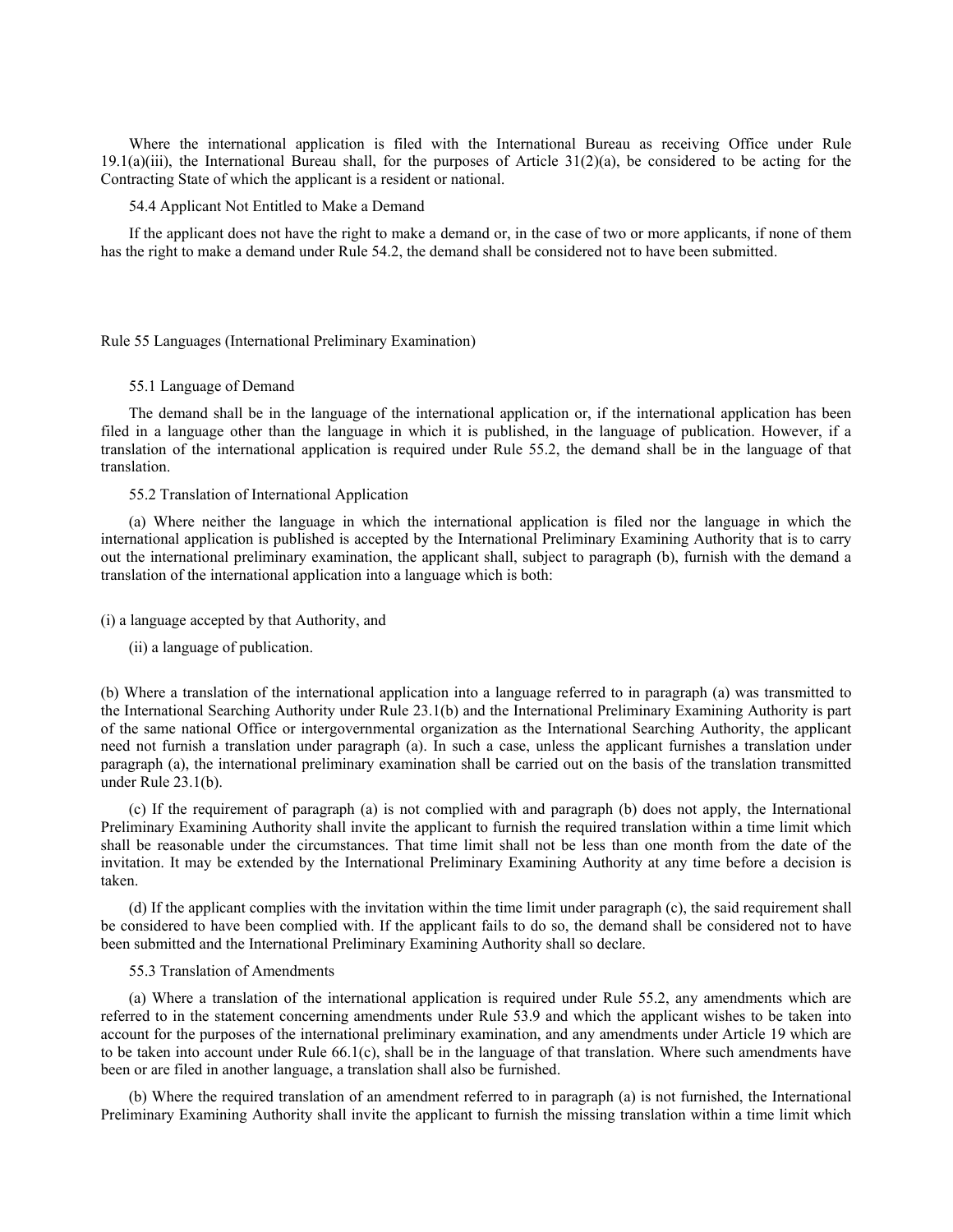shall be reasonable under the circumstances. That time limit shall not be less than one month from the date of the invitation. It may be extended by the International Preliminary Examining Authority at any time before a decision is taken.

(c) If the applicant fails to comply with the invitation within the time limit under paragraph (b), the amendment shall not be taken into account for the purposes of the international preliminary examination.

### Rule 56 Later Elections

## 56.1 Elections Submitted Later than the Demand

(a) The election of States subsequent to the submission of the demand (''later election'') shall be effected by a notice submitted to the International Bureau. The notice shall identify the international application and the demand, and shall include an indication as referred to in Rule 53.7(b)(ii).

(b) Subject to paragraph (c), the notice referred to in paragraph (a) shall be signed by the applicant for the elected States concerned or, if there is more than one applicant for those States, by all of them.

(c) Where two or more applicants file a notice effecting a later election of a State whose national law requires that national applications be filed by the inventor and where an applicant for that elected State who is an inventor refused to sign the notice or could not be found or reached after diligent effort, the notice need not be signed by that applicant (''the applicant concerned'') if it is signed by at least one applicant and

(i) a statement is furnished explaining, to the satisfaction of the International Bureau, the lack of signature of the applicant concerned, or

(ii) the applicant concerned did not sign the request but the requirements of Rule 4.15(b) were complied with, or did not sign the demand but the requirements of Rule 53.8(b) were complied with.

(d) An applicant for a State elected by a later election need not have been indicated as an applicant in the demand.

(e) If a notice effecting a later election is submitted after the expiration of 19 months from the priority date, the International Bureau shall notify the applicant that the election does not have the effect provided for under Article  $39(1)(a)$  and that the acts referred to in Article 22 must be performed in respect of the elected Office concerned within the time limit applicable under Article 22.

(f) If, notwithstanding paragraph (a), a notice effecting a later election is submitted by the applicant to the International Preliminary Examining Authority rather than the International Bureau, that Authority shall mark the date of receipt on the notice and transmit it promptly to the International Bureau. The notice shall be considered to have been submitted to the International Bureau on the date marked.

## 56.2 Identification of the International Application

The international application shall be identified as provided in Rule 53.6.

56.3 Identification of the Demand

The demand shall be identified by the date on which it was submitted and by the name of the International Preliminary Examining Authority to which it was submitted.

56.4 Form of Later Elections

The notice effecting the later election shall preferably be worded as follows: ''In relation to the international application filed with  $\Box$  on  $\Box$  under No.  $\Box$  by \_\_\_\_\_\_\_\_\_\_\_\_\_\_\_\_\_ (applicant) (and the demand for international preliminary examination submitted on  $\alpha$  to  $\alpha$ , the undersigned elects the following additional State(s) under Article 31

of the Patent Cooperation Treaty: ...''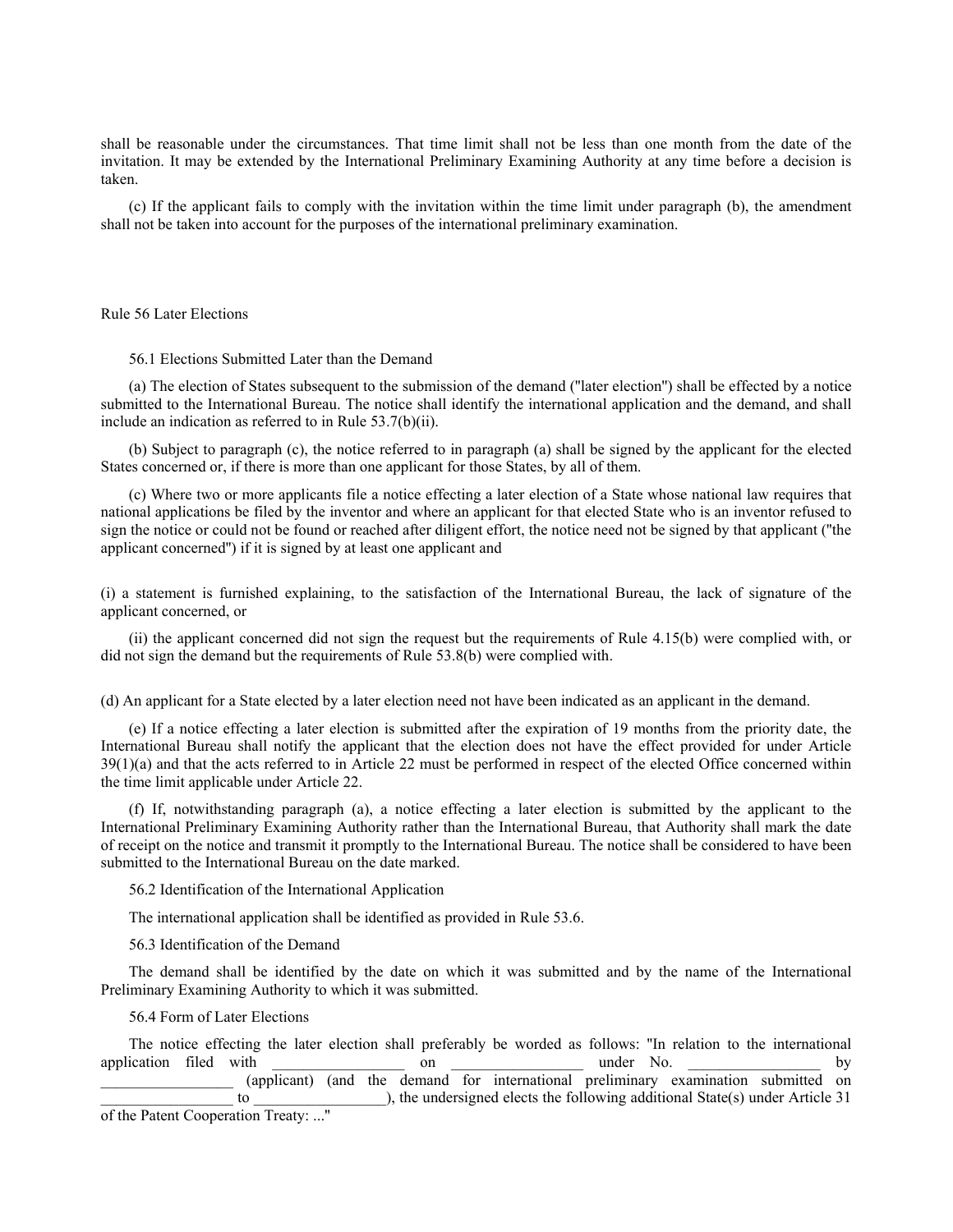## 56.5 Language of Later Elections

The later election shall be in the language of the demand.

#### Rule 57 The Handling Fee

### 57.1 Requirement to Pay

Each demand for international preliminary examination shall be subject to the payment of a fee for the benefit of the International Bureau (''handling fee'') to be collected by the International Preliminary Examining Authority to which the demand is submitted.

## 57.2 Amount

(a) The amount of the handling fee is as set out in the Schedule of Fees.

## (b) [*Deleted*]

(c) The handling fee shall be payable in the currency or one of the currencies prescribed by the International Preliminary Examining Authority (''prescribed currency''), it being understood that, when transferred by that Authority to the International Bureau, it shall be freely convertible into Swiss currency. The amount of the handling fee shall be established, in each prescribed currency, for each International Preliminary Examining Authority which prescribes the payment of the handling fee in any currency other than Swiss currency, by the Director General after consultation with the Office with which consultation takes place under Rule 15.2(b) in relation to that currency, or, if there is no such Office, with the Authority which prescribes payment in that currency. The amount so established shall be the equivalent, in round figures, of the amount in Swiss currency set out in the Schedule of Fees. It shall be notified by the International Bureau to each International Preliminary Examining Authority prescribing payment in that prescribed currency and shall be published in the Gazette.

(d) Where the amount of the handling fee set out in the Schedule of Fees is changed, the corresponding amounts in the prescribed currencies shall be applied from the same date as the amount set out in the amended Schedule of Fees.

(e) Where the exchange rate between Swiss currency and any prescribed currency becomes different from the exchange rate last applied, the Director General shall establish the new amount in the prescribed currency according to directives given by the Assembly. The newly established amount shall become applicable two months after its publication in the Gazette, provided that the interested International Preliminary Examining Authority and the Director General may agree on a date falling during the said two-month period in which case the said amount shall become applicable for that Authority from that date.

### 57.3 Time Limit for Payment; Amount Payable

The handling fee shall be paid within one month from the date on which the demand was submitted, provided that, where the demand was transmitted to the International Preliminary Examining Authority under Rule 59.3, the handling fee shall be paid within one month from the date of receipt by that Authority. The amount payable shall be the amount applicable on that date of submittal or date of receipt, as the case may be. For the purposes of the preceding two sentences, Rule 59.3(e) shall not apply.

## 57.4 and 57.5 [Deleted]

57.6 Refund

The International Preliminary Examining Authority shall refund the handling fee to the applicant:

(i) if the demand is withdrawn before the demand has been sent by that Authority to the International Bureau, or

(ii) if the demand is considered, under Rule 54.4, not to have been submitted.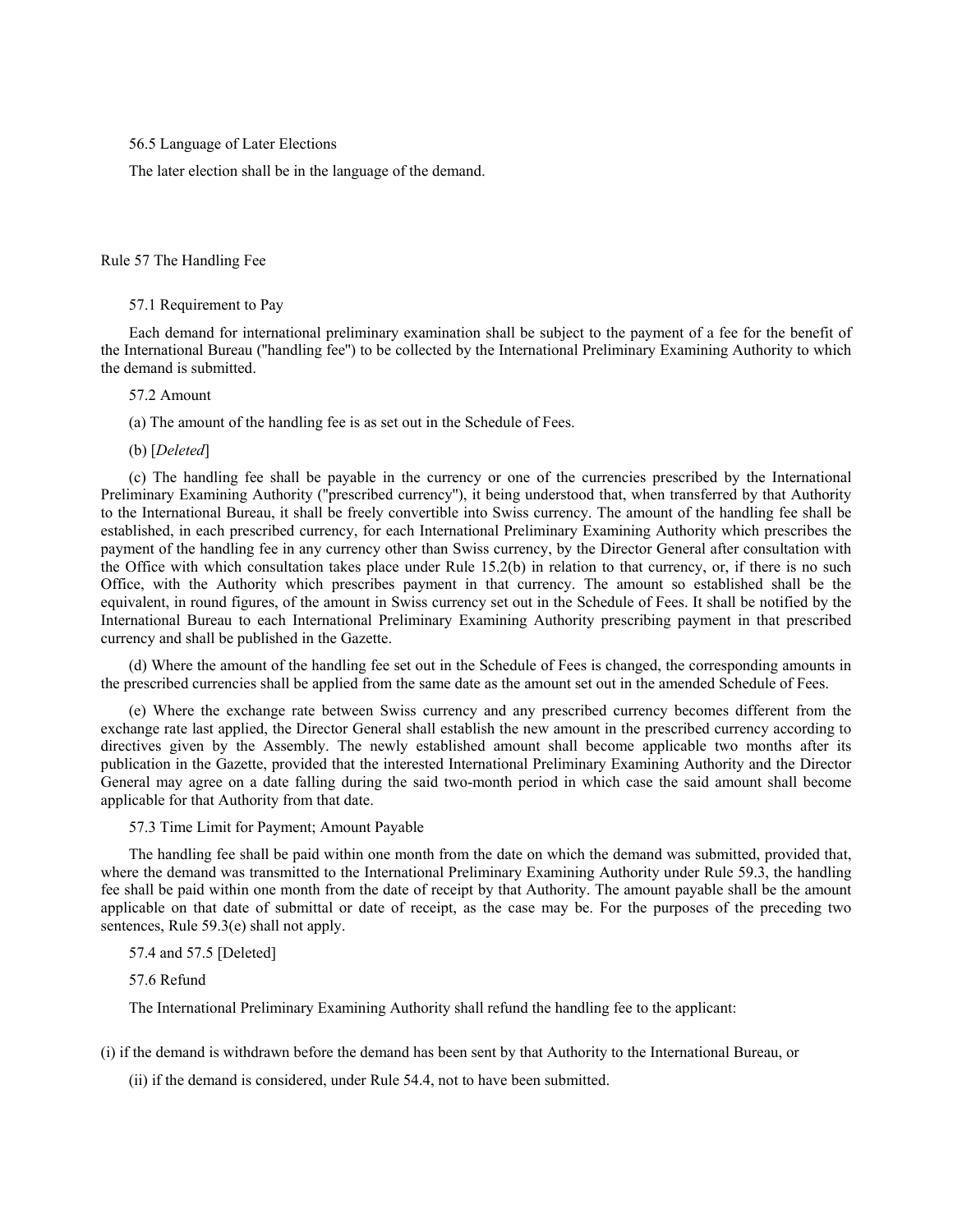Rule 58 The Preliminary Examination Fee

58.1 Right to Ask for a Fee

(a) Each International Preliminary Examining Authority may require that the applicant pay a fee (''preliminary examination fee'') for its own benefit for carrying out the international preliminary examination and for performing all other tasks entrusted to International Preliminary Examining Authorities under the Treaty and these Regulations.

(b) The amount of the preliminary examination fee, if any, shall be fixed by the International Preliminary Examining Authority. As to the time limit for payment of the preliminary examination fee and the amount payable, the provisions of Rule 57.3 relating to the handling fee shall apply *mutatis mutandis*.

(c) The preliminary examination fee shall be payable directly to the International Preliminary Examining Authority. Where that Authority is a national Office, it shall be payable in the currency prescribed by that Office, and where the Authority is an intergovernmental organization, it shall be payable in the currency of the State in which the intergovernmental organization is located or in any other currency which is freely convertible into the currency of the said State.

58.2 [Deleted]

58.3 Refund

The International Preliminary Examining Authorities shall inform the International Bureau of the extent, if any, to which, and the conditions, if any, under which, they will refund any amount paid as a preliminary examination fee where the demand is considered as if it had not been submitted, and the International Bureau shall promptly publish such information.

Rule 58bis Extension of Time Limits for Payment of Fees

58bis.1 Invitation by the International Preliminary Examining Authority

(a) Where, by the time they are due under Rules 57.3 and 58.1(b), the International Preliminary Examining Authority finds that no fees were paid to it, or that the amount paid to it is insufficient to cover the handling fee and the preliminary examination fee, the Authority shall invite the applicant to pay to it the amount required to cover those fees, together with, where applicable, the late payment fee under Rule 58*bis*.2, within a time limit of one month from the date of the invitation.

(b) Where the International Preliminary Examining Authority has sent an invitation under paragraph (a) and the applicant has not, within the time limit referred to in that paragraph, paid in full the amount due, including, where applicable, the late payment fee under Rule 58*bis*.2, the demand shall, subject to paragraph (c), be considered as if it had not been submitted and the International Preliminary Examining Authority shall so declare.

(c) Any payment received by the International Preliminary Examining Authority before that Authority sends the invitation under paragraph (a) shall be considered to have been received before the expiration of the time limit under Rule  $57.3$  or  $58.1(b)$ , as the case may be.

(d) Any payment received by the International Preliminary Examining Authority before that Authority proceeds under paragraph (b) shall be considered to have been received before the expiration of the time limit under paragraph (a).

58bis.2 Late Payment Fee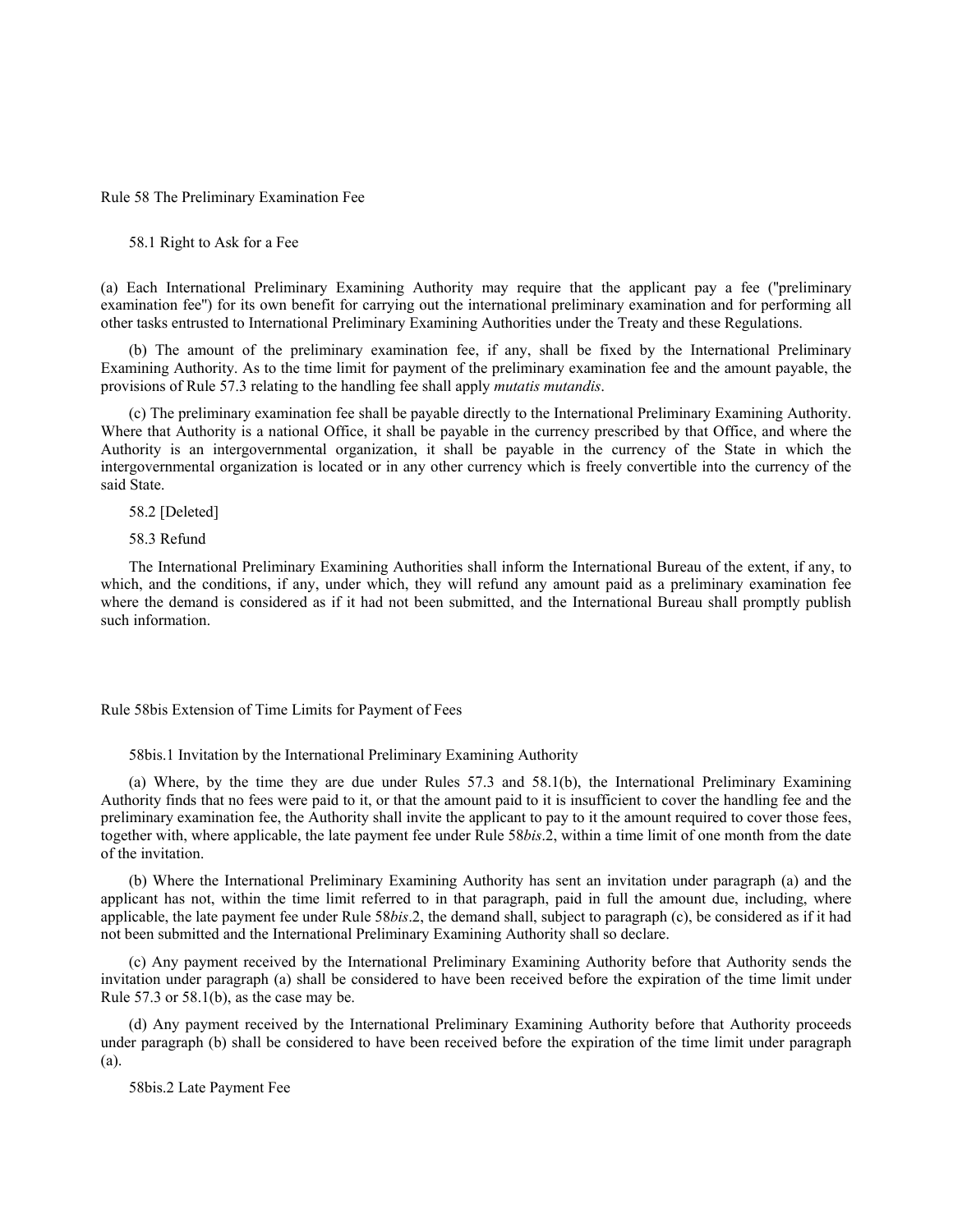(a) The payment of fees in response to an invitation under Rule 58*bis*.1(a) may be subjected by the International Preliminary Examining Authority to the payment to it, for its own benefit, of a late payment fee. The amount of that fee shall be:

(i) 50% of the amount of unpaid fees which is specified in the invitation, or,

(ii) if the amount calculated under item (i) is less than the handling fee, an amount equal to the handling fee.

(b) The amount of the late payment fee shall not, however, exceed double the amount of the handling fee.

Rule 59 The Competent International Preliminary Examining Authority

## 59.1 Demands Under Article 31(2)(a)

(a) For demands made under Article 31(2)(a), each receiving Office of or acting for a Contracting State bound by the provisions of Chapter II shall, in accordance with the terms of the applicable agreement referred to in Article 32(2) and (3), inform the International Bureau which International Preliminary Examining Authority is or which International Preliminary Examining Authorities are competent for the international preliminary examination of international applications filed with it. The International Bureau shall promptly publish such information. Where several International Preliminary Examining Authorities are competent, the provisions of Rule 35.2 shall apply *mutatis mutandis*.

(b) Where the international application was filed with the International Bureau as receiving Office under Rule 19.1(a)(iii), Rule 35.3(a) and (b) shall apply *mutatis mutandis*. Paragraph (a) of this Rule shall not apply to the International Bureau as receiving Office under Rule 19.1(a)(iii).

#### 59.2 Demands Under Article 31(2)(b)

As to demands made under Article 31(2)(b), the Assembly, in specifying the International Preliminary Examining Authority competent for international applications filed with a national Office which is an International Preliminary Examining Authority, shall give preference to that Authority; if the national Office is not an International Preliminary Examining Authority, the Assembly shall give preference to the International Preliminary Examining Authority recommended by that Office.

59.3 Transmittal of Demand to the Competent International Preliminary Examining Authority

(a) If the demand is submitted to a receiving Office, an International Searching Authority, or an International Preliminary Examining Authority which is not competent for the international preliminary examination of the international application, that Office or Authority shall mark the date of receipt on the demand and, unless it decides to proceed under paragraph (f), transmit the demand promptly to the International Bureau.

(b) If the demand is submitted to the International Bureau, the International Bureau shall mark the date of receipt on the demand.

(c) Where the demand is transmitted to the International Bureau under paragraph (a) or submitted to it under paragraph (b), the International Bureau shall promptly:

(i) if there is only one competent International Preliminary Examining Authority, transmit the demand to that Authority and inform the applicant accordingly, or

(ii) if two or more International Preliminary Examining Authorities are competent, invite the applicant to indicate, within 15 days from the date of the invitation or 19 months from the priority date, whichever is later, the competent International Preliminary Examining Authority to which the demand should be transmitted.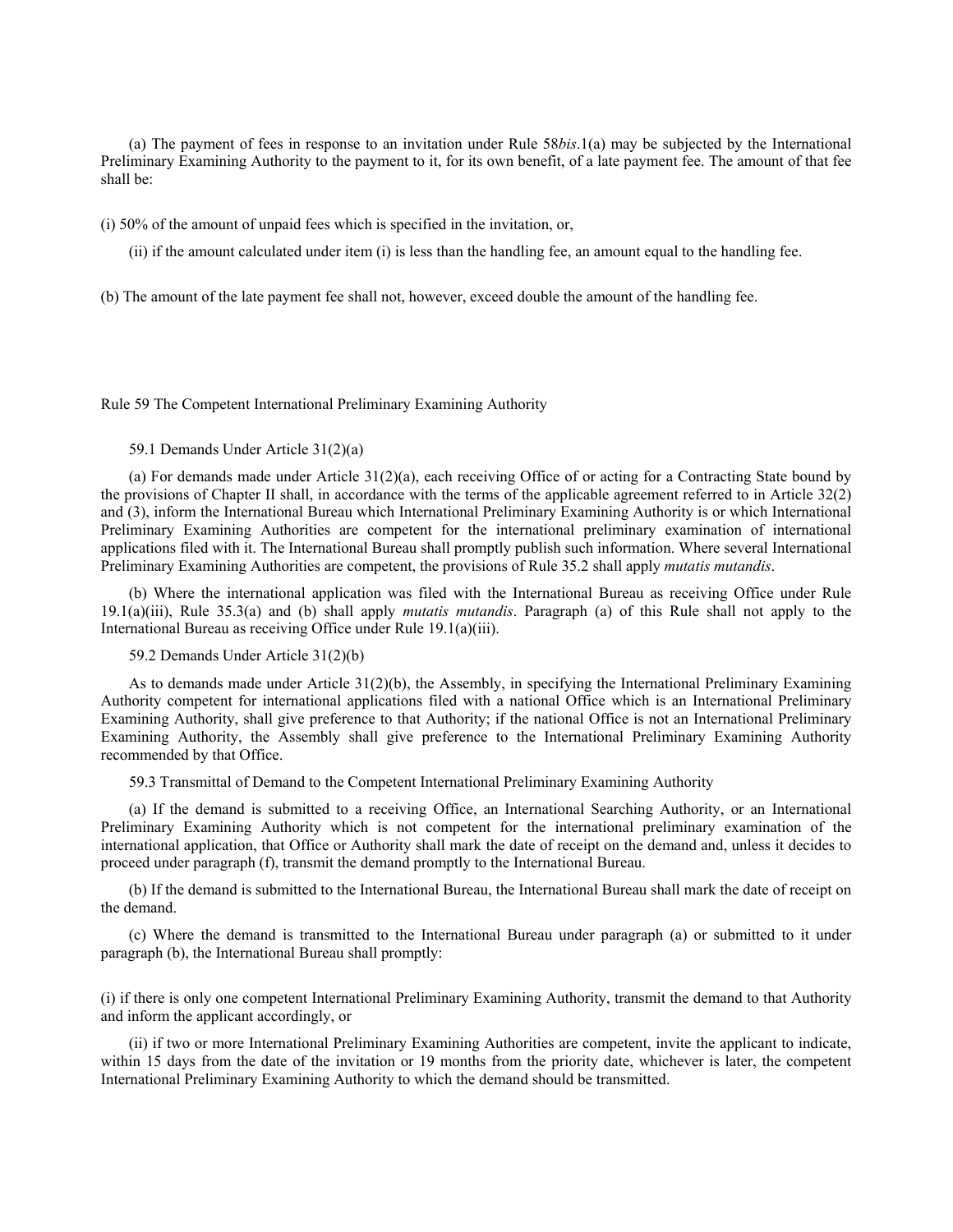(d) Where an indication is furnished as required under paragraph (c)(ii), the International Bureau shall promptly transmit the demand to the competent International Preliminary Examining Authority indicated by the applicant. Where no indication is so furnished, the demand shall be considered not to have been submitted and the International Bureau shall so declare.

(e) Where the demand is transmitted to a competent International Preliminary Examining Authority under paragraph (c), it shall be considered to have been received on behalf of that Authority on the date marked on it under paragraph (a) or (b), as applicable, and the demand so transmitted shall be considered to have been received by that Authority on that date.

(f) Where an Office or Authority to which the demand is submitted under paragraph (a) decides to transmit that demand directly to the competent International Preliminary Examining Authority, paragraphs (c) to (e) shall apply *mutatis mutandis*.

### Rule 60 Certain Defects in the Demand or Elections

### 60.1 Defects in the Demand

(a) If the demand does not comply with the requirements specified in Rules  $53.1$ ,  $53.2(a)(i)$  to (iv),  $53.2(b)$ ,  $53.3$  to 53.8 and 55.1, the International Preliminary Examining Authority shall invite the applicant to correct the defects within a time limit which shall be reasonable under the circumstances. That time limit shall not be less than one month from the date of the invitation. It may be extended by the International Preliminary Examining Authority at any time before a decision is taken.

(b) If the applicant complies with the invitation within the time limit under paragraph (a), the demand shall be considered as if it had been received on the actual filing date, provided that the demand as submitted contained at least one election and permitted the international application to be identified; otherwise, the demand shall be considered as if it had been received on the date on which the International Preliminary Examining Authority receives the correction.

(c) Subject to paragraph (d), if the applicant does not comply with the invitation within the time limit under paragraph (a), the demand shall be considered as if it had not been submitted and the International Preliminary Examining Authority shall so declare.

(d) Where, after the expiration of the time limit under paragraph (a), a signature required under Rule 53.8 or a prescribed indication is lacking in respect of an applicant for a certain elected State, the election of that State shall be considered as if it had not been made.

(e) If the defect is noticed by the International Bureau, it shall bring the defect to the attention of the International Preliminary Examining Authority, which shall then proceed as provided in paragraphs (a) to (d).

(f) If the demand does not contain a statement concerning amendments, the International Preliminary Examining Authority shall proceed as provided for in Rules 66.1 and 69.1(a) or (b).

(g) Where the statement concerning amendments contains an indication that amendments under Article 34 are submitted with the demand (Rule  $53.9(c)$ ) but no such amendments are, in fact, submitted, the International Preliminary Examining Authority shall invite the applicant to submit the amendments within a time limit fixed in the invitation and shall proceed as provided for in Rule 69.1(e).

### 60.2 Defects in Later Elections

(a) If the notice effecting a later election does not comply with the requirements of Rule 56, the International Bureau shall invite the applicant to correct the defects within a time limit which shall be reasonable under the circumstances. That time limit shall not be less than one month from the date of the invitation. It may be extended by the International Bureau at any time before a decision is taken.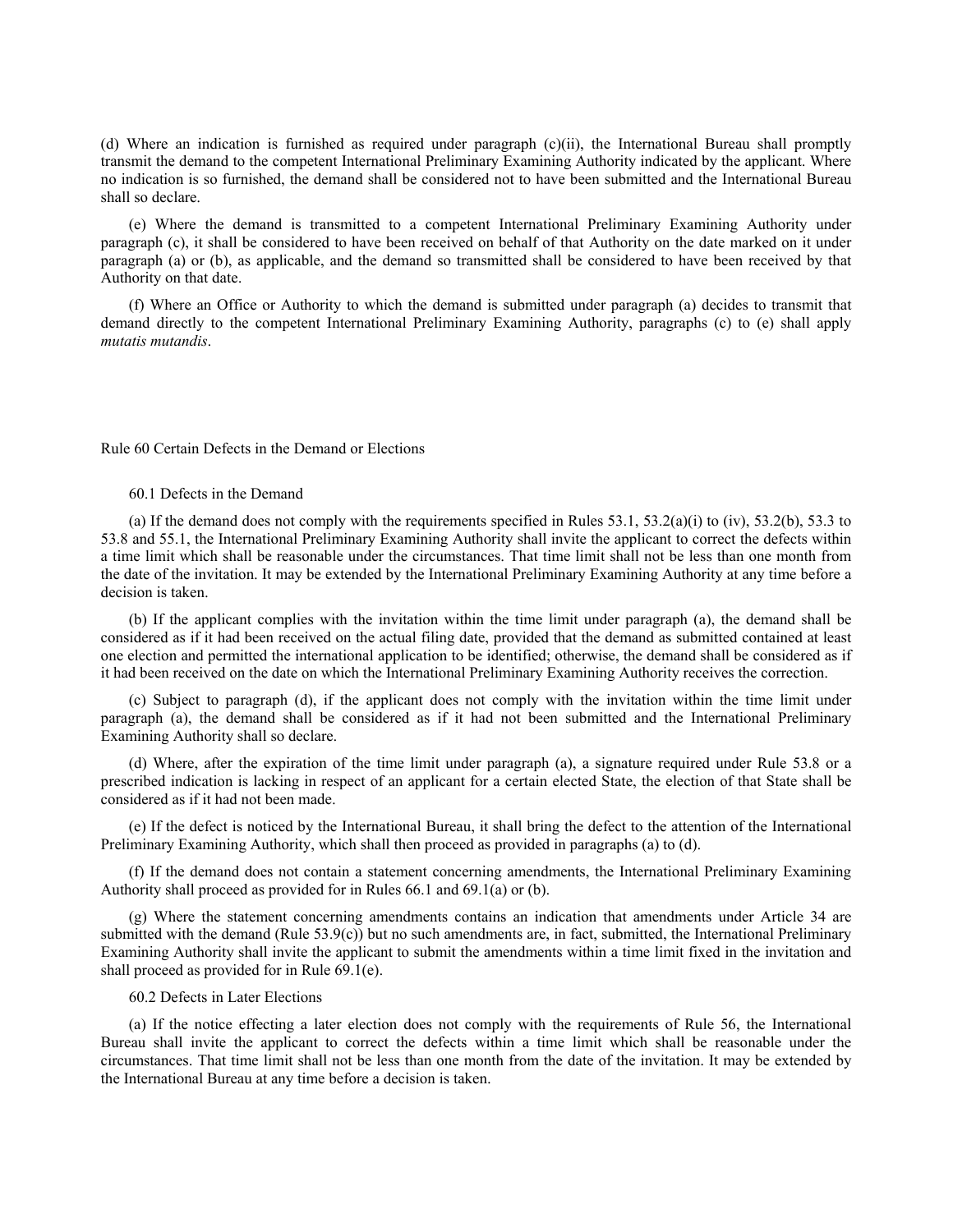(b) If the applicant complies with the invitation within the time limit under paragraph (a), the notice shall be considered as if it had been received on the actual filing date, provided that the notice as submitted contained at least one election and permitted the international application to be identified; otherwise, the notice shall be considered as if it had been received on the date on which the International Bureau receives the correction.

(c) Subject to paragraph (d), if the applicant does not comply with the invitation within the time limit under paragraph (a), the notice shall be considered as if it had not been submitted and the International Bureau shall so declare.

(d) Where, in respect of an applicant for a certain elected State, the signature required under Rule 56.1(b) and (c) or the name or address is lacking after the expiration of the time limit under paragraph (a), the later election of that State shall be considered as if it had not been made.

Rule 61 Notification of the Demand and Elections

#### 61.1 Notification to the International Bureau and the Applicant

(a) The International Preliminary Examining Authority shall indicate on the demand the date of receipt or, where applicable, the date referred to in Rule 60.1(b). The International Preliminary Examining Authority shall promptly either send the demand to the International Bureau and keep a copy in its files or send a copy to the International Bureau and keep the demand in its files.

(b) The International Preliminary Examining Authority shall promptly notify the applicant of the date of receipt of the demand. Where the demand has been considered under Rules 54.4, 55.2(d), 58*bis*.1(b) or 60.1(c) as if it had not been submitted or where an election has been considered under Rule 60.1(d) as if it had not been made, the International Preliminary Examining Authority shall notify the applicant and the International Bureau accordingly.

(c) The International Bureau shall promptly notify the applicant of the receipt, and the date of receipt, of any notice effecting a later election. That date shall be the actual date of receipt by the International Bureau or, where applicable, the date referred to in Rule 56.1(f) or 60.2(b). Where the notice has been considered under Rule 60.2(c) as if it had not been submitted or where a later election has been considered under Rule 60.2(d) as if it had not been made, the International Bureau shall notify the applicant accordingly.

61.2 Notification to the Elected Offices

(a) The notification provided for in Article 31(7) shall be effected by the International Bureau.

(b) The notification shall indicate the number and filing date of the international application, the name of the applicant, the filing date of the application whose priority is claimed (where priority is claimed), the date of receipt by the International Preliminary Examining Authority of the demand, and--in the case of a later election--the date of receipt of the notice effecting the later election. The latter date shall be the actual date of receipt by the International Bureau or, where applicable, the date referred to in Rule 56.1(f) or 60.2(b).

(c) The notification shall be sent to the elected Office together with the communication provided for in Article 20. Elections effected after such communication shall be notified promptly after they have been made.

(d) Where the applicant makes an express request to an elected Office under Article 40(2) before the communication provided for in Article 20 has taken place, the International Bureau shall, upon request of the applicant or the elected Office, promptly effect that communication to that Office.

61.3 Information for the Applicant

The International Bureau shall inform the applicant in writing of the notification referred to in Rule 61.2 and of the elected Offices notified under Article 31(7).

61.4 Publication in the Gazette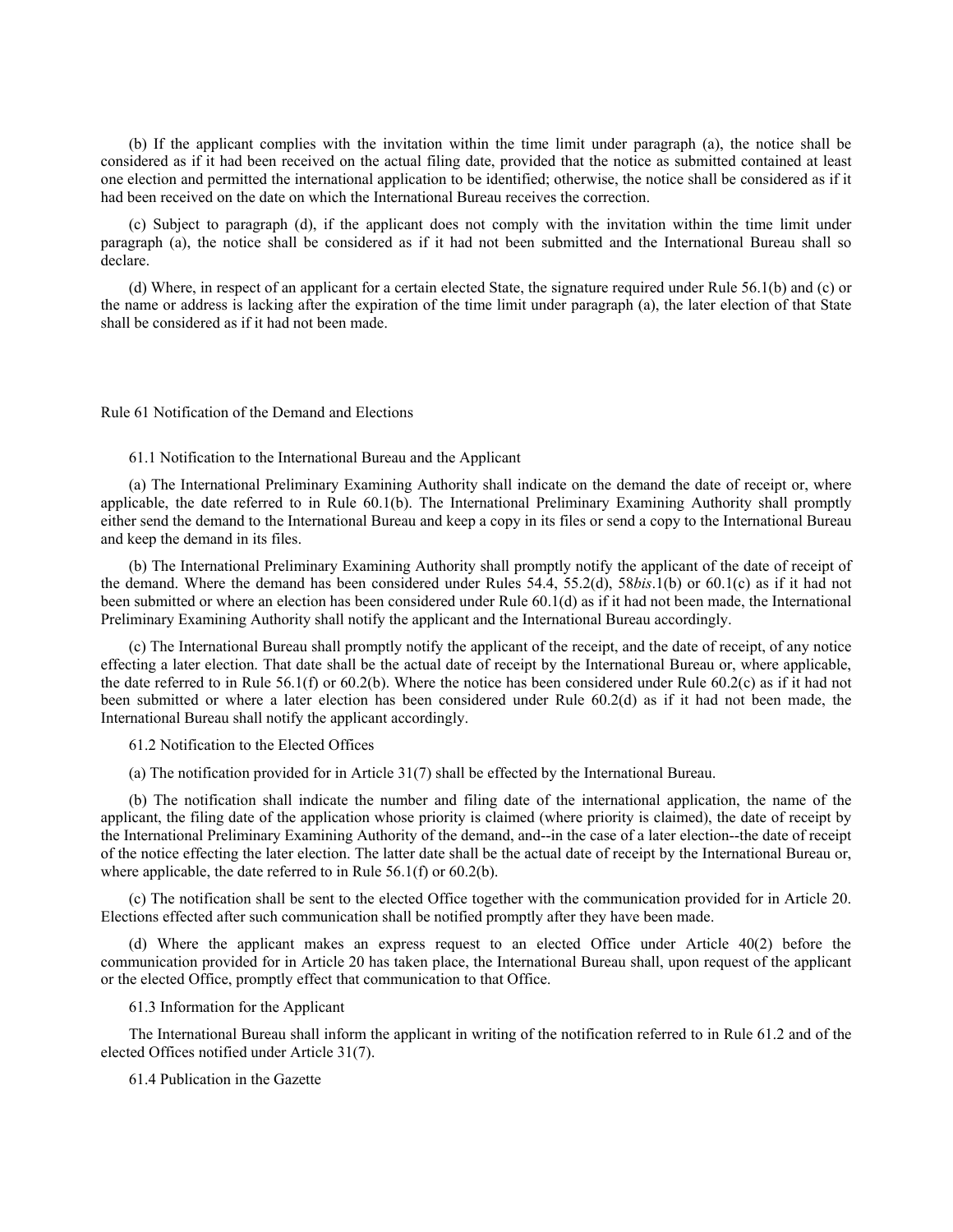Where a demand has been filed before the expiration of 19 months from the priority date, the International Bureau shall, promptly after the filing of the demand but not before the international publication of the international application, publish in the Gazette information on the demand and the elected States concerned, as provided in the Administrative Instructions.

Rule 62 Copy of Amendments Under Article 19 for the International Preliminary Examining Authority

62.1 Amendments Made Before the Demand Is Filed

Upon receipt of a demand, or a copy thereof, from the International Preliminary Examining Authority, the International Bureau shall promptly transmit a copy of any amendments under Article 19, and any statement referred to in that Article, to that Authority, unless that Authority has indicated that it has already received such a copy.

62.2 Amendments Made After the Demand Is Filed

If, at the time of filing any amendments under Article 19, a demand has already been submitted, the applicant shall preferably, at the same time as he files the amendments with the International Bureau, also file with the International Preliminary Examining Authority a copy of such amendments and any statement referred to in that Article. In any case, the International Bureau shall promptly transmit a copy of such amendments and statement to that Authority.

Rule 63 Minimum Requirements for International Preliminary Examining Authorities

63.1 Definition of Minimum Requirements

The minimum requirements referred to in Article 32(3) shall be the following:

(i) the national Office or intergovernmental organization must have at least 100 full-time employees with sufficient technical qualifications to carry out examinations;

(ii) that Office or organization must have at its ready disposal at least the minimum documentation referred to in Rule 34, properly arranged for examination purposes;

(iii) that Office or organization must have a staff which is capable of examining in the required technical fields and which has the language facilities to understand at least those languages in which the minimum documentation referred to in Rule 34 is written or is translated.

Rule 64 Prior Art for International Preliminary Examination

64.1 Prior Art

(a) For the purposes of Article 33(2) and (3), everything made available to the public anywhere in the world by means of written disclosure (including drawings and other illustrations) shall be considered prior art provided that such making available occurred prior to the relevant date.

(b) For the purposes of paragraph (a), the relevant date will be: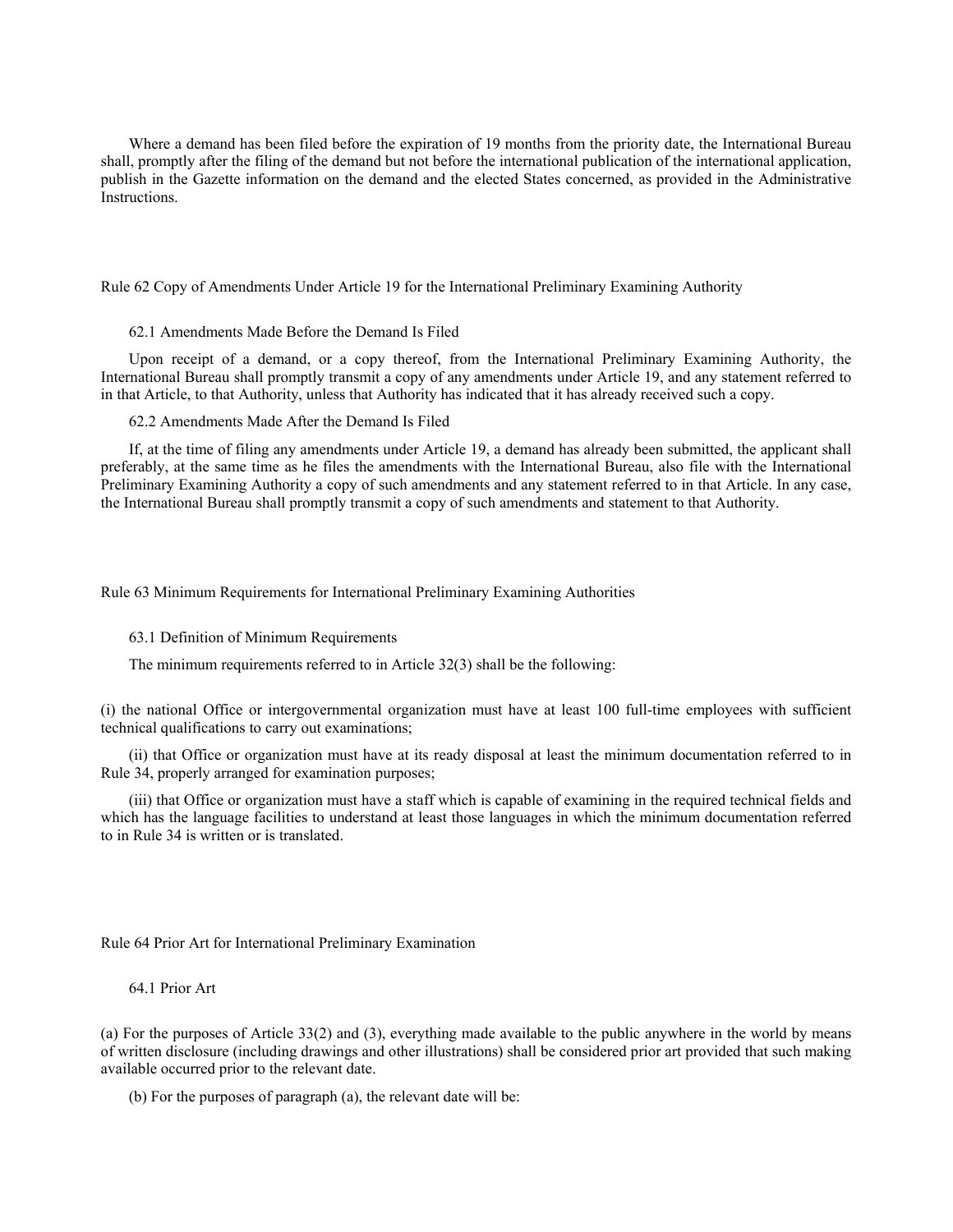(i) subject to item (ii), the international filing date of the international application under international preliminary examination;

(ii) where the international application under international preliminary examination validly claims the priority of an earlier application, the filing date of such earlier application.

## 64.2 Non-Written Disclosures

In cases where the making available to the public occurred by means of an oral disclosure, use, exhibition or other non-written means (''non-written disclosure'') before the relevant date as defined in Rule 64.1(b) and the date of such non-written disclosure is indicated in a written disclosure which has been made available to the public on a date which is the same as, or later than, the relevant date, the non-written disclosure shall not be considered part of the prior art for the purposes of Article 33(2) and (3). Nevertheless, the international preliminary examination report shall call attention to such non-written disclosure in the manner provided for in Rule 70.9.

## 64.3 Certain Published Documents

In cases where any application or any patent which would constitute prior art for the purposes of Article 33(2) and (3) had it been published prior to the relevant date referred to in Rule 64.1 was published on a date which is the same as, or later than, the relevant date but was filed earlier than the relevant date or claimed the priority of an earlier application which had been filed prior to the relevant date, such published application or patent shall not be considered part of the prior art for the purposes of Article 33(2) and (3). Nevertheless, the international preliminary examination report shall call attention to such application or patent in the manner provided for in Rule 70.10.

Rule 65 Inventive Step or Non-Obviousness

#### 65.1 Approach to Prior Art

For the purposes of Article 33(3), the international preliminary examination shall take into consideration the relation of any particular claim to the prior art as a whole. It shall take into consideration the claim's relation not only to individual documents or parts thereof taken separately but also its relation to combinations of such documents or parts of documents, where such combinations are obvious to a person skilled in the art.

## 65.2 Relevant Date

For the purposes of Article 33(3), the relevant date for the consideration of inventive step (non-obviousness) is the date prescribed in Rule 64.1.

## Rule 66 Procedure Before the International Preliminary Examining Authority

## 66.1 Basis of the International Preliminary Examination

(a) Subject to paragraphs (b) to (d), the international preliminary examination shall be based on the international application as filed.

(b) The applicant may submit amendments under Article 34 at the time of filing the demand or, subject to Rule 66.4*bis*, until the international preliminary examination report is established.

(c) Any amendments under Article 19 made before the demand was filed shall be taken into account for the purposes of the international preliminary examination unless superseded, or considered as reversed, by an amendment under Article 34.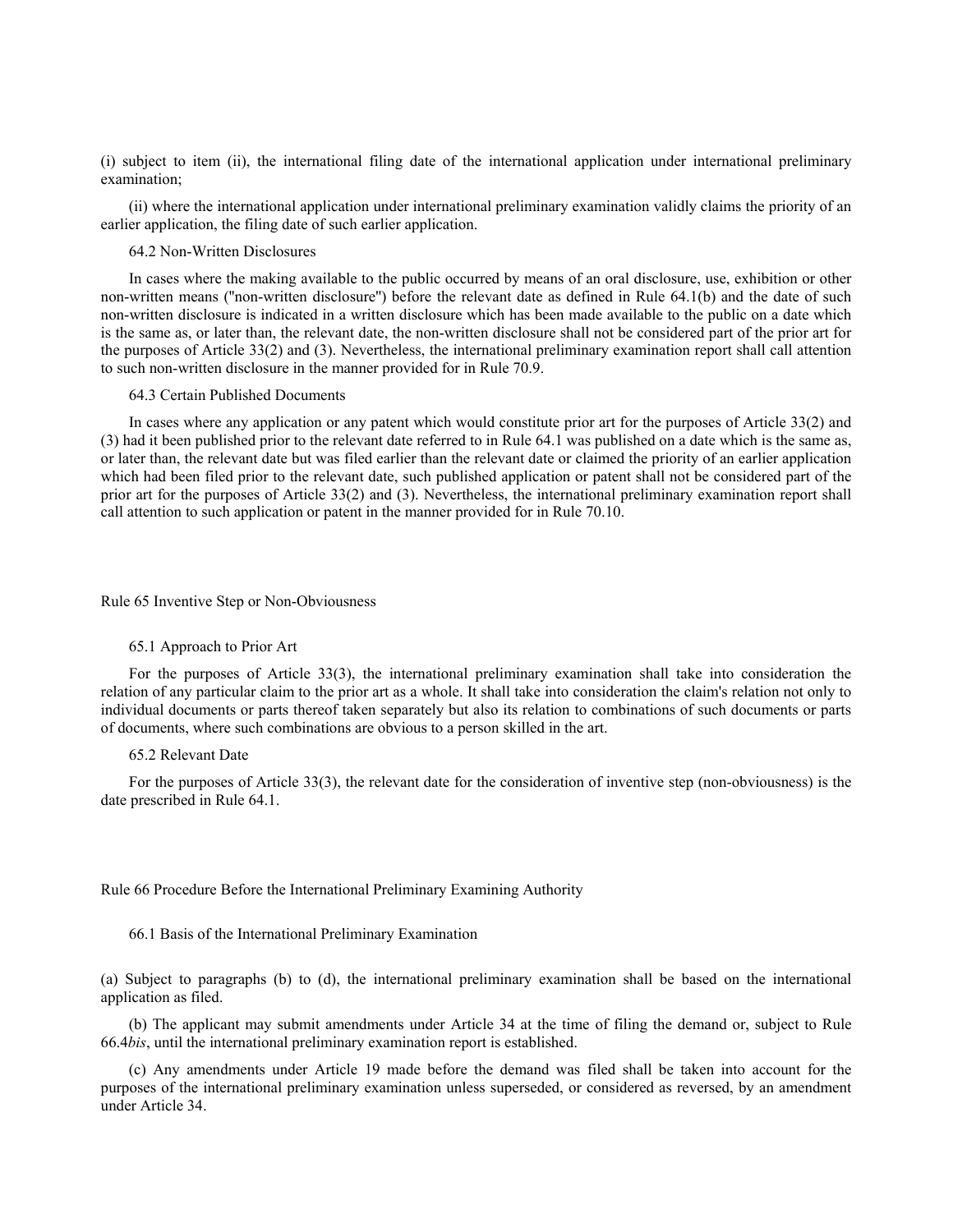(d) Any amendments under Article 19 made after the demand was filed and any amendments under Article 34 submitted to the International Preliminary Examining Authority shall, subject to Rule 66.4*bis*, be taken into account for the purposes of the international preliminary examination.

(e) Claims relating to inventions in respect of which no international search report has been established need not be the subject of international preliminary examination.

66.2 First Written Opinion of the International Preliminary Examining Authority

(a) If the International Preliminary Examining Authority

(i) considers that any of the situations referred to in Article 34(4) exists,

(ii) considers that the international preliminary examination report should be negative in respect of any of the claims because the invention claimed therein does not appear to be novel, does not appear to involve an inventive step (does not appear to be non-obvious), or does not appear to be industrially applicable,

(iii) notices that there is some defect in the form or contents of the international application under the Treaty or these Regulations,

(iv) considers that any amendment goes beyond the disclosure in the international application as filed,

(v) wishes to accompany the international preliminary examination report by observations on the clarity of the claims, the description, and the drawings, or the question whether the claims are fully supported by the description,

(vi) considers that a claim relates to an invention in respect of which no international search report has been established and has decided not to carry out the international preliminary examination in respect of that claim, or

(vii) considers that a nucleotide and/or amino acid sequence listing is not available to it in such a form that a meaningful international preliminary examination can be carried out,

 the said Authority shall notify the applicant accordingly in writing. Where the national law of the national Office acting as International Preliminary Examining Authority does not allow multiple dependent claims to be drafted in a manner different from that provided for in the second and third sentences of Rule 6.4(a), the International Preliminary Examining Authority may, in case of failure to use that manner of claiming, apply Article 34(4)(b). In such case, it shall notify the applicant accordingly in writing.

(b) The notification shall fully state the reasons for the opinion of the International Preliminary Examining Authority.

(c) The notification shall invite the applicant to submit a written reply together, where appropriate, with amendments.

(d) The notification shall fix a time limit for the reply. The time limit shall be reasonable under the circumstances. It shall normally be two months after the date of notification. In no case shall it be shorter than one month after the said date. It shall be at least two months after the said date where the international search report is transmitted at the same time as the notification. It shall not be more than three months after the said date but may be extended if the applicant so requests before its expiration.

66.3 Formal Response to the International Preliminary Examining Authority

(a) The applicant may respond to the invitation referred to in Rule 66.2(c) of the International Preliminary Examining Authority by making amendments or--if he disagrees with the opinion of that Authority--by submitting arguments, as the case may be, or do both.

(b) Any response shall be submitted directly to the International Preliminary Examining Authority.

66.4 Additional Opportunity for Submitting Amendments or Arguments

(a) If the International Preliminary Examining Authority wishes to issue one or more additional written opinions, it may do so, and Rules 66.2 and 66.3 shall apply.

(b) On the request of the applicant, the International Preliminary Examining Authority may give him one or more additional opportunities to submit amendments or arguments.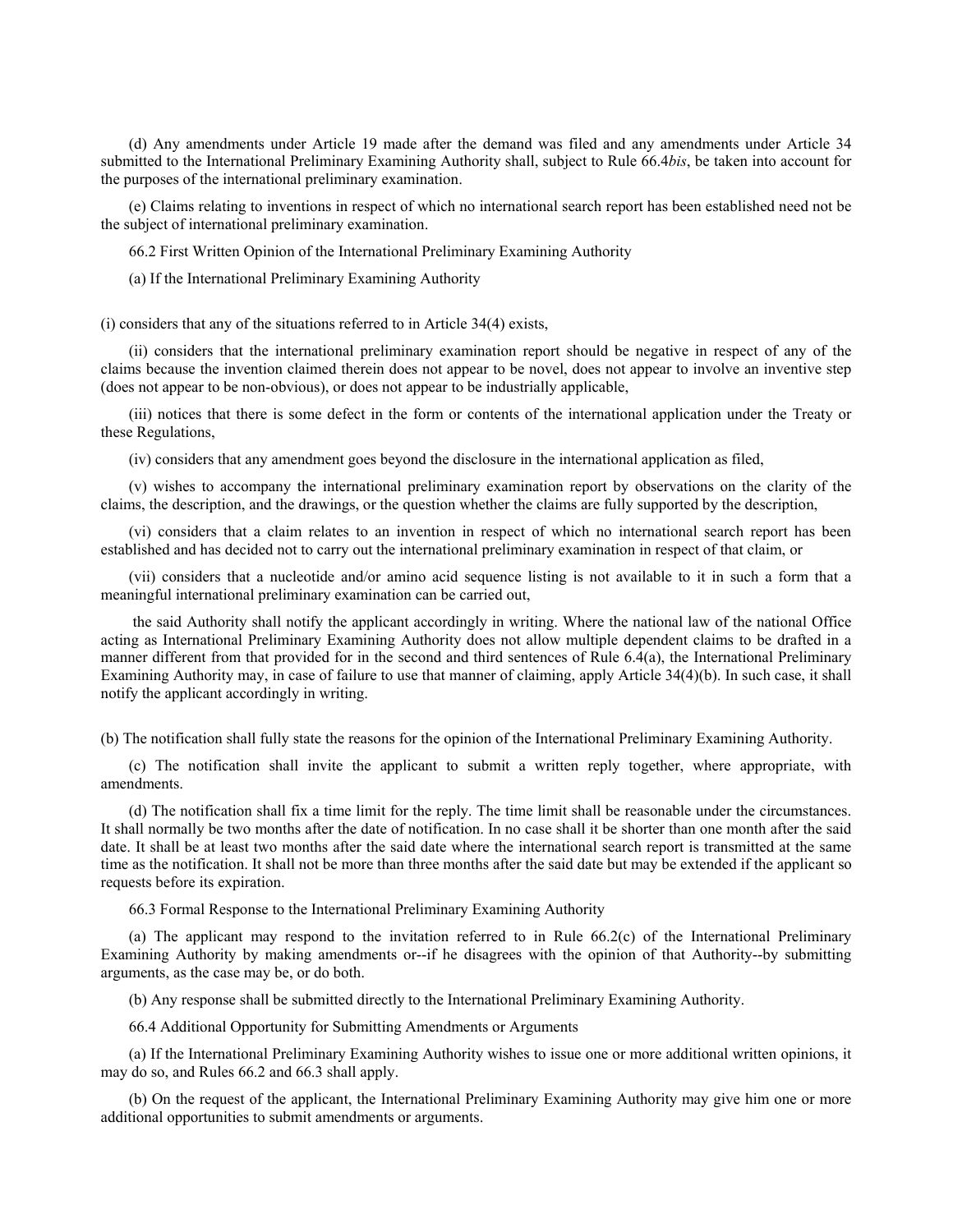### 66.4bis Consideration of Amendments and Arguments

Amendments or arguments need not be taken into account by the International Preliminary Examining Authority for the purposes of a written opinion or the international preliminary examination report if they are received after that Authority has begun to draw up that opinion or report.

### 66.5 Amendment

Any change, other than the rectification of obvious errors, in the claims, the description, or the drawings, including cancellation of claims, omission of passages in the description, or omission of certain drawings, shall be considered an amendment.

#### 66.6 Informal Communications with the Applicant

The International Preliminary Examining Authority may, at any time, communicate informally, over the telephone, in writing, or through personal interviews, with the applicant. The said Authority shall, at its discretion, decide whether it wishes to grant more than one personal interview if so requested by the applicant, or whether it wishes to reply to any informal written communication from the applicant.

## 66.7 Priority Document

(a) If the International Preliminary Examining Authority needs a copy of the application whose priority is claimed in the international application, the International Bureau shall, on request, promptly furnish such copy. If that copy is not furnished to the International Preliminary Examining Authority because the applicant failed to comply with the requirements of Rule 17.1, the international preliminary examination report may be established as if the priority had not been claimed.

(b) If the application whose priority is claimed in the international application is in a language other than the language or one of the languages of the International Preliminary Examining Authority, that Authority may, where the validity of the priority claim is relevant for the formulation of the opinion referred to in Article 33(1), invite the applicant to furnish a translation in the said language or one of the said languages within two months from the date of the invitation. If the translation is not furnished within that time limit, the international preliminary examination report may be established as if the priority had not been claimed.

# 66.8 Form of Amendments

(a) Subject to paragraph (b), the applicant shall be required to submit a replacement sheet for every sheet of the international application which, on account of an amendment, differs from the sheet previously filed. The letter accompanying the replacement sheets shall draw attention to the differences between the replaced sheets and the replacement sheets and shall preferably also explain the reasons for the amendment.

(b) Where the amendment consists in the deletion of passages or in minor alterations or additions, the replacement sheet referred to in paragraph (a) may be a copy of the relevant sheet of the international application containing the alterations or additions, provided that the clarity and direct reproducibility of that sheet are not adversely affected. To the extent that any amendment results in the cancellation of an entire sheet, that amendment shall be communicated in a letter which shall preferably also explain the reasons for the amendment.

## 66.9 Language of Amendments

(a) Subject to paragraphs (b) and (c), if the international application has been filed in a language other than the language in which it is published, any amendment, as well as any letter referred to in Rule 66.8, shall be submitted in the language of publication.

(b) If the international preliminary examination is carried out, pursuant to Rule 55.2, on the basis of a translation of the international application, any amendment, as well as any letter referred to in paragraph (a), shall be submitted in the language of that translation.

(c) Subject to Rule 55.3, if an amendment or letter is not submitted in a language as required under paragraph (a) or (b), the International Preliminary Examining Authority shall, if practicable having regard to the time limit for establishing the international preliminary examination report, invite the applicant to furnish the amendment or letter in the required language within a time limit which shall be reasonable under the circumstances.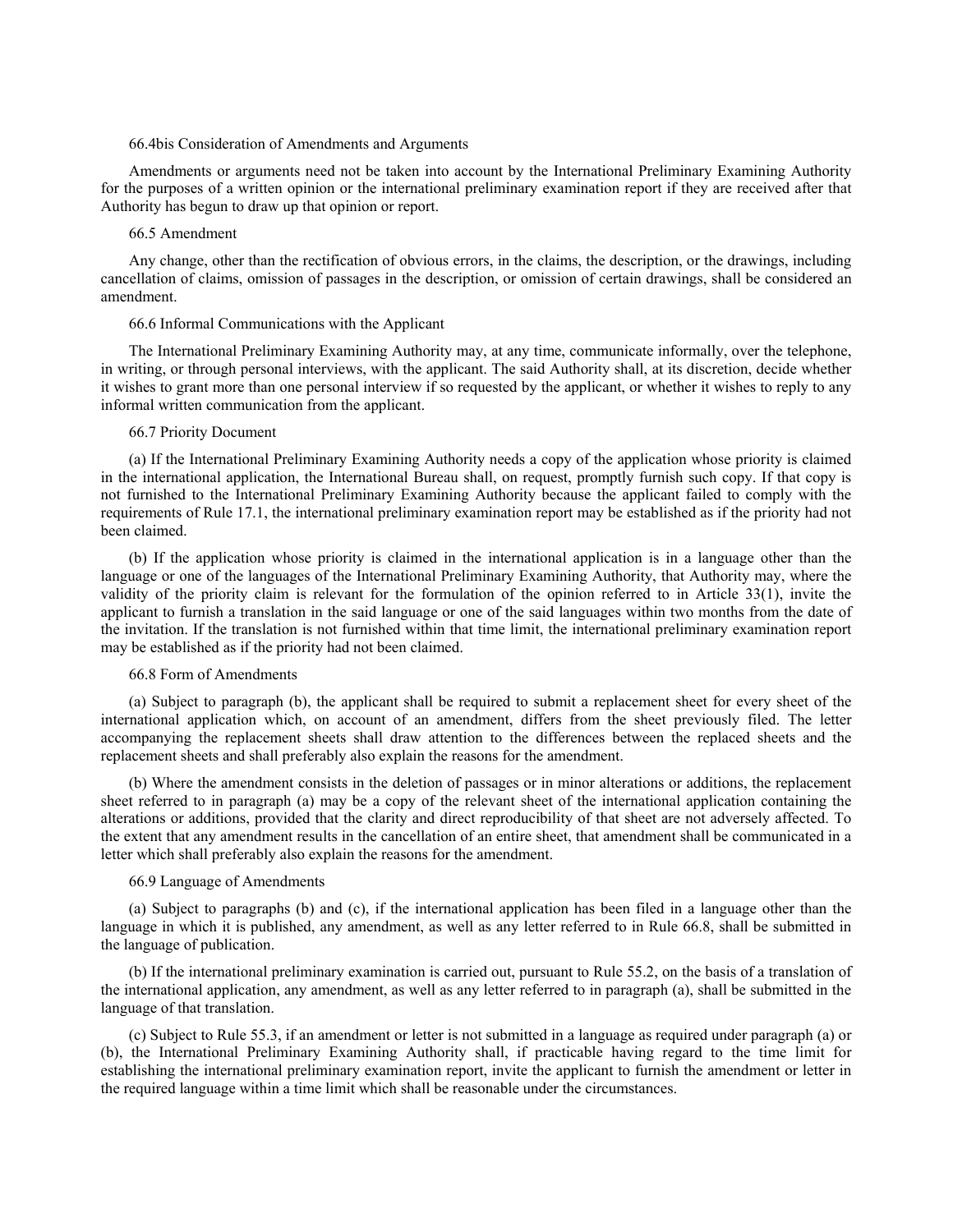(d) If the applicant fails to comply, within the time limit under paragraph (c), with the invitation to furnish an amendment in the required language, the amendment shall not be taken into account for the purposes of the international preliminary examination. If the applicant fails to comply, within the time limit under paragraph (c), with the invitation to furnish a letter referred to in paragraph (a) in the required language, the amendment concerned need not be taken into account for the purposes of the international preliminary examination.

Rule 67 Subject Matter Under Article 34(4)(a)(i)

# 67.1 Definition

No International Preliminary Examining Authority shall be required to carry out an international preliminary examination on an international application if, and to the extent to which, its subject matter is any of the following:

(i) scientific and mathematical theories,

(ii) plant or animal varieties or essentially biological processes for the production of plants and animals, other than microbiological processes and the products of such processes,

(iii) schemes, rules or methods of doing business, performing purely mental acts or playing games,

(iv) methods for treatment of the human or animal body by surgery or therapy, as well as diagnostic methods,

(v) mere presentations of information,

(vi) computer programs to the extent that the International Preliminary Examining Authority is not equipped to carry out an international preliminary examination concerning such programs.

Rule 68 Lack of Unity of Invention (International Preliminary Examination)

### 68.1 No Invitation to Restrict or Pay

Where the International Preliminary Examining Authority finds that the requirement of unity of invention is not complied with and chooses not to invite the applicant to restrict the claims or to pay additional fees, it shall proceed with the international preliminary examination, subject to Article  $34(4)(b)$  and Rule  $66.1(e)$ , in respect of the entire international application, but shall indicate, in any written opinion and in the international preliminary examination report, that it considers that the requirement of unity of invention is not fulfilled and it shall specify the reasons therefor.

## 68.2 Invitation to Restrict or Pay

Where the International Preliminary Examining Authority finds that the requirement of unity of invention is not complied with and chooses to invite the applicant, at his option, to restrict the claims or to pay additional fees, it shall specify at least one possibility of restriction which, in the opinion of the International Preliminary Examining Authority, would be in compliance with the applicable requirement, and shall specify the amount of the additional fees and the reasons for which the international application is not considered as complying with the requirement of unity of invention. It shall, at the same time, fix a time limit, with regard to the circumstances of the case, for complying with the invitation; such time limit shall not be shorter than one month, and it shall not be longer than two months, from the date of the invitation.

68.3 Additional Fees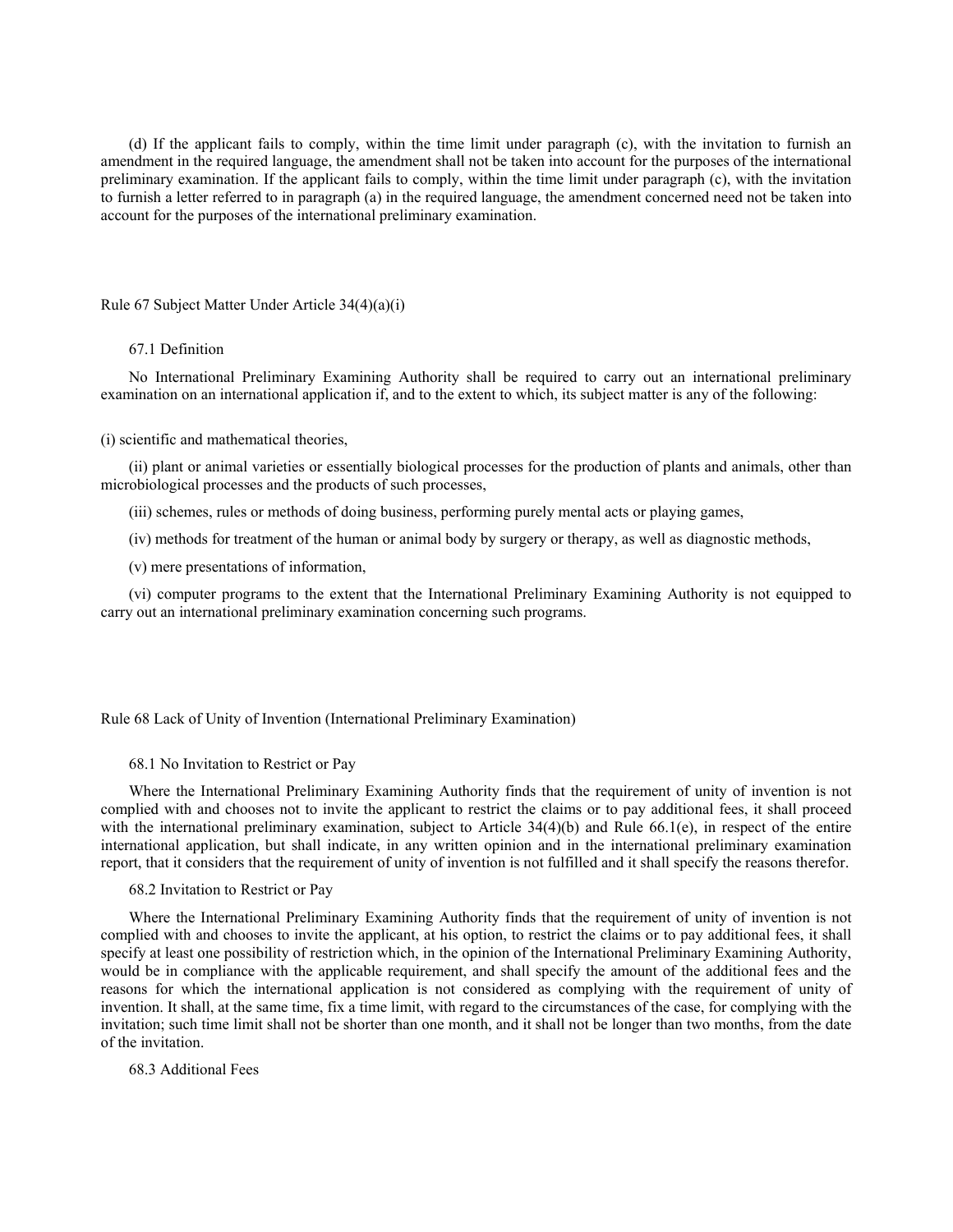(a) The amount of the additional fee due for international preliminary examination under Article 34(3)(a) shall be determined by the competent International Preliminary Examining Authority.

(b) The additional fee due for international preliminary examination under Article 34(3)(a) shall be payable direct to the International Preliminary Examining Authority.

(c) Any applicant may pay the additional fee under protest, that is, accompanied by a reasoned statement to the effect that the international application complies with the requirement of unity of invention or that the amount of the required additional fee is excessive. Such protest shall be examined by a three-member board or other special instance of the International Preliminary Examining Authority, or any competent higher authority, which, to the extent that it finds the protest justified, shall order the total or partial reimbursement to the applicant of the additional fee. On the request of the applicant, the text of both the protest and the decision thereon shall be notified to the elected Offices as an annex to the international preliminary examination report.

(d) The three-member board, special instance or competent higher authority, referred to in paragraph (c), shall not comprise any person who made the decision which is the subject of the protest.

(e) Where the applicant has, under paragraph (c), paid an additional fee under protest, the International Preliminary Examining Authority may, after a prior review of the justification for the invitation to pay an additional fee, require that the applicant pay a fee for the examination of the protest (''protest fee''). The protest fee shall be paid within one month from the date of the notification to the applicant of the result of the review. If the protest fee is not so paid, the protest shall be considered withdrawn. The protest fee shall be refunded to the applicant where the three-member board, special instance or higher authority referred to in paragraph (c) finds that the protest was entirely justified.

68.4 Procedure in the Case of Insufficient Restriction of the Claims

If the applicant restricts the claims but not sufficiently to comply with the requirement of unity of invention, the International Preliminary Examining Authority shall proceed as provided in Article 34(3)(c).

68.5 Main Invention

In case of doubt which invention is the main invention for the purposes of Article  $34(3)(c)$ , the invention first mentioned in the claims shall be considered the main invention.

Rule 69 Start of and Time Limit for International Preliminary Examination

#### 69.1 Start of International Preliminary Examination

(a) Subject to paragraphs (b) to (e), the International Preliminary Examining Authority shall start the international preliminary examination when it is in possession both of the demand and of either the international search report or a notice of the declaration by the International Searching Authority under Article 17(2)(a) that no international search report will be established.

(b) If the competent International Preliminary Examining Authority is part of the same national Office or intergovernmental organization as the competent International Searching Authority, the international preliminary examination may, if the International Preliminary Examining Authority so wishes and subject to paragraph (d), start at the same time as the international search.

(c) Where the statement concerning amendments contains an indication that amendments under Article 19 are to be taken into account (Rule 53.9(a)(i)), the International Preliminary Examining Authority shall not start the international preliminary examination before it has received a copy of the amendments concerned.

(d) Where the statement concerning amendments contains an indication that the start of the international preliminary examination is to be postponed (Rule 53.9(b)), the International Preliminary Examining Authority shall not start the international preliminary examination before 137

(i) it has received a copy of any amendments made under Article 19,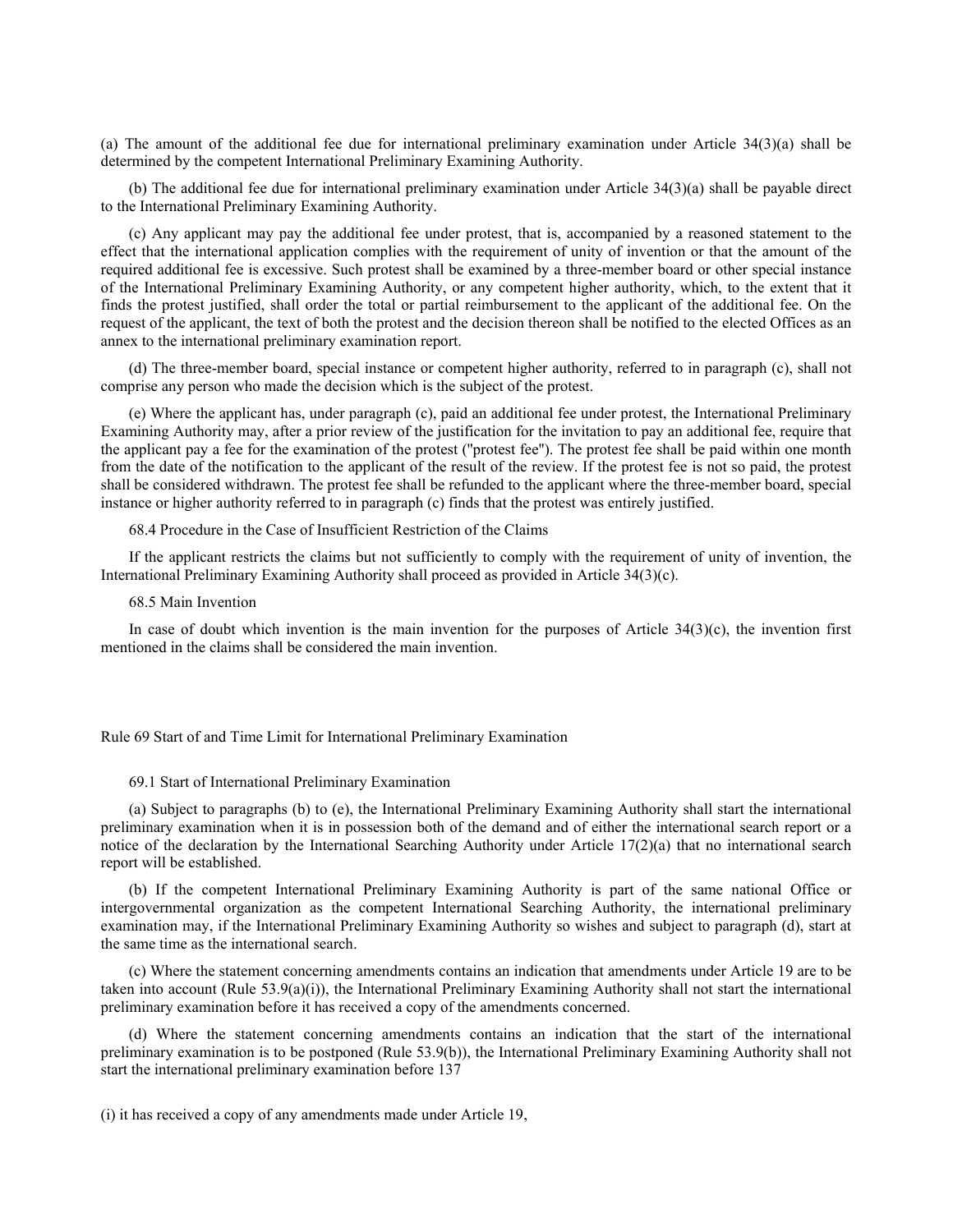- (ii) it has received a notice from the applicant that he does not wish to make amendments under Article 19, or
- (iii) the expiration of 20 months from the priority date,

whichever occurs first.

(e) Where the statement concerning amendments contains an indication that amendments under Article 34 are submitted with the demand (Rule 53.9(c)) but no such amendments are, in fact, submitted, the International Preliminary Examining Authority shall not start the international preliminary examination before it has received the amendments or before the time limit fixed in the invitation referred to in Rule 60.1(g) has expired, whichever occurs first.

69.2 Time Limit for International Preliminary Examination

The time limit for establishing the international preliminary examination report shall be:

(i) 28 months from the priority date, or

(ii) eight months from the date of payment of the fees referred to in Rules 57.1 and 58.1(a), or

(iii) eight months from the date of receipt by the International Preliminary Examining Authority of the translation furnished under Rule 55.2,

whichever expires last.

Rule 70 The International Preliminary Examination Report

70.1 Definition

For the purposes of this Rule, ''report'' shall mean international preliminary examination report.

70.2 Basis of the Report

(a) If the claims have been amended, the report shall issue on the claims as amended.

(b) If, pursuant to Rule 66.7(a) or (b), the report is established as if the priority had not been claimed, the report shall so indicate.

(c) If the International Preliminary Examining Authority considers that any amendment goes beyond the disclosure in the international application as filed, the report shall be established as if such amendment had not been made, and the report shall so indicate. It shall also indicate the reasons why it considers that the amendment goes beyond the said disclosure.

(d) Where claims relate to inventions in respect of which no international search report has been established and have therefore not been the subject of international preliminary examination, the international preliminary examination report shall so indicate.

70.3 Identifications

The report shall identify the International Preliminary Examining Authority which established it by indicating the name of such Authority, and the international application by indicating the international application number, the name of the applicant, and the international filing date.

70.4 Dates

The report shall indicate: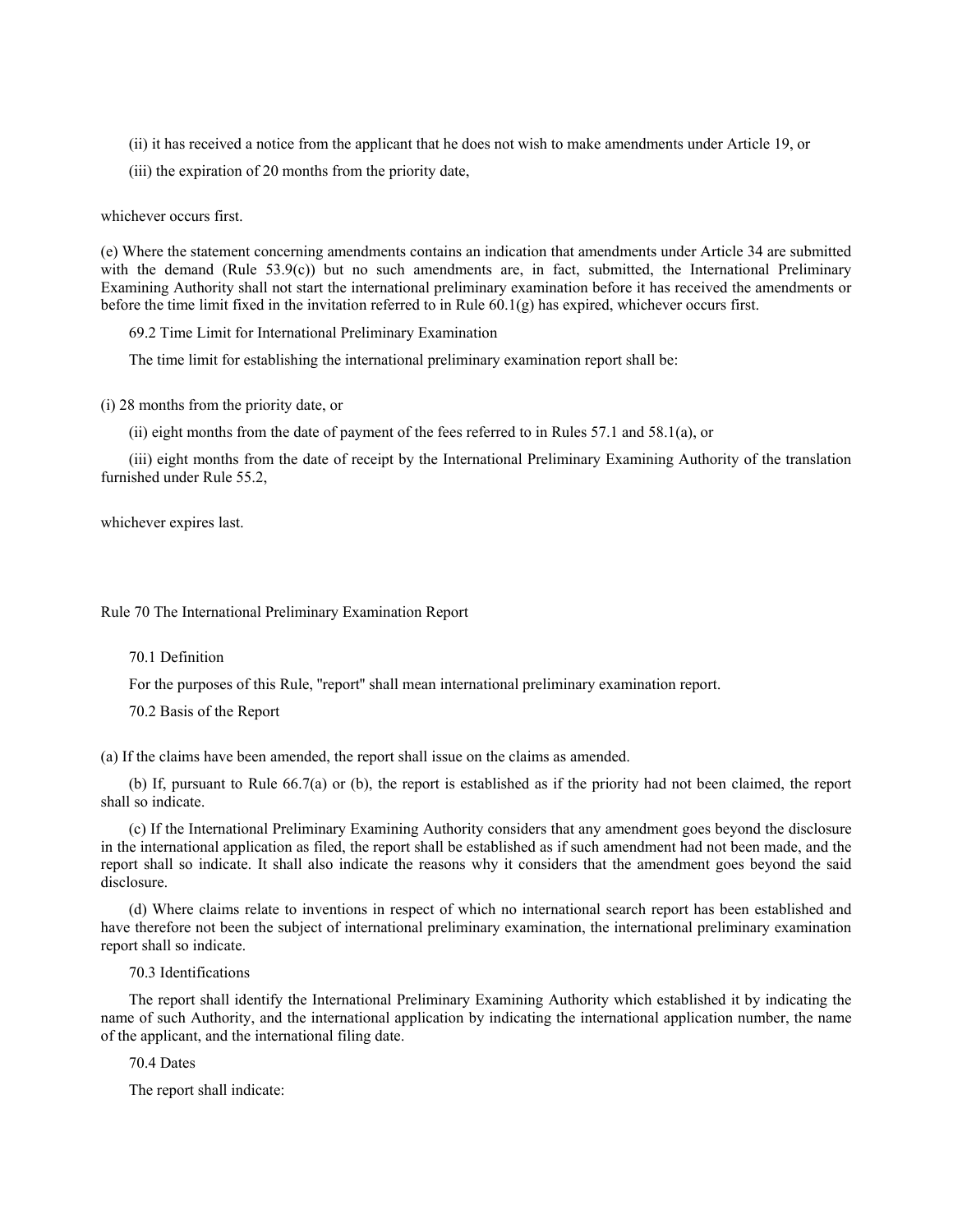(i) the date on which the demand was submitted, and

(ii) the date of the report; that date shall be the date on which the report is completed.

70.5 Classification

(a) The report shall repeat the classification given under Rule 43.3 if the International Preliminary Examining Authority agrees with such classification.

(b) Otherwise, the International Preliminary Examining Authority shall indicate in the report the classification, at least according to the International Patent Classification, which it considers correct.

70.6 Statement Under Article 35(2)

(a) The statement referred to in Article 35(2) shall consist of the words ''YES'' or ''NO,'' or their equivalent in the language of the report, or some appropriate sign provided for in the Administrative Instructions, and shall be accompanied by the citations, explanations and observations, if any, referred to in the last sentence of Article 35(2).

(b) If any of the three criteria referred to in Article 35(2) (that is, novelty, inventive step (non-obviousness), industrial applicability) is not satisfied, the statement shall be negative. If, in such a case, any of the criteria, taken separately, is satisfied, the report shall specify the criterion or criteria so satisfied.

70.7 Citations Under Article 35(2)

(a) The report shall cite the documents considered to be relevant for supporting the statements made under Article 35(2), whether or not such documents are cited in the international search report. Documents cited in the international search report need only be cited in the report when they are considered by the International Preliminary Examining Authority to be relevant.

(b) The provisions of Rule 43.5(b) and (e) shall apply also to the report.

70.8 Explanations Under Article 35(2)

The Administrative Instructions shall contain guidelines for cases in which the explanations referred to in Article 35(2) should or should not be given and the form of such explanations. Such guidelines shall be based on the following principles:

(i) explanations shall be given whenever the statement in relation to any claim is negative;

(ii) explanations shall be given whenever the statement is positive unless the reason for citing any document is easy to imagine on the basis of consultation of the cited document;

(iii) generally, explanations shall be given if the case provided for in the last sentence of Rule 70.6(b) obtains.

70.9 Non-Written Disclosures

Any non-written disclosure referred to in the report by virtue of Rule 64.2 shall be mentioned by indicating its kind, the date on which the written disclosure referring to the non-written disclosure was made available to the public, and the date on which the non-written disclosure occurred in public.

70.10 Certain Published Documents

Any published application or any patent referred to in the report by virtue of Rule 64.3 shall be mentioned as such and shall be accompanied by an indication of its date of publication, of its filing date, and its claimed priority date (if any). In respect of the priority date of any such document, the report may indicate that, in the opinion of the International Preliminary Examining Authority, such date has not been validly claimed.

70.11 Mention of Amendments

If, before the International Preliminary Examining Authority, amendments have been made, this fact shall be indicated in the report. Where any amendment has resulted in the cancellation of an entire sheet, this fact shall also be specified in the report.

70.12 Mention of Certain Defects and Other Matters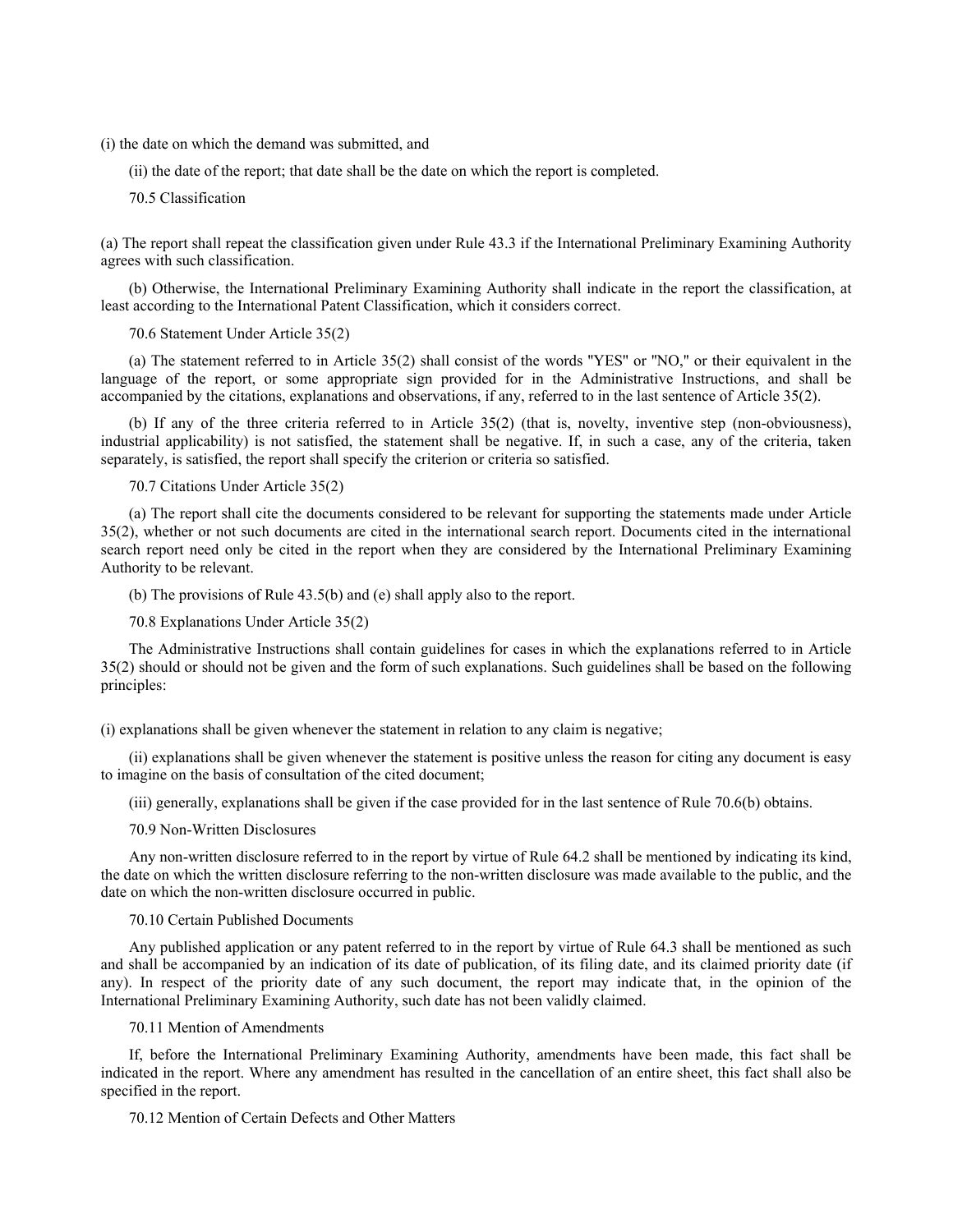If the International Preliminary Examining Authority considers that, at the time it prepares the report:

(i) the international application contains any of the defects referred to in Rule  $66.2(a)(iii)$ , it shall include this opinion and the reasons therefor in the report;

(ii) the international application calls for any of the observations referred to in Rule  $66.2(a)(v)$ , it may include this opinion in the report and, if it does, it shall also indicate in the report the reasons for such opinion;

(iii) any of the situations referred to in Article 34(4) exists, it shall state this opinion and the reasons therefor in the report;

(iv) a nucleotide and/or amino acid sequence listing is not available to it in such a form that a meaningful international preliminary examination can be carried out, it shall so state in the report.

## 70.13 Remarks Concerning Unity of Invention

If the applicant paid additional fees for the international preliminary examination, or if the international application or the international preliminary examination was restricted under Article 34(3), the report shall so indicate. Furthermore, where the international preliminary examination was carried out on restricted claims (Article 34(3)(a)), or on the main invention only (Article  $34(3)(c)$ ), the report shall indicate what parts of the international application were and what parts were not the subject of international preliminary examination. The report shall contain the indications provided for in Rule 68.1, where the International Preliminary Examining Authority chose not to invite the applicant to restrict the claims or to pay additional fees.

# 70.14 Authorized Officer

The report shall indicate the name of the officer of the International Preliminary Examining Authority responsible for that report.

#### 70.15 Form

The physical requirements as to the form of the report shall be prescribed by the Administrative Instructions.

## 70.16 Annexes to the Report

Each replacement sheet under Rule 66.8(a) or (b), each replacement sheet containing amendments under Article 19 and each replacement sheet containing rectifications of obvious errors authorized under Rule 91.1(e)(iii) shall, unless superseded by later replacement sheets or amendments resulting in the cancellation of entire sheets under Rule 66.8(b), be annexed to the report. Amendments under Article 19 which have been considered as reversed by an amendment under Article 34 and letters under Rule 66.8 shall not be annexed.

### 70.17 Languages of the Report and the Annexes

The report and any annex shall be in the language in which the international application to which they relate is published, or, if the international preliminary examination is carried out, pursuant to Rule 55.2, on the basis of a translation of the international application, in the language of that translation.

### Rule 71 Transmittal of the International Preliminary Examination Report

## 71.1 Recipients

The International Preliminary Examining Authority shall, on the same day, transmit one copy of the international preliminary examination report and its annexes, if any, to the International Bureau, and one copy to the applicant.

# 71.2 Copies of Cited Documents

(a) The request under Article 36(4) may be presented any time during seven years from the international filing date of the international application to which the report relates.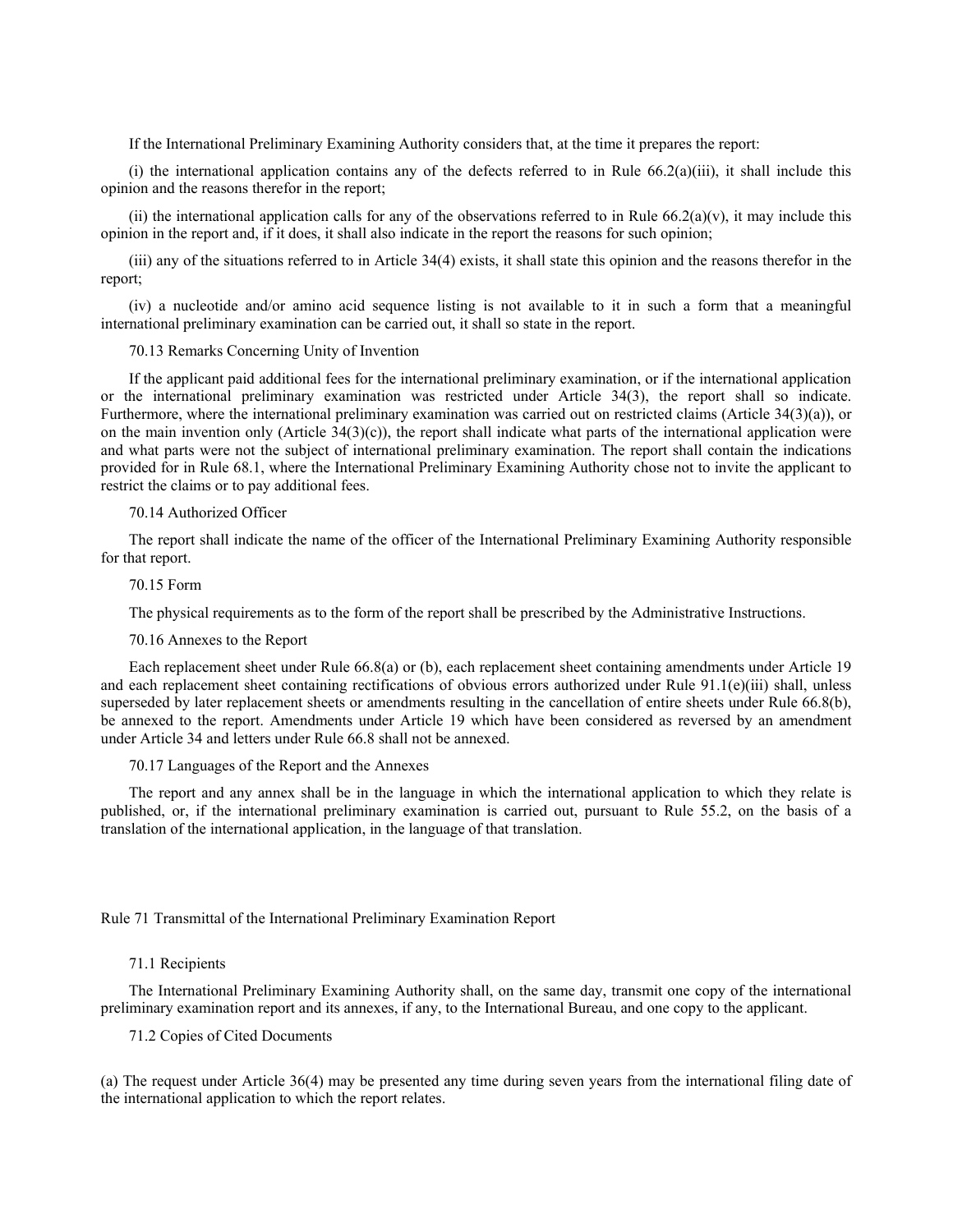(b) The International Preliminary Examining Authority may require that the party (applicant or elected Office) presenting the request pay to it the cost of preparing and mailing the copies. The level of the cost of preparing copies shall be provided for in the agreements referred to in Article 32(2) between the International Preliminary Examining Authorities and the International Bureau.

## (c) [*Deleted*]

(d) Any International Preliminary Examining Authority may perform the obligations referred to in paragraphs (a) and (b) through another agency responsible to it.

#### Rule 72 Translation of the International Preliminary Examination Report

### 72.1 Languages

(a) Any elected State may require that the international preliminary examination report, established in any language other than the official language, or one of the official languages, of its national Office, be translated into English.

(b) Any such requirement shall be notified to the International Bureau, which shall promptly publish it in the Gazette.

# 72.2 Copy of Translation for the Applicant

The International Bureau shall transmit a copy of the translation referred to in Rule 72.1(a) of the international preliminary examination report to the applicant at the same time as it communicates such translation to the interested elected Office or Offices.

72.3 Observations on the Translation

The applicant may make written observations on what, in his opinion, are errors of translation in the translation of the international preliminary examination report and shall send a copy of any such observations to each of the interested elected Offices and a copy to the International Bureau.

Rule 73 Communication of the International Preliminary Examination Report

73.1 Preparation of Copies

The International Bureau shall prepare the copies of the documents to be communicated under Article 36(3)(a).

73.2 Time Limit for Communication

The communication provided for in Article  $36(3)(a)$  shall be effected as promptly as possible but not earlier than the communication under Article 20.

Rule 74 Translations of Annexes of the International Preliminary Examination Report and Transmittal Thereof

74.1 Contents of Translation and Time Limit for Transmittal Thereof

(a) Where the furnishing of a translation of the international application is required by the elected Office under Article 39(1), the applicant shall, within the time limit applicable under Article 39(1), transmit a translation of any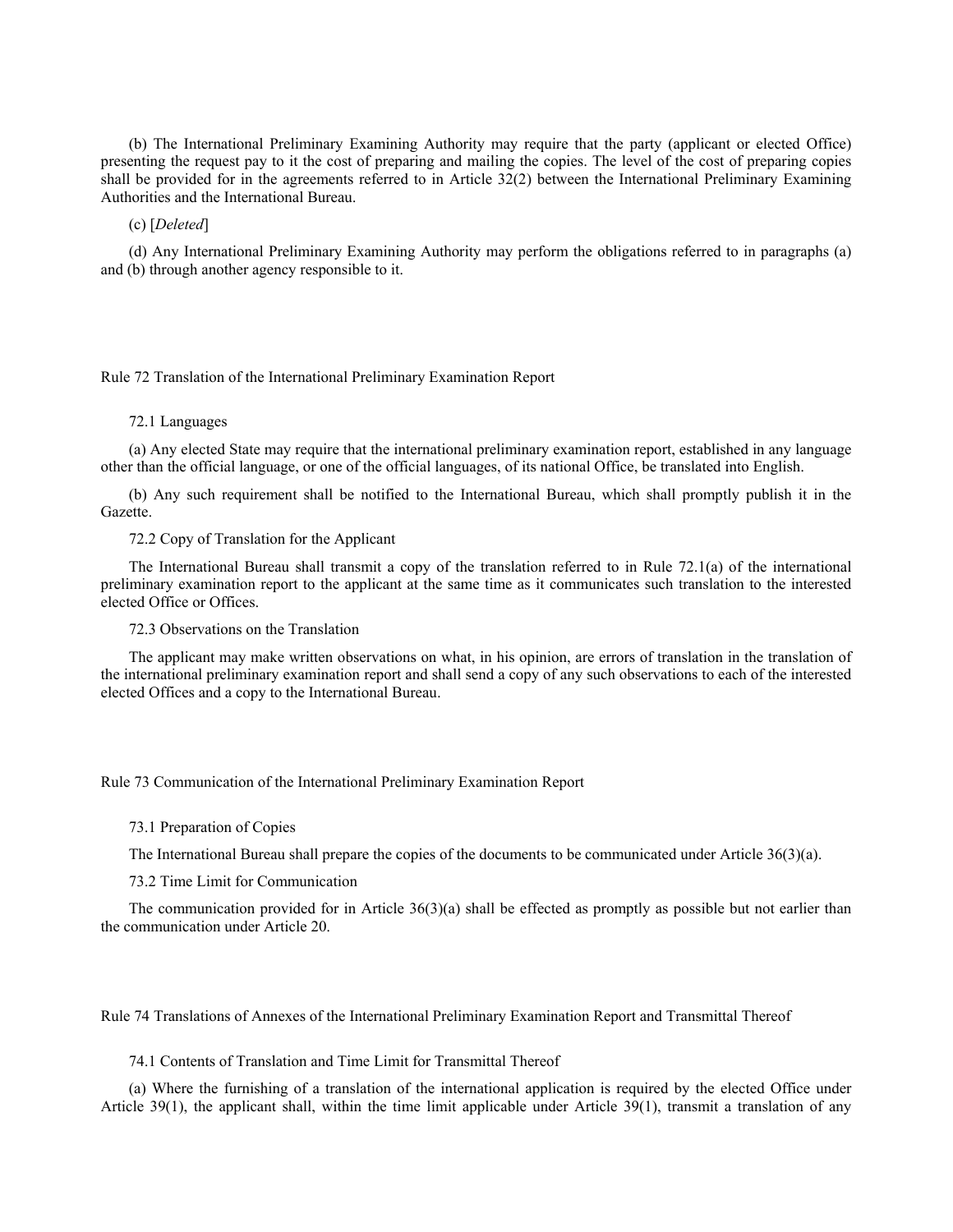replacement sheet referred to in Rule 70.16 which is annexed to the international preliminary examination report, unless such sheet is in the language of the required translation of the international application. The same time limit shall apply where the furnishing of a translation of the international application to the elected Office must, because of a declaration made under Article 64(2)(a)(i), be effected within the time limit applicable under Article 22.

(b) Where the furnishing under Article 39(1) of a translation of the international application is not required by the elected Office, that Office may require the applicant to furnish, within the time limit applicable under that Article, a translation into the language in which the international application was published of any replacement sheet referred to in Rule 70.16 which is annexed to the international preliminary examination report and is not in that language.

Rule 75 [Deleted]

Rule 76 Copy, Translation and Fee Under Article 39(1); Translation of Priority Document

76.1, 76.2 and 76.3 [Deleted]

76.4 Time Limit for Translation of Priority Document

The applicant shall not be required to furnish to any elected Office a translation of the priority document before the expiration of the applicable time limit under Article 39.

76.5 Application of Rules 22.1(g), 49 and 51*bis*

Rules 22.1(g), 49 and 51*bis* shall apply, provided that:

(i) any reference in the said Rules to the designated Office or to the designated State shall be construed as a reference to the elected Office or to the elected State, respectively;

(ii) any reference in the said Rules to Article 22 or Article 24(2) shall be construed as a reference to Article 39(1) or Article 39(3), respectively;

(iii) the words ''international applications filed'' in Rule 49.1(c) shall be replaced by the words ''a demand submitted;''

(iv) for the purposes of Article 39(1), where an international preliminary examination report has been established, a translation of any amendment under Article 19 shall only be required if that amendment is annexed to that report.

76.6 Transitional Provision

If, on July 12, 1991, Rule 76.5(iv) is not compatible with the national law applied by the elected Office in respect of claims amended under Article 19, Rule 76.5(iv) shall not apply in that respect to that elected Office for as long as it continues not to be compatible with that law, provided that the said Office informs the International Bureau accordingly by December 31, 1991. The information received shall be promptly published by the International Bureau in the Gazette.

Rule 77 Faculty Under Article 39(1)(b)

77.1 Exercise of Faculty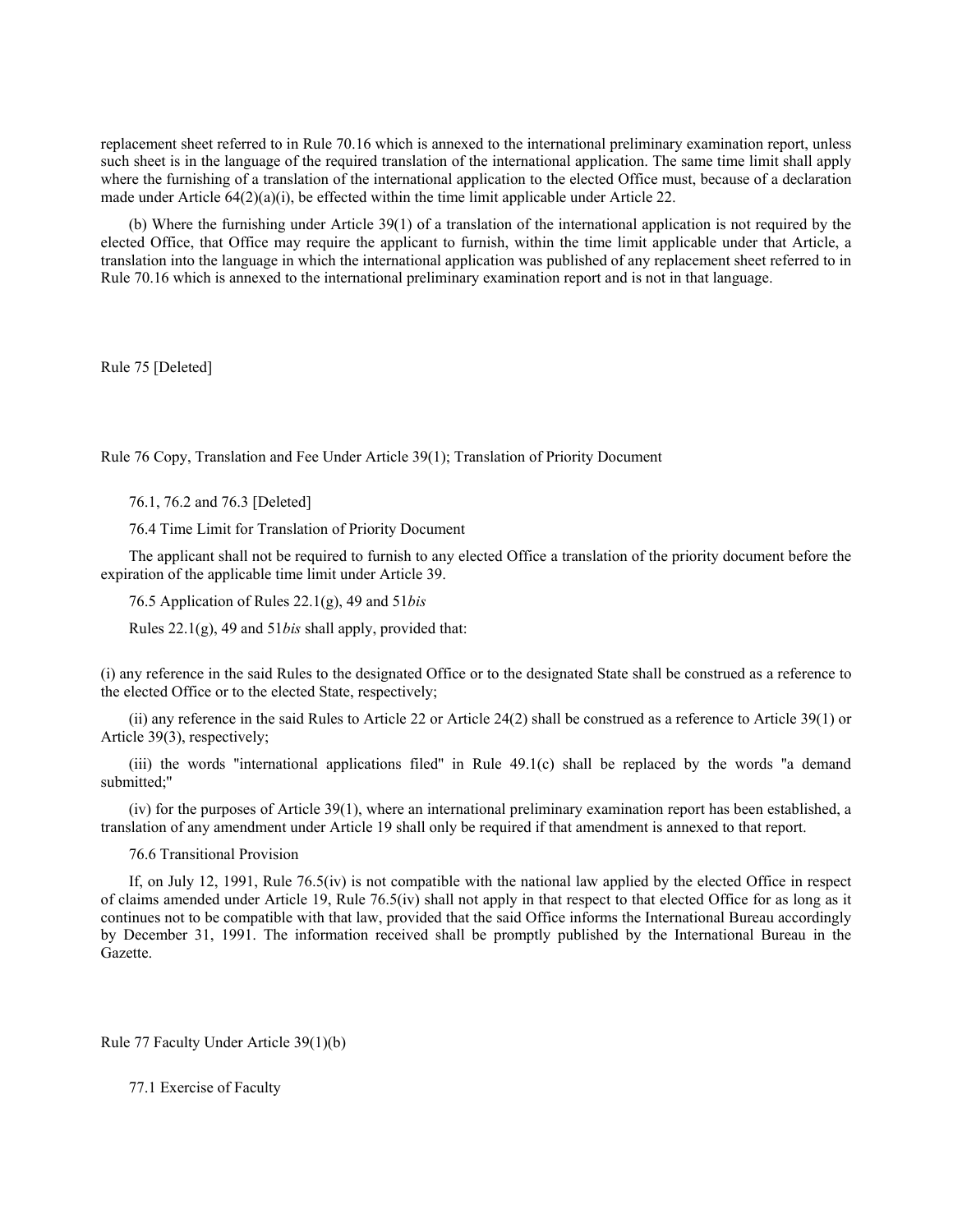(a) Any Contracting State allowing a time limit expiring later than the time limit provided for in Article 39(1)(a) shall notify the International Bureau of the time limit so fixed.

(b) Any notification received by the International Bureau under paragraph (a) shall be promptly published by the International Bureau in the Gazette.

(c) Notifications concerning the shortening of the previously fixed time limit shall be effective in relation to demands submitted after the expiration of three months computed from the date on which the notification was published by the International Bureau.

(d) Notifications concerning the lengthening of the previously fixed time limit shall become effective upon publication by the International Bureau in the Gazette in respect of demands pending at the time or submitted after the date of such publication, or, if the Contracting State effecting the notification fixes some later date, as from the latter date.

Rule 78 Amendment of the Claims, the Description, and the Drawings, Before Elected Offices

78.1 Time Limit Where Election Is Effected Prior to Expiration of 19 Months from Priority Date

(a) Where the election of any Contracting State is effected prior to the expiration of the 19th month from the priority date, the applicant shall, if he so wishes, exercise the right under Article 41 to amend the claims, the description and the drawings, before the elected Office concerned within one month from the fulfillment of the requirements under Article  $39(1)(a)$ , provided that, if the transmittal of the international preliminary examination report under Article  $36(1)$ has not taken place by the expiration of the time limit applicable under Article 39, he shall exercise the said right not later than four months after such expiration date. In either case, the applicant may exercise the said right at any other time if so permitted by the national law of the said State.

(b) In any elected State in which the national law provides that examination starts only on special request, the national law may provide that the time limit within or the time at which the applicant may exercise the right under Article 41 shall, where the election of any Contracting State is effected prior to the expiration of the 19th month from the priority date, be the same as that provided by the national law for the filing of amendments in the case of the examination, on special request, of national applications, provided that such time limit shall not expire prior to, or such time shall not come before, the expiration of the time limit applicable under paragraph (a).

78.2 Time Limit Where Election Is Effected After Expiration of 19 Months from Priority Date

Where the election of any Contracting State has been effected after the expiration of the 19th month from the priority date and the applicant wishes to make amendments under Article 41, the time limit for making amendments under Article 28 shall apply.

# 78.3 Utility Models

The provisions of Rules 6.5 and 13.5 shall apply, *mutatis mutandis*, before elected Offices. If the election was made before the expiration of the 19th month from the priority date, the reference to the time limit applicable under Article 22 is replaced by a reference to the time limit applicable under Article 39.

#### PART D --RULES CONCERNING CHAPTER III OF THE TREATY

Rule 79 Calendar

## 79.1 Expressing Dates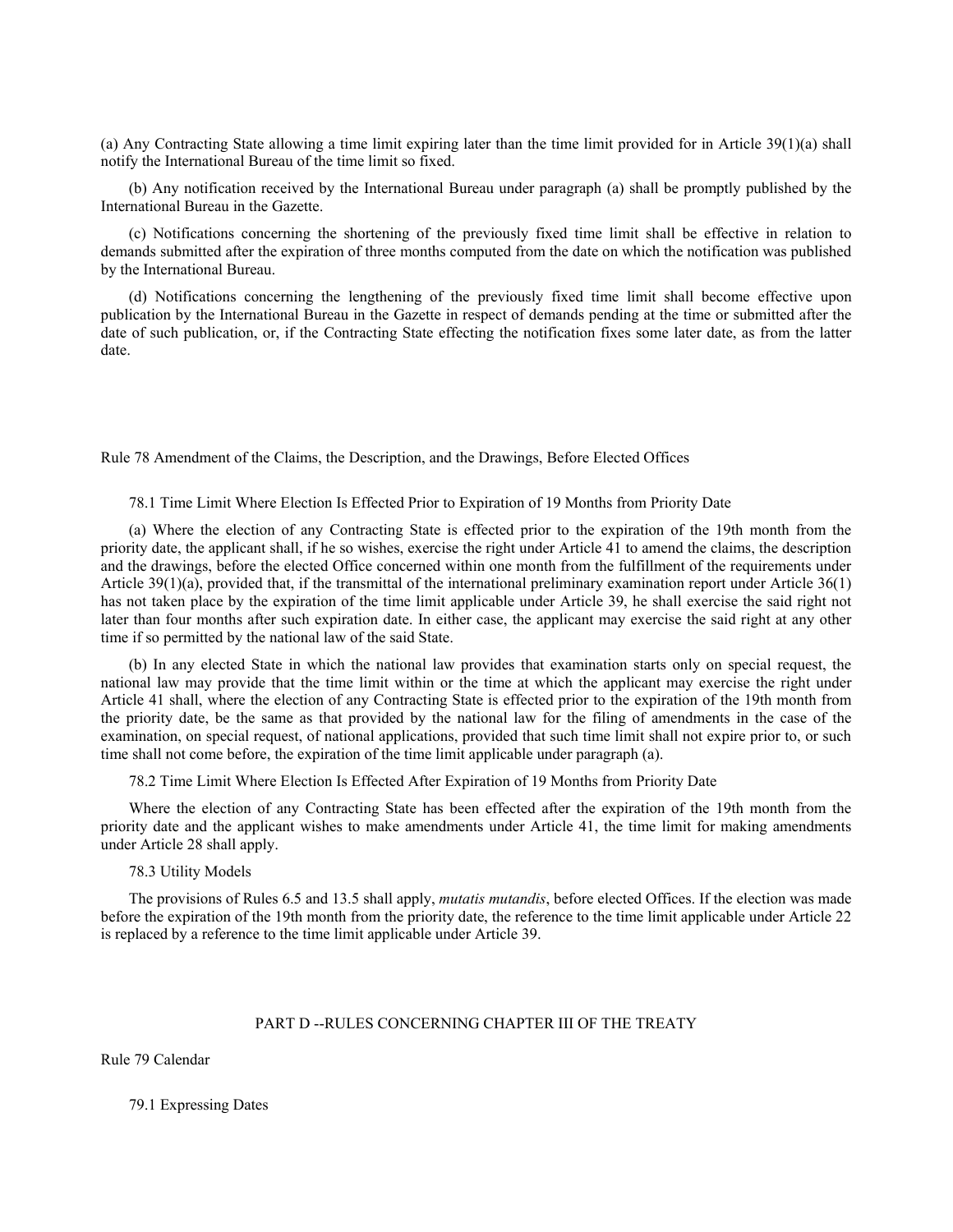Applicants, national Offices, receiving Offices, International Searching and Preliminary Examining Authorities, and the International Bureau, shall, for the purposes of the Treaty and the Regulations, express any date in terms of the Christian era and the Gregorian calendar, or, if they use other eras and calendars, they shall also express any date in terms of the Christian era and the Gregorian calendar.

## Rule 80 Computation of Time Limits

# 80.1 Periods Expressed in Years

When a period is expressed as one year or a certain number of years, computation shall start on the day following the day on which the relevant event occurred, and the period shall expire in the relevant subsequent year in the month having the same name and on the day having the same number as the month and the day on which the said event occurred, provided that if the relevant subsequent month has no day with the same number the period shall expire on the last day of that month.

## 80.2 Periods Expressed in Months

When a period is expressed as one month or a certain number of months, computation shall start on the day following the day on which the relevant event occurred, and the period shall expire in the relevant subsequent month on the day which has the same number as the day on which the said event occurred, provided that if the relevant subsequent month has no day with the same number the period shall expire on the last day of that month.

# 80.3 Periods Expressed in Days

When a period is expressed as a certain number of days, computation shall start on the day following the day on which the relevant event occurred, and the period shall expire on the day on which the last day of the count has been reached.

### 80.4 Local Dates

(a) The date which is taken into consideration as the starting date of the computation of any period shall be the date which prevails in the locality at the time when the relevant event occurred.

(b) The date on which any period expires shall be the date which prevails in the locality in which the required document must be filed or the required fee must be paid.

## 80.5 Expiration on a Non-Working Day

If the expiration of any period during which any document or fee must reach a national Office or intergovernmental organization falls on a day on which such Office or organization is not open to the public for the purposes of the transaction of official business, or on which ordinary mail is not delivered in the locality in which such Office or organization is situated, the period shall expire on the next subsequent day on which neither of the said two circumstances exists.

## 80.6 Date of Documents

Where a period starts on the day of the date of a document or letter emanating from a national Office or intergovernmental organization, any interested party may prove that the said document or letter was mailed on a day later than the date it bears, in which case the date of actual mailing shall, for the purposes of computing the period, be considered to be the date on which the period starts. Irrespective of the date on which such a document or letter was mailed, if the applicant offers to the national Office or intergovernmental organization evidence which satisfies the national Office or intergovernmental organization that the document or letter was received more than seven days after the date it bears, the national Office or intergovernmental organization shall treat the period starting from the date of the document or letter as expiring later by an additional number of days which is equal to the number of days which the document or letter was received later than seven days after the date it bears.

# 80.7 End of Working Day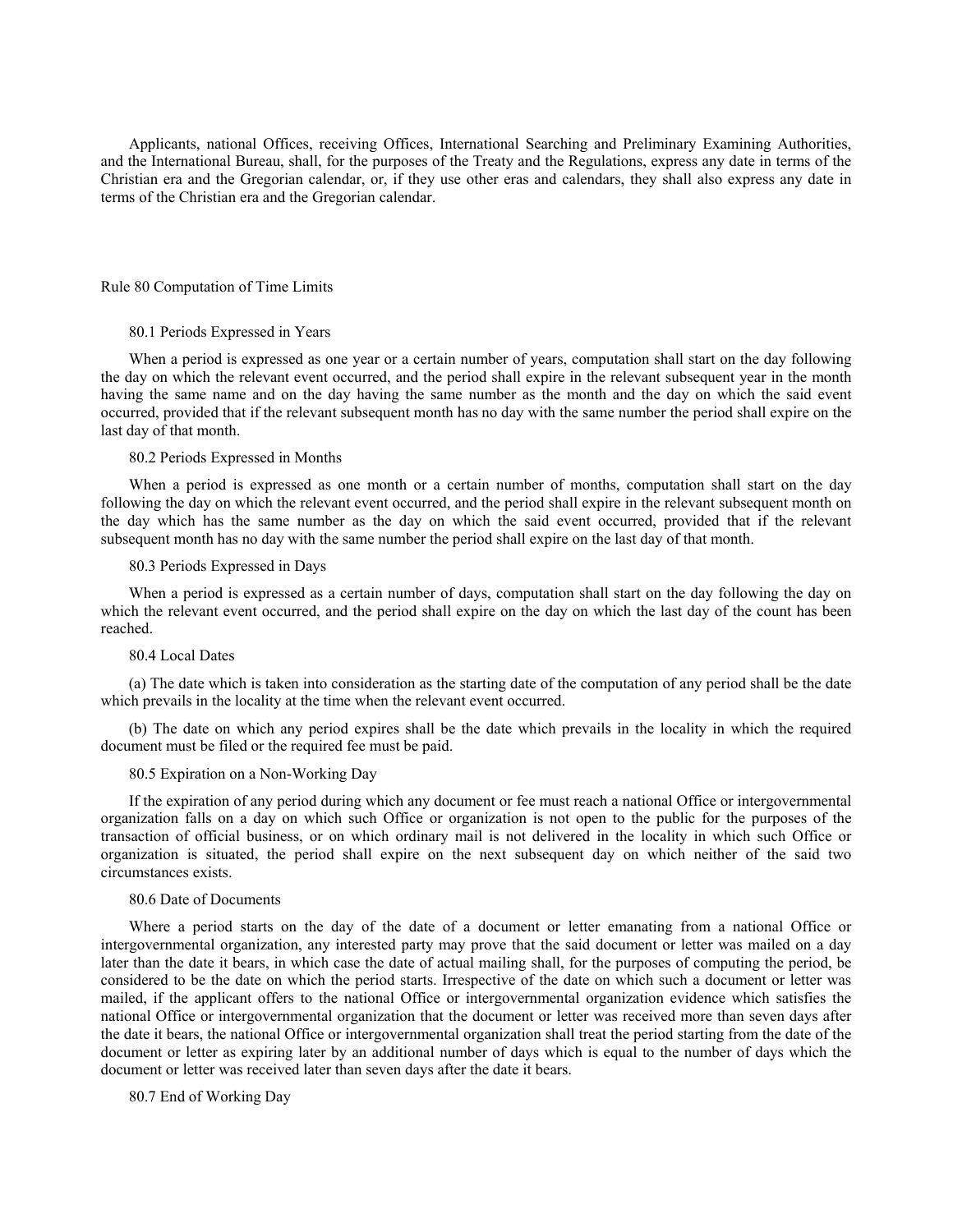(a) A period expiring on a given day shall expire at the moment the national Office or intergovernmental organization with which the document must be filed or to which the fee must be paid closes for business on that day.

(b) Any Office or organization may depart from the provisions of paragraph (a) up to midnight on the relevant day.

Rule 81 Modification of Time Limits Fixed in the Treaty

81.1 Proposal

(a) Any Contracting State or the Director General may propose a modification under Article 47(2).

(b) Proposals made by a Contracting State shall be presented to the Director General.

81.2 Decision by the Assembly

(a) When the proposal is made to the Assembly, its text shall be sent by the Director General to all Contracting States at least two months in advance of that session of the Assembly whose agenda includes the proposal.

(b) During the discussion of the proposal in the Assembly, the proposal may be amended or consequential amendments proposed.

(c) The proposal shall be considered adopted if none of the Contracting States present at the time of voting votes against the proposal.

81.3 Voting by Correspondence

(a) When voting by correspondence is chosen, the proposal shall be included in a written communication from the Director General to the Contracting States, inviting them to express their vote in writing.

(b) The invitation shall fix the time limit within which the reply containing the vote expressed in writing must reach the International Bureau. That time limit shall not be less than three months from the date of the invitation.

(c) Replies must be either positive or negative. Proposals for amendments or mere observations shall not be regarded as votes.

(d) The proposal shall be considered adopted if none of the Contracting States opposes the amendment and if at least one-half of the Contracting States express either approval or indifference or abstention.

Rule 82 Irregularities in the Mail Service

82.1 Delay or Loss in Mail

(a) Any interested party may offer evidence that he has mailed the document or letter five days prior to the expiration of the time limit. Except in cases where surface mail normally arrives at its destination within two days of mailing, or where no airmail service is available, such evidence may be offered only if the mailing was by airmail. In any case, evidence may be offered only if the mailing was by mail registered by the postal authorities.

(b) If the mailing, in accordance with paragraph (a), of a document or letter is proven to the satisfaction of the national Office or intergovernmental organization which is the addressee, delay in arrival shall be excused, or, if the document or letter is lost in the mail, substitution for it of a new copy shall be permitted, provided that the interested party proves to the satisfaction of the said Office or organization that the document or letter offered in substitution is identical with the document or letter lost.

(c) In the cases provided for in paragraph (b), evidence of mailing within the prescribed time limit, and, where the document or letter was lost, the substitute document or letter as well as the evidence concerning its identity with the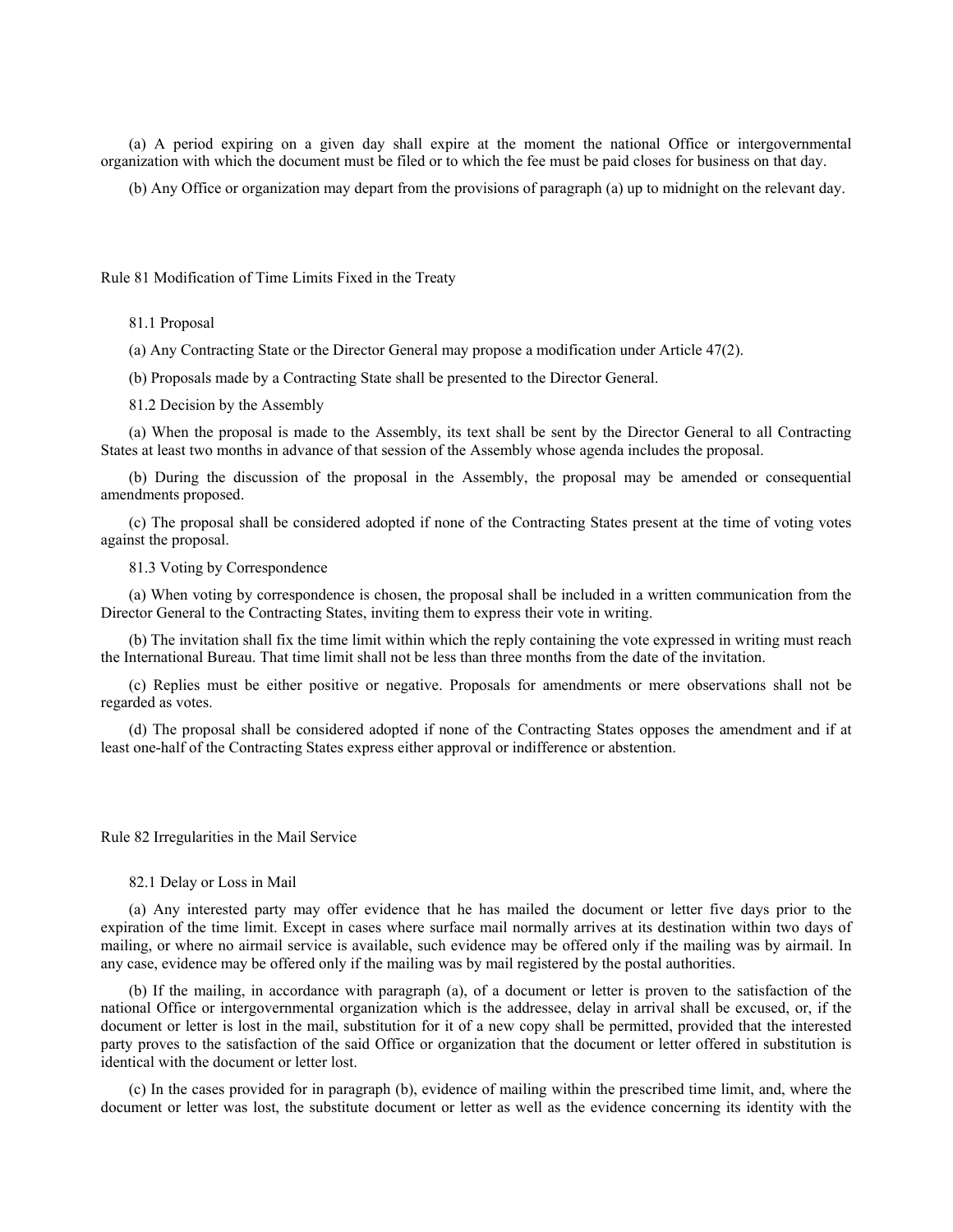document or letter lost shall be submitted within one month after the date on which the interested party noticed--or with due diligence should have noticed--the delay or the loss, and in no case later than six months after the expiration of the time limit applicable in the given case.

(d) Any national Office or intergovernmental organization which has notified the International Bureau that it will do so shall, where a delivery service other than the postal authorities is used to mail a document or letter, apply the provisions of paragraphs (a) to (c) as if the delivery service was a postal authority. In such a case, the last sentence of paragraph (a) shall not apply but evidence may be offered only if details of the mailing were recorded by the delivery service at the time of mailing. The notification may contain an indication that it applies only to mailings using specified delivery services or delivery services which satisfy specified criteria. The International Bureau shall publish the information so notified in the Gazette.

(e) Any national Office or intergovernmental organization may proceed under paragraph (d):

(i) even if, where applicable, the delivery service used was not one of those specified, or did not satisfy the criteria specified, in the relevant notification under paragraph (d), or

(ii) even if that Office or organization has not sent to the International Bureau a notification under paragraph (d).

82.2 Interruption in the Mail Service

(a) Any interested party may offer evidence that on any of the 10 days preceding the day of expiration of the time limit the postal service was interrupted on account of war, revolution, civil disorder, strike, natural calamity, or other like reason, in the locality where the interested party resides or has his place of business or is staying.

(b) If such circumstances are proven to the satisfaction of the national Office or intergovernmental organization which is the addressee, delay in arrival shall be excused, provided that the interested party proves to the satisfaction of the said Office or organization that he effected the mailing within five days after the mail service was resumed. The provisions of Rule 82.1(c) shall apply *mutatis mutandis*.

Rule 82bis Excuse by the Designated or Elected State of Delays in Meeting Certain Time Limits

82bis.1 Meaning of ''Time Limit'' in Article 48(2)

The reference to "any time limit" in Article 48(2) shall be construed as comprising a reference:

(i) to any time limit fixed in the Treaty or these Regulations;

(ii) to any time limit fixed by the receiving Office, the International Searching Authority, the International Preliminary Examining Authority or the International Bureau or applicable by the receiving Office under its national law;

(iii) to any time limit fixed by, or in the national law applicable by, the designated or elected Office, for the performance of any act by the applicant before that Office.

82bis.2 Reinstatement of Rights and Other Provisions to Which Article 48(2) Applies

The provisions of the national law which is referred to in Article 48(2) concerning the excusing, by the designated or elected State, of any delay in meeting any time limit are those provisions which provide for reinstatement of rights, restoration, *restitutio in integrum* or further processing in spite of non-compliance with a time limit, and any other provision providing for the extension of time limits or for excusing delays in meeting time limits.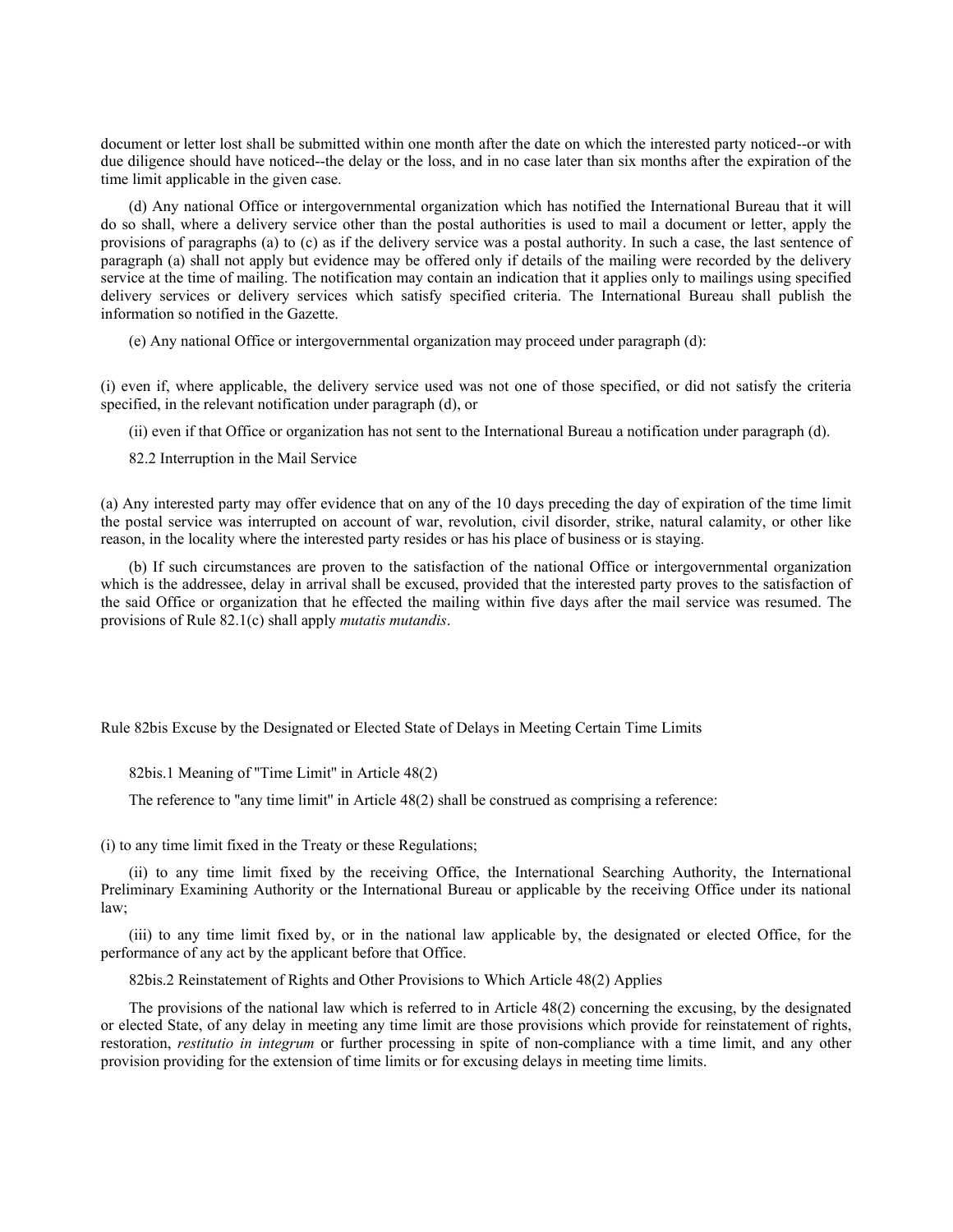Rule 82ter Rectification of Errors Made by the Receiving Office or by the International Bureau

82ter.1 Errors Concerning the International Filing Date and the Priority Claim

If the applicant proves to the satisfaction of any designated or elected Office that the international filing date is incorrect due to an error made by the receiving Office or that the priority claim has been erroneously considered by the receiving Office or the International Bureau not to have been made, and if the error is an error such that, had it been made by the designated or elected Office itself, that Office would rectify it under the national law or national practice, the said Office shall rectify the error and shall treat the international application as if it had been accorded the rectified international filing date or as if the priority claim had not been considered not to have been made.

Rule 83 Right to Practice Before International Authorities

### 83.1 Proof of Right

The International Bureau, the competent International Searching Authority, and the competent International Preliminary Examining Authority, may require the production of proof of the right to practice referred to in Article 49.

83.1bis Where the International Bureau Is the Receiving Office

(a) Any person who has the right to practice before the national Office of, or acting for, a Contracting State of which the applicant or, if there are two or more applicants, any of the applicants is a resident or national shall be entitled to practice in respect of the international application before the International Bureau in its capacity as receiving Office under Rule 19.1(a)(iii).

(b) Any person having the right to practice before the International Bureau in its capacity as receiving Office in respect of an international application shall be entitled to practice in respect of that application before the International Bureau in any other capacity and before the competent International Searching Authority and competent International Preliminary Examining Authority.

# 83.2 Information

(a) The national Office or the intergovernmental organization which the interested person is alleged to have a right to practice before shall, upon request, inform the International Bureau, the competent International Searching Authority, or the competent International Preliminary Examining Authority, whether such person has the right to practice before it.

(b) Such information shall be binding upon the International Bureau, the International Searching Authority, or the International Preliminary Examining Authority, as the case may be.

# PART E --RULES CONCERNING CHAPTER V OF THE TREATY

Rule 84 Expenses of Delegations

## 84.1 Expenses Borne by Governments

The expenses of each Delegation participating in any organ established by or under the Treaty shall be borne by the Government which has appointed it.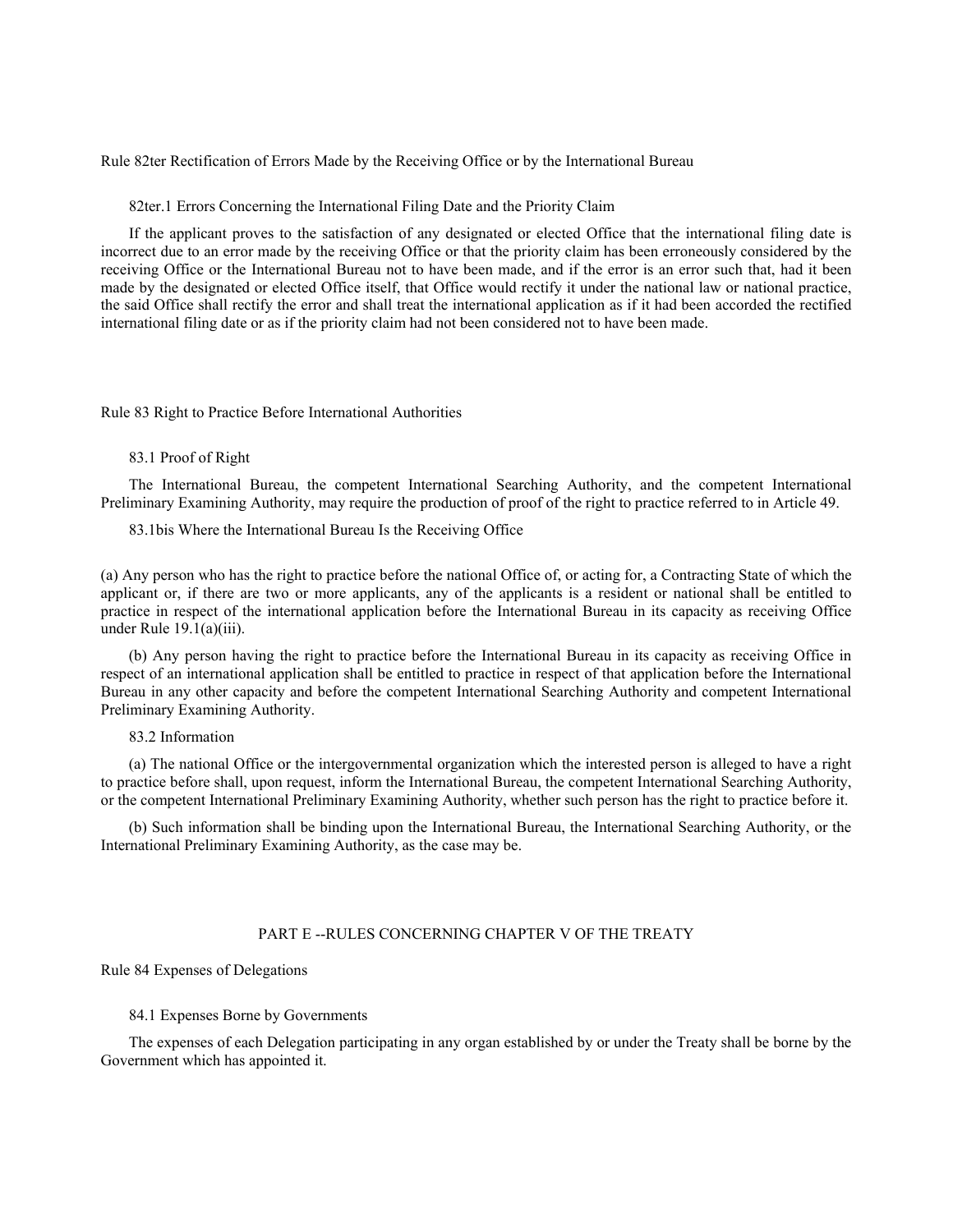# Rule 85 Absence of Quorum in the Assembly

# 85.1 Voting by Correspondence

In the case provided for in Article 53(5)(b), the International Bureau shall communicate the decisions of the Assembly (other than those concerning the Assembly's own procedure) to the Contracting States which were not represented and shall invite them to express in writing their vote or abstention within a period of three months from the date of the communication. If, at the expiration of that period, the number of Contracting States having thus expressed their vote or abstention attains the number of Contracting States which was lacking for attaining the quorum in the session itself, such decisions shall take effect provided that at the same time the required majority still obtains.

Rule 86 The Gazette

86.1 Contents and Form

(a) The Gazette referred to in Article 55(4) shall contain:

(i) for each published international application, the data specified by the Administrative Instructions taken from the front page of the pamphlet published under Rule 48, the drawing (if any) appearing on the said front page, and the abstract,

(ii) the schedule of all fees payable to the receiving Offices, the International Bureau, and the International Searching and Preliminary Examining Authorities,

(iii) notices the publication of which is required under the Treaty or these Regulations,

(iv) information, if and to the extent furnished to the International Bureau by the designated or elected Offices, on the question whether the requirements provided for in Articles 22 or 39 have been complied with in respect of the international applications designating or electing the Office concerned,

(v) any other useful information prescribed by the Administrative Instructions, provided access to such information is not prohibited under the Treaty or these Regulations.

(b) The information referred to in paragraph (a) shall be made available in two forms:

(i) as a Gazette in paper form, which shall contain the data specified by the Administrative Instructions taken from the front page of the pamphlet published under Rule 48 (''bibliographic data'') and the matters referred to in paragraph (a)(ii) to  $(v)$ ;

(ii) as a Gazette in electronic form, which shall contain the bibliographic data, the drawing (if any) appearing on the said front page, and the abstract.

86.2 Languages; Access to the Gazette

(a) The Gazette in paper form shall be published in a bilingual (English and French) edition. It shall also be published in editions in any other language, provided the cost of publication is assured through sales or subventions.

(b) The Assembly may order the publication of the Gazette in languages other than those referred to in paragraph (a).

(c) The Gazette in electronic form referred to in Rule 86.1(b)(ii) shall be made accessible, in English and French at the same time, by any electronic ways and means specified in the Administrative Instructions. The translations shall be ensured by the International Bureau in English and French. The International Bureau shall ensure that the making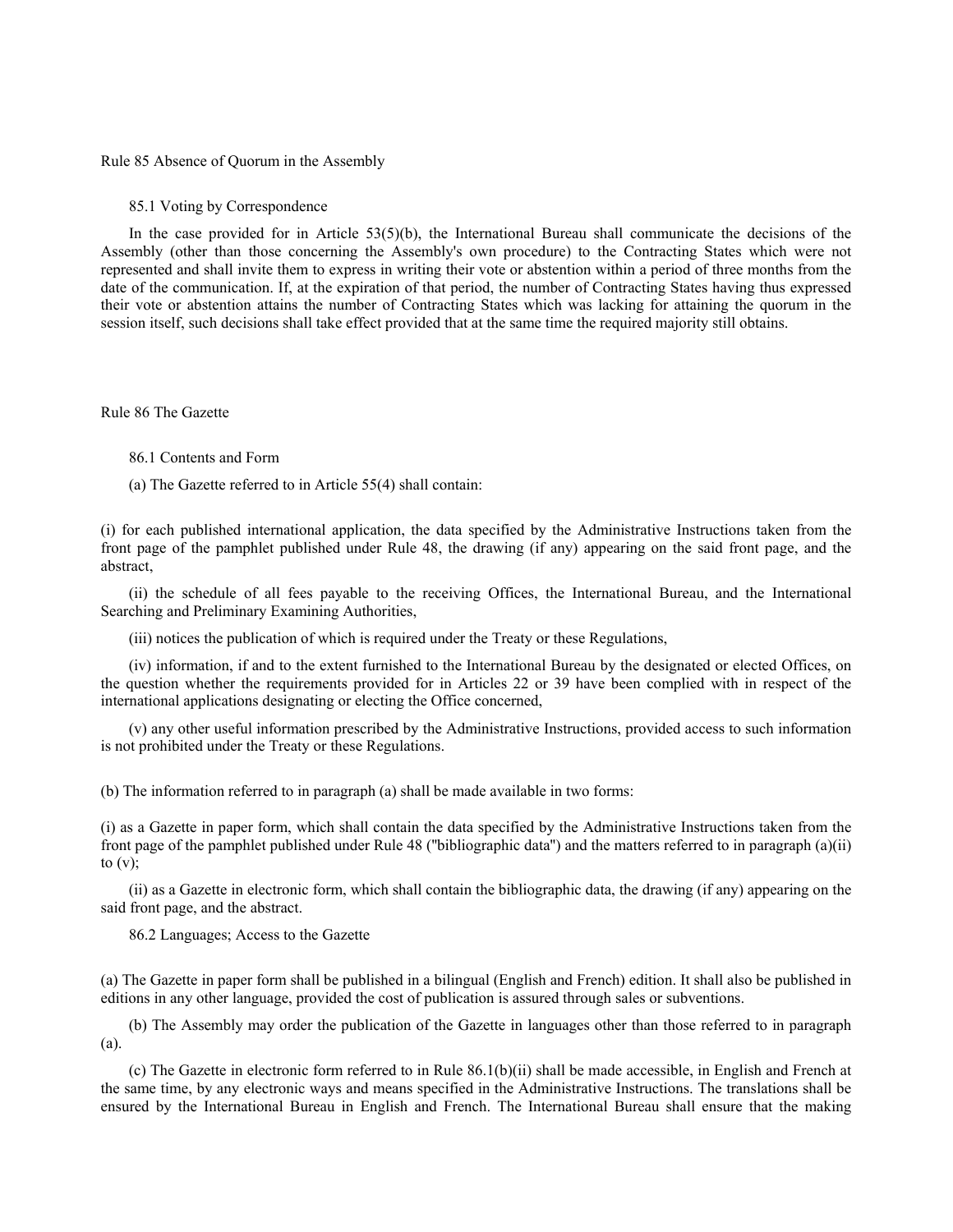accessible of the Gazette in electronic form shall be effected on, or as soon as possible after, the date of publication of the pamphlet containing the international application.

86.3 Frequency

The frequency of publication of the Gazette shall be determined by the Director General.

86.4 Sale

The subscription and other sale prices of the Gazette shall be determined by the Director General.

86.5 Title

The title of the Gazette shall be determined by the Director General.

86.6 Further Details

Further details concerning the Gazette may be provided for in the Administrative Instructions.

Rule 87 Copies of Publications

87.1 International Searching and Preliminary Examining Authorities

Any International Searching or Preliminary Examining Authority shall have the right to receive, free of charge, two copies of every published international application, of the Gazette, and of any other publication of general interest published by the International Bureau in connection with the Treaty or these Regulations.

87.2 National Offices

(a) Any national Office shall have the right to receive, free of charge, one copy of every published international application, of the Gazette, and of any other publication of general interest published by the International Bureau in connection with the Treaty or these Regulations.

(b) The publications referred to in paragraph (a) shall be sent on special request. If any publication is available in more than one language, the request shall specify the language or languages in which it is desired.

Rule 88 Amendment of the Regulations

88.1 Requirement of Unanimity

Amendment of the following provisions of these Regulations shall require that no State having the right to vote in the Assembly vote against the proposed amendment:

(i) Rule 14.1 (Transmittal Fee),

(ii) [*deleted*]

(iii) Rule 22.3 (Time Limit Under Article 12(3)),

(iv) Rule 33 (Relevant Prior Art for International Search),

(v) Rule 64 (Prior Art for International Preliminary Examination),

(vi) Rule 81 (Modification of Time Limits Fixed in the Treaty),

(vii) the present paragraph (i.e., Rule 88.1).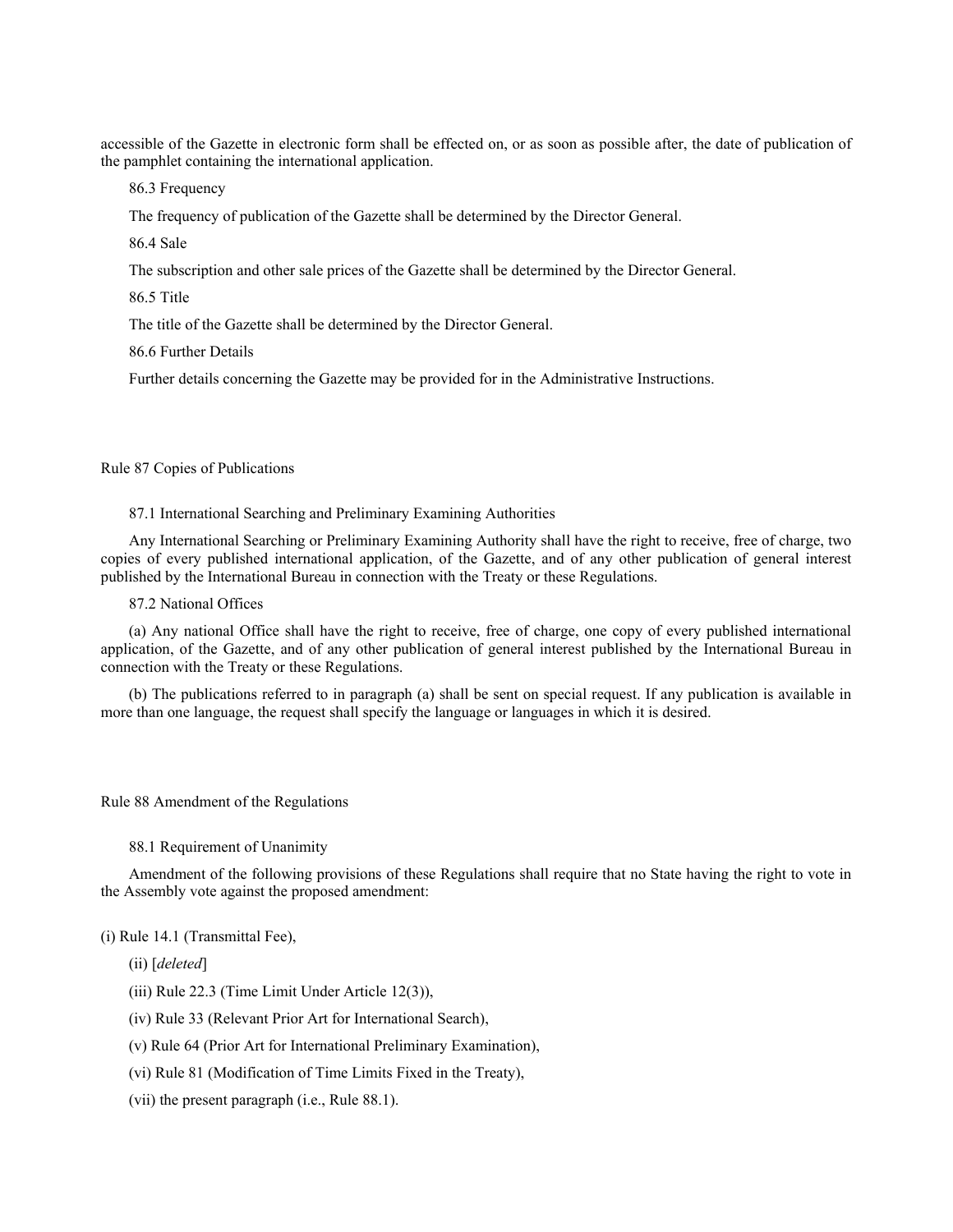88.2 [Deleted]

88.3 Requirement of Absence of Opposition by Certain States

Amendment of the following provisions of these Regulations shall require that no State referred to in Article  $58(3)(a)(ii)$  and having the right to vote in the Assembly vote against the proposed amendment:

(i) Rule 34 (Minimum Documentation),

(ii) Rule 39 (Subject Matter Under Article  $17(2)(a)(i)$ ),

(iii) Rule 67 (Subject Matter Under Article 34(4)(a)(i)),

(iv) the present paragraph (i.e., Rule 88.3).

88.4 Procedure

Any proposal for amending a provision referred to in Rules 88.1 or 88.3 shall, if the proposal is to be decided upon in the Assembly, be communicated to all Contracting States at least two months prior to the opening of that session of the Assembly which is called upon to make a decision on the proposal.

Rule 89 Administrative Instructions

89.1 Scope

(a) The Administrative Instructions shall contain provisions:

(i) concerning matters in respect of which these Regulations expressly refer to such Instructions,

(ii) concerning any details in respect of the application of these Regulations.

(b) The Administrative Instructions shall not be in conflict with the provisions of the Treaty, these Regulations, or any agreement concluded by the International Bureau with an International Searching Authority, or an International Preliminary Examining Authority.

89.2 Source

(a) The Administrative Instructions shall be drawn up and promulgated by the Director General after consultation with the receiving Offices and the International Searching and Preliminary Examining Authorities.

(b) They may be modified by the Director General after consultation with the Offices or Authorities which have a direct interest in the proposed modification.

(c) The Assembly may invite the Director General to modify the Administrative Instructions, and the Director General shall proceed accordingly.

89.3 Publication and Entry into Force

(a) The Administrative Instructions and any modification thereof shall be published in the Gazette.

(b) Each publication shall specify the date on which the published provisions come into effect. The dates may be different for different provisions, provided that no provision may be declared effective prior to its publication in the Gazette.

PART F --RULES CONCERNING SEVERAL CHAPTERS OF THE TREATY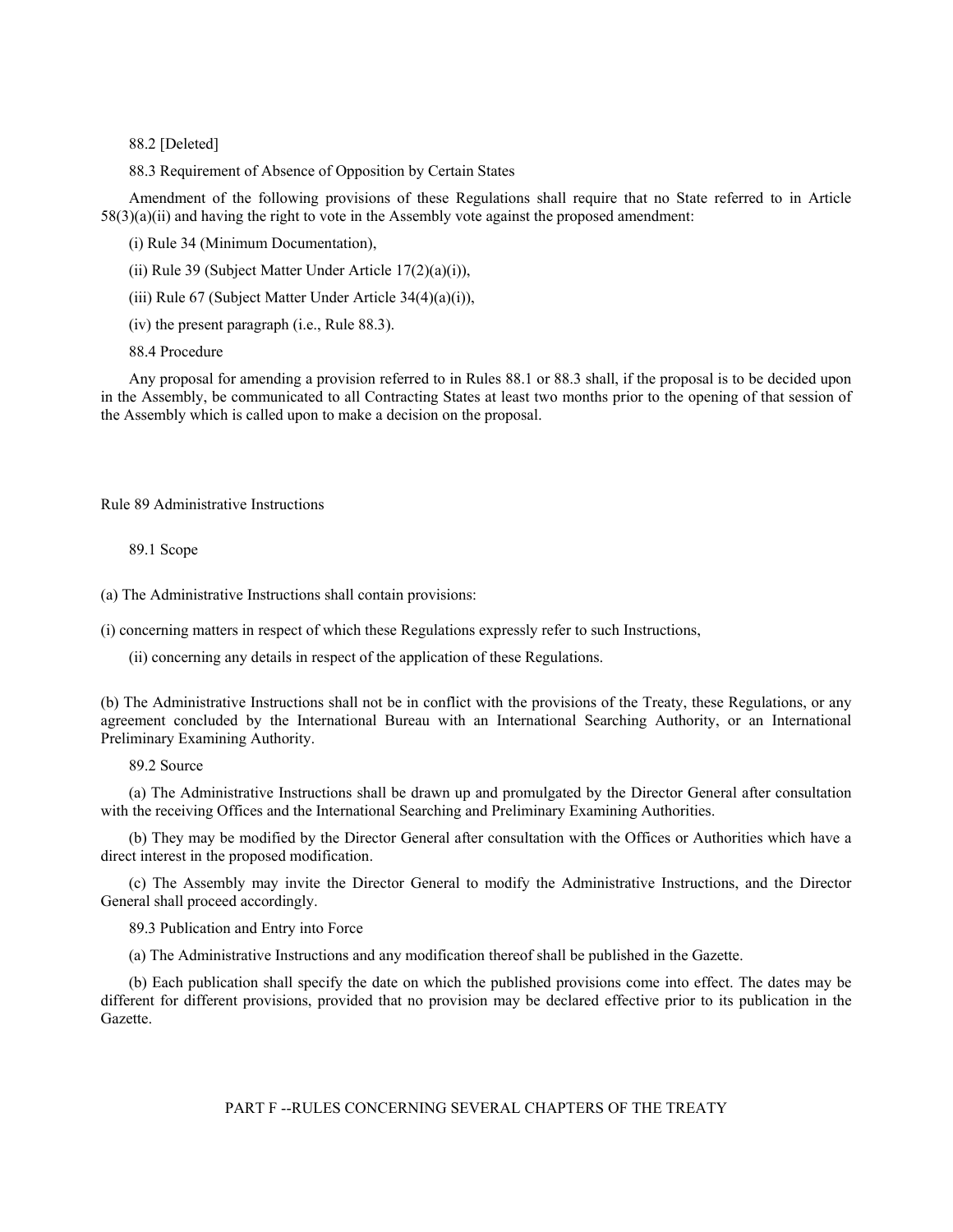Rule 89bis Filing, Processing and Transmission of International Applications and Other Documents in Electronic Form or by Electronic Means

## 89bis.1 International Applications

(a) International applications may, subject to paragraphs (b) to (e), be filed and processed in electronic form or by electronic means, in accordance with the Administrative Instructions, provided that any receiving Office shall permit the filing of international applications on paper.

(b) These Regulations shall apply *mutatis mutandis* to international applications filed in electronic form or by electronic means, subject to any special provisions of the Administrative Instructions.

(c) The Administrative Instructions shall set out the provisions and requirements in relation to the filing and processing of international applications filed, in whole or in part, in electronic form or by electronic means, including but not limited to, provisions and requirements in relation to acknowledgment of receipt, procedures relating to the according of an international filing date, physical requirements and the consequences of non-compliance with those requirements, signature of documents, means of authentication of documents and of the identity of parties communicating with Offices and authorities, and the operation of Article 12 in relation to the home copy, the record copy and the search copy, and may contain different provisions and requirements in relation to international applications filed in different languages.

(d) No national Office or intergovernmental organization shall be obliged to receive or process international applications filed in electronic form or by electronic means unless it has notified the International Bureau that it is prepared to do so in compliance with the applicable provisions of the Administrative Instructions. The International Bureau shall publish the information so notified in the Gazette.

(e) No receiving Office which has given the International Bureau a notification under paragraph (d) may refuse to process an international application filed in electronic form or by electronic means which complies with the applicable requirements under the Administrative Instructions.

## 89bis.2 Other Documents

Rule 89*bis*.1 shall apply *mutatis mutandis* to other documents and correspondence relating to international applications.

## 89bis.3 Transmittal Between Offices

Where the Treaty, these Regulations or the Administrative Instructions provide for documents, notifications, communications or correspondence to be transmitted by one national Office or intergovernmental organization to another, such transmittal may, where so agreed by both the sender and the receiver, be effected in electronic form or by electronic means.

Rule 89ter Copies in Electronic Form of Documents Filed on Paper

89ter.1 Copies in Electronic Form of Documents Filed on Paper

Any national Office or intergovernmental organization may provide that, where an international application or other document relating to an international application is filed on paper, a copy thereof in electronic form, in accordance with the Administrative Instructions, may be furnished by the applicant.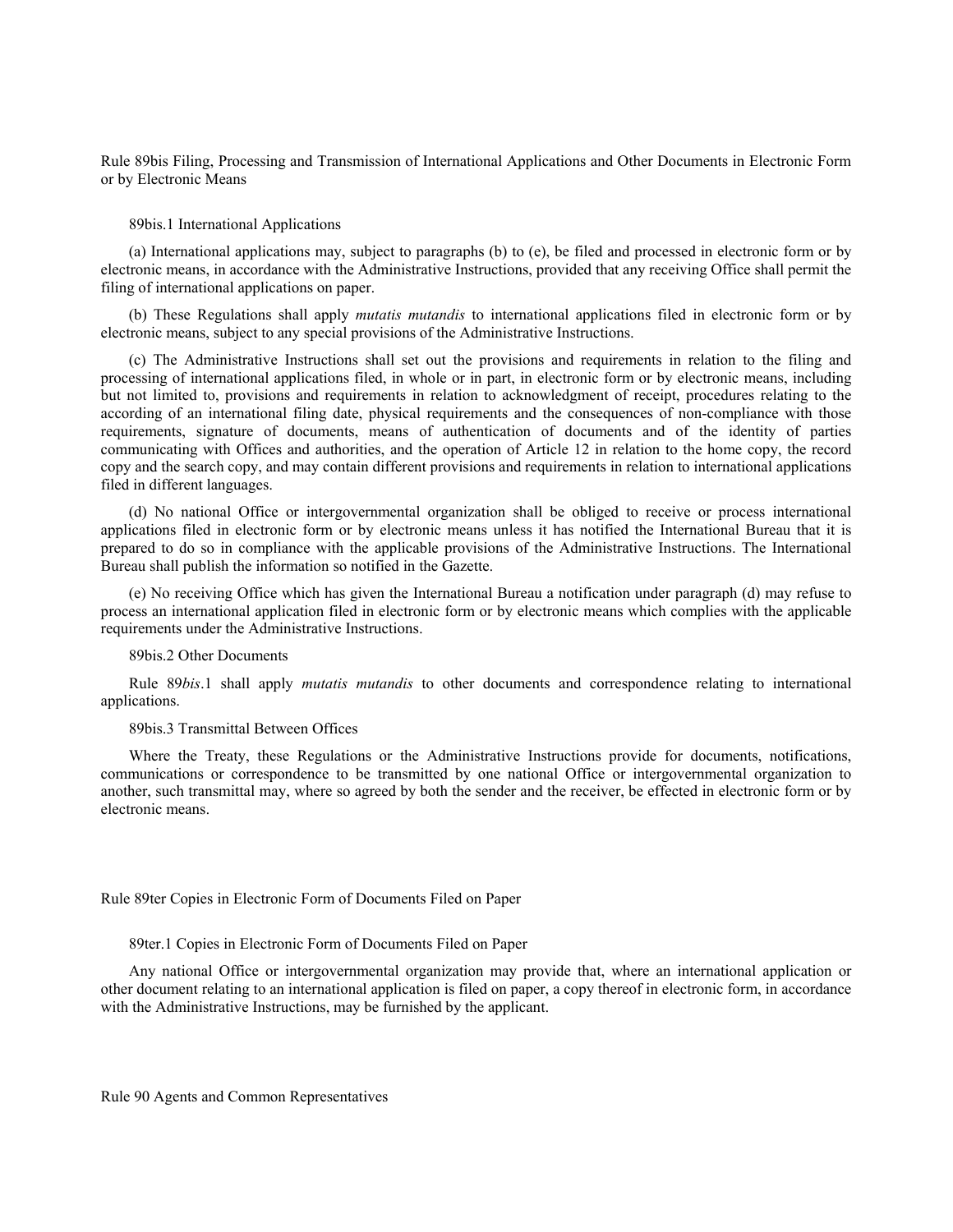## 90.1 Appointment as Agent

(a) A person having the right to practice before the national Office with which the international application is filed or, where the international application is filed with the International Bureau, having the right to practice in respect of the international application before the International Bureau as receiving Office may be appointed by the applicant as his agent to represent him before the receiving Office, the International Bureau, the International Searching Authority and the International Preliminary Examining Authority.

(b) A person having the right to practice before the national Office or intergovernmental organization which acts as the International Searching Authority may be appointed by the applicant as his agent to represent him specifically before that Authority.

(c) A person having the right to practice before the national Office or intergovernmental organization which acts as the International Preliminary Examining Authority may be appointed by the applicant as his agent to represent him specifically before that Authority.

(d) An agent appointed under paragraph (a) may, unless otherwise indicated in the document appointing him, appoint one or more sub-agents to represent the applicant as the applicant's agent:

(i) before the receiving Office, the International Bureau, the International Searching Authority and the International Preliminary Examining Authority, provided that any person so appointed as sub-agent has the right to practice before the national Office with which the international application was filed or to practice in respect of the international application before the International Bureau as receiving Office, as the case may be;

(ii) specifically before the International Searching Authority or the International Preliminary Examining Authority, provided that any person so appointed as sub-agent has the right to practice before the national Office or intergovernmental organization which acts as the International Searching Authority or International Preliminary Examining Authority, as the case may be.

90.2 Common Representative

(a) Where there are two or more applicants and the applicants have not appointed an agent representing all of them (a ''common agent'') under Rule 90.1(a), one of the applicants who is entitled to file an international application according to Article 9 may be appointed by the other applicants as their common representative.

(b) Where there are two or more applicants and all the applicants have not appointed a common agent under Rule 90.1(a) or a common representative under paragraph (a), the applicant first named in the request who is entitled according to Rule 19.1 to file an international application with the receiving Office shall be considered to be the common representative of all the applicants.

90.3 Effects of Acts by or in Relation to Agents and Common Representatives

(a) Any act by or in relation to an agent shall have the effect of an act by or in relation to the applicant or applicants concerned.

(b) If there are two or more agents representing the same applicant or applicants, any act by or in relation to any of those agents shall have the effect of an act by or in relation to the said applicant or applicants.

(c) Subject to Rule 90*bis*.5(a), second sentence, any act by or in relation to a common representative or his agent shall have the effect of an act by or in relation to all the applicants.

90.4 Manner of Appointment of Agent or Common Representative

(a) The appointment of an agent shall be effected by the applicant signing the request, the demand or a separate power of attorney. Where there are two or more applicants, the appointment of a common agent or common representative shall be effected by each applicant signing, at his choice, the request, the demand or a separate power of attorney.

(b) Subject to Rule 90.5, a separate power of attorney shall be submitted to either the receiving Office or the International Bureau, provided that, where a power of attorney appoints an agent under Rule 90.1(b), (c) or (d)(ii), it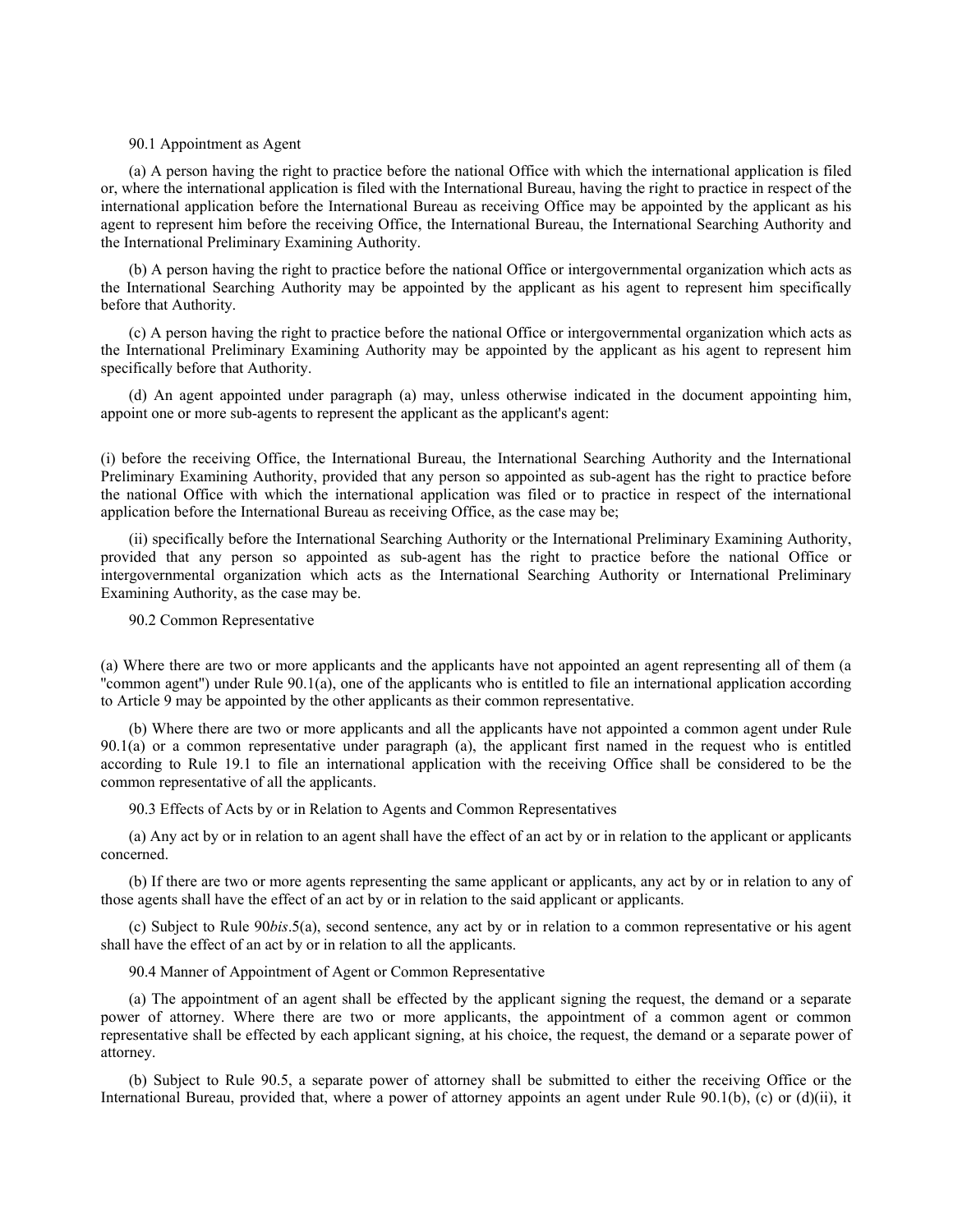shall be submitted to the International Searching Authority or the International Preliminary Examining Authority, as the case may be.

(c) If the separate power of attorney is not signed, or if the required separate power of attorney is missing, or if the indication of the name or address of the appointed person does not comply with Rule 4.4, the power of attorney shall be considered non-existent unless the defect is corrected.

90.5 General Power of Attorney

(a) Appointment of an agent in relation to a particular international application may be effected by referring in the request, the demand or a separate notice to an existing separate power of attorney appointing that agent to represent the applicant in relation to any international application which may be filed by that applicant (i.e., a "general power of attorney''), provided that:

(i) the general power of attorney has been deposited in accordance with paragraph (b), and

(ii) a copy of it is attached to the request, the demand or the separate notice, as the case may be; that copy need not be signed.

(b) The general power of attorney shall be deposited with the receiving Office, provided that, where it appoints an agent under Rule 90.1(b), (c) or (d)(ii), it shall be deposited with the International Searching Authority or the International Preliminary Examining Authority, as the case may be.

90.6 Revocation and Renunciation

(a) Any appointment of an agent or common representative may be revoked by the persons who made the appointment or by their successors in title, in which case any appointment of a sub-agent under Rule 90.1(d) by that agent shall also be considered as revoked. Any appointment of a sub-agent under Rule 90.1(d) may also be revoked by the applicant concerned.

(b) The appointment of an agent under Rule 90.1(a) shall, unless otherwise indicated, have the effect of revoking any earlier appointment of an agent made under that Rule.

(c) The appointment of a common representative shall, unless otherwise indicated, have the effect of revoking any earlier appointment of a common representative.

(d) An agent or a common representative may renounce his appointment by a notification signed by him.

(e) Rule 90.4(b) and (c) shall apply, *mutatis mutandis*, to a document containing a revocation or renunciation under this Rule.

# Rule 90bis Withdrawals

90bis.1 Withdrawal of the International Application

(a) The applicant may withdraw the international application at any time prior to the expiration of 20 months from the priority date or, where Article 39(1) applies, prior to the expiration of 30 months from the priority date.

(b) Withdrawal shall be effective on receipt of a notice addressed by the applicant, at his option, to the International Bureau, to the receiving Office or, where Article 39(1) applies, to the International Preliminary Examining Authority.

(c) No international publication of the international application shall be effected if the notice of withdrawal sent by the applicant or transmitted by the receiving Office or the International Preliminary Examining Authority reaches the International Bureau before the technical preparations for international publication have been completed.

90bis.2 Withdrawal of Designations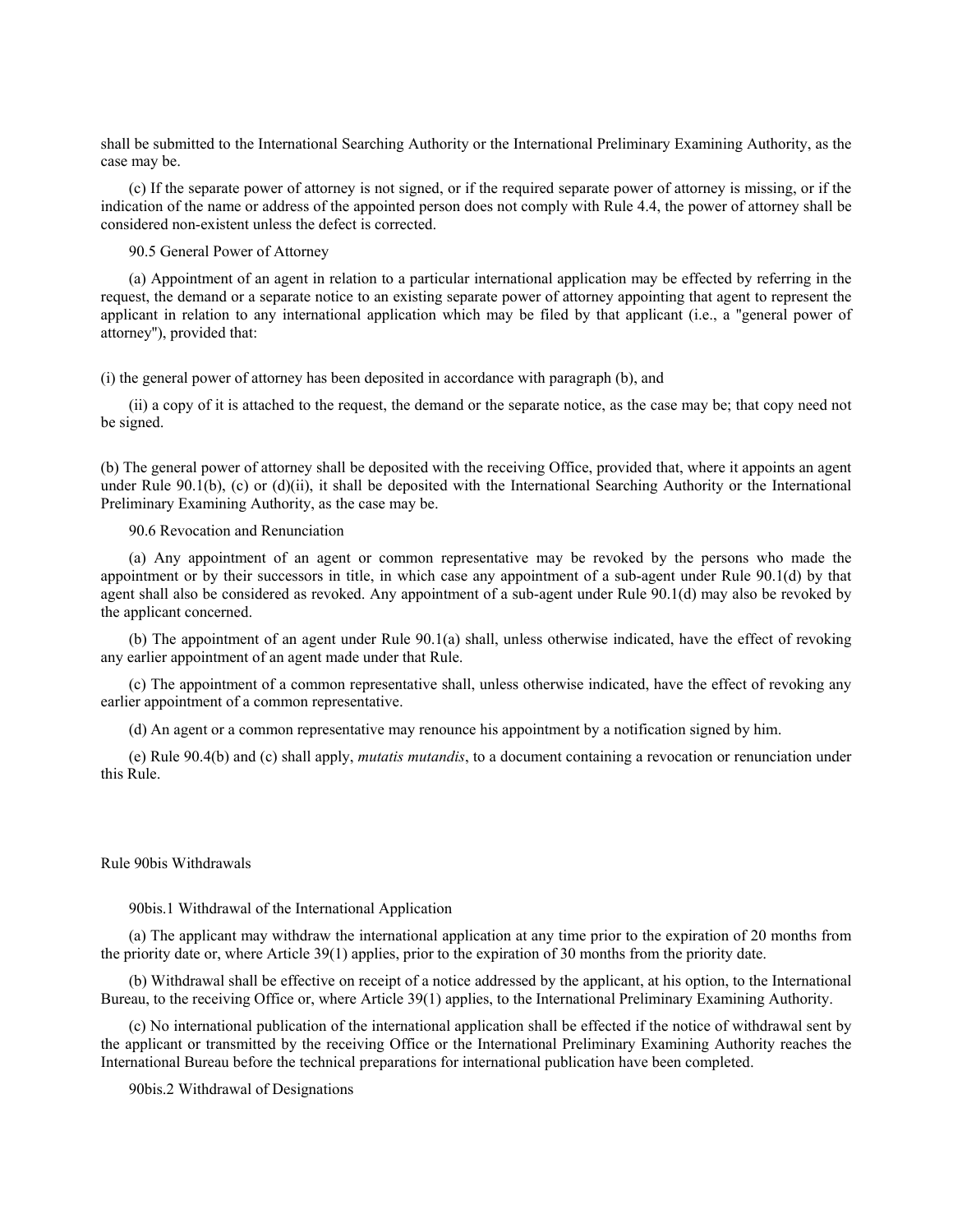(a) The applicant may withdraw the designation of any designated State at any time prior to the expiration of 20 months from the priority date or, where Article 39(1) applies in respect of that State, prior to the expiration of 30 months from the priority date. Withdrawal of the designation of a State which has been elected shall entail withdrawal of the corresponding election under Rule 90*bis*.4.

(b) Where a State has been designated for the purpose of obtaining both a national patent and a regional patent, withdrawal of the designation of that State shall be taken to mean withdrawal of only the designation for the purpose of obtaining a national patent, except where otherwise indicated.

(c) Withdrawal of the designations of all designated States shall be treated as withdrawal of the international application under Rule 90*bis*.1.

(d) Withdrawal shall be effective on receipt of a notice addressed by the applicant, at his option, to the International Bureau, to the receiving Office or, where Article 39(1) applies, to the International Preliminary Examining Authority.

(e) No international publication of the designation shall be effected if the notice of withdrawal sent by the applicant or transmitted by the receiving Office or the International Preliminary Examining Authority reaches the International Bureau before the technical preparations for international publication have been completed.

# 90bis.3 Withdrawal of Priority Claims

(a) The applicant may withdraw a priority claim, made in the international application under Article 8(1), at any time prior to the expiration of 20 months from the priority date or, where Article 39(1) applies, 30 months from the priority date.

(b) Where the international application contains more than one priority claim, the applicant may exercise the right provided for in paragraph (a) in respect of one or more or all of the priority claims.

(c) Withdrawal shall be effective on receipt of a notice addressed by the applicant, at his option, to the International Bureau, to the receiving Office or, where Article 39(1) applies, to the International Preliminary Examining Authority.

(d) Where the withdrawal of a priority claim causes a change in the priority date, any time limit which is computed from the original priority date and which has not already expired shall, subject to paragraph (e), be computed from the priority date resulting from that change.

(e) In the case of the time limit referred to in Article 21(2)(a), the International Bureau may nevertheless proceed with the international publication on the basis of the said time limit as computed from the original priority date if the notice of withdrawal sent by the applicant or transmitted by the receiving Office or the International Preliminary Examining Authority reaches the International Bureau after the completion of the technical preparations for international publication.

### 90bis.4 Withdrawal of the Demand, or of Elections

(a) The applicant may withdraw the demand or any or all elections at any time prior to the expiration of 30 months from the priority date.

(b) Withdrawal shall be effective upon receipt of a notice addressed by the applicant to the International Bureau.

(c) If the notice of withdrawal is submitted by the applicant to the International Preliminary Examining Authority, that Authority shall mark the date of receipt on the notice and transmit it promptly to the International Bureau. The notice shall be considered to have been submitted to the International Bureau on the date marked.

#### 90bis.5 Signature

(a) Any notice of withdrawal referred to in Rules 90*bis*.1 to 90*bis*.4 shall, subject to paragraph (b), be signed by the applicant. Where one of the applicants is considered to be the common representative under Rule 90.2(b), such notice shall, subject to paragraph (b), require the signature of all the applicants.

(b) Where two or more applicants file an international application which designates a State whose national law requires that national applications be filed by the inventor and where an applicant for that designated State who is an inventor could not be found or reached after diligent effort, a notice of withdrawal referred to in Rules 90*bis*.1 to 90*bis*.4 need not be signed by that applicant (''the applicant concerned'') if it is signed by at least one applicant and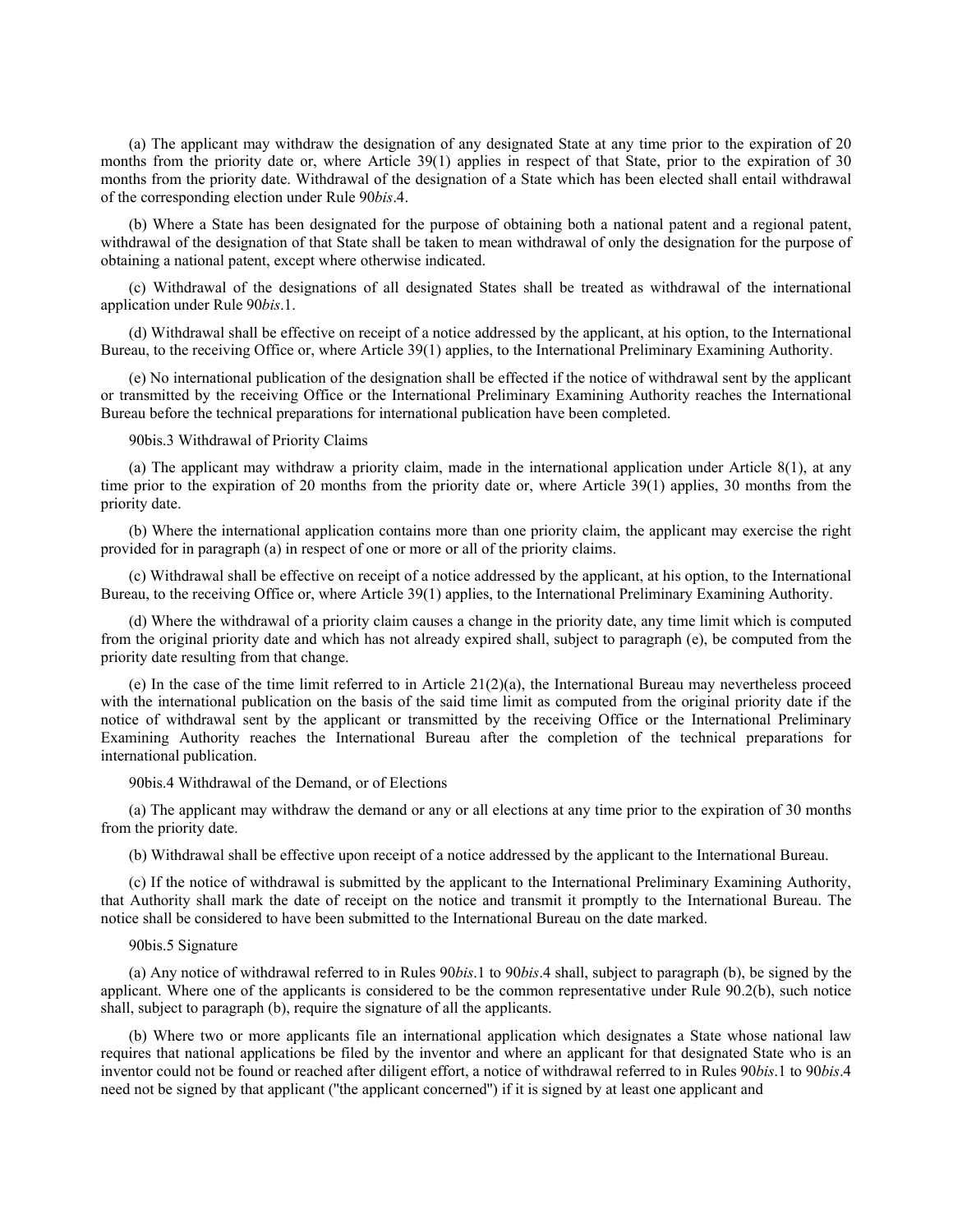(i) a statement is furnished explaining, to the satisfaction of the receiving Office, the International Bureau or the International Preliminary Examining Authority, as the case may be, the lack of signature of the applicant concerned, or

(ii) in the case of a notice of withdrawal referred to in Rule 90*bis*.1(b), 90*bis*.2(d) or 90*bis*.3(c), the applicant concerned did not sign the request but the requirements of Rule 4.15(b) were complied with, or

(iii) in the case of a notice of withdrawal referred to in Rule 90*bis*.4(b), the applicant concerned did not sign the demand but the requirements of Rule 53.8(b) were complied with, or did not sign the later election concerned but the requirements of Rule 56.1(c) were complied with.

90bis.6 Effect of Withdrawal

(a) Withdrawal under Rule 90*bis* of the international application, any designation, any priority claim, the demand or any election shall have no effect in any designated or elected Office where the processing or examination of the international application has already started under Article 23(2) or Article 40(2).

(b) Where the international application is withdrawn under Rule 90*bis*.1, the international processing of the international application shall be discontinued.

(c) Where the demand or all elections are withdrawn under Rule 90*bis*.4, the processing of the international application by the International Preliminary Examining Authority shall be discontinued.

# 90bis.7 Faculty Under Article 37(4)(b)

(a) Any Contracting State whose national law provides for what is described in the second part of Article 37(4)(b) shall notify the International Bureau in writing.

(b) The notification referred to in paragraph (a) shall be promptly published by the International Bureau in the Gazette, and shall have effect in respect of international applications filed more than one month after the date of such publication.

# Rule 91 Obvious Errors in Documents

#### 91.1 Rectification

(a) Subject to paragraphs (b) to (g-*quater*), obvious errors in the international application or other papers submitted by the applicant may be rectified.

(b) Errors which are due to the fact that something other than what was obviously intended was written in the international application or other paper shall be regarded as obvious errors. The rectification itself shall be obvious in the sense that anyone would immediately realize that nothing else could have been intended than what is offered as rectification.

(c) Omissions of entire elements or sheets of the international application, even if clearly resulting from inattention, at the stage, for example, of copying or assembling sheets, shall not be rectifiable.

(d) Rectification may be made on the request of the applicant. The authority having discovered what appears to be an obvious error may invite the applicant to present a request for rectification as provided in paragraphs (e) to (g*quater*). Rule 26.4 shall apply *mutatis mutandis* to the manner in which rectifications shall be requested.

(e) No rectification shall be made except with the express authorization:

(i) of the receiving Office if the error is in the request,

(ii) of the International Searching Authority if the error is in any part of the international application other than the request or in any paper submitted to that Authority,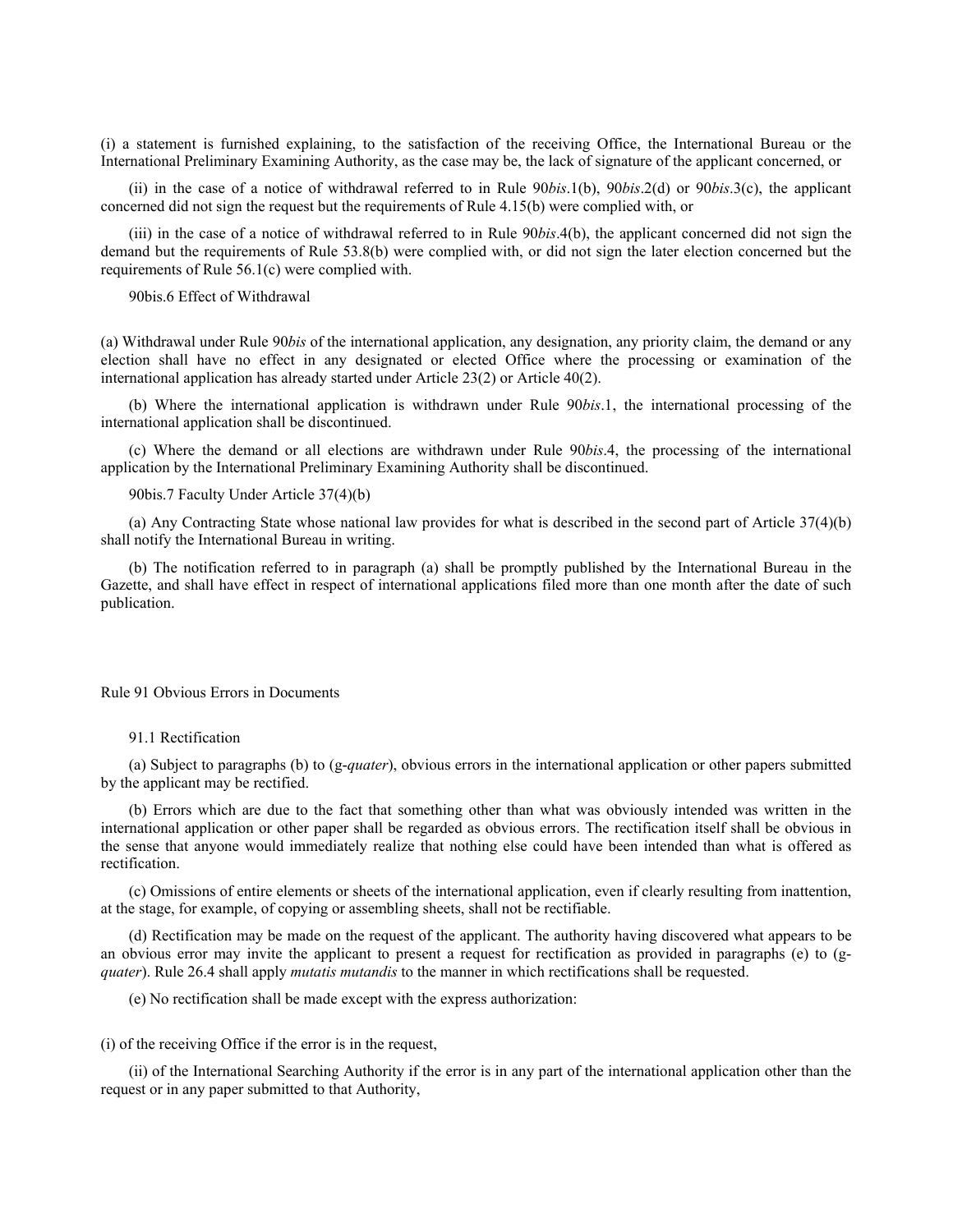(iii) of the International Preliminary Examining Authority if the error is in any part of the international application other than the request or in any paper submitted to that Authority,

(iv) of the International Bureau if the error is in any paper, other than the international application or amendments or corrections to that application, submitted to the International Bureau.

(f) Any authority which authorizes or refuses any rectification shall promptly notify the applicant of the authorization or refusal and, in the case of refusal, of the reasons therefor. The authority which authorizes a rectification shall promptly notify the International Bureau accordingly. Where the authorization of the rectification was refused, the International Bureau shall, upon request made by the applicant prior to the time relevant under paragraph (g-*bis*), (g-*ter*) or (g-*quater*) and subject to the payment of a special fee whose amount shall be fixed in the Administrative Instructions, publish the request for rectification together with the international application. A copy of the request for rectification shall be included in the communication under Article 20 where a copy of the pamphlet is not used for that communication or where the international application is not published by virtue of Article 64(3).

(g) The authorization for rectification referred to in paragraph (e) shall, subject to paragraphs (g-*bis*), (g-*ter*) and (g*quater*), be effective:

(i) where it is given by the receiving Office or by the International Searching Authority, if its notification to the International Bureau reaches that Bureau before the expiration of 17 months from the priority date;

(ii) where it is given by the International Preliminary Examining Authority, if it is given before the establishment of the international preliminary examination report;

(iii) where it is given by the International Bureau, if it is given before the expiration of 17 months from the priority date.

 $(g-bis)$  If the notification made under paragraph  $(g)(i)$  reaches the International Bureau, or if the rectification made under paragraph  $(g)(iii)$  is authorized by the International Bureau, after the expiration of 17 months from the priority date but before the technical preparations for international publication have been completed, the authorization shall be effective and the rectification shall be incorporated in the said publication.

(g-*ter*) Where the applicant has asked the International Bureau to publish his international application before the expiration of 18 months from the priority date, any notification made under paragraph  $(g)(i)$  must reach, and any rectification made under paragraph (g)(iii) must be authorized by, the International Bureau, in order for the authorization to be effective, not later than at the time of the completion of the technical preparations for international publication.

(g-*quater*) Where the international application is not published by virtue of Article 64(3), any notification made under paragraph (g)(i) must reach, and any rectification made under paragraph (g)(iii) must be authorized by, the International Bureau, in order for the authorization to be effective, not later than at the time of the communication of the international application under Article 20.

### Rule 92 Correspondence

### 92.1 Need for Letter and for Signature

(a) Any paper submitted by the applicant in the course of the international procedure provided for in the Treaty and these Regulations, other than the international application itself, shall, if not itself in the form of a letter, be accompanied by a letter identifying the international application to which it relates. The letter shall be signed by the applicant.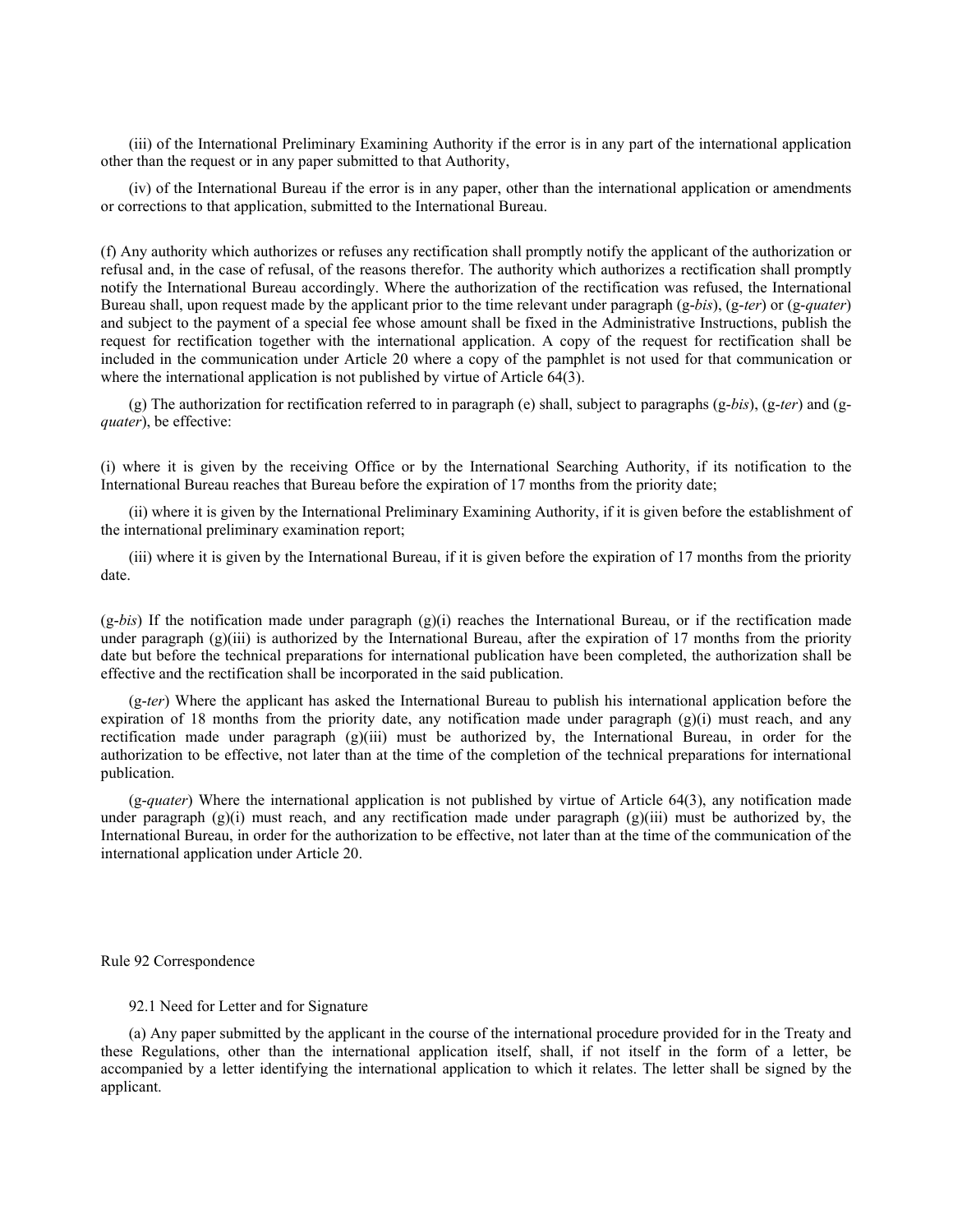(b) If the requirements provided for in paragraph (a) are not complied with, the applicant shall be informed as to the non-compliance and invited to remedy the omission within a time limit fixed in the invitation. The time limit so fixed shall be reasonable in the circumstances; even where the time limit so fixed expires later than the time limit applying to the furnishing of the paper (or even if the latter time limit has already expired), it shall not be less than 10 days and not more than one month from the mailing of the invitation. If the omission is remedied within the time limit fixed in the invitation, the omission shall be disregarded; otherwise, the applicant shall be informed that the paper has been disregarded.

(c) Where non-compliance with the requirements provided for in paragraph (a) has been overlooked and the paper taken into account in the international procedure, the non-compliance shall be disregarded.

## 92.2 Languages

(a) Subject to Rules 55.1 and 66.9 and to paragraph (b) of this Rule, any letter or document submitted by the applicant to the International Searching Authority or the International Preliminary Examining Authority shall be in the same language as the international application to which it relates. However, where a translation of the international application has been transmitted under Rule 23.1(b) or furnished under Rule 55.2, the language of such translation shall be used.

(b) Any letter from the applicant to the International Searching Authority or the International Preliminary Examining Authority may be in a language other than that of the international application, provided the said Authority authorizes the use of such language.

# (c) [*Deleted*]

(d) Any letter from the applicant to the International Bureau shall be in English or French.

(e) Any letter or notification from the International Bureau to the applicant or to any national Office shall be in English or French.

92.3 Mailings by National Offices and Intergovernmental Organizations

Any document or letter emanating from or transmitted by a national Office or an intergovernmental organization and constituting an event from the date of which any time limit under the Treaty or these Regulations commences to run shall be sent by air mail, provided that surface mail may be used instead of air mail in cases where surface mail normally arrives at its destination within two days from mailing or where air mail service is not available.

92.4 Use of Telegraph, Teleprinter, Facsimile Machine, Etc.

(a) A document making up the international application, and any later document or correspondence relating thereto, may, notwithstanding the provisions of Rules 11.14 and 92.1(a), but subject to paragraph (h), be transmitted, to the extent feasible, by telegraph, teleprinter, facsimile machine or other like means of communication resulting in the filing of a printed or written document.

(b) A signature appearing on a document transmitted by facsimile machine shall be recognized for the purposes of the Treaty and these Regulations as a proper signature.

(c) Where the applicant has attempted to transmit a document by any of the means referred to in paragraph (a) but part or all of the received document is illegible or part of the document is not received, the document shall be treated as not having been received to the extent that the received document is illegible or that the attempted transmission failed. The national Office or intergovernmental organization shall promptly notify the applicant accordingly.

(d) Any national Office or intergovernmental organization may require that the original of any document transmitted by any of the means referred to in paragraph (a) and an accompanying letter identifying that earlier transmission be furnished within 14 days from the date of the transmission, provided that such requirement has been notified to the International Bureau and the International Bureau has published information thereon in the Gazette. The notification shall specify whether such requirement concerns all or only certain kinds of documents.

(e) Where the applicant fails to furnish the original of a document as required under paragraph (d), the national Office or intergovernmental organization concerned may, depending on the kind of document transmitted and having regard to Rules 11 and 26.3,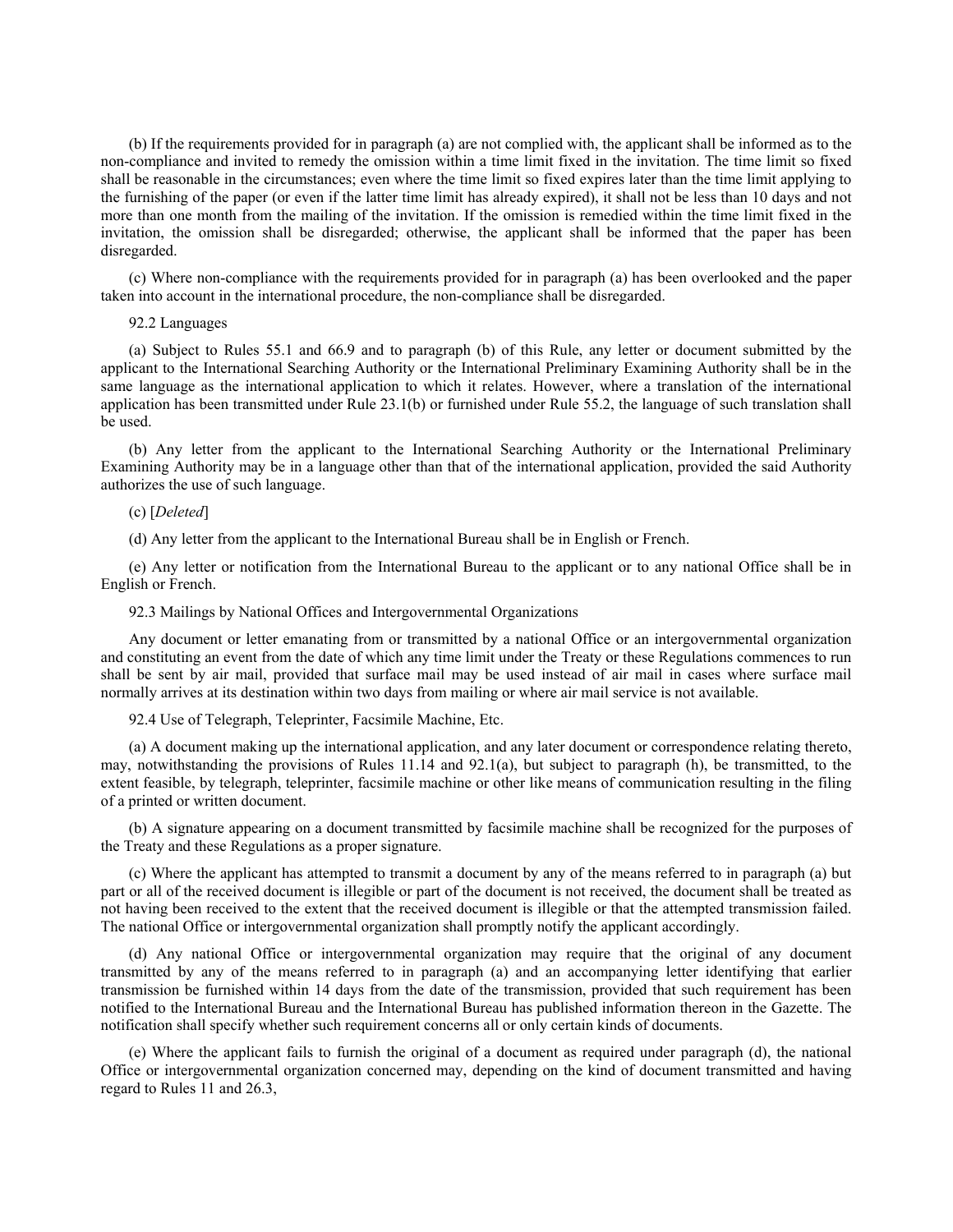(i) waive the requirement under paragraph (d), or

(ii) invite the applicant to furnish, within a time limit which shall be reasonable under the circumstances and shall be fixed in the invitation, the original of the document transmitted, provided that, where the document transmitted contains defects, or shows that the original contains defects, in respect of which the national Office or intergovernmental organization may issue an invitation to correct, that Office or organization may issue such an invitation in addition to, or instead of, proceeding under item (i) or (ii).

(f) Where the furnishing of the original of a document is not required under paragraph (d) but the national Office or intergovernmental organization considers it necessary to receive the original of the said document, it may issue an invitation as provided for under paragraph (e)(ii).

(g) If the applicant fails to comply with an invitation under paragraph  $(e)(ii)$  or  $(f)$ :

(i) where the document concerned is the international application, the latter shall be considered withdrawn and the receiving Office shall so declare;

(ii) where the document concerned is a document subsequent to the international application, the document shall be considered as not having been submitted.

(h) No national Office or intergovernmental organization shall be obliged to receive any document submitted by a means referred to in paragraph (a) unless it has notified the International Bureau that it is prepared to receive such a document by that means and the International Bureau has published information thereon in the Gazette.

Rule 92bis Recording of Changes in Certain Indications in the Request or the Demand

92bis.1 Recording of Changes by the International Bureau

(a) The International Bureau shall, on the request of the applicant or the receiving Office, record changes in the following indications appearing in the request or demand:

(i) person, name, residence, nationality or address of the applicant,

(ii) person, name or address of the agent, the common representative or the inventor.

(b) The International Bureau shall not record the requested change if the request for recording is received by it after the expiration:

(i) of the time limit referred to in Article  $22(1)$ , where Article 39(1) is not applicable with respect to any Contracting State;

(ii) of the time limit referred to in Article  $39(1)(a)$ , where Article  $39(1)$  is applicable with respect to at least one Contracting State.

Rule 93 Keeping of Records and Files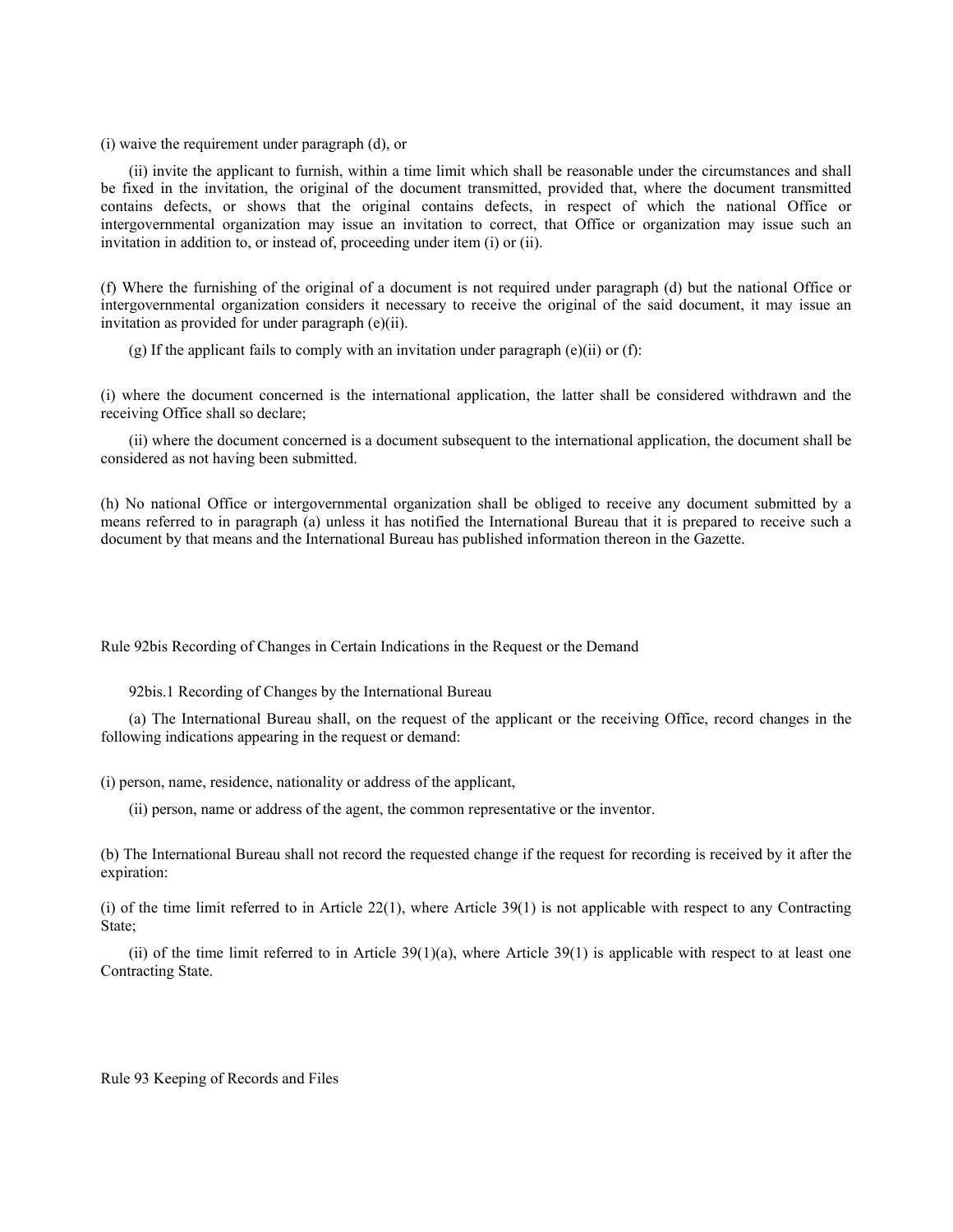## 93.1 The Receiving Office

Each receiving Office shall keep the records relating to each international application or purported international application, including the home copy, for at least 10 years from the international filing date or, where no international filing date is accorded, from the date of receipt.

93.2 The International Bureau

(a) The International Bureau shall keep the file, including the record copy, of any international application for at least 30 years from the date of receipt of the record copy.

(b) The basic records of the International Bureau shall be kept indefinitely.

93.3 The International Searching and Preliminary Examining Authorities

Each International Searching Authority and each International Preliminary Examining Authority shall keep the file of each international application it receives for at least 10 years from the international filing date.

93.4 Reproductions

For the purposes of this Rule, records, copies and files may be kept as photographic, electronic or other reproductions, provided that the reproductions are such that the obligations to keep records, copies and files under Rules 93.1 to 93.3 are met.

Rule 94 Access to Files \*

94.1 Access to the File Held by the International Bureau

(a) At the request of the applicant or any person authorized by the applicant, the International Bureau shall furnish, subject to reimbursement of the cost of the service, copies of any document contained in its file.

(b) The International Bureau shall, at the request of any person but not before the international publication of the international application and subject to Article 38, furnish, subject to the reimbursement of the cost of the service, copies of any document contained in its file.

94.2 Access to the File Held by the International Preliminary Examining Authority

At the request of the applicant or any person authorized by the applicant, or, once the international preliminary examination report has been established, of any elected Office, the International Preliminary Examining Authority shall furnish, subject to reimbursement of the cost of the service, copies of any document contained in its file.

94.3 Access to the File Held by the Elected Office

If the national law applicable by any elected Office allows access by third parties to the file of a national application, that Office may allow access to any documents relating to the international application, including any document relating to the international preliminary examination, contained in its file, to the same extent as provided by the national law for access to the file of a national application, but not before the international publication of the international application. The furnishing of copies of documents may be subject to reimbursement of the cost of the service.

\*. *Editor's Note:* Rule 94 as in force from July 1, 1998, applies only in respect of international applications filed on or after that date. Rule 94 as in force until that date continues to apply after that date in respect of international applications filed before that date. The text of Rule 94 as in force until July 1, 1998, is reproduced below:**''Rule 94 Furnishing of Copies by the International Bureau and**